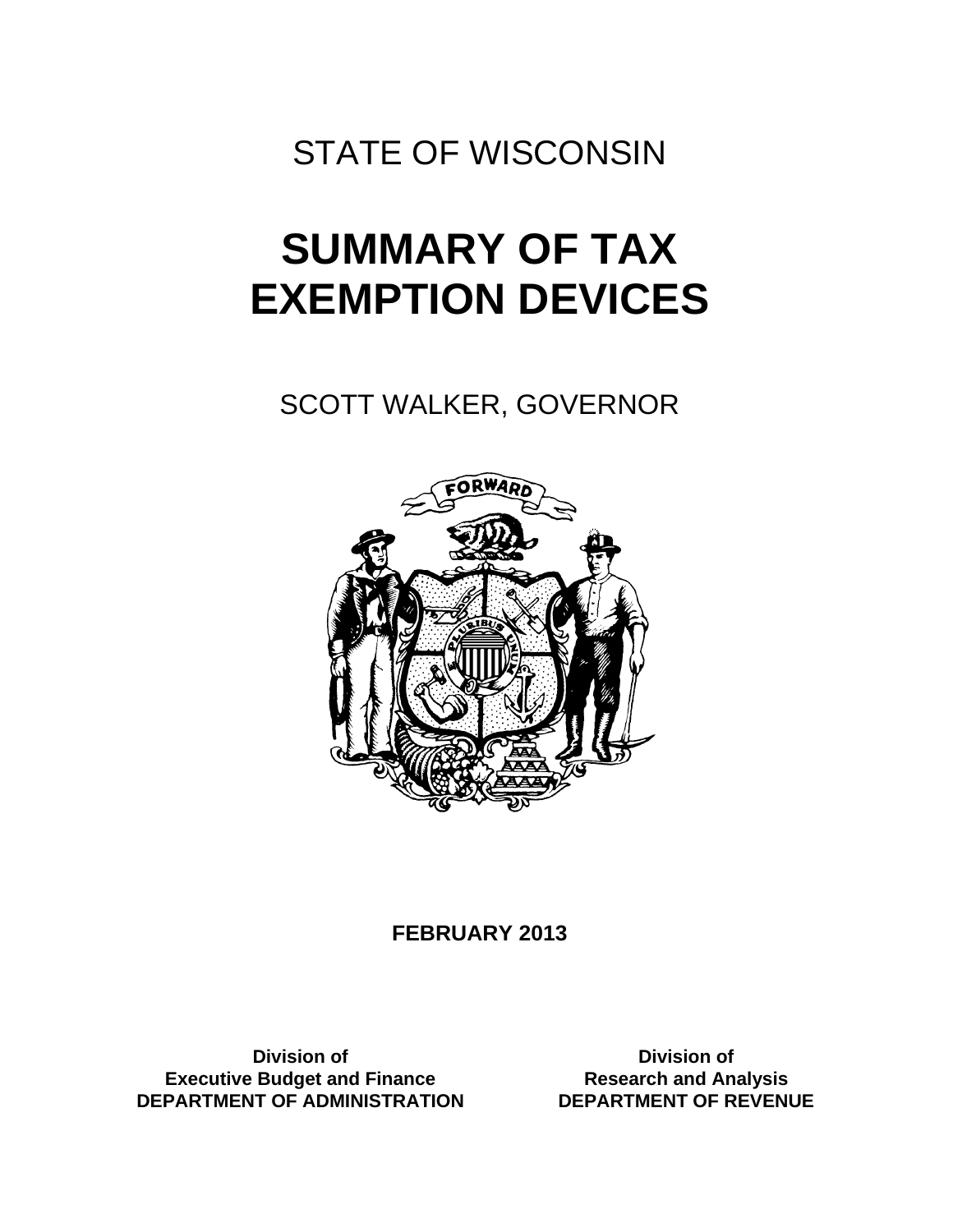

# **State of Wisconsin • DEPARTMENT OF REVENUE**

2135 RIMROCK ROAD . Mail Stop 624A . P.O. BOX 8933 . MADISON, WISCONSIN 53708-8933 . 608-266-6466 . FAX (608) 266-5718 http://www.revenue.wi.gov

**Scott Walker** Governor

**Richard G. Chandler Secretary of Revenue** 

February, 2013

To members of the 2013-15 Legislature:

Every two years, pursuant to section 16.425 of the Wisconsin Statutes, the Department of Revenue is required to prepare a report of existing tax exemption devices. This report provides a comprehensive review of tax exemption devices and their corresponding fiscal effects.

The report represents the efforts of staff in the Department of Revenue, Division of Research and Policy, with contribution from the Office of the Commissioner of Insurance. Diligent effort had been made to ensure that the report is as accurate and complete as possible.

The Department of Revenue hopes that you find the document to be a useful tool in the formulation of public policy decisions. Research staff in the department stands ready to answer any questions you may have concerning material in this document.

Sincerely, handler

Richard G. Chandler Secretary of Revenue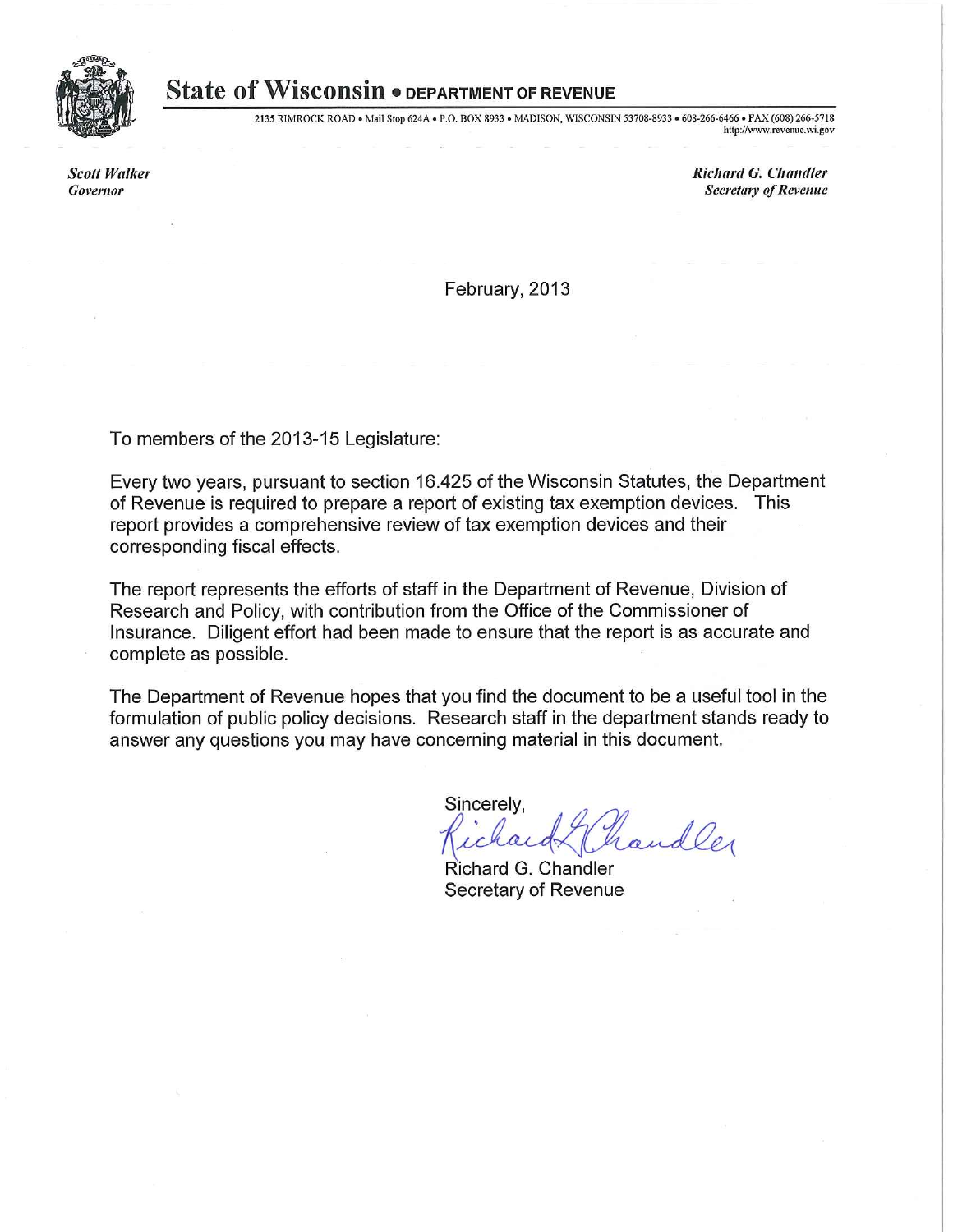# **TABLE OF CONTENTS**

# Page

This report can also be found on the Internet. http://www.revenue.wi.gov/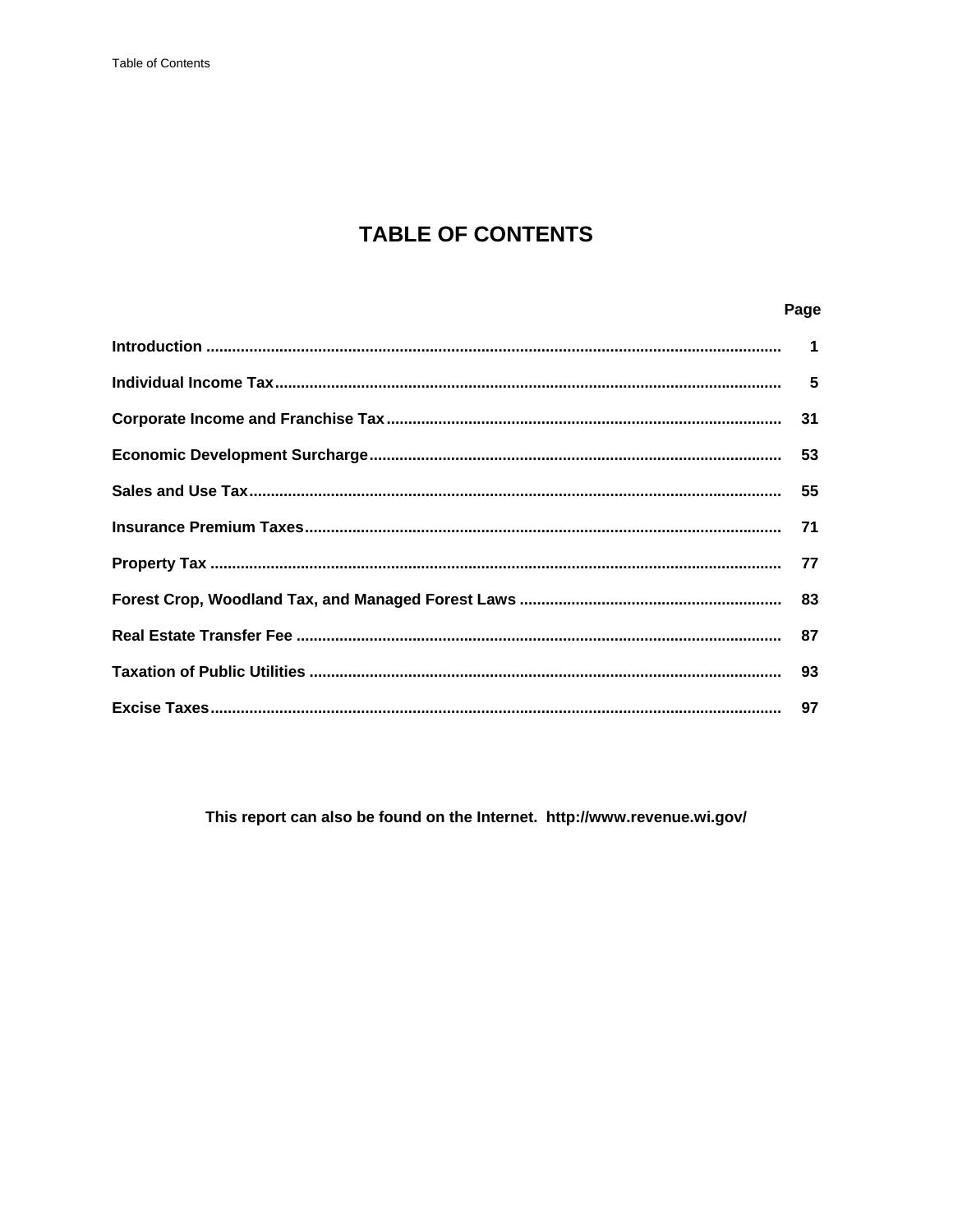# **INTRODUCTION**

Wisconsin's state and local governments rely on tax revenues to fund valuable services to our citizens. Ensuring that our system of taxation is fair, equitable, and efficient is vital to our economic success and quality of life. In setting tax policies, we must consider taxpayers' ability to pay, the impact of those policies on economic development, and the interaction of tax policies with other policy goals.

Tax exemptions are an important component of Wisconsin tax policies. A tax exemption is "…any tax provision that exempts, in whole or part, certain persons, income, goods, services or property from the impact of established taxes."<sup>1</sup> Granting a tax exemption can be a powerful tool for providing economic development incentives or for mitigating the regressive qualities of certain tax types. However, exemptions always come with a cost. Exemptions reduce revenues otherwise available for programs or for tax relief for taxpayers who do not benefit from the exemption. Therefore, it is critical that policymakers understand both the costs of exemptions and their effectiveness at achieving their intended goal.

Recognizing the need for this information, the legislature mandated that a report be presented biennially to the legislature listing all tax exemption devices and their fiscal effects. First presented in 1975, this is the  $20<sup>th</sup>$ report compiled by the Department of Revenue.

# **Highlights of the Report**

The report is organized by tax type. For each, it describes the various exemptions that are currently authorized and provides estimates of the fiscal effects in fiscal year 2012 (FY12) where data is available. Detailed explanations of each tax type are available on the Department of Revenue web site at http://www.revenue.wi.gov/report/index.html.

On a case by case basis, the estimates provide a valuable benchmark for discussion of whether the policy justifications warrant the loss in revenue or if other tools, such as direct expenditure programs, could be considered as alternatives. As the examples below demonstrate, determining the degree to which exemptions meet their policy objectives is challenging, due to the difficulty of quantifying the outcomes and in some cases the need to make assumptions regarding the underlying goal or goals.

# *Individual Income Tax Exemptions*

The individual income tax is the largest generator of revenues for state government. In FY12, income tax collections of \$7.0 billion represented 52.1% of state General Purpose Revenue (GPR) tax collections. Exemptions from the income tax include deductions or exclusions from taxable income and tax credits.

- *Tax exclusions* are types of income that are not taxable and do not need to be reported on the tax return, such as income from qualifying scholarships.
- *Deductions* are amounts that are subtracted from total taxable income that is reported, such as a deduction for medical care insurance premiums and the standard deduction.
- *Credits* are a direct reduction in the tax liability that is owed.
- *Non-refundable credits* are credits that cannot exceed total tax liability.
- *Refundable credits* can exceed tax liability and can result in a payment due to the taxpayer

Many income tax exemptions are based on Wisconsin's consistency with federal tax policy. For example, Wisconsin conforms to the federal exclusion of payments received for sickness or injury benefits, which had an estimated cost of \$1.26 billion for Wisconsin in FY12. While this is clearly a high cost exemption, removing the exemption would reduce the benefit of other policy programs such as worker's compensation, proceeds from insurance policies, and allowance for injuries incurred in military action.

Other income tax exclusions are unique to Wisconsin. For example, Wisconsin allows taxpayers to subtract from income 30% of the capital gains on assets held more than one year. This exclusion cost \$122.8 million in FY12.

An example of a refundable tax credit is the homestead credit that provides a credit to low income renters and homeowners to offset a portion of property taxes. The cost of the program in FY12 was \$133.0 million.

 $\overline{a}$ 

 $1$  From Wisconsin Statutes Section 16.425 (2).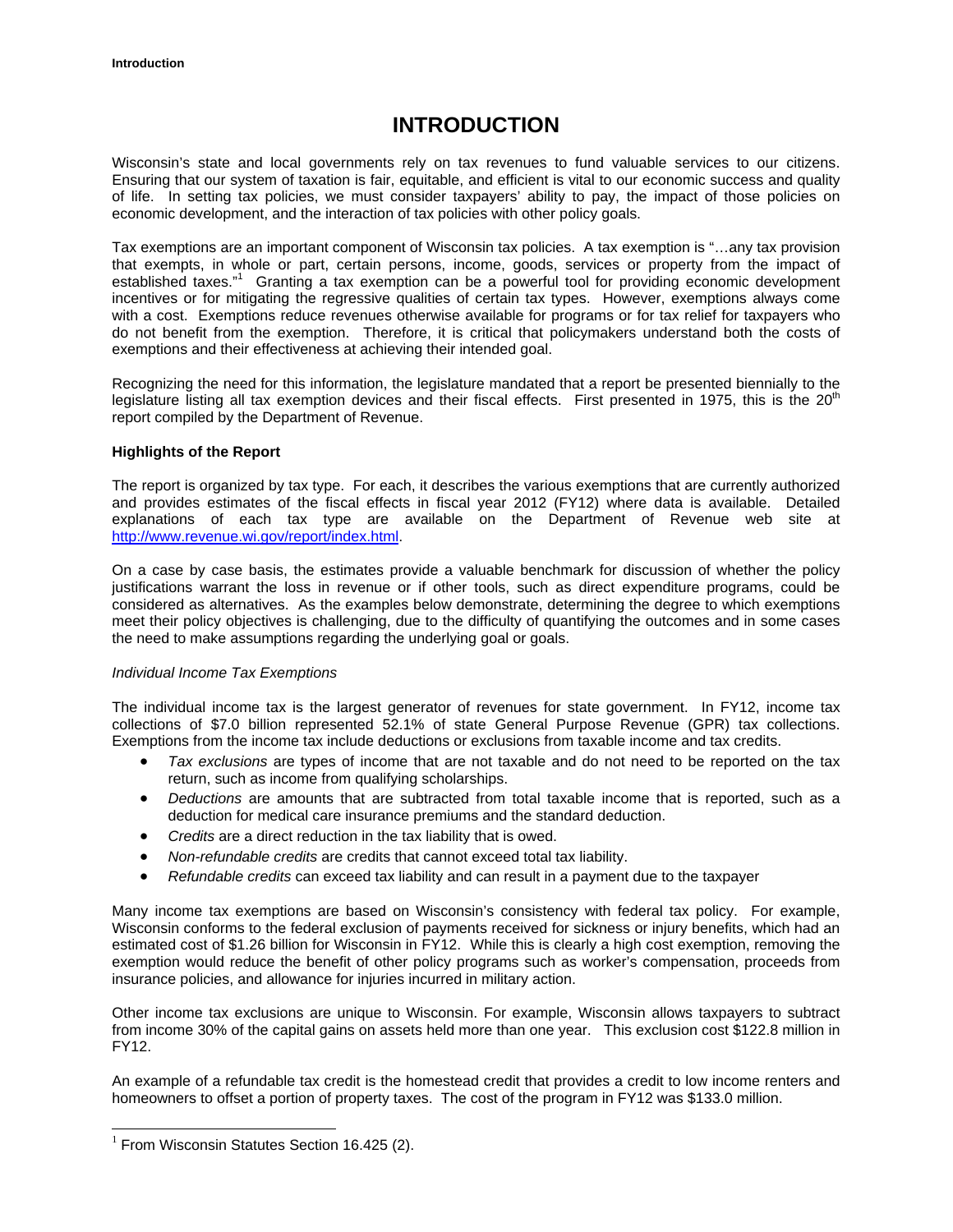# *Sales Tax Exemptions*

Wisconsin generated \$4.3 billion in FY12 from its 5% sales and use tax, which represented 31.7% of state GPR taxes. In addition, counties and professional football and baseball stadium districts are authorized to collect additional sales tax from the same tax base. Sales tax exemptions result in lower revenues for both the state and local governments.

One of the largest exemptions from the sales tax is the exemption for food purchased for home consumption, which was estimated to reduce state revenues by \$536.9 million in FY12. Another significant exemption is for goods sold to other state and local governments and schools, which reduced revenues by an estimated \$368.8 million in FY12. Removing this exemption would result in a situation where one taxing authority imposes a tax on another.

In contrast to tangible goods that are taxed unless specifically exempt in statute, services are exempt unless they are singled out for taxation. Of those services that are exempt, the largest measurable exemptions are in the areas of professional services and business services. These exempt categories include a variety of services such as those provided by health professionals (accounting for \$590.3 million in foregone revenue in FY12), and exemptions for computer and legal services (which reduced FY12 revenues by \$176.4 million and \$119.6 million, respectively).

# *Property Tax Exemptions*

The local property tax generates more revenue than either the state sales tax or the income tax. Property taxes collected in 2012 for taxes levied in 2011 totaled \$10.4 billion, which represents the combined levy of school districts, municipalities, counties, technical colleges, and special districts. The state establishes policies regarding what real and personal property is subject to the local property tax, guided by the uniformity clause of the state constitution, which prohibits differential treatment of most property including partial exemptions.

Real property that is exempt from taxation includes property owned by religious establishments, educational and medical facilities, and low-income housing owned by non-profit benevolent associations. In total it is estimated that the value of exempt real property is \$25.1 billion. There are also a number of exemptions to personal property taxation, including the exemption for machinery and equipment used in manufacturing – the value of which is estimated at \$16.0 billion.

If the exempt property examined in this report were taxable, property tax rates would be reduced by an estimated 7.8% statewide, ranging from an 11.3% average reduction in cities to a 3.6% average reduction in towns.

Property tax exemptions have implications for economic development and the state's health, housing, and education policies. The impact of property tax exemptions should by evaluated with consideration to both the impact on the owners of remaining taxable property and policy goals.

#### *Other Exemptions*

The report also discusses exemptions relating to the corporate income tax, insurance premium taxes, recycling surcharge, real estate transfer fees, public utility taxes, excise taxes, and forest crop and managed forest laws.

#### **Limitations of the Report**

Readers should be aware of several limitations to the report.

The fiscal impacts of tax exemption devices are often difficult to measure, and estimates of the effect of tax exemptions are subject to limitations and the need to make assumptions. Generally, in calculating each fiscal effect, it is assumed that only the provision in question is changed and that all other aspects of the tax system remain the same.

All of the estimates in this report are presented as the impact of the exemption device in FY12. Changes in taxpayer behavior or economic activities since that time are not reflected.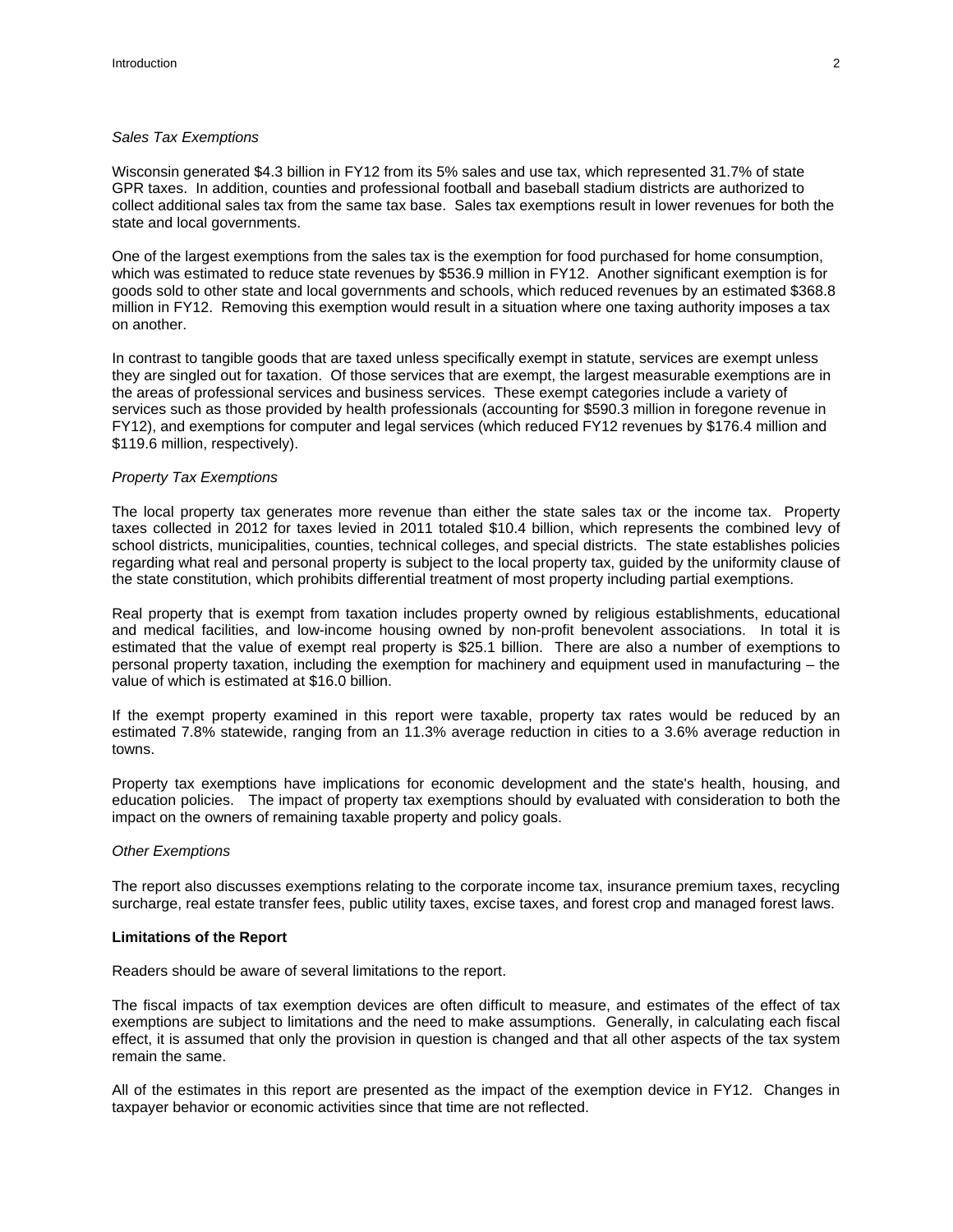Consistent with accepted revenue estimating practices, the estimates also assume that economic variables, taxpayer behavior and other factors would be unaffected by the repeal of an exemption device. For some tax exemption devices, these assumptions are open to question. For example, the removal of an income tax deduction could significantly alter spending or investment behavior.

In addition, the estimates are only as good as the data available. In some cases, the estimates are very reliable. In other cases, little data is available and estimates must rely on external sources or indirect information. Therefore, the estimates should generally be viewed as indicative only of the order of magnitude of tax exemption costs. Discussion on the data sources and methodologies used in constructing the estimates are contained in the individual chapters of this report.

Due to these data limitations and interactions between various exemptions, it is not necessarily accurate to sum across the exemptions to arrive at a total fiscal impact. Each estimate is made in isolation. If two or more items were eliminated, the combined effect may be more or less than the sum of their respective estimates.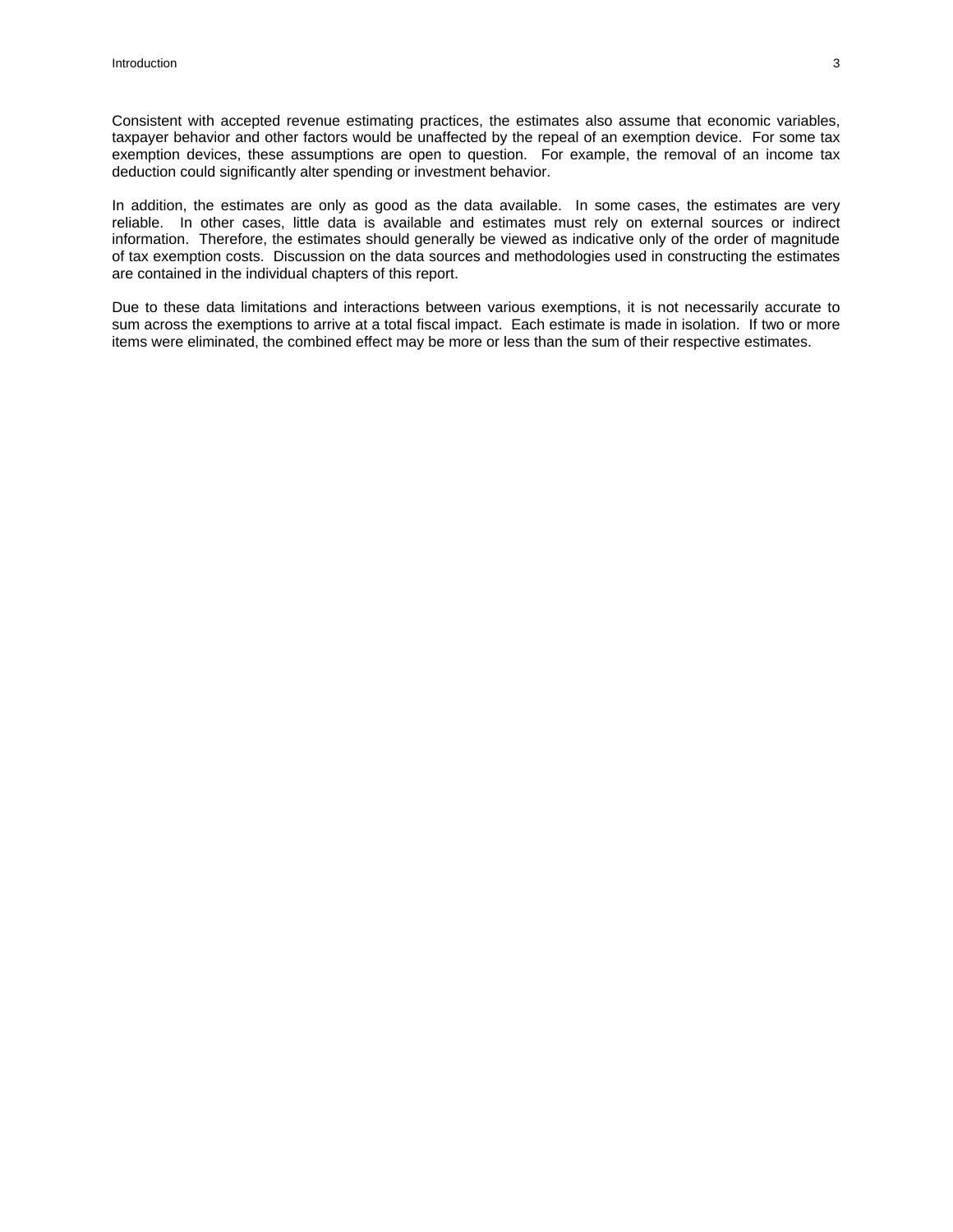# **INDIVIDUAL INCOME TAX**

# **Introduction**

The individual income tax is Wisconsin's largest state tax source, generating \$7,042 million, or 52% of state general purpose revenue taxes in FY12. Wisconsin first enacted its income tax in 1911 – two years before the federal income tax was imposed.

Wisconsin imposes the income tax on a base that generally conforms to the base for the federal income tax federal adjusted gross income (FAGI) is the starting point for the Wisconsin tax calculation. FAGI is calculated on the federal return by reporting the various kinds of income – for instance, wages and salaries, interest and dividends, business earnings, retirement income – and then making adjustments for certain kinds of income or expenses. Major adjustments include:

- Contributions to individual retirement accounts and to retirement plans of self-employed persons.
- Deductions for health insurance premiums.
- One-half of the self-employment tax paid for social security and Medicare coverage.
- Up to \$2,500 in interest on student loans when income does not exceed prescribed limits.
- Alimony paid; to the extent the payments are included in the income of the recipient.

In the Wisconsin tax calculation, modifications, both additions and subtractions, are made to FAGI in the determination of Wisconsin adjusted gross income (WAGI). Additions are types of income that are exempt from federal tax but subject to state tax, or deductions allowed for federal but not Wisconsin purposes. The major addition is state and municipal bond interest, which states, but not the federal government, may tax. Another addition results from differences in the amount of capital losses that taxpayers may offset against income – \$3,000 under federal law, but \$500 under Wisconsin law. Taxpayers who deduct more than \$500 in losses for federal purposes must add back the excess in calculating WAGI.

Subtractions are types of income taxable under federal law but exempted by Wisconsin and certain expenses for which Wisconsin allows a deduction. Major subtractions include:

- 30% of capital gains on assets held for more than one year. These gains are fully included in federal taxable income, though long-term gains are taxable at lower rates than ordinary income.
- Interest on U.S. government bonds, which the federal government may, but states may not, tax.
- Pensions received by persons who were members of or retired from Milwaukee City and county retirement funds, the state teachers' retirement fund, and the civil service retirement system prior to January 1, 1964. In addition, veterans' pensions are exempt from Wisconsin income tax.
- All social security benefits that are taxable for federal purposes. Up to 85% of social security benefits are subject to federal tax, but Wisconsin does not tax social security benefits.
- A portion of unemployment compensation. Unemployment compensation is only subject to Wisconsin tax when income exceeds \$18,000 for married couples and \$12,000 for most other filers.
- Tuition payments to post-secondary institutions in Wisconsin and to schools in Minnesota covered under Minnesota-Wisconsin tuition reciprocity. For each qualified student, the subtraction is limited to two times the average amount charged to resident undergraduates by the University of Wisconsin System at four-year institutions.
- A portion of health insurance premiums not already excluded from federal income. To the extent that health insurance premium payments have not already been deducted from federal income, a subtraction is available for the full amount of premiums paid by self-employed individuals, individuals without an employer, and individuals with an employer who did not contribute toward the cost of insurance. The remaining group of individuals, those people who were employed and their employers paid for a portion of the cost of insurance, were able to claim a subtraction for 25% of their share of the premium in 2011.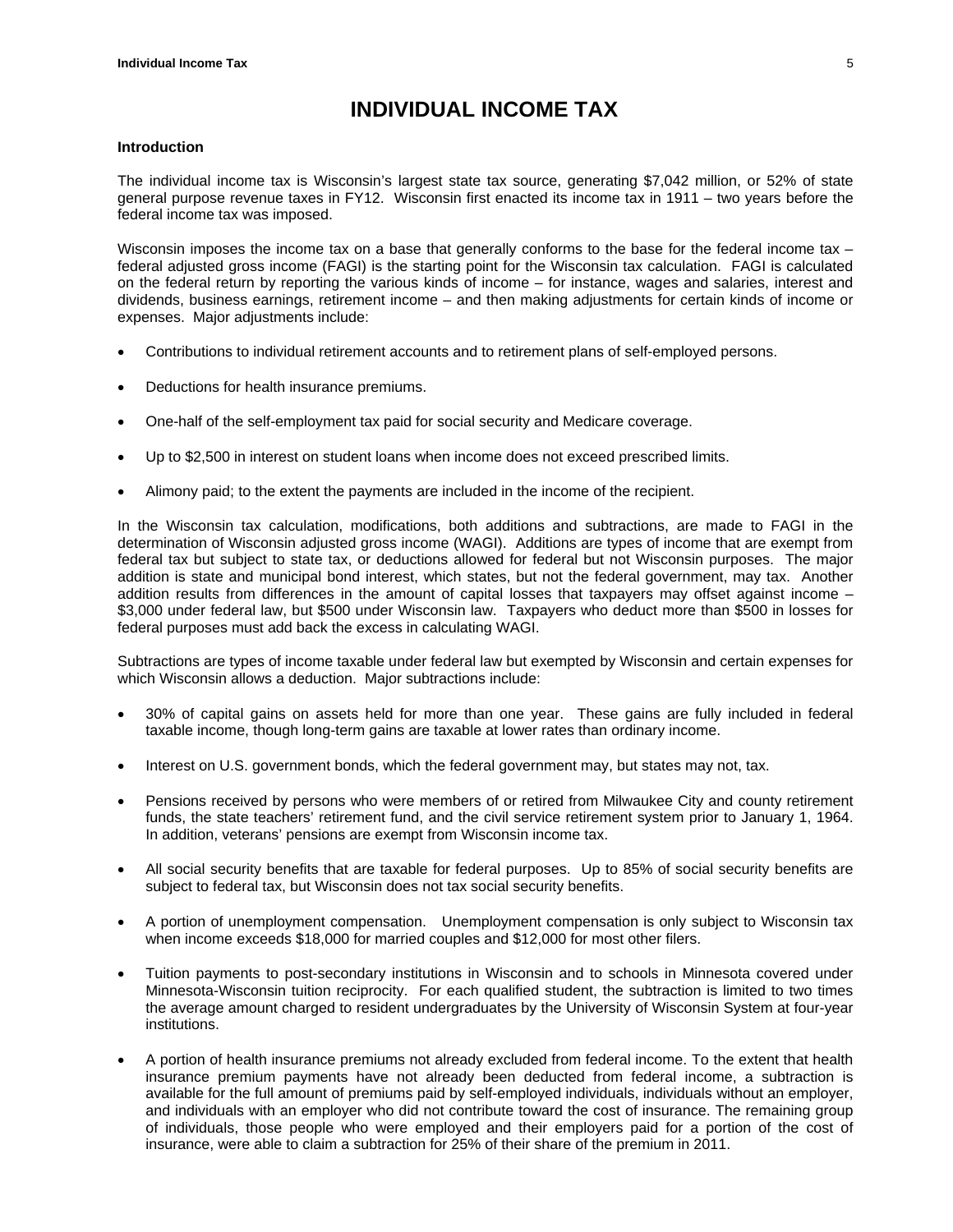WAGI is reduced by a standard deduction and personal exemptions to yield Wisconsin taxable income. Wisconsin provides a sliding scale standard deduction, equal to some maximum when income is below a specified level; this maximum deduction is phased down to \$0 as income increases. For instance, in 2011, the deduction for single persons was \$9,410 when WAGI was less than \$13,560, and it declined to \$0 as income increased from \$13,560 to \$91,977. The deduction parameters for each filing status are shown in Table 1; the maximum deduction and phase-out range are indexed annually for inflation. Unlike federal law, Wisconsin does not allow itemized deductions; instead it provides an itemized deductions credit, discussed below, equal to 5% of certain deductions in excess of the standard deduction.

|                                  | Maximum   |                      | Phase-out |
|----------------------------------|-----------|----------------------|-----------|
| <b>Filing Status</b>             | Deduction | Phase-Out Range      | Rate      |
| Single                           | \$9.410   | \$13,560 - \$91,977  | 12%       |
| Head of Household                | \$12,150  | $$13,560 - $39,618"$ | 22.515%   |
| <b>Married Filing Jointly</b>    | \$16,940  | \$19,040 - \$104,691 | 19.778%   |
| <b>Married Filing Separately</b> | \$8,050   | \$9,040 - \$49,742   | 19.778%   |

| <b>TABLE 1</b>                             |
|--------------------------------------------|
| <b>WISCONSIN STANDARD DEDUCTIONS, 2011</b> |

\*Income at which head of household deduction equals the deduction for single filers. Above this income level, the deduction for heads of households is the same as that for single persons.

WAGI is also reduced by a personal exemption equal to \$700 for each tax filer, spouse, and dependent. There is an additional exemption of \$250 for each tax filer and spouse age 65 or older.

Wisconsin taxable income, equal to WAGI less the standard deduction and personal exemptions, is the base to which statutory tax rates are applied to yield gross tax liability. As Table 2 shows, Wisconsin imposes a series of graduated tax rates, ranging from 4.6% to 7.75%. In 2011, the top rate applies to filers with taxable income exceeding \$224,210 for single persons and \$298,940 for married couples filing jointly. Bracket ceilings are indexed for inflation.

|          | Taxable Income Brackets |                       |                       |
|----------|-------------------------|-----------------------|-----------------------|
| Tax Rate | Single                  | Married - Joint       | Married - Separate    |
| 4.60%    | $$0 - $10.180$          | $$0 - $13.580$        | \$0 - \$6.790         |
| 6.15%    | $$10,180 - $20,360$     | \$13,580 - \$27,150   | \$6,790 - \$13,580    |
| 6.50%    | \$20,360 - \$152,740    | \$27,150 - \$203,650  | \$13,580 - \$101,820  |
| 6.75%    | \$152,740 - \$224,210   | \$203,650 - \$298,940 | \$101,820 - \$149,470 |
| 7.75%    | More than \$224,210     | More than \$298,940   | More than \$149,470   |

**TABLE 2 WISCONSIN TAX RATES AND BRACKETS, 2011**

Finally, gross tax is reduced by credits against the tax liability. Major non-refundable credits, which are limited to the amount of income tax liability otherwise due, include:

- The itemized deductions credit, equal to 5% of the amount by which certain federal itemized deductions exceed the standard deduction. Deductions allowed for the credit are those for medical expenses, mortgage interest on a primary residence located in Wisconsin, investment interest on securities the income from which is subject to Wisconsin tax, charitable contributions, and certain casualty losses that are directly related to a presidentially declared disaster.
- The school property tax credit, equal to 12% of the first \$2,500 of property taxes, or rent constituting property taxes, for a maximum credit of \$300. Rent constituting property taxes equals 20% of rent if heat is included in rent, and 25% if heat is not included.
- The married couple credit for couples when both spouses are working, equal to 3% of the earnings of the lower earning spouses, but not more than \$16,000, resulting in a maximum credit of \$480.
- The credit for military income earned outside the United States, to the extent the income is included in WAGI, equal to the amount of those earnings, but no more than \$300.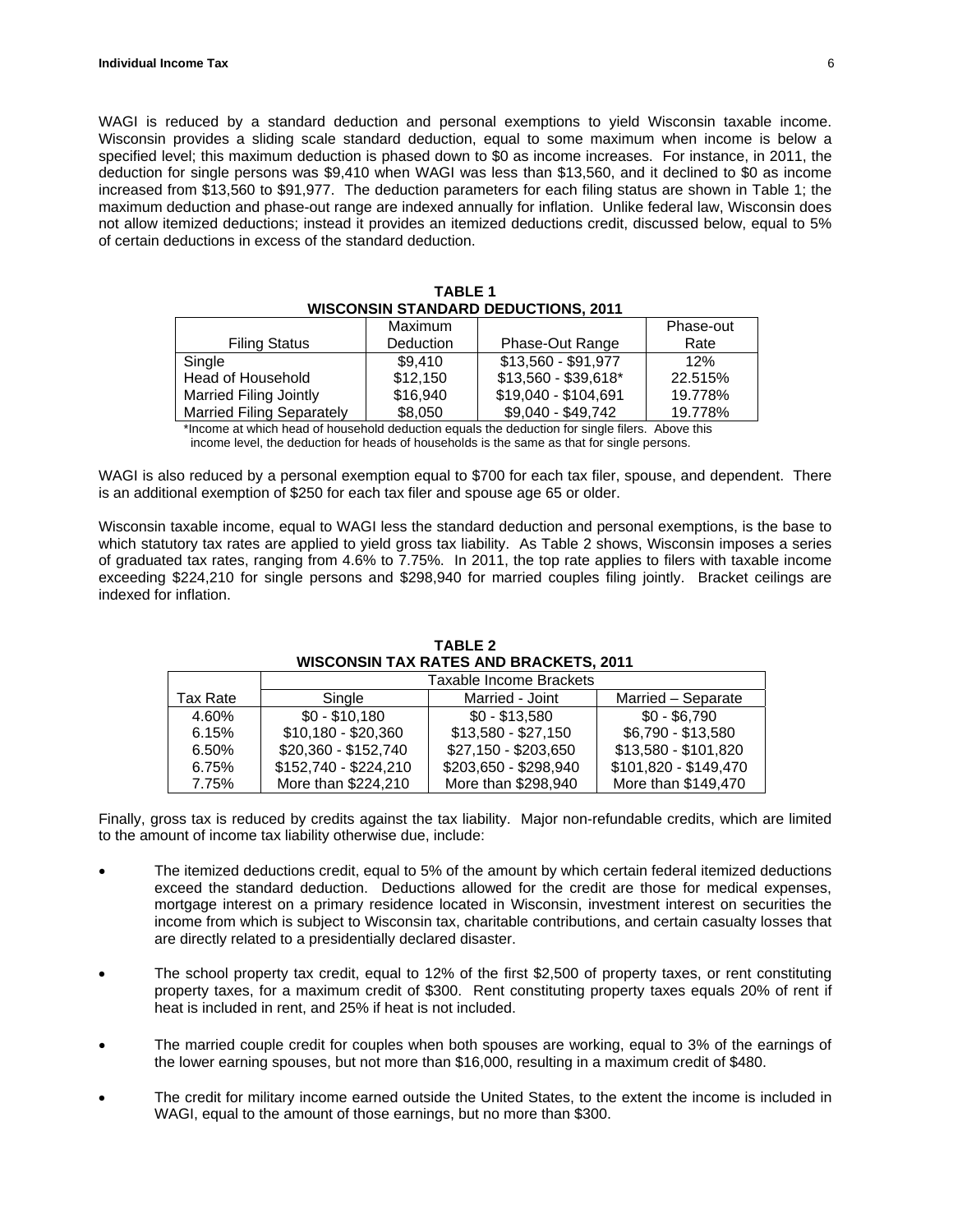- Historic rehabilitation credits, including a supplement to the federal historic rehabilitation credit equal to 5% of qualifying expenditures under the federal Internal Revenue Code and a state historic rehabilitation credit equal to 25% of qualified expenditures to substantially rehabilitate certified historic buildings.
- A credit for income taxes paid to other states on wages or other earnings in those states. No credit is allowed for states with which Wisconsin has reciprocity, that is, agreements under which each state agrees not to tax the wages earned within its borders by residents of the other state. In tax year 2011, Wisconsin had reciprocity agreements with Illinois, Indiana, Kentucky, and Michigan. Because the number of Wisconsin residents working in Illinois is substantially higher than the number of Illinois residents working in Wisconsin, Wisconsin annually makes a payment to compensate Illinois for the net revenue loss incurred as a result of reciprocity.

In addition to nonrefundable tax credits, Wisconsin also offers refundable credits, which are paid to claimants in the form of a tax refund when the amount of the credit exceeds tax otherwise due. These credits are essentially subsidies provided to particular types of claimants through the tax system. These credits are:

- The Homestead credit, which equals up to 80% of property taxes or rent constituting property taxes when household income does not exceed \$8,000. Maximum property taxes allowable under the credit are \$1,460, so the maximum credit is \$1,168. The credit is phased out as household income rises from \$8,060 to \$24,680. Rent constituting property taxes equals 20% of rent when heat is included in rent and 25% of rent when heat is not included.
- The earned income tax credit (EITC), calculated as a percentage of the federal earned income tax credit depending on family size: 4% for persons with one child, 11% for persons with two children, and 34% for persons with three or more children. In 2011, the federal credit for persons with one child was equal to 34% of earnings up to \$9,100, for a maximum credit of \$3,094. The credit for single persons was phased out as the greater of FAGI or earnings rose from \$16,690 to \$36,052; the phase-out floor and ceiling were \$5,080 higher for married couples. For persons with two children, the federal credit was 40% of earnings up to \$12,780, for a maximum credit of \$5,112. The credit was phased out for single persons as income or earnings rose from \$16,690 to \$40,964; the phase-out floor and ceiling were \$5,080 higher for married couples. For persons with three or more children, the federal credit was 45% of earnings up to \$12,780, for a maximum credit of \$5,751. The credit was phased out for single persons as income or earnings rose from \$16,690 to \$43,998; the phase-out floor and ceiling were \$5,080 higher for married couples. Thus, the maximum Wisconsin credits were \$124 for persons with one child, \$562 for persons with two children, and \$1,955 for persons with three or more children.
- The farmland preservation credit for owners of farmland that was zoned exclusively for agriculture use or covered under a farmland preservation agreement with the state. The credit was revised and expanded beginning in tax year 2010. Under current law the credit may be claimed using either the old credit formula or the new credit formula depending on the claimants' farmland preservation agreements. The old credit is a percentage of a base amount determined using household income and the property taxes levied against the farmland. The new credit is a flat payment of \$5, \$7.50, or \$10 per acre of qualifying farmland.
- The veterans and surviving spouses' property tax credit equal to the amount of property taxes paid on the claimant's principal dwelling. This credit is available to certain resident disabled veterans and un-remarried surviving spouses of veterans who died while on active duty, during training, or had a service connected disability rating of 100% or a 100% disability rating based on individual unemployability at the time of death. In all cases the veteran must have been a Wisconsin resident at the time of entry into service or a resident for any consecutive 5-year period after entry into active duty service. In the case of surviving spouses, the veteran must also have been a resident at the time of death.

In addition to regular income tax, Wisconsin imposes an alternative minimum tax that may limit the benefit of some tax exemption devices. The alternative minimum tax is equal to 6.5% of alternative minimum taxable income above the applicable exemption amount (\$33,750 if single, \$45,000 if married filing a joint return, and \$22,500 if married filing a separate return for tax year 2011).

#### **Estimates of Fiscal Effects**

Estimates of individual income tax exemption devices are provided in Table 3. Descriptions of each device follow the table. The table identifies the exemption devices, indicates the statutory section allowing the exemption device, and provides an estimate of its fiscal effect in FY12.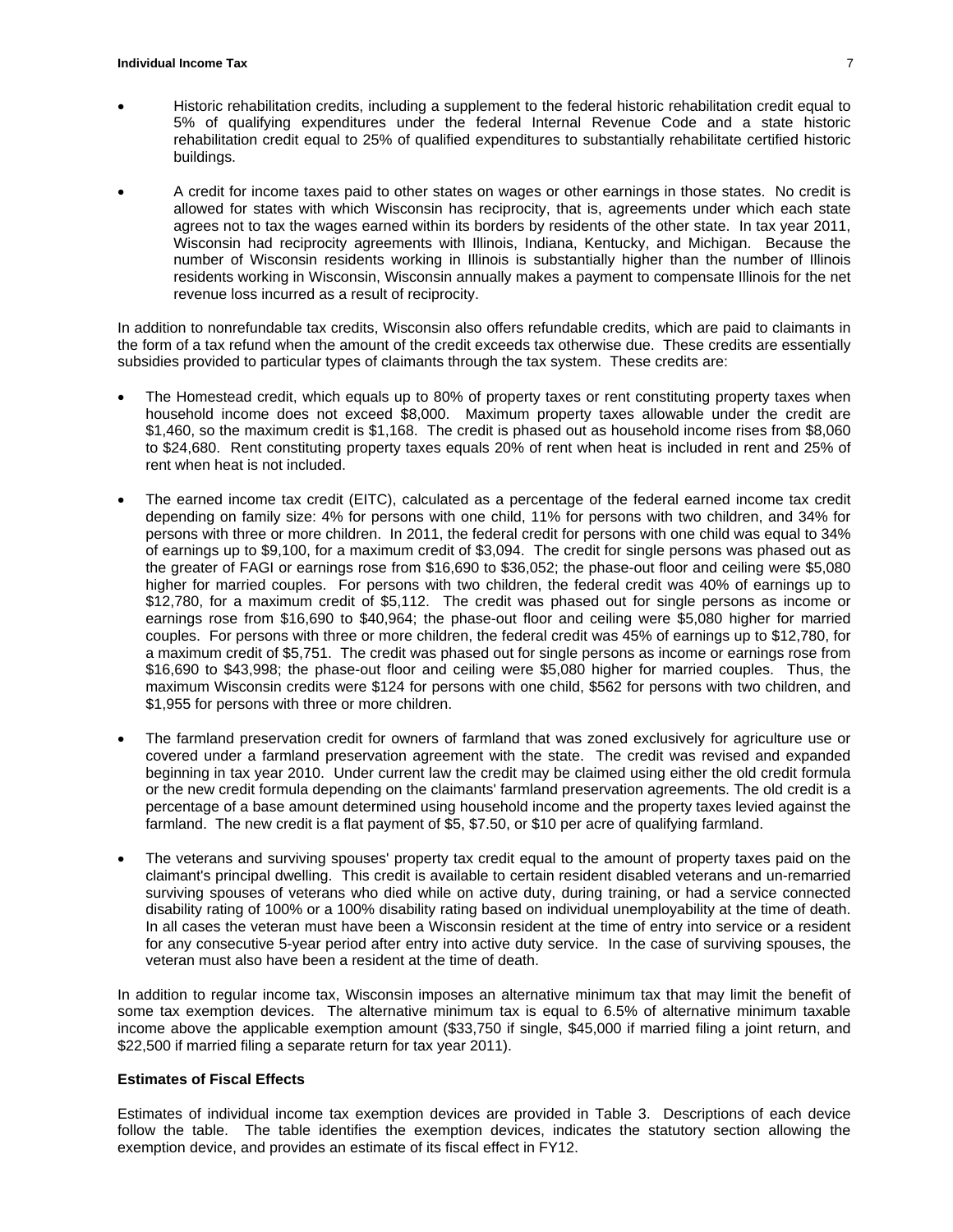Several approaches were used to generate the estimates shown in Table 3. The estimates of exclusions from gross income, which are not reported on tax returns, were generally based on estimates of the fiscal effect of federal tax expenditures – i.e., federal tax exemption devices – contained in the annual budget document issued by the Executive Office of the President. Estimates prepared by the Congressional Budget Office and the staff of the Joint Committee on Taxation were also considered. Generally, Wisconsin's share of the federal fiscal effect was determined using the state's share of total federal adjusted gross income on all federal tax returns, and then adjustments were made to account for the differences in federal and Wisconsin tax rates.

Most of the other estimates were based on Wisconsin-specific data sources, including the 2008 Wisconsin individual income tax model, aggregate statistics from the 2011 tax processing year, and tax collection statistics for FY12. The tax model is derived from a scientifically stratified sample of approximately 18,700 tax returns, weighted to reflect the statewide population of tax filers in 2008. This model was used to simulate the effect of tax exemption devices for which data is captured in the sample. The aggregate statistics were drawn from tax returns processed from July 1, 2011 to June 30, 2012.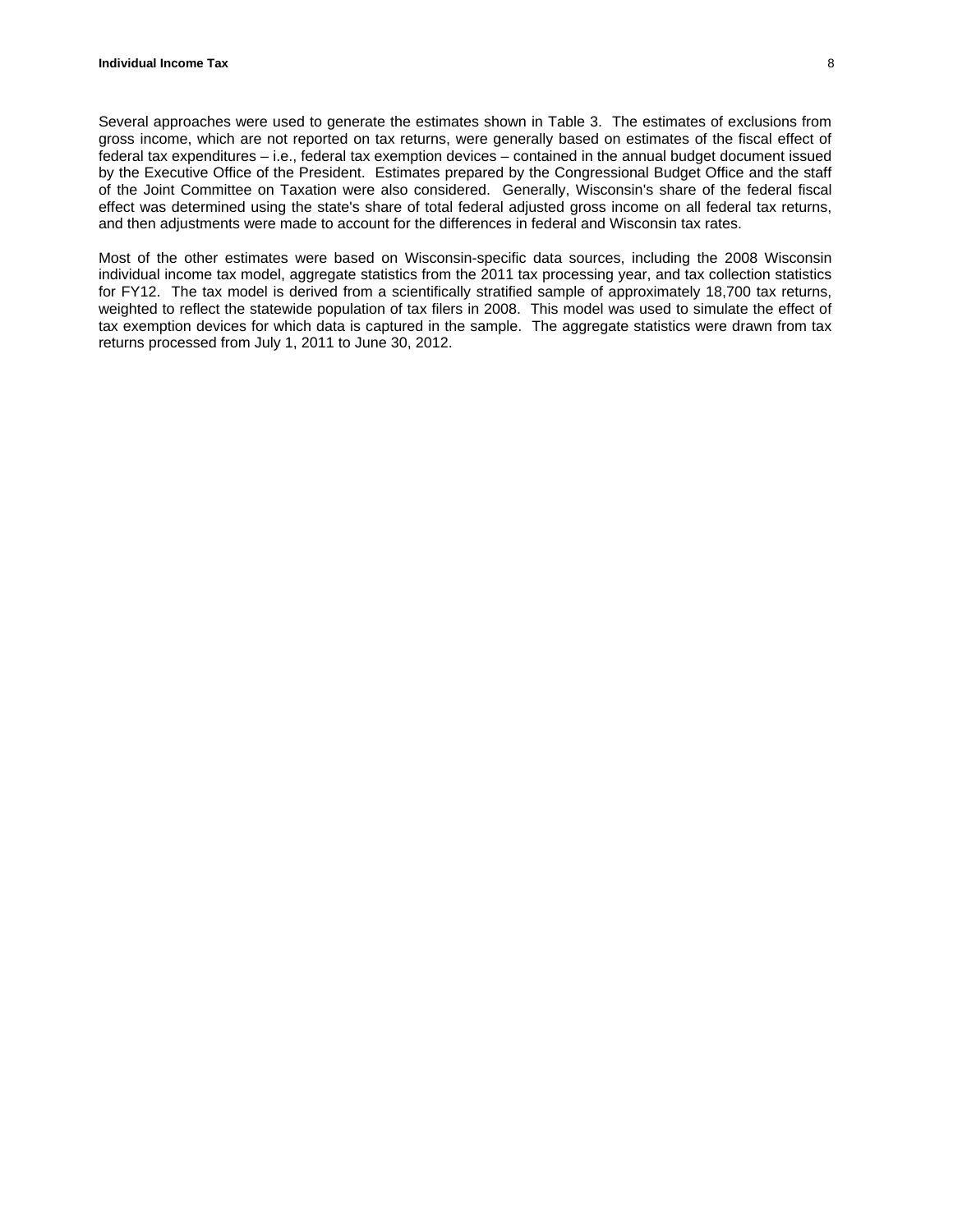| <b>Exemption Device</b>                                             | Statutory Reference*           | FY12 Fiscal Effect |
|---------------------------------------------------------------------|--------------------------------|--------------------|
| <b>Exclusions from Federal Gross Income</b>                         |                                |                    |
| Gain from Sale or Exchange of Residence (Home)                      | <b>IRC 121</b>                 | 111,000,000        |
| <b>Social Security Benefits</b>                                     | <b>IRC 86</b>                  | 264,000,000        |
| Railroad Retirement Annuities and Pensions                          | <b>IRC 86</b>                  | 1,910,000          |
| <b>Public Assistance</b>                                            | <b>IRC 61</b>                  | 5,300,000          |
| Sickness and Injury Benefits                                        | IRC 104 to 106                 | 1,240,000,000      |
| Insurance Premiums for Public Safety Officers                       | IRC 402 P.L. 109-280           | 2,270,000          |
| Group Term Life Insurance Purchased for Employees                   | <b>IRC 79</b>                  | 14,500,000         |
| Death Benefits                                                      | <b>IRC 101</b>                 | 62,500,000         |
| Meals and Lodging to Employees                                      | <b>IRC 119</b>                 | 8,130,000          |
| Scholarships and Fellowships                                        | <b>IRC 117</b>                 | 22,100,000         |
| <b>Awards and Prizes</b>                                            | $IRC 74 (b)$ and $(c)$         | Minimal            |
| Rental Value of Parsonages                                          | <b>IRC 107</b>                 | 4,910,000          |
| Reduced Armed Forces Retirement Pay                                 | <b>IRC 122</b>                 | Not available      |
| Combat Pay and Other Armed Forces Exclusions                        | IRC 112 and 134                | 148,000,000        |
| Life Insurance Dividends                                            | <b>IRC 7702</b>                | 32,200,000         |
| Cancellation of Business Property Indebtedness                      | IRC 108 (a)                    | 2,960,000          |
| Income Realized from Debt Cancellation Through<br>Bankruptcy        | <b>IRC 108</b>                 | Not available      |
| Interest on Certain State and Local Bonds                           | ss. 66.1201 (14)a, 66.1333     | Not available      |
|                                                                     | $(5)(a)4.c$ and 71.05 $(1)(c)$ |                    |
| Gifts and Inheritances                                              | <b>IRC 102</b>                 | Not available      |
| Appreciation of Property Held at the Time of Death                  | <b>IRC 1014</b>                | 78,500,000         |
| Employer Contributions to Pension Plans and Net                     | IRC 401 to 404A, 406 to 407    | 710,000,000        |
| <b>Pension Fund Earnings</b>                                        | and 409 to 417                 |                    |
| <b>Employer Reimbursement of Employee's Educational</b><br>Expenses | <b>IRC 127</b>                 | 5,210,000          |
| <b>Employer-Provided Child Care</b>                                 | <b>IRC 129</b>                 | 8,600,000          |
| <b>Employer-Provided Adoption Assistance</b>                        | <b>IRC 137</b>                 | 1,220,000          |
| Roth Individual Retirement Accounts                                 | <b>IRC 408A</b>                | 20,100,000         |
| <b>Education Individual Retirement Accounts</b>                     | <b>IRC530</b>                  | 545,000            |
| <b>Transportation and Other Fringe Benefits</b>                     | IRC 132 (a)                    | 24,200,000         |
| <b>Foster Care Payments</b>                                         | <b>IRC 131</b>                 | 1,440,000          |
| <b>Cancellation of Student Loans</b>                                | IRC 108 (f)                    | Minimal            |
| Recovery of Tax Benefit Items                                       | <b>IRC 111</b>                 | Minimal            |
| Foreign Earned Income                                               | <b>IRC 911</b>                 | 38,300,000         |
| Natural Resource-Related Cost-Sharing Payments                      | <b>IRC 126</b>                 | Minimal            |
| Passive Activity Losses                                             | <b>IRC 469</b>                 | Not Available      |
| <b>Adjustments to Federal Gross Income</b>                          |                                |                    |
| <b>Capital Losses</b>                                               | IRC 1211; s 71.05 (10)(c)      | 5,140,000          |
| Losses from the Sale or Exchange of Business Property               | IRC 62 (a)(3)                  | 8,910,000          |
| Pension, Profit-Sharing, Annuity and Bond Purchase                  | IRC 62 (a)(6)                  | 39,000,000         |
| Plans of Self-Employed Individuals                                  |                                |                    |
| Individual Retirement Accounts (IRAs)                               | IRC 62 (a)(7), 219, 408, 408A, | 42,100,000         |
|                                                                     | and 530                        |                    |
| Student Loan Interest                                               | <b>IRC 221</b>                 | 14,200,000         |
| Self-Employment Tax                                                 | IRC 164 (f)                    | 17,200,000         |
| Health Insurance of Self-Employed Persons                           | IRC 162 (I)                    | 24,300,000         |
| <b>Educator Expenses</b>                                            | <b>IRC 62</b>                  | 1,180,000          |
| Medical Savings Accounts / Health Savings Accounts                  | IRC 220, 223                   | 21,200,000         |
| Moving Expenses                                                     | <b>IRC 217</b>                 | 2,240,000          |
| Alimony                                                             | IRC 62 (a)(10), 71 and 215     | 13,400,000         |
| Penalty on Early Withdrawal of Savings                              | IRC 62 (a)(9)                  | 126,000            |

**TABLE 3 INDIVIDUAL INCOME TAX EXEMPTION DEVICES SUMMARY**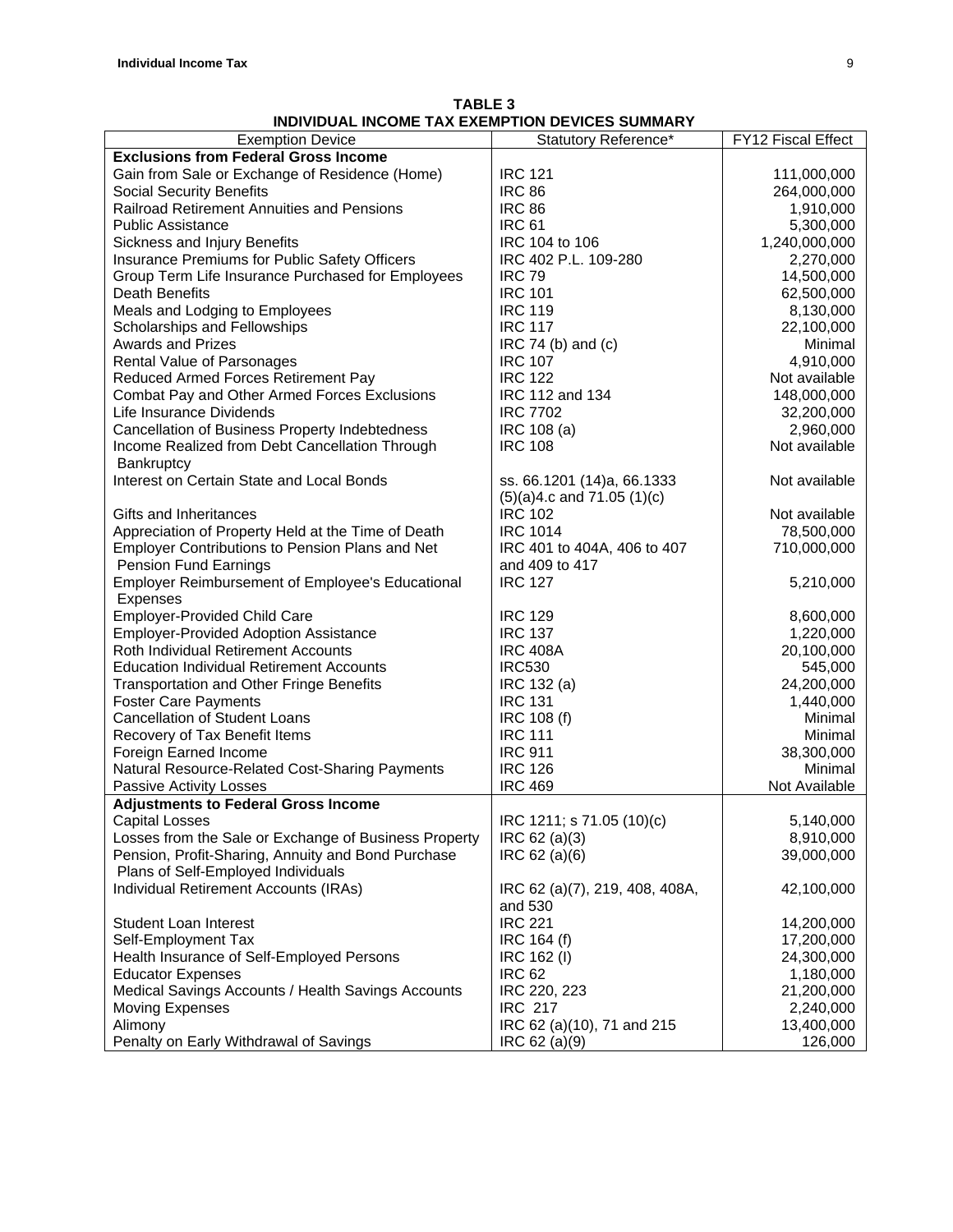| <b>TABLE 3</b>                                              |  |
|-------------------------------------------------------------|--|
| INDIVIDUAL INCOME TAX EXEMPTION DEVICES SUMMARY (continued) |  |

|                                                          | , oannmart (aannmaa                   |                    |
|----------------------------------------------------------|---------------------------------------|--------------------|
| <b>Exemption Devices</b>                                 | Statutory Reference*                  | FY12 Fiscal Effect |
| <b>Modifications to Federal Adjusted Gross Income</b>    |                                       |                    |
| Social Security Benefits: Additional State Deduction     | s. 71.05 (6)(b)21                     | 270,000,000        |
| Interest on U.S. Obligations                             | s. 71.05 (6)(b)1                      | 8,700,000          |
| <b>Capital Gains Exclusion</b>                           | s. 71.05 (6)(b)9                      | 123,000,000        |
| Capital Gains from Qualified Small Business Stock        | s. $71.05(6)(b)6$                     | Not available      |
| Gains on Sales of Business Assets to Related Persons     | s. 71.05 (6)(b)25                     | 910,000            |
|                                                          |                                       |                    |
| Net Long-Term Capital Losses (Pre-1982)                  | s. 71.05 (14)                         | Minimal            |
| <b>Public Pensions</b>                                   | s. 71.05 $(1)(a)$ , $(am)$ and $(an)$ | 55,600,000         |
| State Legislators' Per Diem Expenses                     | s. $71.05(1)(b)$                      | Minimal            |
| Health Insurance Premiums of the Self-Employed and       | s. 71.05 (6)(b)19 and 20              | 59,900,000         |
| Certain Employees: Difference in State and Federal Trtmt |                                       |                    |
| Long-Term Care Insurance Expenses                        | s. 71.05 (6)(b)26                     | 7,730,000          |
| <b>Unemployment Compensation</b>                         | s. 71.05 (6)(b)8                      | 11,100,000         |
| Disability Income                                        | s. 71.05 (6)(b)4                      | 27,000             |
| <b>Adoption Expenses</b>                                 | s. 71.05 (6)(b)22                     | 217,000            |
| <b>Higher Education Tuition Expenses</b>                 | s. 71.05 (6)(b)28                     | 25,000,000         |
| Prepaid Tuition and College Savings Plans                | s. 71.05 (6)(b)23 and 31 to 33        | 10,200,000         |
| Human Organ Donation Expenses                            | s. 71.05 (10)(i)                      | Minimal            |
| Active Duty Military Pay for Reserves or National Guard  |                                       | 1,600,000          |
|                                                          | s. 71.05 (6)(b)34                     |                    |
| Low Income Retirement Income Exclusion                   | s. 71.05 (1)(ae)                      | 797,000            |
| Child and Dependent Care Expenses                        |                                       | 5,970,000          |
| <b>Relocated Businesses</b>                              |                                       | Minimal            |
| <b>Job Creation</b>                                      |                                       | 1,920,000          |
| <b>Deductions and Exemptions from Wisconsin</b>          |                                       |                    |
| <b>Adjusted Gross Income</b>                             |                                       |                    |
| <b>Sliding Scale Standard Deduction</b>                  | s. 71.05 (22)                         | 735,000,000        |
| Personal Exemption and Additional Elderly Exemption      | s. 71.05 (23)                         | 190,000,000        |
| <b>Credits</b>                                           |                                       |                    |
| <b>Itemized Deductions Credit</b>                        | s. 71.07 (5)                          | 303,000,000        |
| <b>School Property Tax Credit</b>                        | s. 71.07 (9)                          | 396,000,000        |
|                                                          |                                       |                    |
| <b>Working Families Credit</b>                           | s. 71.07 (5m)                         | 218,000            |
| <b>Married Couple Credit</b>                             | s. 71.07 (6)                          | 263,000,000        |
| Armed Forces Member Credit                               | s. 71.07 (6m)                         | 1,390,000          |
| Manufacturing Sales Tax Credit                           | s. 71.07 (3s)                         | 53,000             |
| Development Zone Credits                                 | s. 71.07 (2dm) and (2dx)              | 1,960,000          |
| <b>Technology Zone Credit</b>                            | s. 71.07(3g)                          | 438,000            |
| Dairy and Livestock Farm Investment Credit               | s. 71.07(3n)                          | 21,900,000         |
| Angel Investment Credit                                  | s. 71.07(5d)                          | 3,990,000          |
| Early Stage Seed Investment Credit                       | s. 71.07(5b)                          | 1,590,000          |
| Veterans' and Surviving Spouses' Property Tax Credit     | s. 71.07(6e)                          | 17,700,000         |
| <b>Historic Preservation Credits</b>                     | s. 71.07 (9m) and (9r)                | 1,690,000          |
| <b>Earned Income Credit</b>                              | s.71.07 (9e)                          | 102,000,000        |
| <b>Homestead Credit</b>                                  |                                       | 133,000,000        |
|                                                          | ss. 71.07 (4), 71.51 to 71.55         |                    |
| Income Tax Paid to Other States/Income Tax Reciprocity   | ss. 71.07 (7), 71.10 (7), (7e)        | 287,000,000        |
| Claim of Right Credit                                    | s. 71.07 (1)                          | 62,000             |
| <b>Farmland Tax Relief Credit</b>                        | s. 71.07 (3m)                         | 69,000             |
| Old Farmland Preservation Credit                         | ss. 71.07 (3), 71.57 to 71.61         | 3,430,000          |
| New Farmland Preservation Credit                         | ss. 71.07 (3), 71.57 to 71.613        | 15,500,000         |
| Dairy Manufacturing Facility Investment Credits          | s. 71.07(3p)                          | 384,000            |
| Dairy Cooperatives Credit                                | s. 71.07(3p)                          | Minimal            |
| Health Insurance Risk-Sharing Plan Credit                | s. 71.07(5g)                          | Minimal            |
| Film Production Company Investment Credit                | s. 71.07(5h)                          | Minimal            |
| Manufacturing Investment Credit                          | s. 71.07(3t)                          | 455,000            |
| Ethanol and Biodiesel Fuel Pump Credit                   | s. 71.07(5j)                          | 80,000             |
| <b>Economic Development Credit</b>                       | s. 71.07(2dy)                         | 3,320,000          |
|                                                          |                                       |                    |
| Internet Equipment Credit                                | s. 71.07(5e)                          | Minimal            |
| Meat Processing Facility Investment Credit               | s. 71.07(3r)                          | 396,000            |
| Film Production Services Credit                          | s. 71.07(5f)                          | 147,000            |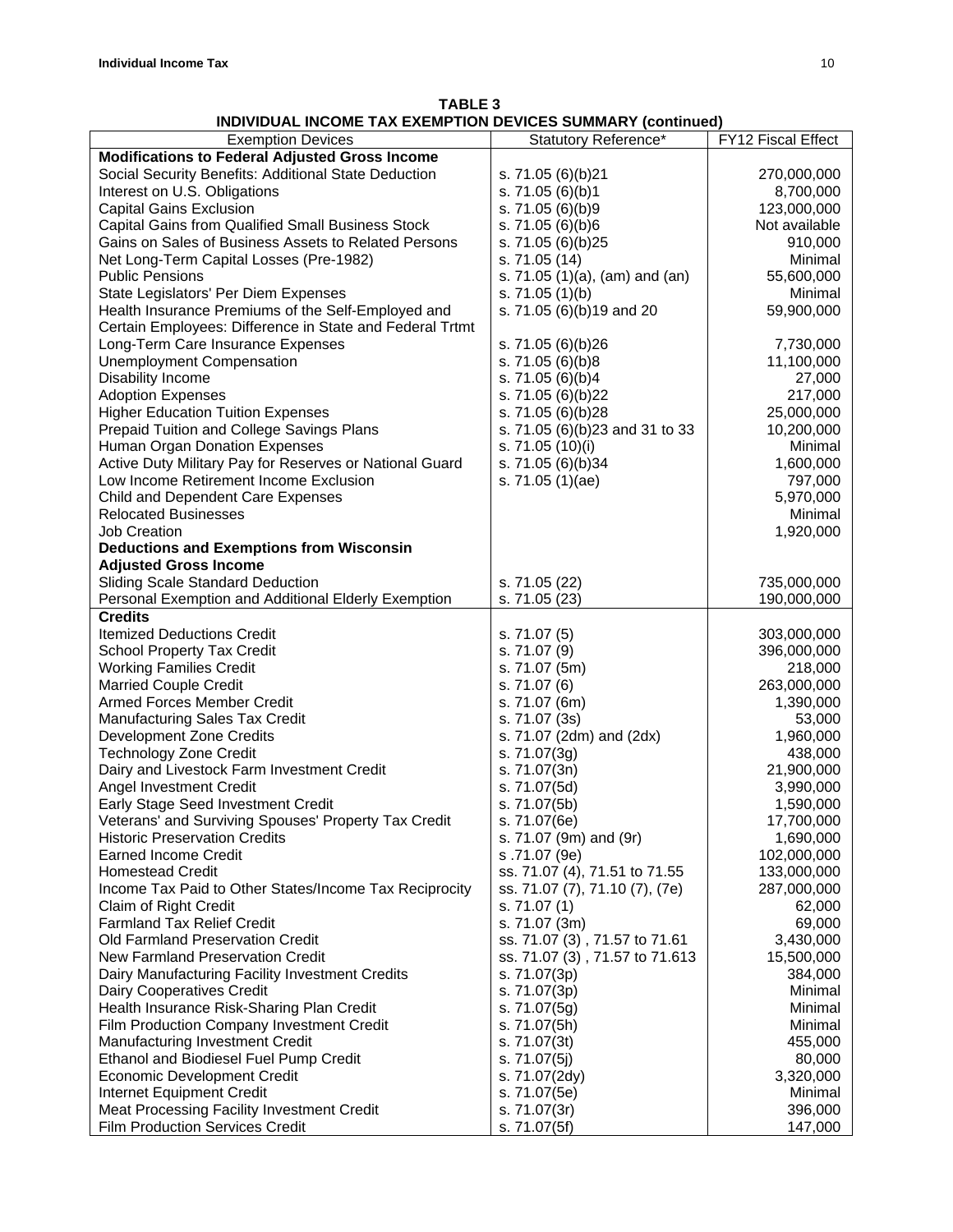| <b>Exemption Devices</b>                                                                                                          | Statutory Reference* | <b>FY12 Fiscal Effect</b> |
|-----------------------------------------------------------------------------------------------------------------------------------|----------------------|---------------------------|
| <b>Credits (continued)</b>                                                                                                        |                      |                           |
| Jobs Tax Credit                                                                                                                   | s. 71.07(3g)         | Minimal                   |
| <b>Water Consumption Credit</b>                                                                                                   | s. 71.07(5rm)        | Minimal                   |
| <b>Community Rehabilitation Program Credit</b>                                                                                    | s. 71.07(5k)         | Minimal                   |
| Enterprise Zone Jobs Credit                                                                                                       | s. 71.07(3w)         | 1,340,000                 |
| Woody Biomass Harvesting and Processing Credit                                                                                    | s. 71.07(3rm)        |                           |
| Food Processing Plant and Food Warehouse Invstmt Cr                                                                               | s. 71.07(3rn)        | 916,000                   |
| Beginning Farmer and Farm Asset Owner Credit                                                                                      | s. 71.07(8r)         | Minimal                   |
|                                                                                                                                   |                      |                           |
| * These are references to sections of the 2007 Wisconsin Statutes, except "IRC" indicates a reference to a section of the federal |                      |                           |
| Internal Revenue Code authorizing the exemption device.                                                                           |                      |                           |

**TABLE 3 INDIVIDUAL INCOME TAX EXEMPTION DEVICES SUMMARY (continued)**

# **EXCLUSIONS FROM FEDERAL GROSS INCOME**

An exclusion is a type of income that is not included in federal gross income by provisions of the Internal Revenue Code or under the U.S. Constitution, or in Wisconsin income by provisions of the Wisconsin statutes. Excluded income does not have to be reported on the income tax return.

# **Gain from Sale or Exchange of Residence (Home)**

A taxpayer may exclude from income up to \$250,000 (\$500,000 for married couples filing jointly) of capital gain realized on the sale or exchange of a residence. The taxpayer generally must have owned and occupied the home as a principal residence for at least two of the five years prior to the sale. An individual not meeting the ownership or residence requirements is allowed a pro rata amount of the exclusion if the sale or exchange is due to a change in employment, health, or other unforeseen circumstances. The exclusion is allowed on only one sale every two years, and it is not permitted on properties in which depreciation is allowed for rental or business use.

# **Social Security Benefits**

Old-age and survivors' insurance benefit payments, state old-age assistance payments, and Medicare benefits are generally excluded from the gross income of the person receiving such benefits. Federal law subjects up to 50% of benefits to tax when income exceeds a base amount and up to 85% of benefits when income exceeds an adjusted base amount. In this determination, income equals modified adjusted gross income plus one-half of social security.

The base amounts for determining tax on up to 50% of benefits are \$25,000 for single persons, including married persons filing separately who lived apart from their spouses for the full tax year; \$32,000 for married couples filing a joint return; and \$0 for married persons filing separately who lived with their spouses for at least part of the year. The adjusted base amounts for taxing up to 85% of benefits are \$34,000 for single persons, \$44,000 for married couples, and \$0 for married persons filing separately and living with their spouses for at least part of the year.

Wisconsin does not tax any social security benefits. Table 3 provides separate fiscal estimates of the state revenue loss resulting from the federal exclusion and the loss resulting from the additional state subtraction from FAGI.

#### **Railroad Retirement Annuities and Pensions**

Annuities or pensions paid under the 1935 and 1937 Railroad Retirement Acts are generally excluded from gross income. Up to 50% of Tier 1 retirement benefits are taxable for federal tax purposes, but the Railroad Retirement Acts specifically prohibit state taxation of retirement benefits, so Tier 1 benefits are completely excluded from gross income for state purposes.

# **Public Assistance**

Assistance provided under the Wisconsin Works program, Medicaid, general relief, and other public assistance to individuals and families is excluded from the gross income of the recipients.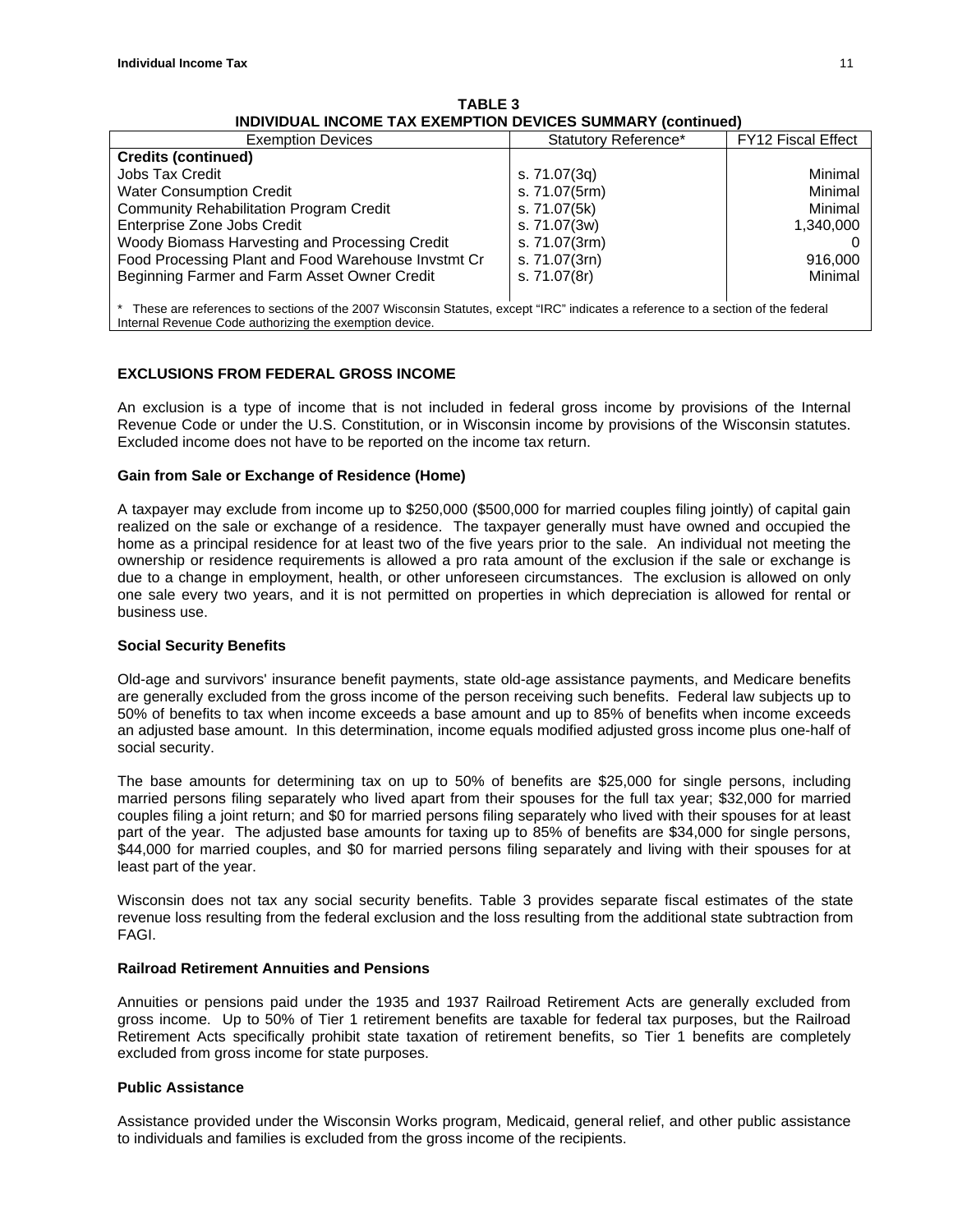# **Sickness and Injury Benefits**

Compensation for sickness or personal injury excluded from gross income includes the following:

- Amounts received under the worker's compensation and social security acts,
- Damages received as a result of a court suit or other legal settlement in a personal injury case,
- Proceeds received from an accident, health or medical insurance policy paid for by the taxpayer,
- A pension, annuity or similar allowance for sickness or injury sustained while active in the armed forces, the Coast and Geodetic Survey, the Public Health Service or the Foreign Service, and disability income received by an employee of the United States for injuries incurred in a terrorist attack during the performance of duties outside the U. S.
- Employer contributions to an accident or health plan designed to benefit the employee, and
- Sick pay or employer-financed disability benefits, other than reimbursement for medical expenses deducted in the same year or a prior year, which is regarded as taxable income.

#### **Distributions from Retirement Plans for Premiums for Health and Long-term Care Insurance**

Pension distributions from government retirement plans to retired public safety officers used to pay health insurance are excluded from income up to a maximum of \$3,000 annually.

#### **Group Term Life Insurance Purchased for Employees**

The cost of group term life insurance provided to an individual under a policy carried by an employer is generally considered taxable income. However, the cost incurred in purchasing the first \$50,000 worth of coverage is excluded from the gross income of employees.

# **Death Benefits**

Amounts paid under a life insurance contract are excluded whether these sums are paid at one point or over time.

# **Meals and Lodging to Employees**

Employees may exclude from gross income the value of any meals or lodging provided to them for the convenience of the employer. Meals must be furnished on the employer's business premises and lodging must have been accepted by an employee as a condition of employment.

# **Scholarships and Fellowships**

Scholarships and fellowships are excluded from gross income when received by a degree candidate at an educational institution and when used to pay tuition and course-related fees or to purchase books, equipment, and supplies. Amounts used for room and board, however, must be included in income. Scholarships and fellowships do not qualify for the exclusion if they are made either to compensate the recipient for services provided, or to allow the recipient to pursue studies or research that primarily benefit the person or institution paying the scholarship and fellowship.

#### **Awards and Prizes**

Awards or prizes received in recognition of religious, charitable, scientific, educational, literary or civic achievement may be excluded from gross income if the amount received is transferred to a government agency or a charitable organization. Further, the exclusion applies only if the recipient was selected without any action on his or her part to enter the competition for the award and only if the recipient is not required to render any substantial future services as a condition of receiving the award.

Employee awards for length of service or achievement are generally excludable from gross income to the extent of the deduction claimed by the employer. Deductions of such awards are limited.

#### **Rental Value of Parsonages**

The allowance paid to a minister for the purpose of renting a home, or the rental value of the home furnished as part of compensation, is excluded from gross income. In both cases, the associated utility expenses are considered part of the allowance and, as such, excluded from gross income.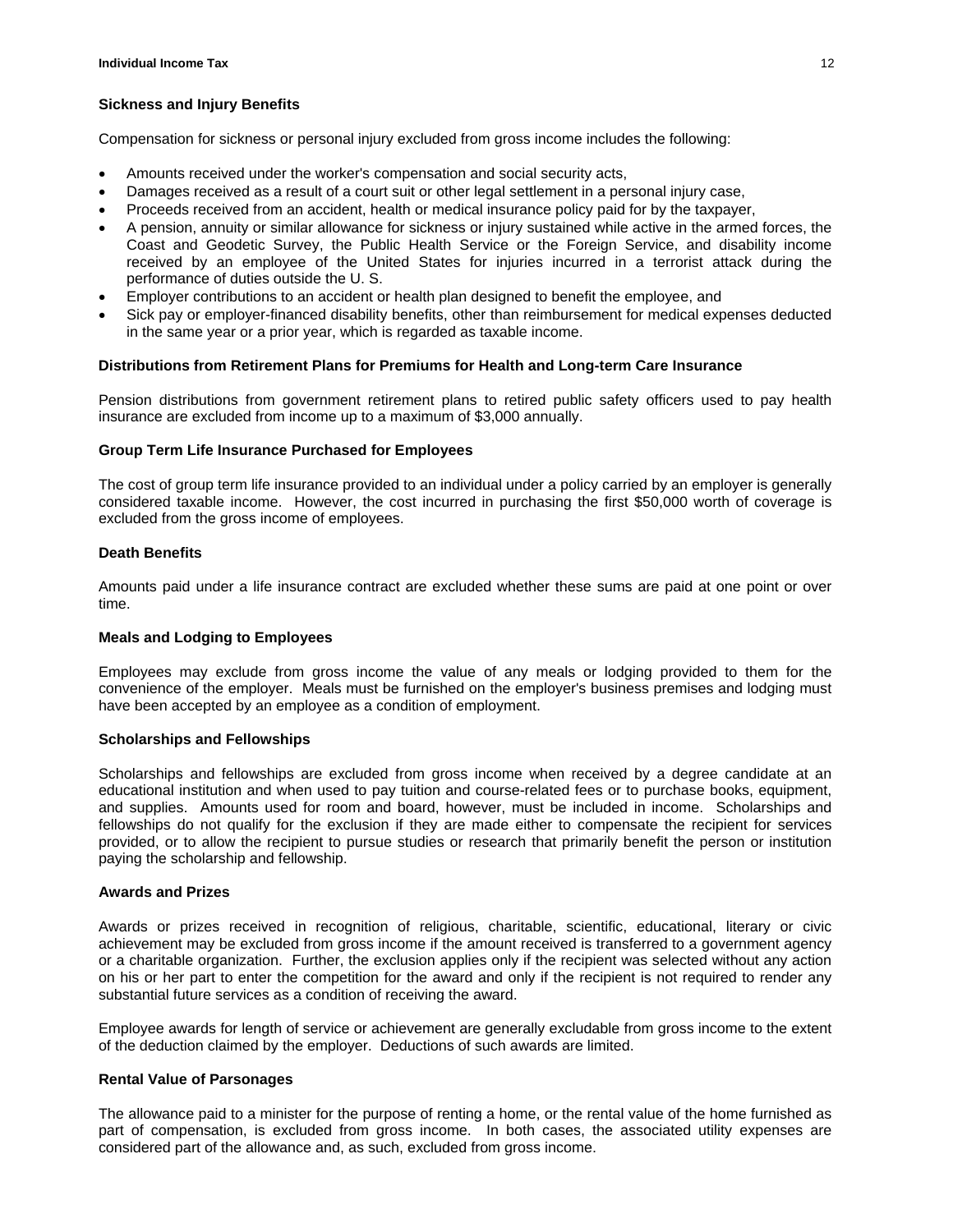# **Reduced Armed Forces Retirement Pay**

The amount deducted from retirement or retainer pay of members or former members of the United States Armed Forces under the Retired Serviceman's Family Protection Plan is excluded from gross income. The reduction in retirement pay is made by contract between the member of the service and the Armed Forces for the purchase of an annuity. This reduction is between 12.5% and 50% of retirement pay, but in no case less than \$25. If the person should die before the amount of the contract is paid, the survivor receiving the annuity may exclude from gross income any reductions in annuity payments used to conclude the contract. **Combat Pay and Other Armed Forces Exclusions** 

The monthly compensation of members of the United States Armed Forces is excluded from gross income if the taxpayer served in a combat zone. The exclusion for commissioned officers is limited to the maximum amount that enlisted personnel may exclude. Currently designated combat zones and hazardous duty areas include:

- Afghanistan, along with Uzbekistan, Kyrgyzstan, Pakistan, Tajikistan, and Jordan;
- the Federal Republic of Yugoslavia (Serbia/Montenegro), Albania, the Adriatic Sea, and the Ionian Sea north of the 39th parallel;
- Bosnia, Herzegovina, Croatia, and Macedonia;
- the Persian Gulf, the Red Sea, the Gulf of Oman, the part of the Arabian Sea that is north of 10 degrees north latitude and west of 68 degrees east longitude, the Gulf of Aden, and the total land areas of Iraq, Kuwait, Saudi Arabia, Oman, Bahrain, Qatar, and the United Arab Emirates;
- The Philippines (only troops with orders referencing Operation Enduring Freedom);
- Yemen, Djibouti, and Somalia.

Exclusions applicable to miscellaneous Armed Forces income are:

- All payments of benefits under any law administered by the Veterans' Administration (38 U. S. Code 3101);
- A pension of \$100 per month for all persons over the age 65 who are on the Army, Navy, Air Force, or Coast Guard Medal of Honor roll (38 U. S. Code 562);
- Benefits under World War Adjusted Compensation Act;
- Benefits under World War Veteran's Act;
- Leave compensation payment under Armed Forces Leave Act;
- G.I. Bill educational benefits;
- In-kind benefits provided to armed forces personnel;

# **Life Insurance Dividends**

Dividends on matured insurance policies may be excluded from gross income for income tax purposes.

# **Cancellation of Business Property Indebtedness**

A taxpayer need not recognize income when a debt of the taxpayer is fully or partially canceled if the individual incurred the debt in connection with property used in a trade or business. The taxpayer must agree to reduce the basis (cost) of the property if an economic benefit was realized as a result of the discharge of a debt for the purpose of determining future depreciation and capital gains or losses.

# **Income Realized from Debt Cancellation Through Bankruptcy**

When a debt is forgiven in connection with a bankruptcy proceeding, the income realized is not subject to tax unless the principal purpose of the bankruptcy plan is the evasion of income taxes.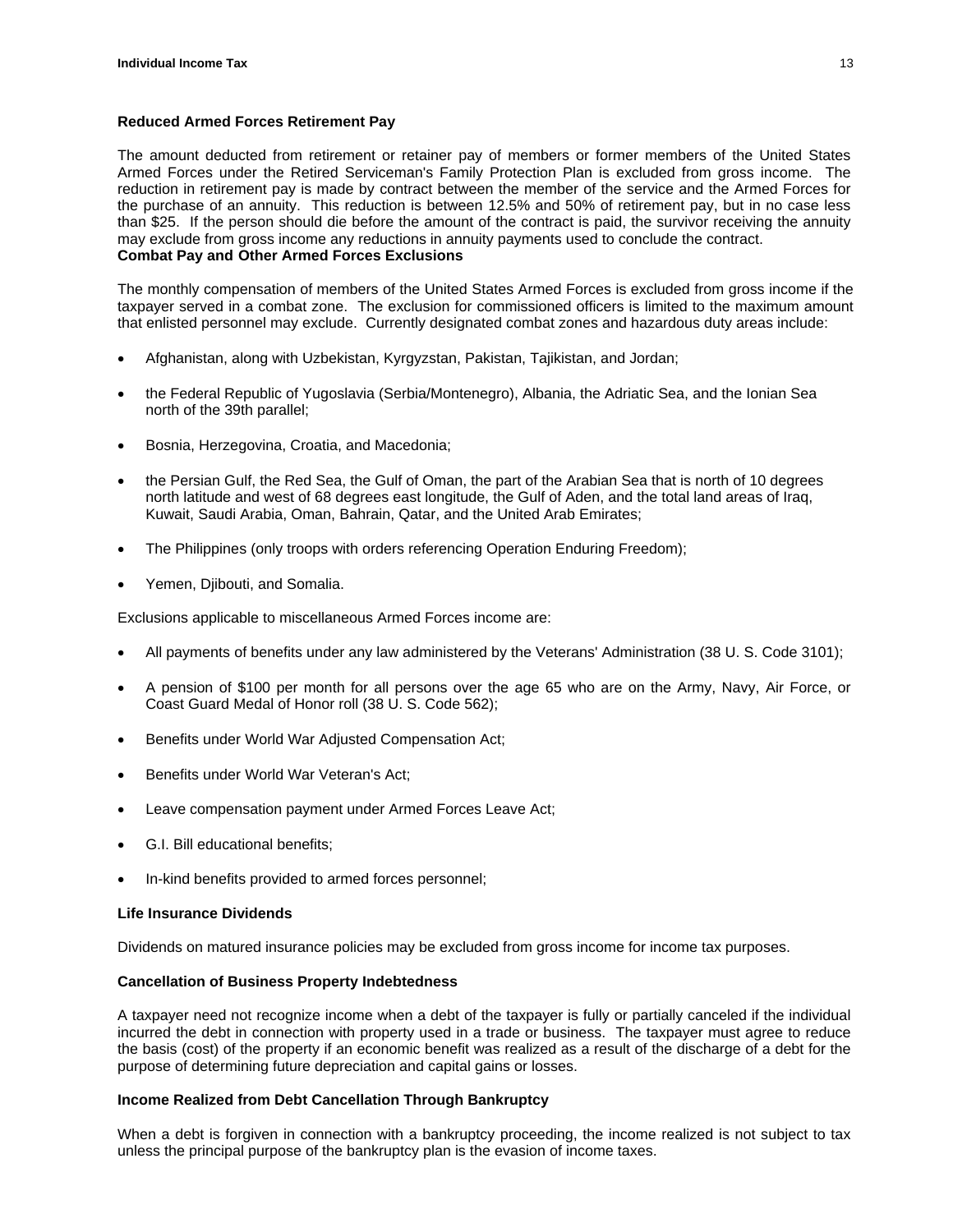# **Interest on Certain State and Local Bonds**

In general, interest on obligations of state and local governments is subject to the Wisconsin income tax, even though such income may be exempt from federal taxation. However, interest on the following bonds is exempt:

- bonds issued by city housing authorities, city redevelopment authorities, local exposition districts and local cultural arts districts;
- certain bonds issued by the Wisconsin Housing and Economic Development Authority (WHEDA)
- Wisconsin professional baseball park and football stadium district bonds;
- Wisconsin Housing Finance Authority (WHFA) bonds (that is, bonds issued before 1983, when WHFA became known as WHEDA);
- bonds issued by the Government of Puerto Rico, Guam, the Virgin Islands or for bonds issued after October 16, 2004, the Government of American Samoa; and
- Wisconsin higher education bonds.
- Wisconsin Aerospace Authority bonds.
- Certain bonds issued on or after October 27, 2007, by the Wisconsin Health and Education Facilities Authority.

# **Gifts and Inheritances**

The value of property received by gift, inheritance, or bequest is excluded from gross income. This exclusion does not apply to the income from property received by gift or bequest nor to a gift or bequest consisting of income from property rather than the property, itself. No administrative records are available on the total value of property transferred by gift or inheritance, so a comprehensive estimate of the revenue loss has not been calculated.

# **Appreciation of Property Held at the Time of Death**

Appreciation (gain) from property held at the time of death is not subject to tax for either the deceased or his or her heirs. The basis of inherited property generally is its fair market value at the time of the decedent's death, rather than its cost when the decedent acquired it. As a result, the appreciation of the property while it was held by the decedent – the difference in fair market value at the time of death and the decedent's cost of purchasing the property – is not taxed.

The estimate of the revenue loss from this exclusion reflects the effect of Wisconsin's 30% exclusion for longterm capital gains.

# **Employer Contributions to Pension Plans and Net Pension Fund Earnings**

Amounts contributed to qualified pension, profit-sharing, stock bonus, bond purchase, and annuity plans by an employer on behalf of his or her employees are generally not treated as income taxable to the employees at the time the contributions are made. Further, employers may generally deduct these contributions from gross income, and the earnings that accrue on the contributions are excluded from the employee's income, so long as the assets are retained within a qualified plan.

Tax is imposed when distributions are made from the plan to employees in the form of pensions and annuities. At that time the taxable portion of the plan benefits must be included in the gross income of the recipient. The portion of the benefits representing the employee's contribution to the plan is not taxable upon distribution if the employee's contributions were already included in income and subject to tax at the time the contributions were made.

Taxing employer contributions and earnings on pension plan assets at the time of withdrawal, rather than at the time of contribution, results in a revenue loss if the plan beneficiary pays tax at a lower rate after retirement.

# **Employer Reimbursement of Employee's Educational Expenses**

Up to \$5,250 of non-job related employer-provided educational assistance may be excluded from gross income.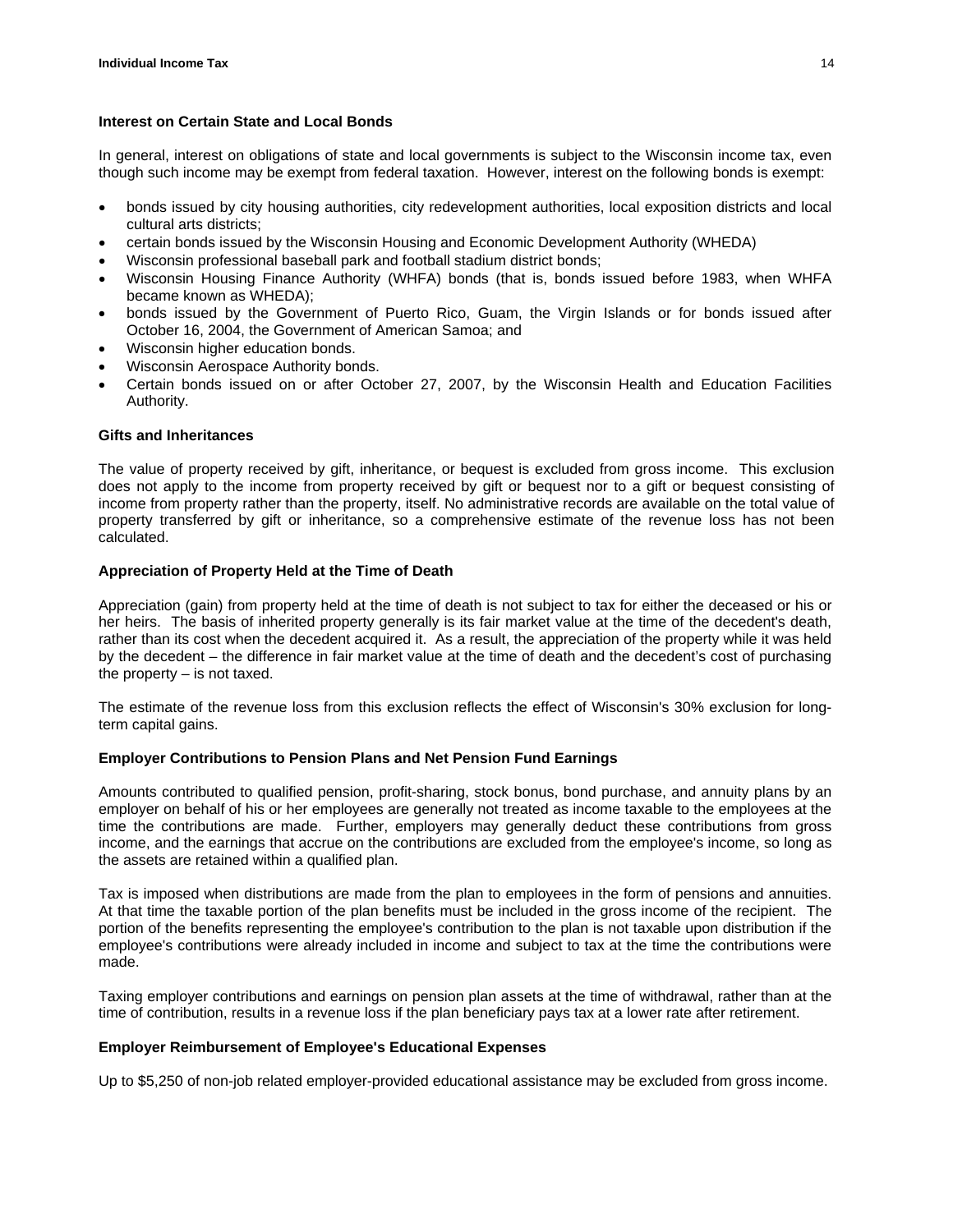#### **Employer-Provided Child Care**

The value of child or dependent care services provided by an employer under a nondiscriminatory plan is excluded from gross income to the extent that the amount excluded does not exceed \$5,000 (\$2,500 for married separate filers). Further, the value of services excluded may not exceed the earned income of the employee or the earned income of an employee's lower-earning spouse.

#### **Employer-Provided Adoption Assistance**

Up to \$13,360 per child in adoption assistance provided by an employer is excluded from gross income in tax year 2011. The \$13,360 exclusion is allowed for special needs adoption even if that amount exceeds actual expenses incurred. The exclusion is phased out for persons with modified adjusted gross income between \$185,210 and \$225,210. The amount excludable and the phase out ranges are indexed for inflation.

# **Transportation and Other Fringe Benefits**

Employer-provided transportation in a commuter vehicle, transit passes, and parking are excluded from income of the employee receiving these benefits. In 2011, the exclusion for commuter transportation or transit passes is limited to \$230 per month and the exclusion for parking is limited to \$230 per month. These amounts are indexed for inflation. Wisconsin limits this exclusion to \$120 per month in 2011.

Other fringe benefits excluded from income include services provided by employers to employees at no additional cost to the employer, employee discounts, property or services for which an employee would be allowed a deduction if the employee provided that property or service, property or service of minimal value, reimbursement of moving expenses, and retirement planning services. Only the transportation benefits have a measurable fiscal effect.

#### **Foster Care Payments**

Foster care payments to care providers by a state or local government or a foster care placement agency are excluded from income.

#### **Cancellation of Student Loans**

The amount of a student loan funded by federal, state or local government programs that has been forgiven is not included in taxable income when the cancellation is contingent upon the beneficiary working for a specified period of time in a certain area or for a particular type of employer.

#### **Recovery of Tax Benefit Items**

Income from the recovery of an amount for which a tax deduction or other benefit was claimed during the previous year is not included in income if the deduction did not reduce income tax liability in that previous year. However, if the deduction led to reduced tax liability in a prior year, then the recovery is taxable. An example of a recovered tax benefit item is a debt that is written off in one year but received in a later year.

#### **Foreign Earned Income**

Qualified individuals who work abroad and receive earned income from foreign sources may elect to exclude up to \$92,900 of such income in 2011. The exclusion amount is adjusted to take into account employer-provided housing allowances, or housing expenses where allowances are not provided, and the maximum exclusion is reduced for taxpayers who work abroad for only part of a year.

#### **Natural Resource-Related Cost-Sharing Payments**

Payments received by individuals primarily for the purpose of conserving soil and water resources, protecting or restoring the environment, improving forests, or providing a habitat for wildlife may be excluded from gross income.

#### **Passive Activity Losses**

In general, when the deductions exceed the income from a business activity, the resulting loss can be offset against other types of income. However, passive activity losses – those from business activities in whose management or operation taxpayers do not actively or materially participate – are subject to passive loss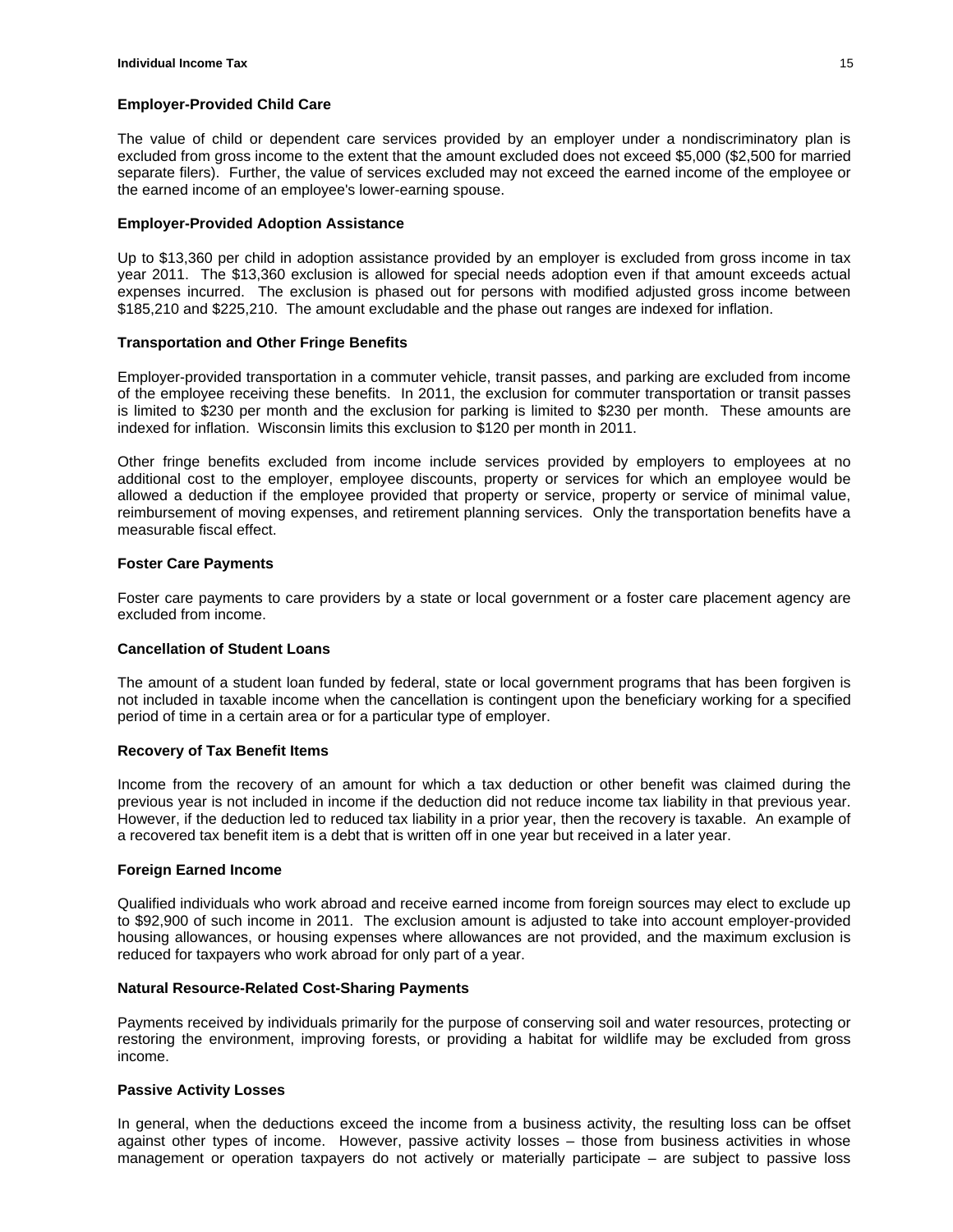restrictions. Under the restrictions, passive losses can only be offset against other passive income. Passive losses subject to the restrictions can be carried forward indefinitely until used against other passive income or until the taxpayer disposes of the ownership interest in the passive business activity in a fully taxable transaction.

Certain activities are explicitly treated by the tax code as either passive or active. For example, interest, dividends, annuities, royalties and other portfolio income are not treated as income from a passive activity, so net losses generated from passive activities cannot be used to offset portfolio income.

A rental activity generally is treated as a passive activity, though a limited exception exists for rental activity losses incurred by a taxpayer who actively participates in the rental real estate venture and owns at least a 10% interest in the rental property. Under the exception, up to \$25,000 of losses from rental real estate may be used to offset income from non-passive sources. The \$25,000 maximum is reduced (but not below zero) when the taxpayer's adjusted gross income exceeds \$100,000 and is completely phased out when AGI exceeds \$150,000. Special rules apply for married taxpayers who file separate returns and live apart. A taxpayer with a working interest in oil and gas activities is also exempt from the passive loss rules.

# **ADJUSTMENTS TO FEDERAL GROSS INCOME**

An adjustment is an amount subtracted from gross income to arrive at adjusted gross income.

# **Capital Losses**

Losses from the sale or exchange of capital assets may be used to offset gains from capital assets. If the amount of capital losses exceeds the amount of capital gains in the current year, the net capital loss may be used to offset up to \$500 of ordinary income for Wisconsin tax purposes (under federal law, the offset is limited to \$3,000). The amount of net capital loss not allowed as a deduction in the current year may be carried forward to future years to offset capital gains or ordinary income up to the \$500 limit, up to 15 years.

Wisconsin treatment of long-term losses incurred prior to tax year 1982 also differs from the federal treatment. The Wisconsin modification for these pre-1982 long-term losses is described in the section on "Modifications to Federal Adjusted Gross Income."

# **Losses from the Sale or Exchange of Business Property**

Losses from the sale or exchange of property used in a business are deductible.

# **Pension, Profit-Sharing, Annuity, and Bond Purchase Plans of Self-Employed Individuals**

A self-employed taxpayer may deduct from gross income contributions made on the taxpayer's behalf to a pension, profit-sharing, annuity or bond purchase plan. Contributions must be made from earned income.

#### **Individual Retirement Accounts (IRAs)**

Taxpayers may receive tax benefits from three different types of individual retirement accounts under federal law: the traditional IRA, the Roth IRA, and the education IRA.

# **1. Traditional IRA**

Persons contributing to a traditional IRA may claim a deduction for the amount contributed and are not taxed on the earnings that remain in a traditional IRA. IRA contributions and earnings on them are taxable when withdrawals are made from the account.

The full deduction for contributions is limited to persons who are not covered by an employer-provided retirement plan or who are covered by such plans but have adjusted gross income, for tax year 2011, less than \$56,000 for single persons, \$90,000 for married persons filing jointly or \$0 for married persons filing separately. The deduction is phased out over the next \$10,000 of income (\$20,000 for married persons filing jointly).

For tax year 2011, the deduction is generally limited to \$5,000 for each tax filer and spouse, but not more than the person's earnings. For married couples, the combined IRA deduction may not exceed combined earnings; in other words, a spouse with little or no earnings may still claim an IRA deduction if the other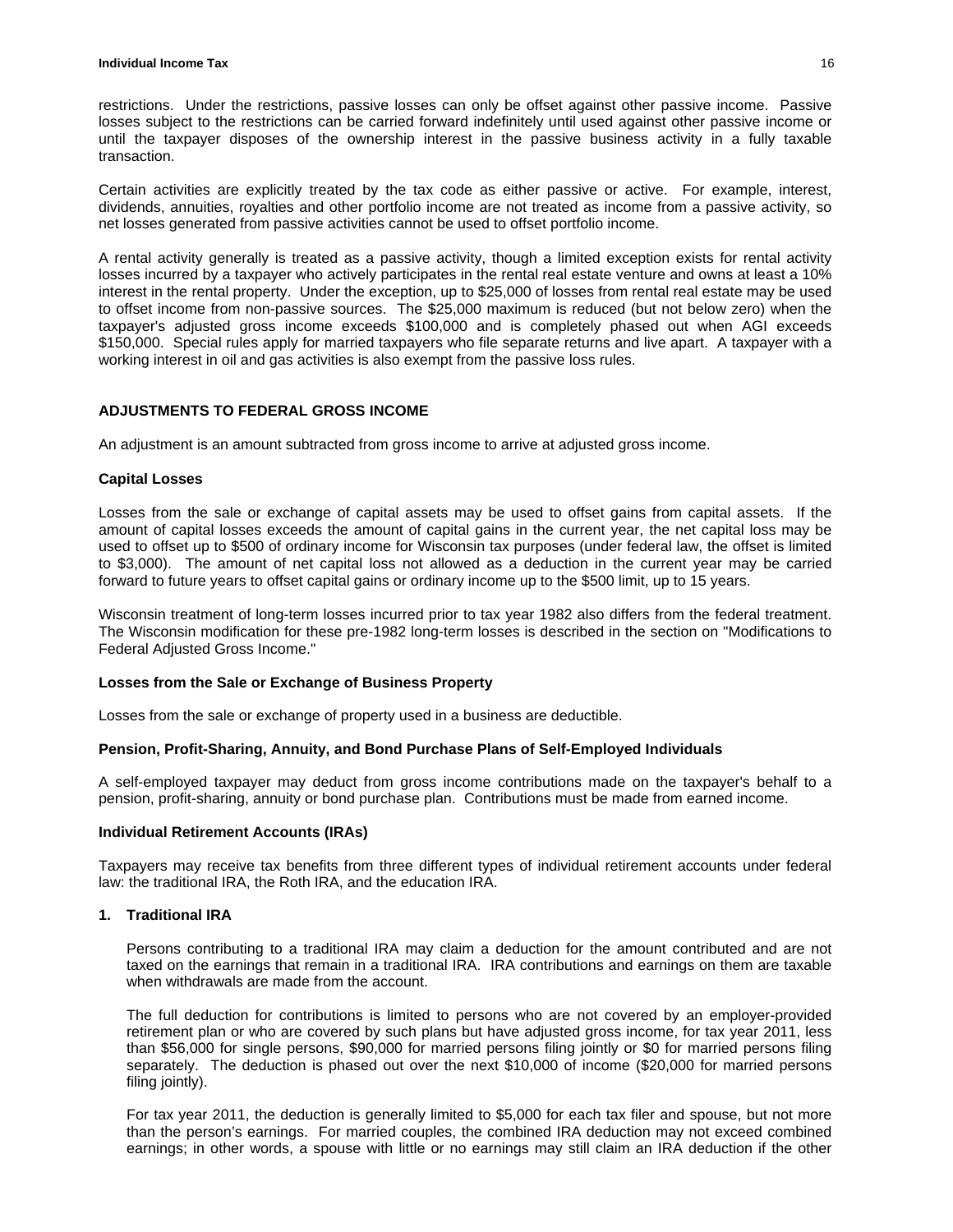spouse has earnings in excess of his or her own IRA deduction. These maximum contributions are coordinated among the three types of IRAs; the combined contribution to all IRAs for any one person cannot exceed \$5,000 or the person's earnings. Further, taxpayers age 50 and older are allowed additional "catch-up" contributions of \$1,000 in 2011.

With limited exceptions, amounts in a traditional IRA cannot be withdrawn without penalty prior to age 591/2. Early withdrawals must be included in gross income and are also subject to an additional 10% federal penalty tax. The 10% early withdrawal penalty does not apply in cases of death and disability or when the withdrawals are used for qualified higher education expenses or first-time homeowner expenses (up to \$10,000). Wisconsin imposes a state penalty equal to 33% of the federal penalty. Amounts withdrawn from an IRA after age 59½ must be included in gross income in the year of the withdrawal. Withdrawals generally must begin after the individual reaches the age of 70½. Insufficient withdrawals after age 70½ are subject to a penalty tax.

Persons can make nondeductible contributions to their retirement accounts and the earnings on those nondeductible contributions can be excluded from income, as long as the assets are retained within the retirement account.

#### **2. Roth IRA**

A Roth IRA is an account for which the contributions are not deductible when made, but qualified distributions, including earnings on contributions, are not taxable. In tax year 2011, persons whose adjusted gross income does not exceed \$107,000 if single, \$169,000 if married filing jointly or \$0 if married filing separately may contribute up to \$5,000 per person per year to a Roth IRA. The amount of contribution permitted is phased out as income rises to \$122,000 for single filers, \$179,000 for married joint filers, and \$10,000 for married separate filers. Individuals who are married filing separately and did not live with their spouses at any time during the year are treated as single for the purpose of contribution limits.

The increases in contribution limits and the catch-up contributions for taxpayers age 50 and older that apply to traditional IRAs also apply to Roth IRAs.

Distributions from a Roth IRA are not subject to tax if they are made no earlier than five years after the account is established and if the taxpayer has reached age 59½. Earlier distributions are not subject to tax if they are made because of the death or disability of the taxpayer or for first-time homebuyer expenses (up to \$10,000). Nonqualified distributions must be included in gross income and are subject to a 10% federal penalty tax and a state penalty equal to 33% of the federal penalty. Unlike a traditional IRA, distributions from a Roth IRA are not required upon reaching the age of 70½.

# **3. Education IRA**

An education IRA (also known as a Coverdell Education Savings Account) is similar to a Roth IRA: contributions are not deductible, but qualified distributions are not subject to tax if they are used to pay the post-secondary expenditures of the beneficiary.

For tax year 2011, contributions of up to \$2,000 per child may be made to an education IRA when income is less than \$95,000 for single persons and \$190,000 for married couples filing jointly. The amount that may be deducted is phased out as income rises to \$110,000 for single filers and \$220,000 for married joint filers.

#### **Student Loan Interest**

Persons who have taken out loans on behalf of themselves, their spouse or their dependents to pay for the cost of attending an eligible educational institution may deduct the interest they pay on these loans. The maximum deduction allowed is \$2,500. For 2011, the maximum deduction amount is reduced for single and head of household filers when modified FAGI is more than \$60,000 and is eliminated when modified FAGI exceeds \$75,000; for married joint filers the deduction is phased out between \$120,000 and \$150,000 of modified FAGI. Married separate filers and those filers claimed as dependents on another's return may not claim the deduction.

#### **Self-Employment Tax**

Self-employed persons are allowed to deduct the employer-equivalent portion of their self-employment taxes, which are paid for social security and Medicare coverage. This deduction equalizes treatment between selfemployed and employed persons. For the employed, the social security tax is shared by the employer and the employee; the amount paid by the employer is not considered income to the employee and is deductible for the employer.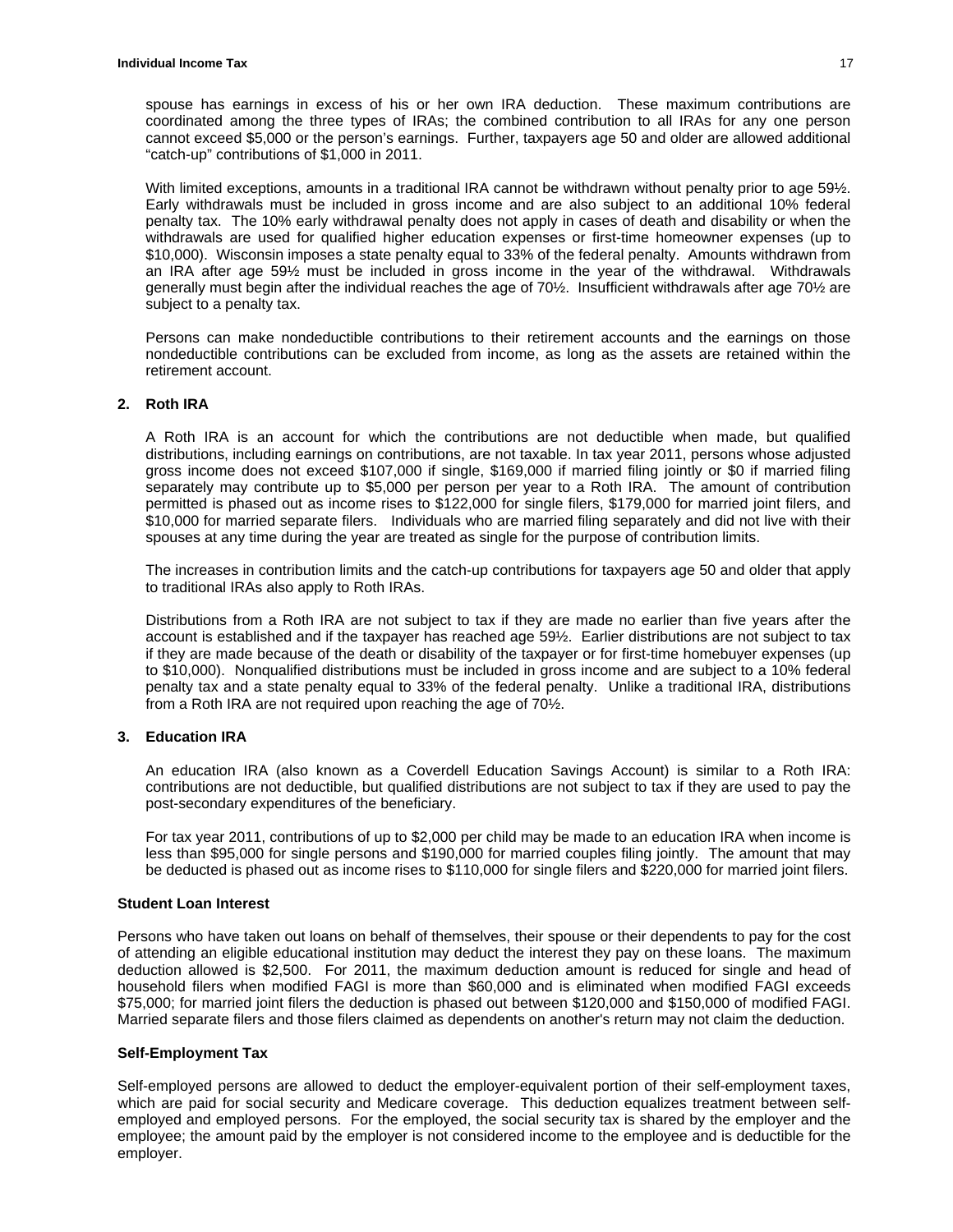# **Health Insurance of Self-Employed Persons**

Under federal law, self-employed persons can deduct up to 100% of premiums paid for health insurance. The deduction may not exceed the earned income from the trade or business for which the insurance plan was established. Wisconsin has its own deduction for up to 100% of the premiums paid for health insurance by selfemployed persons, which was put in place when only a partial deduction was allowed under federal law.

#### **Health Savings Accounts and Medical Savings Accounts**

A federal deduction is allowed for contributions to Archer Medical Savings Accounts (MSA) and Health Savings Accounts (HSA). Participation in the HSA or MSA program requires concurrent enrollment in a high deductible health plan, defined as a health plan with a higher annual deductible than typical health plans and with a maximum limit on the annual amount of out-of-pocket medical expenses that the participant must pay for covered expenses.

Employer contributions to HSAs or MSAs are excluded from gross income and contributions by individuals are deductible from income. Distributions from the accounts are excluded from income if used to pay qualified medical expenses, including un-reimbursed medical costs of an eligible participant, spouse, or dependents. Distributions used for nonqualified expenses are subject to a 20% federal excise tax, unless the participant is disabled or is age 65 or older.

#### **Moving Expenses**

A deduction from gross income is allowed for moving expenses when the move is related to starting work in a new location. Deductible moving expenses include the cost of transporting household goods and personal effects, and the cost of travel to the new residence, including lodging, but not meals.

#### **Alimony**

Alimony, separate maintenance or similar periodic payments may be deducted from the gross income of the spouse or former spouse making the payments; however, they are deductible only to the extent that the payments are includible in the gross income of the recipient. Such payments must be made pursuant to a decree of divorce or separation. Child support and property settlements are not considered alimony.

# **Penalty on Early Withdrawal of Savings**

Penalties paid because of premature withdrawal of funds from time savings accounts or deposits may be deducted from gross income. The adjustment is allowed for amounts forfeited to a bank, mutual savings bank, savings and loan association, cooperative bank or homestead association as a penalty for premature withdrawal of funds from a time savings account, certificate of deposit or similar class of deposit. The deduction is not allowed when the loss is incurred in a transaction connected with a trade or business.

# **MODIFICATIONS TO FEDERAL ADJUSTED GROSS INCOME**

A modification is an addition to or subtraction from federal adjusted gross income authorized by the Wisconsin Statutes to compute Wisconsin adjusted gross income (also referred to as Wisconsin income). In this report, with the exception of the capital gains add modification discussed in the previous section on "Adjustments to Gross Income," only subtraction modifications are described because only they constitute tax exemption devices.

#### **Social Security Benefits: Difference in State and Federal Treatment**

Wisconsin does not tax social security benefits, while up to 85% of those benefits are subject to federal tax. A subtract modification allows taxpayers with federally taxable social security to exclude those amounts from Wisconsin income. The \$270 million revenue loss for FY12 for this modification is in addition to the \$264 million revenue loss from the exclusion discussed in the "Exclusions from Gross Income" section; the total fiscal effect of the state's tax treatment of social security is \$534 million.

#### **Interest on U.S. Obligations**

All interest and dividend income, less related expenses, received on obligations of the United States, its territories and the District of Columbia may be subtracted from federal adjusted gross income in determining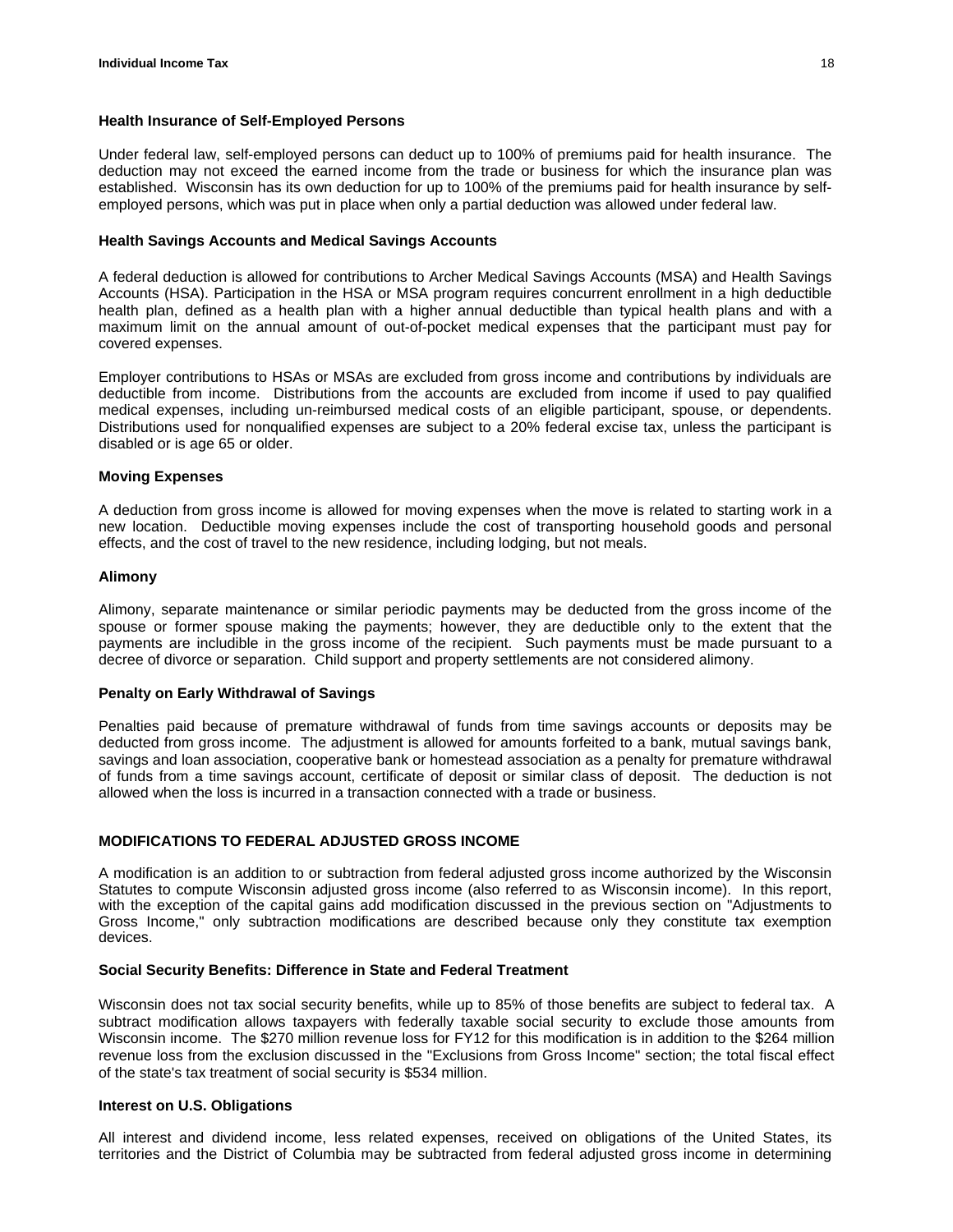Wisconsin adjusted gross income. The subtraction applies to interest on obligations issued directly by the federal government and obligations issued by independent agencies, which federal law prohibits states from taxing. The fiscal effect of this exemption is difficult to estimate because a significant portion of these bonds are held indirectly by individuals through mutual funds, partnerships, and other investment vehicles. The fiscal year 2012 estimate reflects only U.S. government interest explicitly deducted from Wisconsin income tax returns and does not reflect any amounts deducted as part of the distributive share of those investment vehicles.

#### **Capital Gains Exclusion**

Wisconsin allows taxpayers to exclude from income 30% of the capital gains on assets held more than one year. A 60% exclusion is available for the capital gains on farm assets held more than one year.

#### **Capital Gains from Qualified Small Business Stock**

The state excludes from income 100% of the amount of net capital gains from qualified business stock issued on or after January 1, 1986. To qualify for the exclusion, taxpayers must be issued a certification notice by the business, have not acquired the stock as a gift, and hold the stock for a period of at least five years. The criteria for qualified small businesses are listed under Wisconsin Statutes, sec. 71.01 (10).

#### **Gains on Sales of Business Assets to Related Persons**

Gains on sales of business assets, including assets used in farming, to persons related to the seller within the third degree of kinship are not subject to tax. These related persons include parents, children, grandparents, grandchildren, brothers and sisters, uncles and aunts, nephews and nieces, and great grandchildren.

# **Net Long-Term Capital Losses (Pre-1982)**

Net long-term capital losses from years prior to 1982 that were not allowed as an adjustment to federal gross income in the year a federal net capital loss deduction was taken may be subtracted from federal adjusted gross income. The subtraction is limited to \$3,000 (\$1,500 for married persons filing separately). The unused portion of pre-1982 net long-term capital losses may be carried forward to future years.

Taxpayers deducting pre-1982 net long-term capital losses are not subject to the \$500 state limit on the net capital loss deduction described in the earlier section on "Adjustments to Gross Income".

#### **Certain Government Employee Pensions**

Payments received from the selected retirement systems by persons who were members of or retired from these systems prior to 1964 are excluded from Wisconsin income, to the extent the payments were included in federal income. The Milwaukee Public School Teachers, Milwaukee City Employees, Milwaukee County Employees, Milwaukee County Sheriff, Milwaukee City Police, Milwaukee Fire Fighters, and Wisconsin Public School Teachers retirement systems, and the U.S. Civil Service and Military Employee retirement system are covered by this exemption.

All payments from the U.S. military retirement system and all U.S. government pension payments received by retirees of the U.S. Coast Guard, the commissioned corps of the National Oceanic and Atmospheric Administration, and the commissioned corps of the public health service are exempt.

#### **Retirement Income**

Up to \$5,000 in qualified pension and IRA income can be excluded from gross income for taxpayers who are 65 or older and have federal adjusted gross income less than \$15,000 for single filers or \$30,000 for married joint filers.

#### **State Legislators' Per Diem Expenses**

Amounts received by state legislators as an allowance for expenses incurred while in Madison on legislative business are excluded from Wisconsin adjusted gross income, provided a deduction for travel expenses is not claimed.

# **Health Insurance Premiums of the Self-Employed and Certain Employees: Difference in State and Federal Treatment**

To the extent that health insurance premium payments have not already been deducted from federal income, a subtraction is available for the full amount of premiums paid by self-employed individuals, individuals without an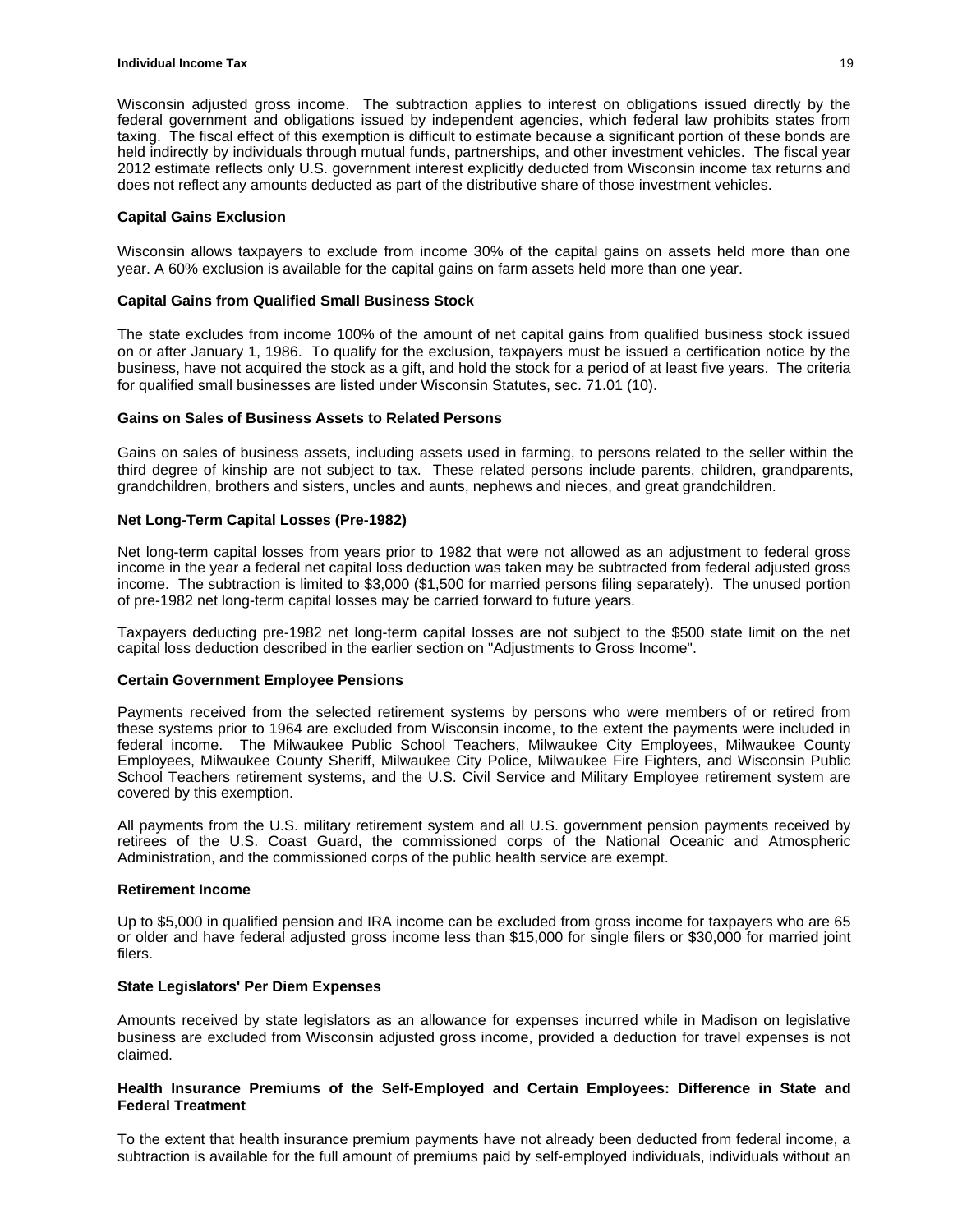employer, and individuals with an employer who did not contribute toward the cost of insurance. The remaining group of individuals, those people who were employed and their employers paid for a portion of the cost of insurance, were able to claim a subtraction for 25% of their share of the premium in 2011. This amount increases to 45% for 2012 and 100% for 2013 and thereafter.

The \$59.9 million revenue loss is the amount of loss that occurs because the Wisconsin health insurance premium deductions not limited to self employed individuals and are more generous for self employed individuals than the federal deduction for the self-employed premiums. The revenue loss to the state from the federal deduction for the self-employed is \$24.3 million, so the total fiscal effect of state health insurance deductions is \$84.2 million.

# **Long-Term Care Insurance Expenses**

A deduction is allowed for premiums paid for long-term care insurance. This insurance provides coverage for convalescent or custodial care, or care for a chronic condition or terminal illness that is provided in a person's home, an institution or a community-based setting. Qualified expenses include expenses for policies that cover a taxpayer and his or her spouse. Qualified expenses subtracted from gross income in the calculation of federal adjusted gross income cannot be claimed for this deduction. Also, qualified expenses claimed for this deduction cannot be used to calculate the Wisconsin itemized deduction credit.

# **Unemployment Compensation**

Wisconsin excludes from income a portion of unemployment compensation when income falls below certain amounts. Taxable unemployment compensation equals the lesser of total unemployment compensation or 50% of the amount, if any, by which unemployment benefits plus the recipient's adjusted gross income (excluding unemployment compensation and certain disability benefits) exceed specified base amounts. The base amounts are: \$12,000 for single persons and married persons who file separately and lived apart from their spouses for the full tax year; \$18,000 for married persons filing a joint return; and \$0 for married persons who file separately but lived with their spouses for at least part of the tax year.

# **Disability Income**

A subtraction is allowed for payments to disabled persons that are included in federal income but were excluded under sec. 105 (d) of the Internal Revenue Code prior to its repeal in 1983. This exclusion is limited to individuals who are retired on permanent and total disability, are less than 65 years old, and have FAGI of less than \$20,200 (\$25,400 if married and both spouses are eligible).

# **Adoption Expenses**

Adoptive parents may deduct adoption fees, court costs or legal fees relating to the legal adoption of a child. This subtraction from federal adjusted gross income is limited to \$5,000 of adoption expenses that occur during the tax year in which the adoption is finalized and the two prior tax years. Employer-paid adoption expenses that under federal law are excluded from gross income may not be used for the deduction.

# **Higher Education Tuition Expenses**

The federal tax deduction for qualified tuition and fees does not apply in Wisconsin; however, state law does allow a tuition deduction. For tax year 2011 a deduction of up to \$6,185 per student per year is allowed for tuition that is paid to any university, college, technical college or a school approved by the Educational Approval Board that is located in Wisconsin. Tuition paid to a public vocational school or public institution of higher education in Minnesota under the Minnesota-Wisconsin reciprocity agreement also qualifies for the deduction. Eligible expenses include tuition for the education of the claimant, the claimant's spouse, and his or her dependent. The maximum deduction amount is phased out in specified ranges of federal adjusted gross income: between \$50,000 and \$60,000 for single and head of household filers, \$80,000 and \$100,000 for married joint filers, and \$40,000 and \$50,000 for married separate filers.

# **Prepaid College Savings and Tuition Plans**

A deduction of up to \$3,000 per year per beneficiary is allowed for contributions to a college savings plan or to an existing prepaid tuition plan operated by EdVest. To prevent double-counting of the deduction, no deduction is allowed for any costs paid out using distributions from such a college savings or prepaid tuition plan. In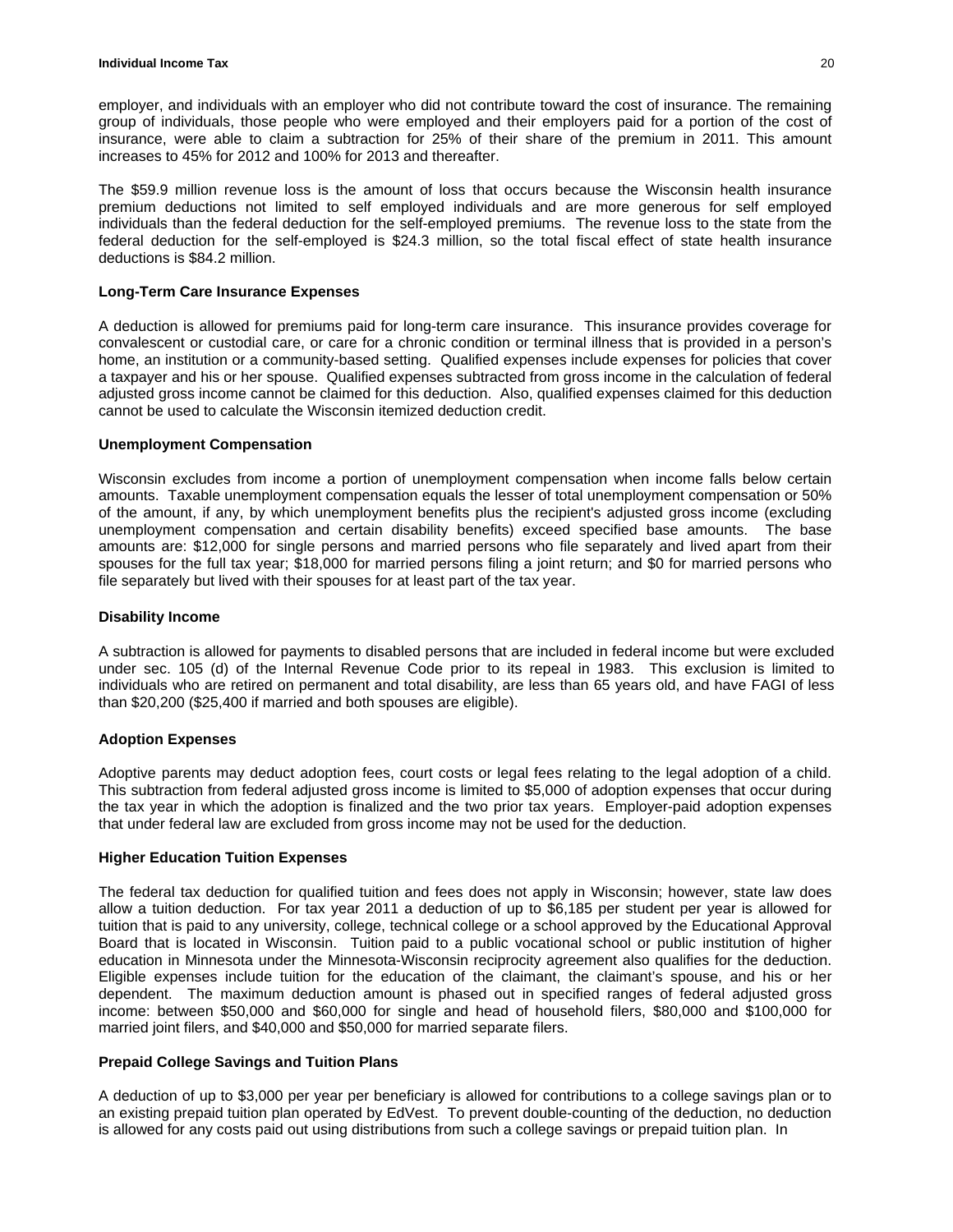particular, taxpayers cannot claim a deduction for tuition financed by a distribution from an EdVest account when the contribution to that account was previously deducted.

The deduction is allowed when the beneficiary is the claimant, the claimant's child, the claimant's grandchild, great-grandchild, niece or nephew.

In addition, any interest earnings on contributions to an EdVest plan may be deducted, to the extent these earnings are included in federal adjusted gross income and provided that the distributions from the plan are used for qualified educational purposes. Distributions from these plans are also exempt from federal tax.

The college savings plan allows individuals to purchase tuition units that apply toward tuition or other costs at any institution of higher education in the United States. The prepaid tuition program is limited to University of Wisconsin System schools and Minnesota schools included under the Minnesota-Wisconsin tuition reciprocity agreement.

#### **Human Organ Donation Expenses**

An individual who, while living, donates one or more of his or her human organs to another human being for human organ transplantation may subtract \$10,000 from federal adjusted gross income in the year in which the transplant occurs. The subtract modification may only be claimed for travel expenses, lodging expenses, and lost wages that are incurred by the claimant and related to his or her organ donation.

#### **Active Duty Military Income**

Members of the reserves or National Guard components of the U.S. armed forces who are called to federal active duty, may deduct from FAGI the amount of military pay received that relates to the period of time during which they are on active duty. Military income received while on active duty and serving in a combat zone is already excluded from federal income and therefore may not be deducted from FAGI. Military pay deducted from income may not be used in claiming the armed forces member tax credit.

#### **Child and Dependent Care Expenses**

Individuals who qualify for the federal credit for child and dependent care expenses generally qualify for the Wisconsin deduction as well. The deduction is available to individuals who paid someone to care for their qualifying children under age 13 or their disabled spouse or other disabled person.

The deduction is new in 2011 and is capped at \$750 of expenses for one qualifying person or \$1,500 for two or more qualifying persons.

#### **Relocated Business**

A deduction is allowed for income of a business that relocated to Wisconsin from another state or country during the tax year. A business qualifies as having relocated to Wisconsin if it did not do business in Wisconsin during the previous two years and moved 51 percent of the business workforce payroll or at least \$200,000 of the workforce wages to Wisconsin during the year the credit is claimed.

The deduction is equal to the net business income earned by the relocated business for two consecutive taxable years beginning with the relocation year.

#### **Job Creation**

A deduction is allowed based on the increase in the number of full-time employees hired by Wisconsin businesses. The deduction is equal to \$2,000 per eligible employee for businesses with gross receipts greater than \$5 million or \$4,000 per eligible employee for businesses with gross receipts of \$5 million or less.

# **DEDUCTIONS AND EXEMPTIONS FROM ADJUSTED GROSS INCOME**

A deduction is an amount subtracted from Wisconsin adjusted gross income (or total income) to yield Wisconsin taxable income – the amount to which the tax rates are applied. Federal taxpayers may claim either a standard deduction or an itemized deduction. Wisconsin taxpayers are allowed a standard deduction only, though taxpayers may be eligible for an itemized deductions credit, explained in the next section. Wisconsin also provides a personal exemption that is subtracted from Wisconsin adjusted gross income.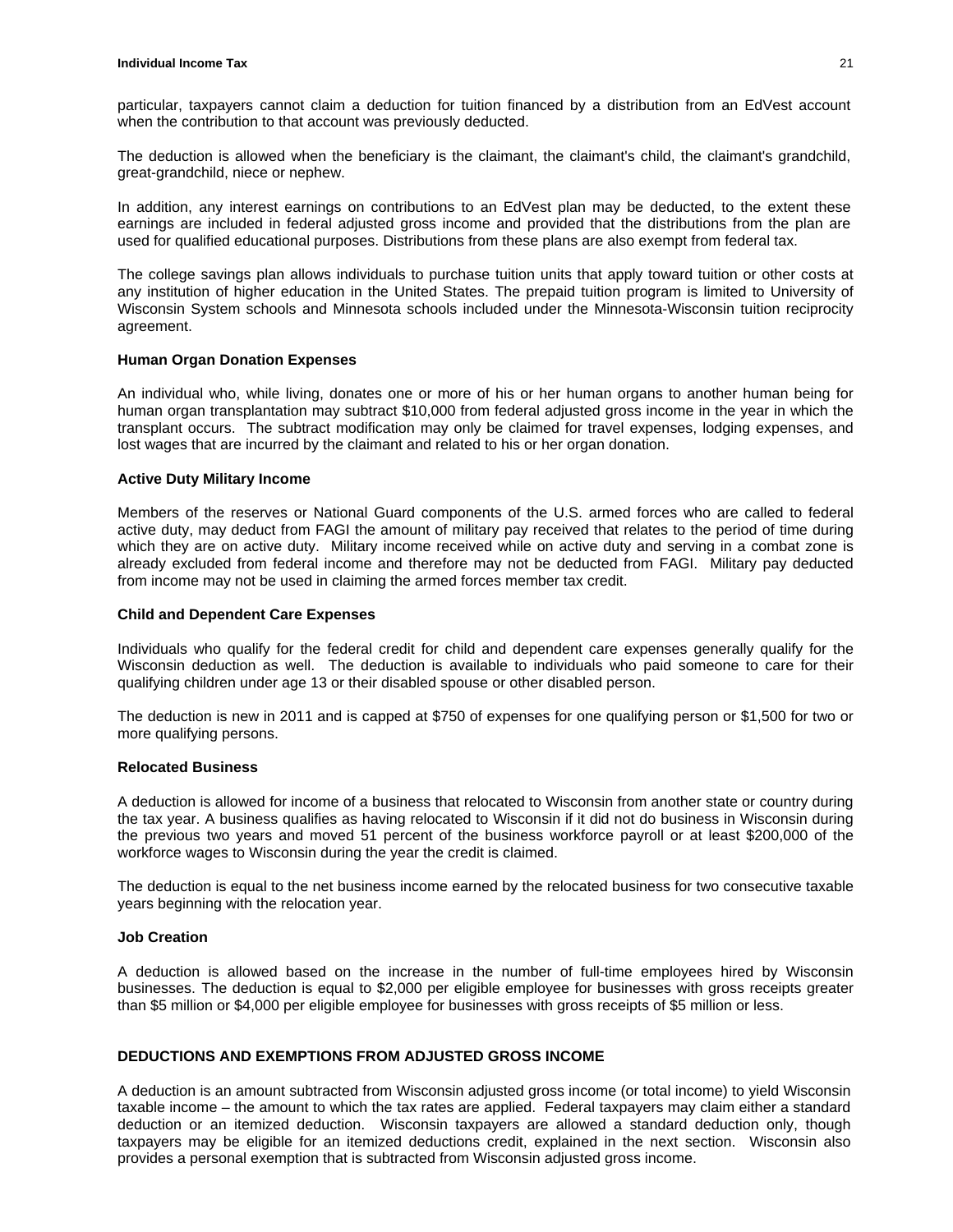# **Standard Deduction**

Wisconsin provides a sliding scale standard deduction that decreases as income increases. For tax year 2011, the standard deduction for single persons was \$9,930 when Wisconsin adjusted gross income (WAGI) was less than \$14,310, and it was phased out as WAGI rose from \$14,310to \$97,060. For heads of households, mostly single parents, the deduction was \$12,820 when WAGI was less than \$14,310, and it was phased down to the level of the standard deduction of single filers as WAGI rose from \$14,310 to \$41,795. When WAGI exceeded \$41,795, heads of households received the same deduction as single filers. For joint filers, the standard deduction was \$17,880 when WAGI was less than \$20,090 and was phased out when WAGI was between \$20,090 and \$110,493. For married persons filing separately, the standard deduction was \$8,490 when WAGI was less than \$9,540 and was phased-out when WAGI was between \$9,540 and \$52,466. These amounts are indexed for inflation.

The estimate of revenue loss for the standard deduction does not reflect the amount of the itemized deductions credit that would be claimed by persons not currently claiming it if the standard deduction was eliminated; the credit cannot be calculated because the amount of their itemized deductions are not known for all taxpayers.

# **Personal Exemption and Additional Elderly Exemption**

Wisconsin provides an exemption equal to \$700 for each tax filer, spouse and dependent, plus an additional exemption of \$250 for each taxpayer and spouse age 65 and older.

# **CREDITS**

A credit is an amount that is subtracted directly from the taxpayer's Wisconsin gross tax liability (i.e., the amount determined by applying the Wisconsin tax rates to Wisconsin taxable income) to determine the Wisconsin net tax liability. A credit can be nonrefundable or refundable. A nonrefundable credit is limited to the amount of income tax otherwise due; it cannot be used to reduce taxes to less than \$0. A refundable credit is paid to claimants in the form of a refund check when the amount of the credit exceeds the tax otherwise due.

# **Itemized Deductions Credit**

Federal law allows itemized deductions to be subtracted from federal adjusted gross income when these deductions exceed the federal standard deduction. Wisconsin does not allow itemized deductions, but instead has a nonrefundable credit for some of the expenses for which federal itemized deductions may be claimed. This credit is equal to 5% of the eligible itemized deductions in excess of Wisconsin's sliding scale standard deduction. The eligible expenses include medical expenses, interest, charitable contributions, and certain casualty losses related to a federally-declared disaster. No credit is allowed for the federal itemized deductions for state and local taxes and miscellaneous expenses.

The expenses used in calculating the Wisconsin itemized deductions credit are described below, and their fiscal effects are estimated. The sum of these estimates for each particular expense exceeds the total fiscal effect for the itemized deductions credit because of interaction effects.

# **1. Medical Expenses**

Health expenses can be claimed as an itemized deduction to the extent that the total amount of medical expenses not compensated for by insurance exceeds 7.5% of the taxpayer's federal adjusted gross income. Eligible expenses include: fees for doctors, dentists, health practitioners and hospital services; amounts spent for prescription medicine and drugs; premiums paid on medical or health insurance policies; costs of medical equipment (e.g. motorized wheelchairs, hearing aids, dentures, eye glasses); and the cost of transportation, meals, and lodging for needed medical care. The credit for medical expenses reduced tax revenues by \$23.5 million in FY12.

# **2. Interest**

Mortgage interest on a primary personal residence located in Wisconsin qualifies for the state's itemized deductions credit. Wisconsin also allows the credit for interest paid on indebtedness related to investments to the extent that the investment interest is offset by the taxpayer's net investment income and to the extent that income is subject to Wisconsin tax. The revenue loss from the credit for interest expense was \$191 million in FY12.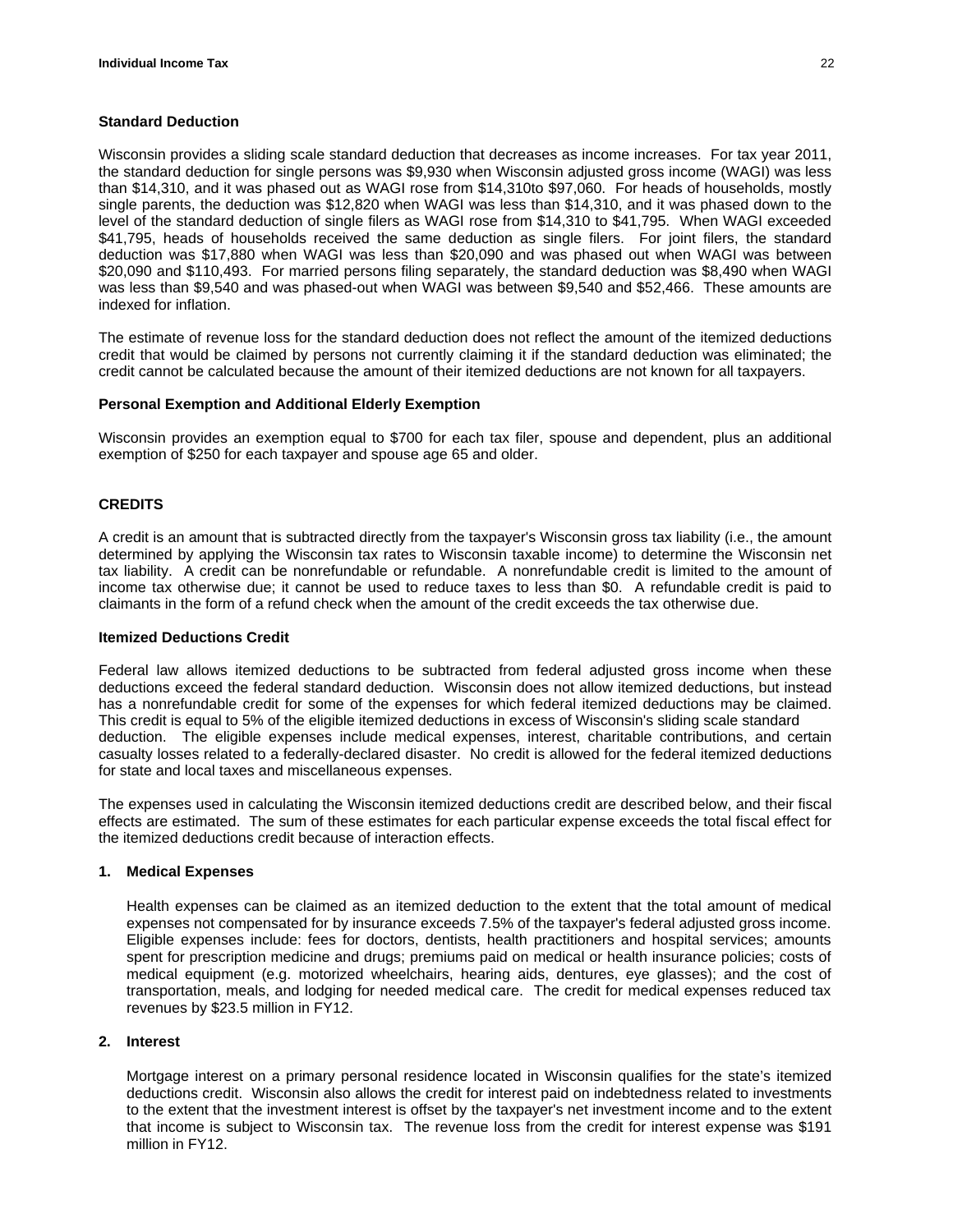#### **3. Charitable Contributions**

Contributions to recognized charitable organizations or activities can be claimed as an itemized deduction. In general, a recognized charity is any governmental body or any public or private corporation, trust or foundation organized and operated principally for charitable, religious, scientific, literary or educational purposes. Certain limitations apply on contributions of property or the taxpayer's personal services. Additional limitations apply on the total amount of charitable contributions that can be deducted within a single year. The revenue loss from the credit for charitable contributions was \$98.1 million in FY12.

#### **4. Casualty Losses**

Only casualty losses directly related to a federally-declared disaster can be claimed for purposes of the itemized deduction credit. The revenue loss from the credit for casualty losses was \$109,000 in FY12.

#### **School Property Tax Credit**

The school property tax credit is equal to 12% of the first \$2,500 of property taxes or rent constituting property taxes paid on a person's primary residence and contiguous land, up to a maximum credit of \$300. For renters, "rent constituting property taxes" means 25% of rent if heat is not included or 20% of rent if heat is included in rent. No credit is allowed for property taxes or rent that is deductible as a trade or business expense. The credit is nonrefundable.

#### **Working Families Credit**

The working families credit equals a taxpayer's net tax liability, defined as gross tax less the itemized deductions, school property tax, and historic rehabilitation credits, when income is less than \$18,000 for married couples filing jointly and \$9,000 for other tax filers. Essentially, the credit eliminates tax liability when income is below these ceilings. The credit is phased out over the next \$1,000 of income above these ceilings. The credit is limited to full-year residents and no credit is allowed for persons who are claimed as a dependent on another filer's tax return. It is nonrefundable.

#### **Married Couple Credit**

Wisconsin provides a nonrefundable credit for married couples when both spouses are working to offset the marriage tax penalty facing two-earner couples. A penalty occurs when a married couple pays more tax than what they would if the two spouses were taxed as two single filers. The credit equals 3% of the first \$16,000 of earnings, resulting in a maximum credit of \$480.

# **Armed Forces Member Credit**

Wisconsin allows a nonrefundable credit of up to \$300 for military pay received for service while stationed outside the United States, to the extent this pay is included in WAGI. If both spouses of a married couple filing jointly receive pay for military service outside the country, each may claim the \$300 credit. The credit is allowed for full-year residents of Wisconsin only.

# **Manufacturing Sales Tax Credit**

Until 2006, a nonrefundable credit could be claimed for the amount of Wisconsin sales tax paid on fuel and electricity consumed in manufacturing tangible personal property in the state. The credit was designed to be the equivalent of a sales tax exemption. Unused amounts of credit could be carried forward and offset against tax liability over the next 20 years. Corporations were required to increase their net income by the amount of credit claimed in lieu of reducing their deduction for the sales tax portion of the expense of fuel and electricity.

Beginning in 2006, fuel and electricity used in manufacturing are exempt from the sales tax and the credit for sales tax is repealed. Manufacturers that meet certain conditions may continue to use manufacturers' sales tax credit carried forward from prior years to offset income in the future (see the description for the Manufacturing Investment Credit). Manufacturers with up to \$25,000 of unused credit could take up to 50% in tax years 2006 and 2007. Manufacturers with more than \$25,000 of unused credit were allowed to deduct from income 50% of the amount that was added back to income when the credits were claimed in tax year 2007 and 50% in tax year 2008.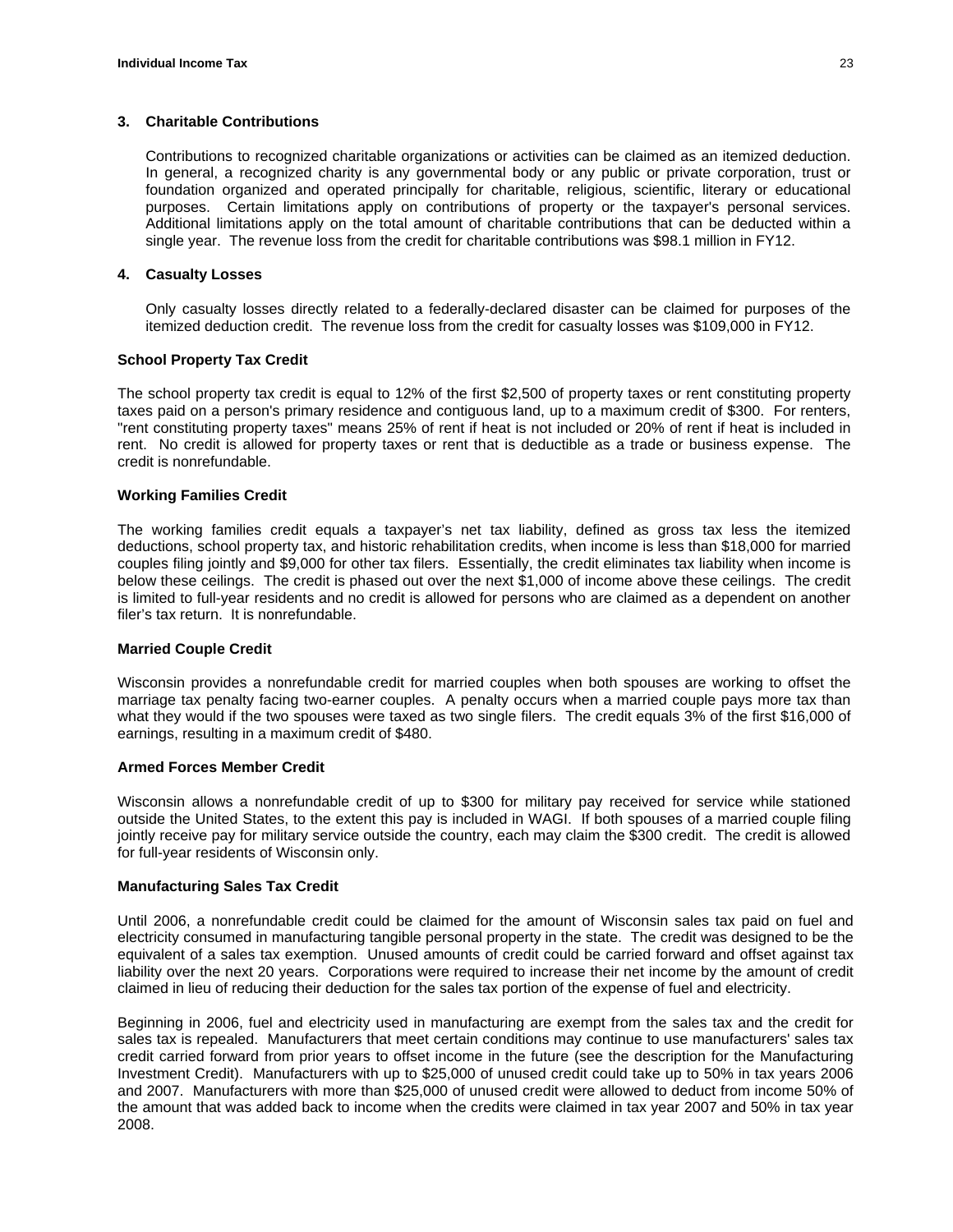#### **Manufacturing Investment Credit**

Beginning in 2008, businesses whose unused credit for sales tax on fuel and electricity used in manufacturing was greater than \$25,000 on January 1, 2006 were able to claim a manufacturing investment credit, provided they met certain job retention, investment or other tests. The credit is equal to the unused manufacturers' sales tax credit, amortized over 15 years. Claimants must satisfy one of the following:

- Retention of 100% of the full-time (at least 35 hours per week) jobs employed by the company as of December 23, 2003.
- Average annual investment since January 1, 2003, equal to 2% of total book value of the company's depreciable assets in Wisconsin-based plants and facilities or \$5 million.
- Other criteria specific to individual industries as determined by the Wisconsin Economic Development Corporation, in consultation with the Department of Revenue, through administrative rule.

#### **Development Zone Credits**

Development zone credits are available to taxpayers who are certified by the Wisconsin Economic Development Corporation to participate in the Wisconsin development zone program. Credits awarded to non-corporate entities are generally passed through to their owners in proportion to their ownership interest in the entity, and may be claimed on the owner's individual income tax return. These credits are nonrefundable, so they are limited to tax liability otherwise due, however unused amounts may be carried forward. This program and the credits are more fully discussed in the chapter on "Corporate Income and Franchise Taxes."

#### **Angel Investment Credit and Early Stage Seed Investment Credit**

The angel investment credit is available to individuals for investments in qualified new business ventures certified by the Wisconsin Economic Development Corporation. A credit for 25% of the investment may be claimed in the taxable year the investment was made. After December 31, 2010, the total amount of the credit that may be claimed by all taxpayers annually is \$18 million, plus an additional \$250,000 for investments in nanotechnology businesses. The maximum amount of credit is \$47.5 million for all tax years. The maximum amount that can be invested in a single business is \$2 million with the requirement that the investment be held for a minimum of three years. The credit is nonrefundable.

The early stage seed investment credit is available for businesses and individuals for 25% of qualified investments. After December 31, 2010, the maximum annual amount that may be claimed by all claimants is \$20.0 million, plus an additional \$250,000 per year for investments in nanotechnology businesses. A more detailed description of the credit can be found in the "Corporate Income and Franchise Taxes" chapter.

# **Historic Preservation Credits**

Two nonrefundable credits are provided to encourage the rehabilitation of historic buildings in Wisconsin.

# 1. **Supplement to the Federal Historic Rehabilitation Credit**

The supplement to the federal historic rehabilitation credit, equal to 5% of qualified rehabilitation expenditures, may be claimed for projects eligible for the federal credit. Qualified rehabilitation expenditures, defined under sec. 48 (g) of the Internal Revenue Code, are expenditures to substantially rehabilitate certified historic buildings for use in a trade or business. The rehabilitation work must meet historic preservation standards and the expenditures must exceed the taxpayer's adjusted basis in the building. Unused amounts of the credit may be carried forward for up to 15 years. The credit applies only to property located in Wisconsin. Taxpayers must reduce their Wisconsin adjusted basis in the building by the amount of the credit claimed. The reduced basis will result in lower depreciation deductions and will have the result that taxpayers may have an increased taxable gain from the sale or exchange of the property.

For rehabilitation projects undertaken by a partnership, tax-option corporation or limited liability company (LLC), the credit is passed through to the individual partners, shareholders or members in proportion to their ownership interest in the partnership, corporation or LLC.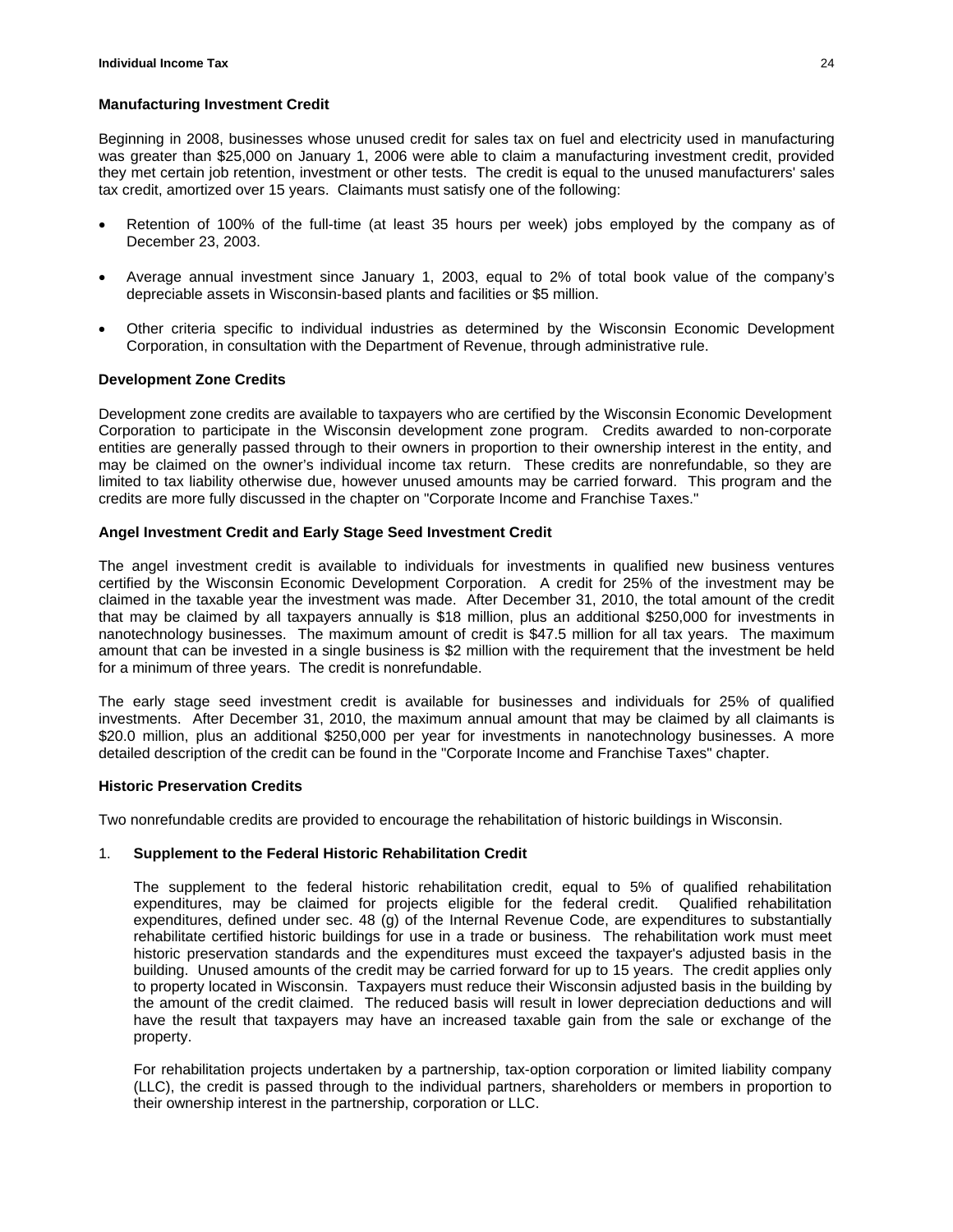# 2. **State Historic Rehabilitation Credit**

The state historic rehabilitation credit is equal to 25% of qualified expenditures to substantially rehabilitate certified historic buildings for noncommercial use. The credit applies to owner-occupied personal residences, provided that the residence is not used in the course of a trade or business. The credit cannot be claimed for rehabilitation of a personal residence if the person has already claimed a rehabilitation credit for another personal residence within the preceding five years. The rehabilitation work must meet historic preservation standards and the expenditures must exceed \$10,000. The maximum credit amount is \$10,000 (\$5,000 for married persons filing separately). Unused amounts of credit can be carried forward for up to 15 years. The credit applies only to property located in Wisconsin.

Taxpayers must reduce their Wisconsin adjusted basis in the building (or entire property, if not a building) by the amount of the credit claimed. The reduced basis will have the result that taxpayers may have an increased taxable gain from the sale or exchange of the property.

# **Dairy and Livestock Farm Investment Credit**

For taxable years beginning after 2005 and before 2017, a nonrefundable credit is available for 10% of certain expenditures to modernize or expand a dairy or livestock farm. The maximum amount of the credit that can be claimed is \$50,000 prior to May 27, 2010 and \$75,000 beginning afterwards. This credit is discussed in more detail in the "Corporate Income and Franchise Taxes" chapter of this report.

#### **Dairy Manufacturing Facilities Investment Credit and Dairy Cooperatives Credit**

For tax year beginning after December 31, 2006 and before January 1, 2015, a refundable credit is available based on expenses incurred for modernization or expansion of a dairy manufacturing facility in this state. The maximum annual amount of credit that may be allocated to all claimants is \$700,000. Similarly, for tax years beginning after December 31, 2008 and before January 1, 2017, a refundable credit is available to dairy cooperatives based on expenses incurred for modernization or expansion of the cooperative's dairy manufacturing facilities in this state. The maximum amount of credit that may be allocated to all cooperatives is \$600,000 in FY 2010 and \$700,000 in FY 2011 through 2017. The dairy cooperative must apply to the Department of Agriculture, Trade, and Consumer Protection for the credit but must pass the credit through to its members. This credit is discussed in more detail in the "Corporate Income and Franchise Taxes" chapter of this report.

# **Health Insurance Risk-Sharing Plan Credit**

A credit is available for insurers that pay assessments for the Health Insurance Risk Sharing Plan (HIRSP); these credits may be passed through to individual owners by the insurer. A HIRSP offers health insurance to Wisconsin residents who either are unable to find adequate health insurance coverage in the private market due to their medical conditions or who have lost their employer-sponsored group health insurance. This credit is discussed in more detail in the "Corporate Income and Franchise Taxes" chapter of this report.

# **Film Production Company Investment Credit and Film Production Services Credit**

Beginning in tax year 2009, two refundable credits related to expenditures for film production in this state are available. The film production services credit is equal to 25% of the salary, wages, or labor-related contract payments paid by the claimant in the taxable year to individuals, including actors, who were residents of this state at the time that they were paid and who worked on an accredited production in this state, not including the salary, wages, or contract payments paid to any individual who was paid more than \$250,000. In addition, the credit is available for 25% of the production expenditures paid in the taxable year. "Production expenditures" mean any expenditure that are incurred in the state and directly used to produce an accredited production.

The film production company investment credit is equal to 15% of the purchase price of depreciable, tangible personal property, if the purchase is sourced to this state. In addition, a claimant may claim 15% of the amount expended to acquire, construct, rehabilitate, remodel, or repair real property, if the production company exclusively produces accredited productions. Total film production services and investment credits are limited to \$500,000 in a fiscal year for all claimants. This credit is discussed in more detail in the "Corporate Income and Franchise Taxes" chapter of this report.

# **Ethanol and Biodiesel Fuel Pump Credit**

An ethanol and biodiesel fuel pump tax credit is available for tax years beginning after December 31, 2007 and before January 1, 2018. The credit is equal to 25% of the amount paid in a tax year to install or retrofit pumps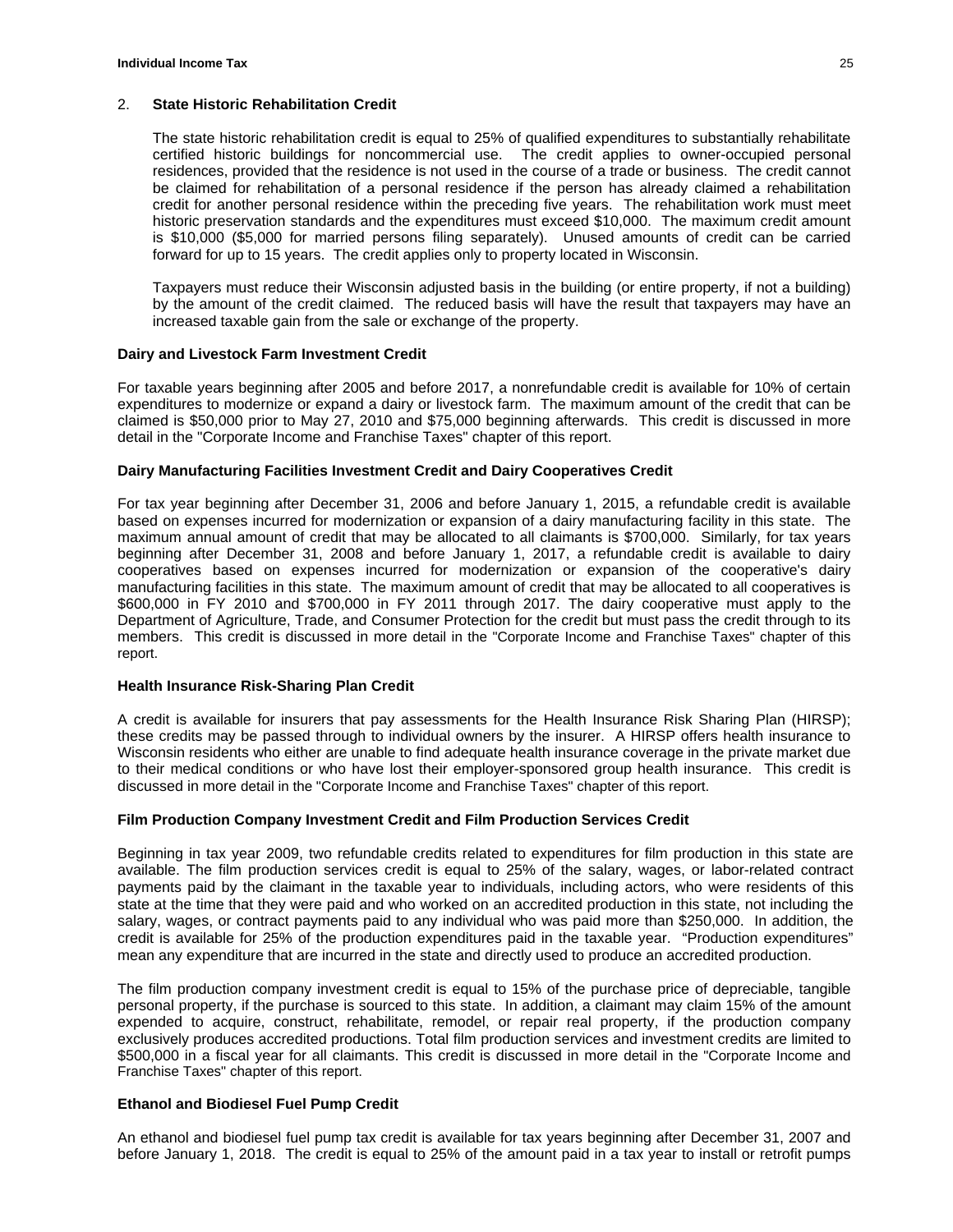located in Wisconsin that dispense motor fuel consisting of at least 85% ethanol or at least 20% biodiesel fuel or pumps that allow the end user to choose the percentage of gasoline replacement renewable fuel or diesel replacement renewable fuel. The maximum tax credit for a tax year cannot exceed \$5,000 for each service station that claims a credit for an installed

# **Economic Development Credit**

For tax years beginning after December 31, 2008, an economic development tax credit is available. Under the program, a business may apply to the Wisconsin Economic Development Corporation (WEDC) for certification to claim tax benefits. Commerce may certify a business that conducts or intends to conduct at least one eligible activity. The eligible activities include:

- Creating and maintaining, for a period of time established by WEDC, full-time jobs in addition to any existing full-time jobs.
- Making a significant investment in new equipment, machinery, real property, or depreciable personal property.
- Making significant investments in the training or reeducation of employees for the purpose of improving the productivity or competitiveness of the business.
- Locating or retaining a corporate headquarters in Wisconsin, or retaining employees holding full-time jobs in Wisconsin.

This credit is discussed in more detail in the "Corporate Income and Franchise Taxes" chapter of this report.

# **Internet Equipment Credit**

A non-refundable credit is available to Internet service providers for the purchase of "Internet equipment used in the broadband market". This equipment is defined to be equipment that is capable of transmitting data packets or Internet signals at speeds of at least 200 kilobytes per second in either direction. This credit is discussed in more detail in the "Corporate Income and Franchise Taxes" chapter of this report.

#### **Meat Processing Facility Investment Credit**

A meat processing facility investment tax credit is available for tax years beginning after December 31, 2008 and before January 1, 2017. The credit is equal to 10% of the amount the claimant paid in the tax year for meat processing modernization or expansion related to the claimant's meat processing operation. This credit is discussed in more detail in the "Corporate Income and Franchise Taxes" chapter of this report.

#### **Earned Income Credit**

Wisconsin allows low-income workers with dependents to claim a Wisconsin earned income credit equal to a percentage of the federal earned income tax credit, depending on family size. The credit is refundable; any amount of the credit in excess of taxes otherwise due is rebated to the taxpayer.

The Wisconsin credit is 4% of the federal credit for persons with one child, 11% for persons with two children, and 34% for persons with three or more children. For persons with one child, the 2011 federal credit was 34% of the first \$9,100 of earnings; for persons with two children the credit was 40% of the first \$12,780 of earnings, and for persons with three or more children the credit was 45% of the first \$12,780 of earnings. These federal credits were phased out as the greater of earnings or federal adjusted gross income rose from \$16,690 to \$36,052 for single persons with one child, from \$16,690 to \$40,964 for single persons with two children, and from \$16,690 to \$43,998 for single persons with three or more children. The phase-out floors and ceilings are \$5,080 higher for married couples who are joint filers. The maximum credit and the range over which the credit is phased out are indexed to inflation.

Federal law also allows a credit for low-income workers without children; Wisconsin has no similar credit.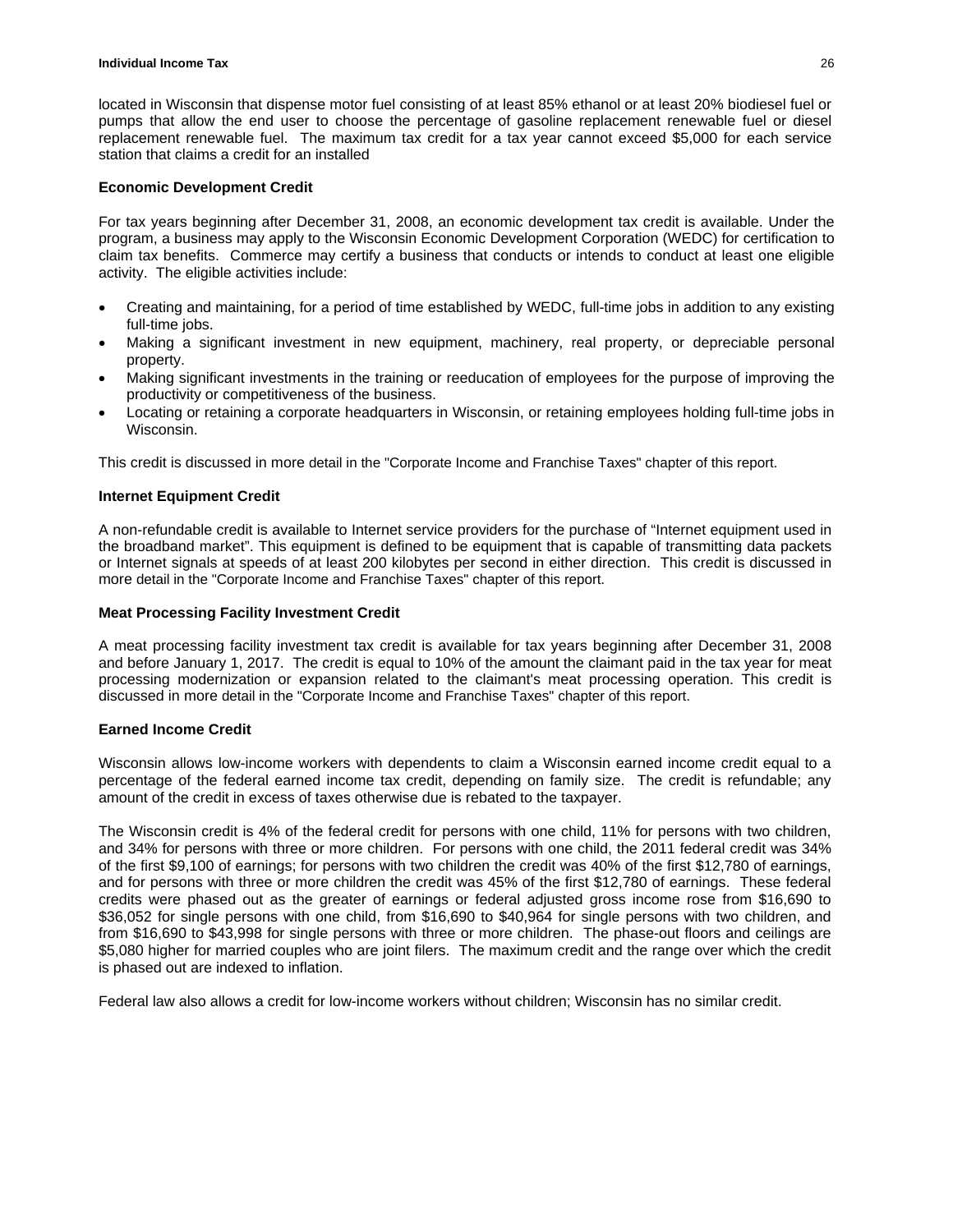#### **Homestead Credit**

Low-income homeowners and renters may qualify for a refundable income tax credit based on household income and property taxes or rent constituting property taxes. To qualify, the person:

- 1. Must be 18 years of age or older by the last day of the calendar year;
- 2. Must not be claimed as a dependent on anyone else's federal income tax return (unless the claimant is 62 years of age or older);
- 3. Must be a legal resident of Wisconsin for the entire calendar year;
- 4. Must have household income (of the claimant and spouse) of less than \$24,680. Household income includes both taxable and nontaxable sources.

In addition, persons are ineligible for the credit if they:

- 1. Live in a nursing home and receive medical assistance (Title XIX) at the time of filing the claim;
- 2. Live the entire year in housing that is exempt from property taxes;
- 3. Claim the farmland preservation credit or the veterans and surviving spouse property tax credit for their home; or
- 4. Receive general relief payments of \$400 or more for each month of the year of claim, or public assistance (Aid to Families with Dependent Children or Temporary Assistance for Needy Families) for the entire year of claim.

For renters, property taxes are assumed to be 20% of rent if heat is included or 25% of rent if heat is not included in the rent. In computing household income, a claimant may deduct \$500 for each dependent living with the claimant.

The amount of credit is determined as follows:

- 1. If household income is \$8,060 or less, the credit is 80% of property taxes up to \$1,460; thus, the maximum credit is \$1,168.
- 2. If household income exceeds \$8,060 but was no more than \$24,680, the credit is 80% of the amount by which property taxes exceeds 8.785% of household income in excess of \$8,060. That is, the credit is 80% of property taxes up to a maximum credit of \$1,168. The credit is phased out at a rate of 7.028% (80% multiplied by 8.785%) when household income exceeds \$8,060.
- 3. If household income exceeds \$24,680, no homestead credit is allowed.

# **Income Taxes Paid to Other States/Income Tax Reciprocity**

If a person lives in one state and is employed in another, income may be subject to taxation in both states. To alleviate this double taxation, the state in which the taxpayer resides may allow a credit for income taxes paid to another state. Alternatively, two states may enter into a reciprocity agreement whereby the taxpayer is only required to pay state income taxes to the home state. Currently, Wisconsin has reciprocity agreements with Illinois, Indiana, Kentucky, and Michigan. Through December 31, 2009 Wisconsin also had a reciprocity agreement with Minnesota.

# **Credit for Taxes Paid to Other States**

Wisconsin residents may reduce their Wisconsin income tax by the amount of income taxes paid to other states (or the District of Columbia). The credit is not allowed for taxes paid on personal service income if that income is earned in states having reciprocity agreements with Wisconsin. The revenue loss from this credit was \$236 million in FY12. The credit is nonrefundable.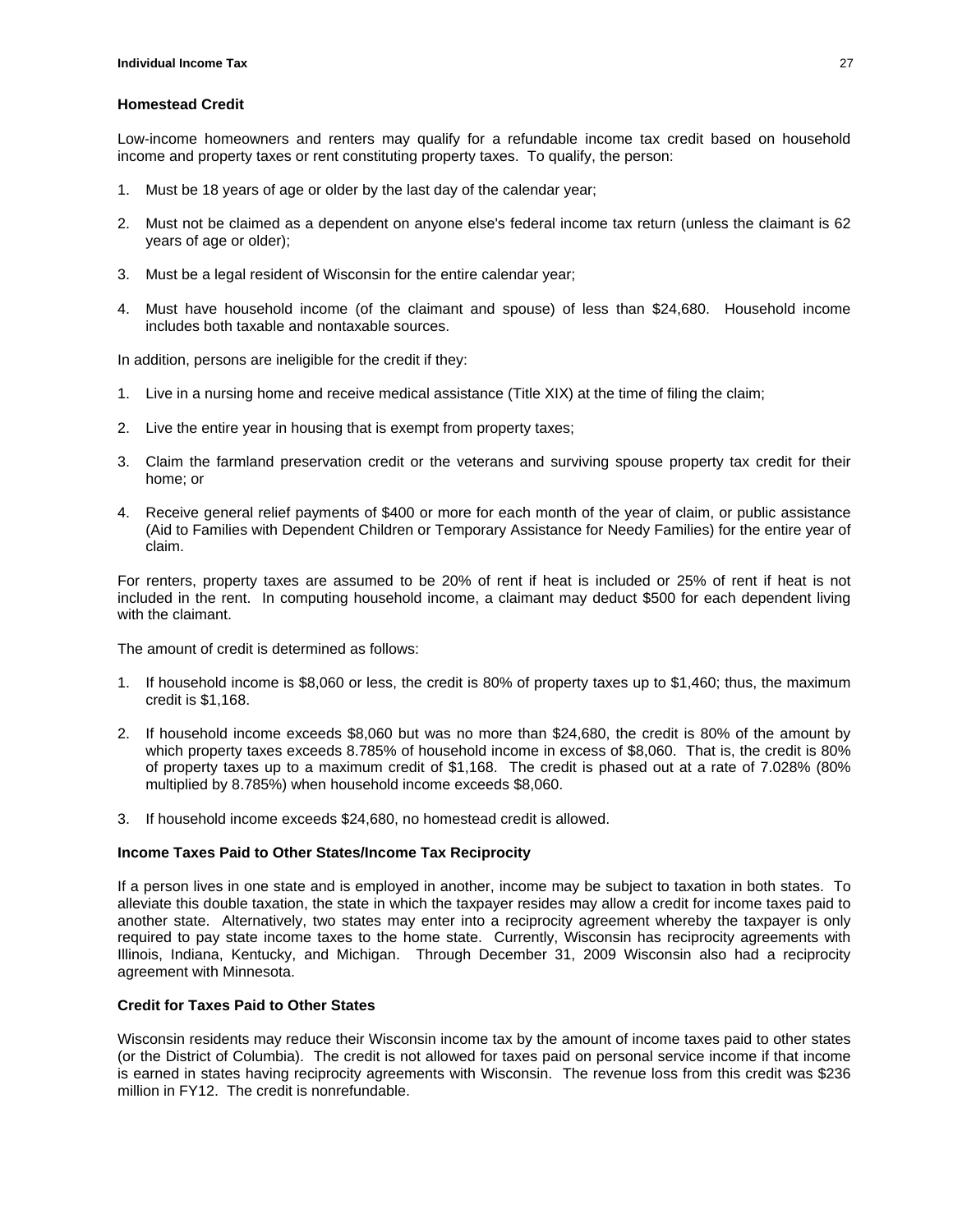#### **Income Tax Reciprocity**

Since there are more Wisconsin residents employed in Illinois than residents of Illinois working in Wisconsin, the income tax revenue foregone by Illinois exceeds the taxes foregone by Wisconsin as a result of reciprocity. Either state could capture these additional revenues by eliminating reciprocity, but that would require individuals living in one state and working in the other to file income tax returns with both states. To avoid this and to eliminate the need for credits for taxes paid to the other state, Wisconsin has agreed to pay Illinois an amount equal to the tax the state foregoes in excess of the amount of tax Wisconsin foregoes as a result of reciprocity. The FY12 payment amount was \$50.4 million.

#### **Claim of Right Credit**

A taxpayer who repays income in the current year that had been subject to tax in a previous year may claim a refundable credit for the amount of tax paid on that income in the previous year.

#### **Farmland Tax Relief Credit**

For tax years before January 1, 2010, a farmland tax relief credit equal to a percentage of property taxes on farmland, exclusive of improvements, is provided to owners of farmland. The farmland tax relief credit has been repealed beginning after December 31, 2009. Amounts claimed for this credit reflect returns filed during FY 2012, but for tax year 2009 or earlier. Beginning in 2010 a new, per acre farmland preservation credit was created to replace the old farmland tax relief and farmland preservation credits.

#### **Farmland Preservation Credit**

Owners of farmland zoned exclusively for agriculture use or covered under a farmland preservation agreement with the state may be able to claim a farmland preservation credit. The credit was revised and expanded beginning in tax year 2010. Under current law the credit may be claimed using either the old credit formula or the new credit formula depending on the claimants' farmland preservation agreements. The old credit is a percentage of a base amount determined using household income and the property taxes levied against the farmland. The new credit is a flat payment of \$5, \$7.50, or \$10 per acre of qualifying farmland.

#### **Veterans and Surviving Spouses Property Tax Credit**

Eligible veterans and surviving spouses may claim this refundable credit in the amount of the property taxes paid during the year on the claimant's principal dwelling in Wisconsin. To be eligible for the credit, veterans must be verified by the Wisconsin Department of Veterans Affairs as having served in the U.S. armed forces, having been a Wisconsin resident at the time of entry into service or for any five-year period after entry into service, currently being a Wisconsin resident for the purpose of veterans benefits, and having a serviceconnected disability rating of 100% or a 100% disability rating based on individual unemployability. An eligible surviving spouse must be an un-remarried surviving spouse of an individual who was a Wisconsin resident at the time of entry into service, was a Wisconsin resident at the time of death and died while on active duty or would be otherwise considered an eligible veteran at the time of death. The cost of this credit for fiscal year 2012 was \$17.7 million.

#### **Jobs Tax Credit**

In order to claim the jobs tax credit, businesses must be certified by the Wisconsin Economic Development Corporation (WEDC). The WEDC may award jobs tax credits to businesses operating or intending to operate in Wisconsin and may. The credit is based on the amount of wages paid to eligible employees in the taxable year, subject to a maximum amount of 10% of such wages, and the costs incurred by the claimant to undertake training activities in the current year. This credit is discussed in more detail in the "Corporate Income and Franchise Taxes" chapter of this report.

#### **Postsecondary Education Credit**

This credit is available to business owners who reimburse certain individuals for the tuition paid to attend a qualified postsecondary institution. The credit is equal to 25% of the reimbursement amount for individuals who are eligible for the Federal Pell Grant Program, or 30% of the reimbursement amount if the course of instruction relates to a projected worker shortage in Wisconsin as determined by the local workforce development boards. This credit is discussed in more detail in the "Corporate Income and Franchise Taxes" chapter of this report.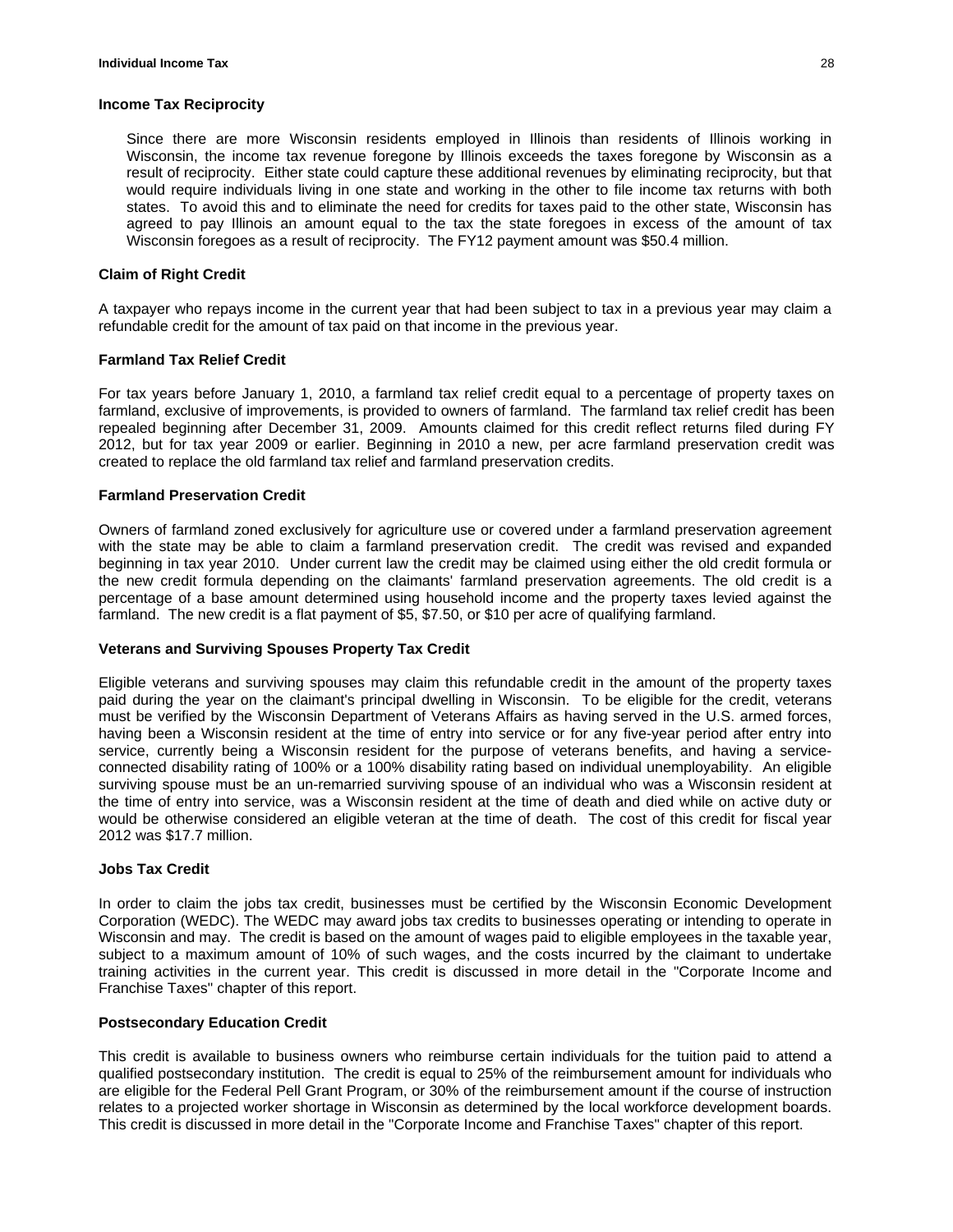#### **Water Consumption Credit**

Industrial customers of a municipal water utility may be able to claim this credit if the customer is located in a federal renewal community zone and has average annual water consumption in excess of 100 million cubic feet. Individuals may be able to claim credit amounts if a qualifying business entity passes the credit through to its partners, members, shareholders, or beneficiaries. This credit is discussed in more detail in the "Corporate Income and Franchise Taxes" chapter of this report.

#### **Community Rehabilitation Program Credit**

The credit is available to persons who enter into a contract with a community rehabilitation program to have the program perform work for the claimant's business. The maximum tax credit that can be claimed is \$25,000 for each community rehabilitation program for which the claimant has a contract. Unused credit amounts can be carried forward up to 15 years to offset future tax liabilities.

The credit was first available for taxable years beginning on or after August 1, 2011. Most individuals file on a calendar year basis, so the first full year of claims will be FY 2013. This credit is discussed in more detail in the "Corporate Income and Franchise Taxes" chapter of this report.

# **Enterprise Zone Jobs Credit**

A refundable enterprise zone jobs credit is available for certified businesses located in a designated enterprise zone. The Wisconsin Economic Development Corporation (WEDC) may certify businesses for tax benefits based on activities in the designated zones, including beginning operations, expanding operations, making capital investments, or retaining jobs. The WEDC is also authorized to designate up to 20 enterprise zones. This credit is discussed in more detail in the "Corporate Income and Franchise Taxes" chapter of this report.

# **Woody Biomass Harvesting and Processing Credit**

Individuals may claim a credit equal to 10% of the amount the paid in the tax year for equipment that is used primarily to harvest or process woody biomass that is used for fuel or as a component of fuel. Woody biomass is defined as trees and woody plants, including limbs, tops, needles, leaves, and other woody parts, grown in a forest or woodland or on agricultural land. Claimants must be certified by the Department of Agriculture, Trade, and Consumer Protection. This credit is discussed in more detail in the "Corporate Income and Franchise Taxes" chapter of this report.

# **Food Processing Plant and Food Warehouse Investment Credit**

The food processing plant and food warehouse investment credit is available for certain investments in modernization or expansion of food processing plants and food warehouses. The credit is refundable and claimants must be certified by the Department of Agriculture, Trade, and Consumer Protection. This credit is discussed in more detail in the "Corporate Income and Franchise Taxes" chapter of this report.

#### **Beginning Farmer and Farm Asset Owner Credit**

The beginning farmer credit is available to a beginning farmer who leases agricultural assets from an established farmer and who takes a course in farm financial management. The maximum available beginning farmer credit is \$500 and may be claimed one time. The farm asset owner credit is available to an established farmer who leases agricultural assets to a beginning farmer. The farm asset owner credit is equal to 15% of the leave amount received by the established farmer for the first three years of any eligible lease. Both credits are refundable and claimants are subject to certification by the Department of Agriculture, Trade, and Consumer Protection.

# **DEDUCTIONS WHICH FURTHER DEFINE NET INCOME**

This report estimates the cost to the state of providing exemptions from the income tax for items that would otherwise be taxable. In earning a trade or business income, certain expenses are necessarily incurred and individuals are allowed to deduct these expenses in determining the net income from the trade or business subject to tax. These deductions are described below, but their fiscal effect is not estimated because they are not truly exemption devices. Rather, they are used to define net income upon which the income tax is imposed.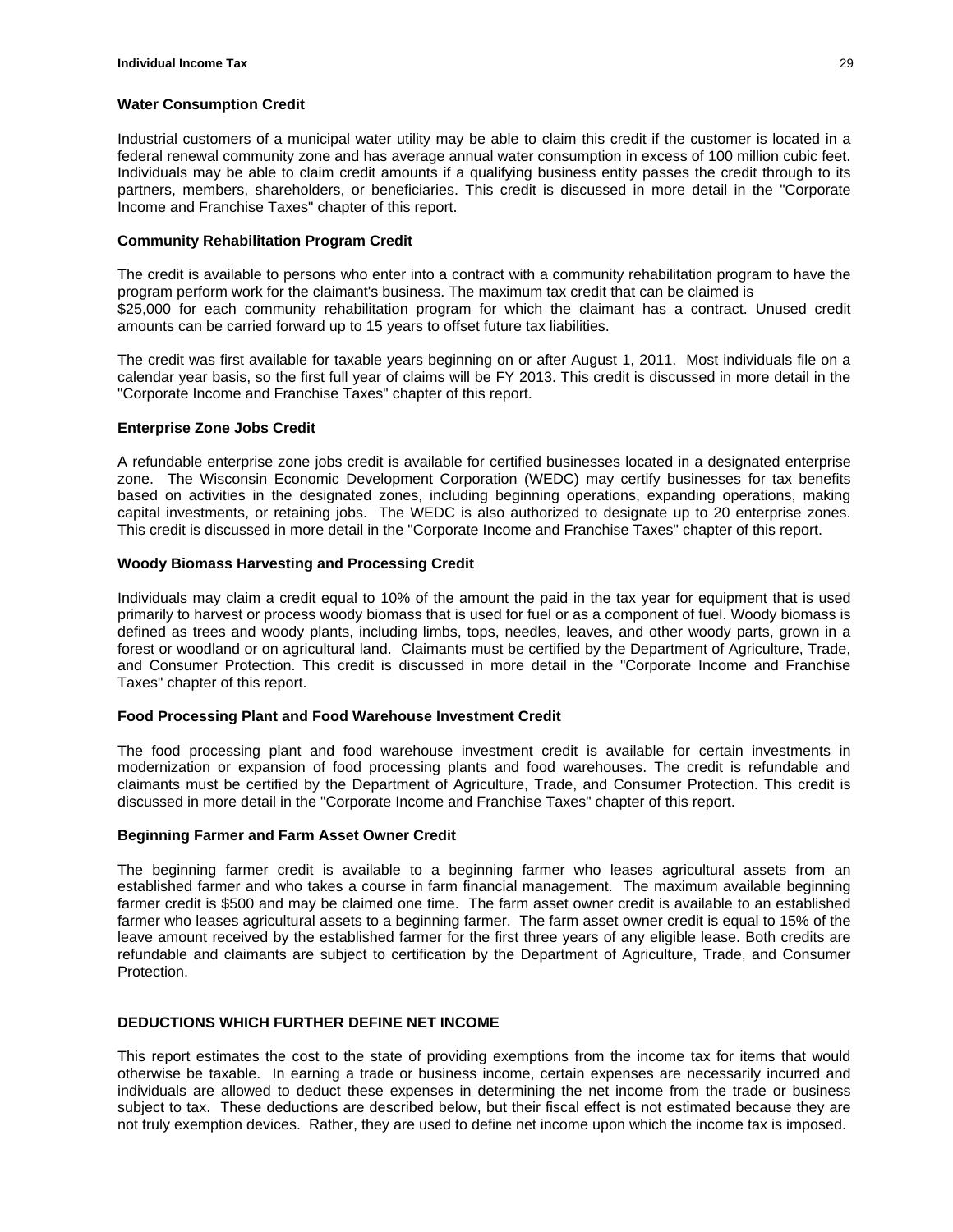#### **Trade and Business Expenses**

A deduction from gross income is allowed for the ordinary and necessary expenses that are directly attributable to a trade or business carried on by the taxpayer. Services by the taxpayer as an employee are not considered a trade or business. Examples of expenditures normally allowed as deductions include: employee compensation and benefits, the cost of operations, fuel and electricity, advertising expenses, interest paid, insurance, legal fees, bad debts, depreciation, amortization, and depletion.

#### **Employee's Trade and Business Expenses**

Employees are allowed to deduct from gross income certain trade and business expenses that are incurred in the performance of job-related services for their employers. For purposes of computing adjusted gross income, the deduction is limited to:

- 1. All costs (including entertainment expenses) incurred in connection with one's job for which reimbursement is received either through an expense allowance or some other means. Amounts constituting reimbursement for employee expenses must be included in gross income in most instances.
- 2. Travel expenses whether or not reimbursement is received for them. They include the cost of transportation, meals, lodging and the use of certain services, e.g. telephone services.
- 3. All business expenses of an outside salesperson, defined as an individual who solicits business as a fulltime salesperson away from his or her employer's place of business. This deduction would cover items such as insurance, depreciation on an automobile or other vehicle, food, lodging, telephone charges, and entertainment.

Federal regulations provide that if an employee receives a reimbursement exactly equal to his expenses and makes a sufficient accounting to the employer, he need not report the reimbursement as gross income, in which case none of the expenses may be deducted in determining adjusted gross income.

#### **Expenses Related to Rent and Royalty Income**

The expenses related to rent and royalty income are deductible from gross income. These expenses include taxes, interest, depletion, depreciation, and other expenses such as repairs, employee wages, utilities, insurance, and losses.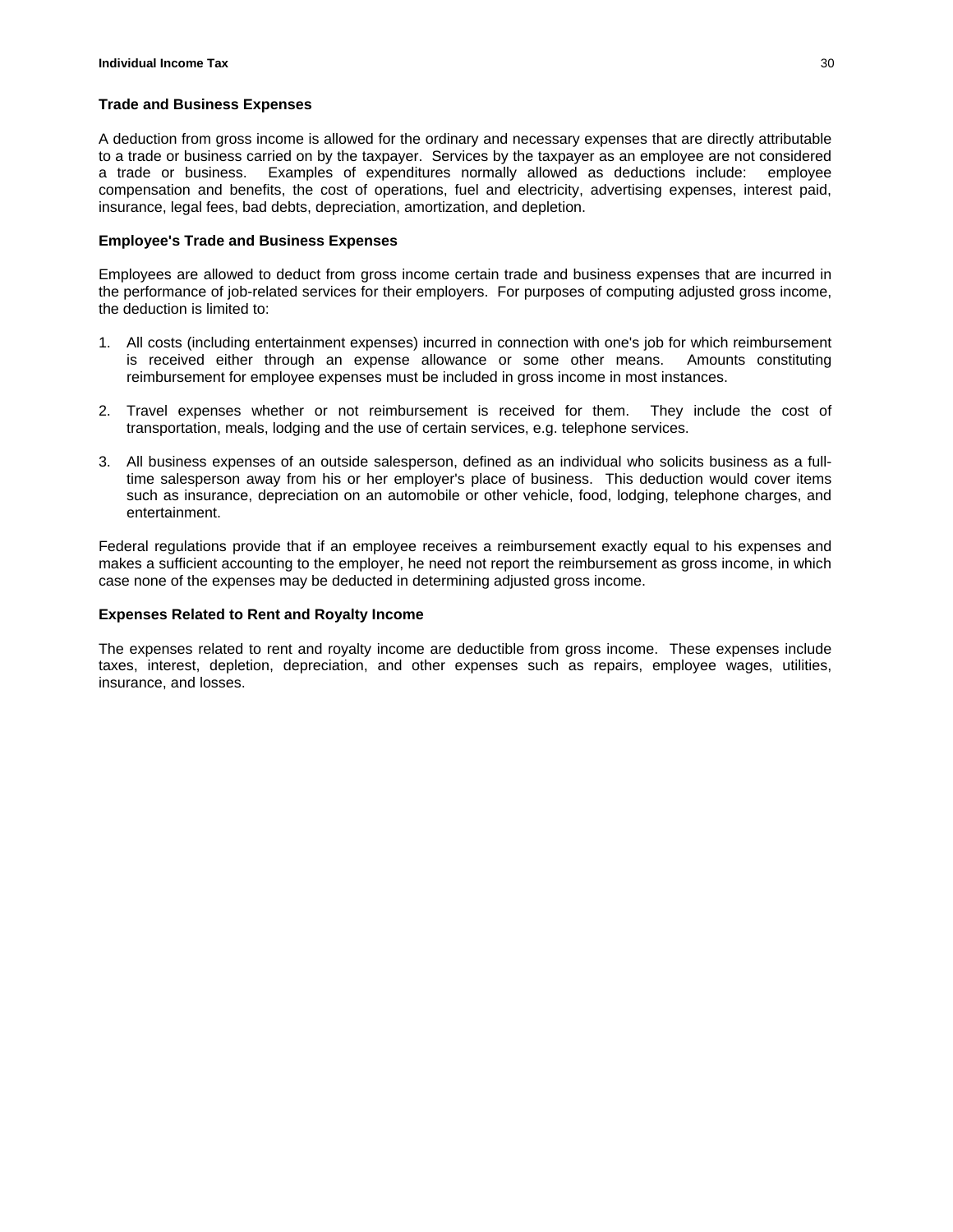# **CORPORATE INCOME AND FRANCHISE TAX**

Taxation of corporate income was enacted in Wisconsin in 1911, at the same time the individual income tax was created. Since its initial enactment, the corporate tax has undergone some noteworthy changes.

- 1. Flat Rate. In 1981, a series of rates and brackets were replaced with a single flat rate of 7.9%.
- 2. Federalization. Under the federalized state corporate tax in effect since 1987, corporate taxpayers are subject to tax on the Wisconsin apportioned share of their federal net taxable income, with a number of adjustments for the remaining federal/state law differences and the ongoing effects of previous law differences. Corporations that conduct business in more than one state must apportion their net income among the states with jurisdiction to tax the income.
- 3. Single-Sales Factor Apportionment. Until 2006, Wisconsin apportioned income with a formula based on three factors — property, payroll, and sales. In the formula, the sales factor was double-weighted (50%) and the property and payroll factors were single-weighted (25% each). For taxable years beginning in 2006, an apportionment formula based solely on the sales factor was phased in, with full implementation of the single sales formula beginning in 2008.
- 4. Combined Reporting. Effective for taxable years beginning on or after January 1, 2009, Wisconsin law requires groups of corporations with common ownership that are engaged in a unitary business to file a single return (referred to as a combined report) to compute their Wisconsin taxable income. In brief, the corporations required to use combined reporting are those which are both commonly controlled (generally speaking, this means 50% common ownership), and engaged in the same unitary business.

Corporations are actually subject to one of two state taxes. The corporate *income* tax, imposed since 1911, is a tax on the net income of corporations doing business in the state. The corporate *franchise* tax, imposed since 1965, is a tax on the privilege of doing business in the state. Corporate net income is used as the measure or base for the franchise tax. The distinction between the two taxes is a subtle one, relating primarily to the restrictions under federal law on the types of income that states can tax with an income tax (e.g., interest from U.S. obligations). The vast majority of corporations pay the franchise tax. The income tax applies to corporations whose business in Wisconsin consists entirely of foreign or interstate commerce and corporations that are filing their final return before dissolution. Because both levies employ the same rate and the same general rules for determining corporate net income (although interest income from U.S. obligations cannot be taxed under the income tax), the two taxes are usually considered as one.

Wisconsin also imposes a recycling surcharge equal to 3% of the gross tax liability of regular (C) corporations and 0.2% of the net income of tax-option (S) corporations and other business entities. The surcharge and its exemptions are treated in a separate chapter.

Wisconsin provides for differential tax treatment of business income depending on the form of organization under which a business or organization operates. The business income of proprietorships and partnerships is reported and taxed on the individual income tax returns filed by the owners of the business. Tax-option or Subchapter S corporations are corporations that have elected under Subchapter S of the Internal Revenue Code (IRC) to have their business income taxed to the individual owners of the business in essentially the same manner as a partnership.

Businesses that are organized as regular, or Subchapter C, corporations pay the corporate income/franchise tax. In addition, under certain circumstances, the business income of nonprofit organizations and certain types of trusts can be subject to the state corporate tax.

The 1993 Wisconsin Act 112 authorized the formation of a new form of business organization, the limited liability company (LLC). LLCs combine the limited liability protection afforded to owners of corporations with the flowthrough tax benefits provided to owners of S corporations and partners in partnerships. Generally, business income of LLCs is reported and taxed on the individual income tax returns of the owners (called members) of the business. However, some LLCs choose to be taxed as corporations and their business income is reported on the corporate return.

#### **Collections**

In FY12, corporate tax collections were \$906.6 million or 6.7% of total general purpose revenue (GPR) tax collections of \$12.13 billion. Corporate tax collections are the third largest source of general fund revenue for the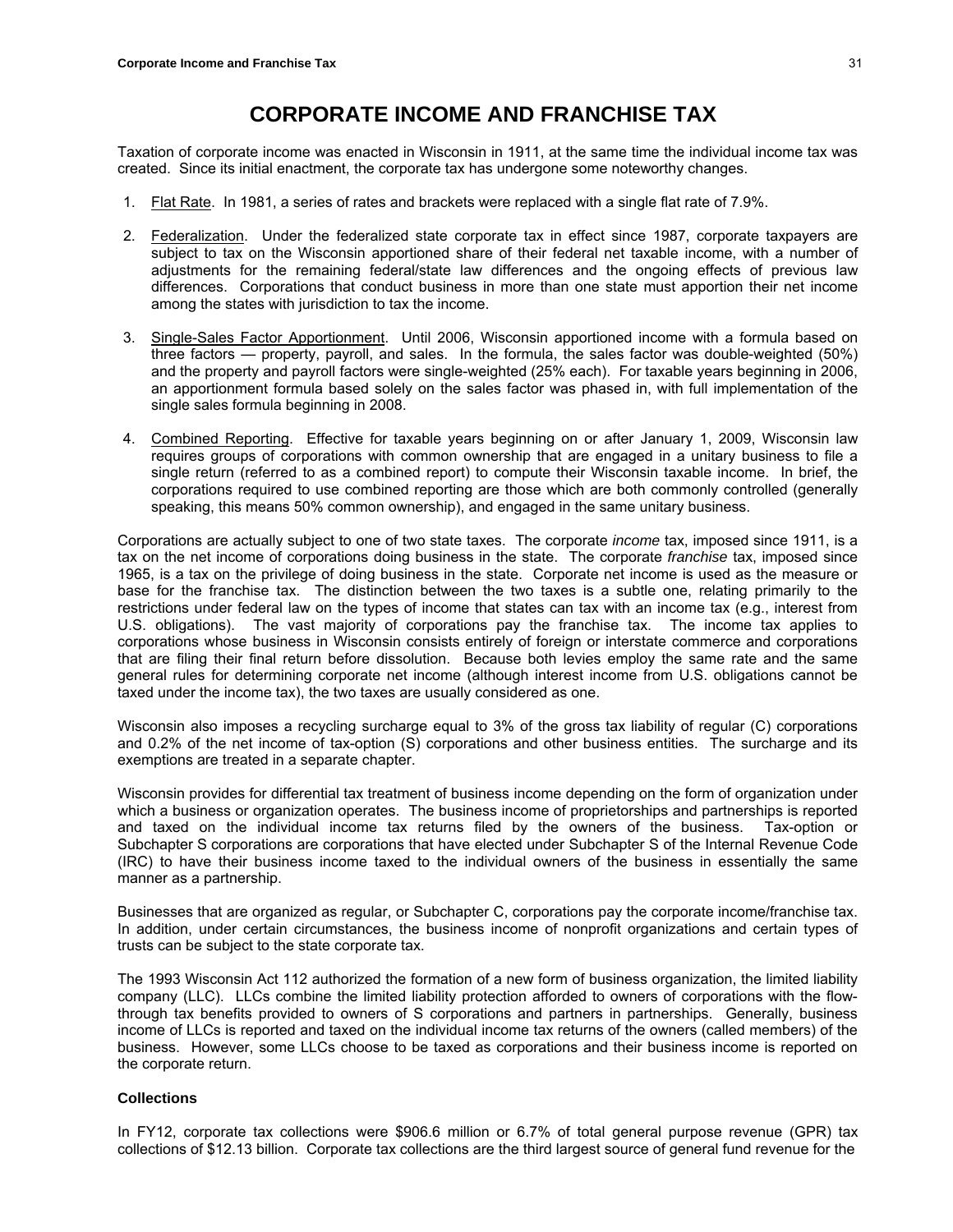state. Corporate collections are as volatile as corporate profits themselves and highly dependent on economic conditions, Over the past ten years, corporate income taxes have varied to between 5.0% and 7.1% of general tax revenue.

#### **Data Sources**

Tax exemption devices applicable to the corporate income tax are grouped into five categories: exemptions, exclusions, special treatments, deductions, and credits. The following data sources were used to estimate the fiscal effects of these exemption devices:

- 1. Wisconsin Corporate Income Tax Model. Fiscal estimates were based in part on data and analysis provided by a computerized corporate income and franchise tax model. The corporate income tax model depends on statistically selected samples of returns from state taxpayers. The model contains detailed information from more than 6,400 corporate returns for tax year 2009, weighted to reflect the corporate tax filing population. The data for the model is compiled from state and federal tax returns. Where possible, data is captured electronically, either from electronically filed returns or by scanning the returns as they are initially processed. Data files with federal return data are also obtained from the federal Internal Revenue Service and matched to state returns. In addition, data that is not available electronically is entered into the database manually by fulltime department staff and limited term employees. Finally, the Department has developed proprietary software to facilitate data entry and to model the fiscal effect of changes to federal and state tax laws. Work on the tax year 2009 corporate sample began in November 2010, and was substantially completed in December 2012.
- 2. Wisconsin Corporate Tax Collection Statistics. Department of Revenue annual aggregate statistics of corporate tax collections and data from every corporate return were also used to estimate fiscal effects. The most current data is for tax year 2009.
- 3. Federal Tax Expenditure Estimates. The Congressional Budget Act of 1974 requires preparation of a federal tax expenditure budget annually. These "expenditures" reflect the cost in lost federal revenues of the wide variety of exemptions and incentives contained in the Internal Revenue Code. Using Congressional Budget Office, Joint Tax Committee, and U.S. Department of Treasury figures, estimates of the fiscal effect of comparable provisions contained in state law were generated. The procedure followed was first to apportion the federal tax expenditure to Wisconsin and then to adjust for the difference in state and federal tax rates and fiscal years.
- 4. Statistics of Income, Corporation Income Tax Returns. Published annually by the Internal Revenue Service, this data source provides aggregate data for income and deduction amounts reported on federal returns. By apportioning the appropriate figures to, fiscal estimates for some exemptions were obtained.
- 5. Miscellaneous Sources. Federal and state government agencies which publish data relating to the corporate sector provided additional information.

Several methodological issues complicate the estimation of the revenue loss associated with corporate tax exemption devices. The major obstacle is the lack of useful data. When data are available, they often only approximate the exempt income or deductible expenses for which an estimate is being made. Data may be several years old, which reduces its usefulness given the potential volatility in economic conditions across the nation, within the state, or within a particular economic sector. Interest rates, price levels, industrial reorganizations, and many other factors contribute to this volatility. Further, the corporate tax is imposed on corporate profits, which can be highly variable. Finally, the estimation process requires assumptions, for example, on Wisconsin's share of some national aggregate or the profitability of corporations operating in Wisconsin relative to firms nationwide. Frequently there is limited information on which to base these assumptions, so they may introduce errors into calculations. Additional programming is required each time the model is used to estimate a fiscal effect for a specific proposed law change.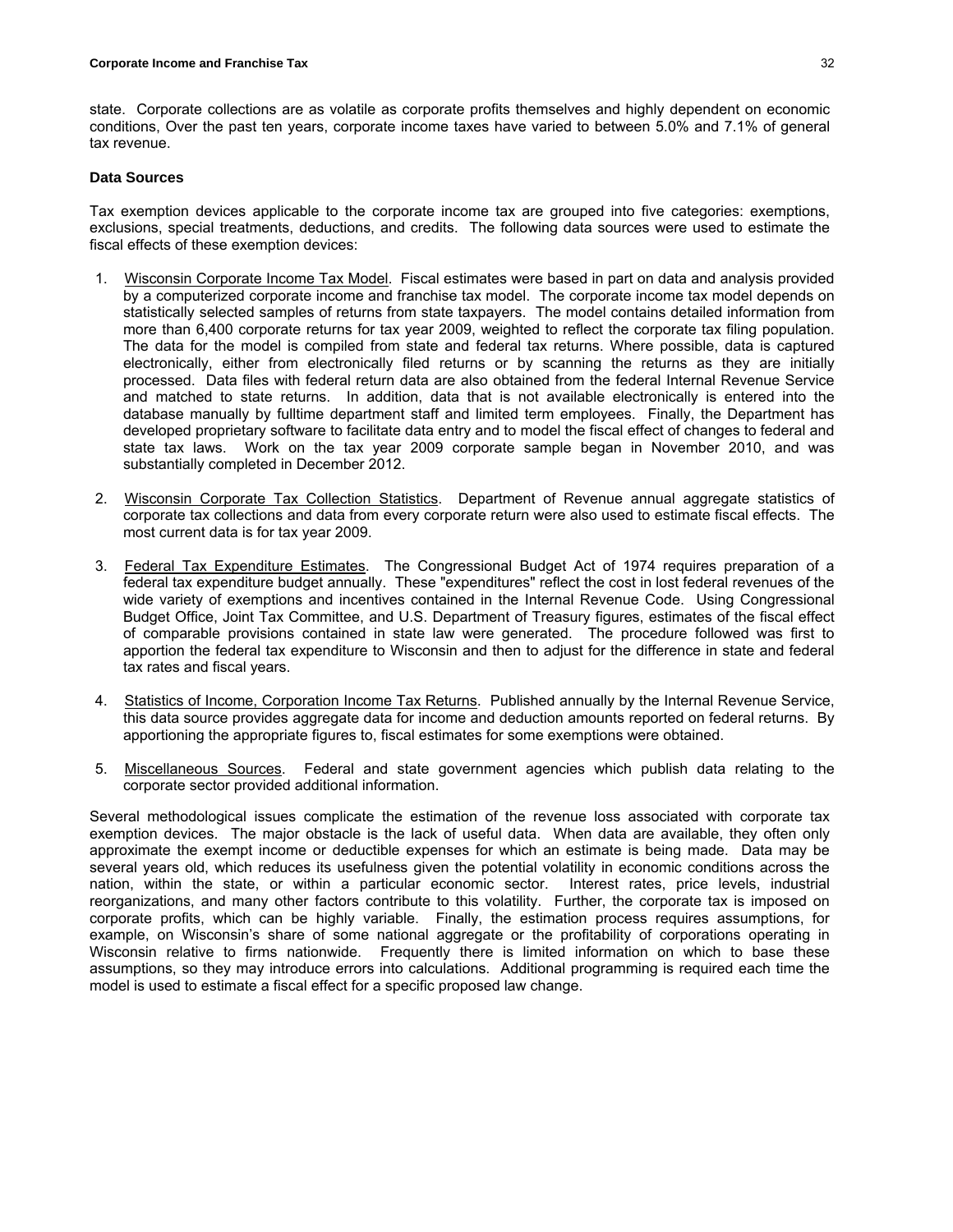**TABLE 1 CORPORATE INCOME AND FRANCHISE TAX EXEMPTION DEVICES SUMMARY**

| <b>Exemption Devices</b>                           | Statutory Reference*                  | FY12 Fiscal Effect |
|----------------------------------------------------|---------------------------------------|--------------------|
| <b>Exemptions from Taxation</b>                    |                                       |                    |
| <b>Governmental Units</b>                          | s. 71.26 (1)(b) and (bm)              | None               |
| Nonprofit Corporations or Associations             | s. 71.26 (a)                          |                    |
| Nonprofit Organizations                            |                                       | None               |
| <b>Private Foundations</b>                         |                                       | \$11,100000        |
| Cooperatives                                       |                                       | None               |
|                                                    | s. 71.26 (1)(c), Chapter 185          |                    |
| <b>Credit Unions</b>                               | s. $71.26(1)(a)$                      | 5,400,000          |
| <b>Insurance Companies</b>                         | s. 71.43 (2) and 71.45 (1)            | Data not available |
| <b>Banks Under Liquidation</b>                     | s. $71.26(1)(d)$                      | Minimal            |
| Assets Distributed to the Menomonee Indian Tribe   | s. $71.26(1)(e)$                      | Data not available |
| Activities of Out-of-State Publishers and Certain  | s. 71.23(3)                           | Data not available |
| <b>Foreign Corporations</b>                        |                                       |                    |
| Veterans Service Organizations                     | s. 71.26 (1)(am)                      | Minimal            |
| Conduit Revenue Bond                               | s. 71.26 (1m)(k)                      | Minimal            |
| <b>Exclusions From Income</b>                      |                                       |                    |
| Life Insurance Proceeds                            | <b>IRC 101</b>                        | Minimal            |
| Exchanges of Corporate Property or Stock           | IRC 1031 to 1033 and 1036 to 1038     |                    |
| Like-Kind Exchanges                                |                                       | 2,900,000          |
|                                                    |                                       | Data not available |
| <b>Other Exchanges</b>                             |                                       | Minimal            |
| Recovery of Bad Debts, Prior Taxes and             | <b>IRC 111</b>                        |                    |
| <b>Delinquency Amounts</b>                         |                                       |                    |
| Natural Resource-Related Cost-Sharing Payments     | <b>IRC 126</b>                        | Minimal            |
| Interest on certain WHEFA bonds                    | ss. 71.26 (1m) (i) and 71.45 (1t) (i) |                    |
| <b>Special Treatment</b>                           |                                       |                    |
| Limit on Tax Liability of Insurers                 | s. 71.46(3)                           | 400,000            |
| <b>Urban Mass Transportation Companies</b>         | s. 71.39                              | None               |
| RICs, REITs and REMICs                             | IRC 851 to 860 and 860A to 860G,      | Minimal            |
|                                                    | s. $71.26(2)(b)$                      |                    |
| "Throwback" Sales                                  | s. 71.25 (9)(b)2m and 3, and (9)(c)   | Data not available |
| <b>Tax-Option Corporations</b>                     | IRC 1361 to 1368 and 1374,            | Data not available |
|                                                    | ss. 71.32 to 71.365                   |                    |
|                                                    |                                       |                    |
| <b>Limited Liability Companies</b>                 | ss. 71.19 to 71.21 and ch. 183        | Data not available |
| Unincorporated Cooperative Associations            | Chapter 193                           | None               |
| <b>Deductions from Gross Income</b>                |                                       |                    |
| Amortization and Other Special Cost Recovery       | IRC 169, 173 to 175, 178, 180, 190,   |                    |
| Allowances:                                        | 193 to 195, 263(c), 291, 611, 612,    |                    |
| <b>Circulation Expenditures</b>                    | 616 and 617                           | Minimal            |
| R&D Expenditures                                   |                                       | 9,200,000          |
| <b>Conservation Expenditures</b>                   |                                       | Data not available |
| Lease Acquisition                                  |                                       | Minimal            |
| <b>Reforestation Expenditures</b>                  |                                       | 180,000            |
| Start-Up Expenditures                              |                                       | Minimal            |
| Mine Exploration                                   |                                       | Minimal            |
| <b>Charitable Contributions</b>                    | <b>IRC 170</b>                        | 5,500,000          |
| Depreciation-Accelerated and Modified Cost         | IRC 167, 168 and 179                  |                    |
| Recovery System and Expensing Election             | s. $71.26(3)(y)$                      |                    |
| <b>Accelerated Recovery</b>                        |                                       | Data not available |
| Section 179 Expensing                              |                                       | Data not available |
|                                                    |                                       |                    |
| <b>Dividends</b>                                   | IRC 591 and 1382; s. 71.26 (3)(j)     |                    |
| <b>Dividends Received</b>                          |                                       | 112,300,000        |
| Patronage Dividends                                |                                       | Data not available |
| Depositor's Dividends                              |                                       | Data not available |
| <b>Bad Debt Reserves of Financial Institutions</b> | IRC 585 and 593                       | Minimal            |
| Net Operating Loss Carryforward                    | s. 71.26(4)                           | 161,200,000        |
| <b>Job Creation Deduction</b>                      | s. $71.26(1)(h)$ and $74.45(1)(c)$    | 300,000            |
| <b>Credits</b>                                     |                                       |                    |
| Manufacturer's Sales Tax Credit Carryforward       | ss. 71.28 3) and 71.47 (3)            | 335,000            |
| Manufacturing Investment Credit                    | ss. 71.28 (3t) and 71.47 (3t)         | 1,100,000          |
| Research Expenditures Credit                       | ss. 71.28 (4) and 71.47 (4)           | 17,600,000         |
| <b>Research Facilities Credit</b>                  | ss. 71.28 (5) and 71.47 (5)           | 640,000            |
|                                                    |                                       |                    |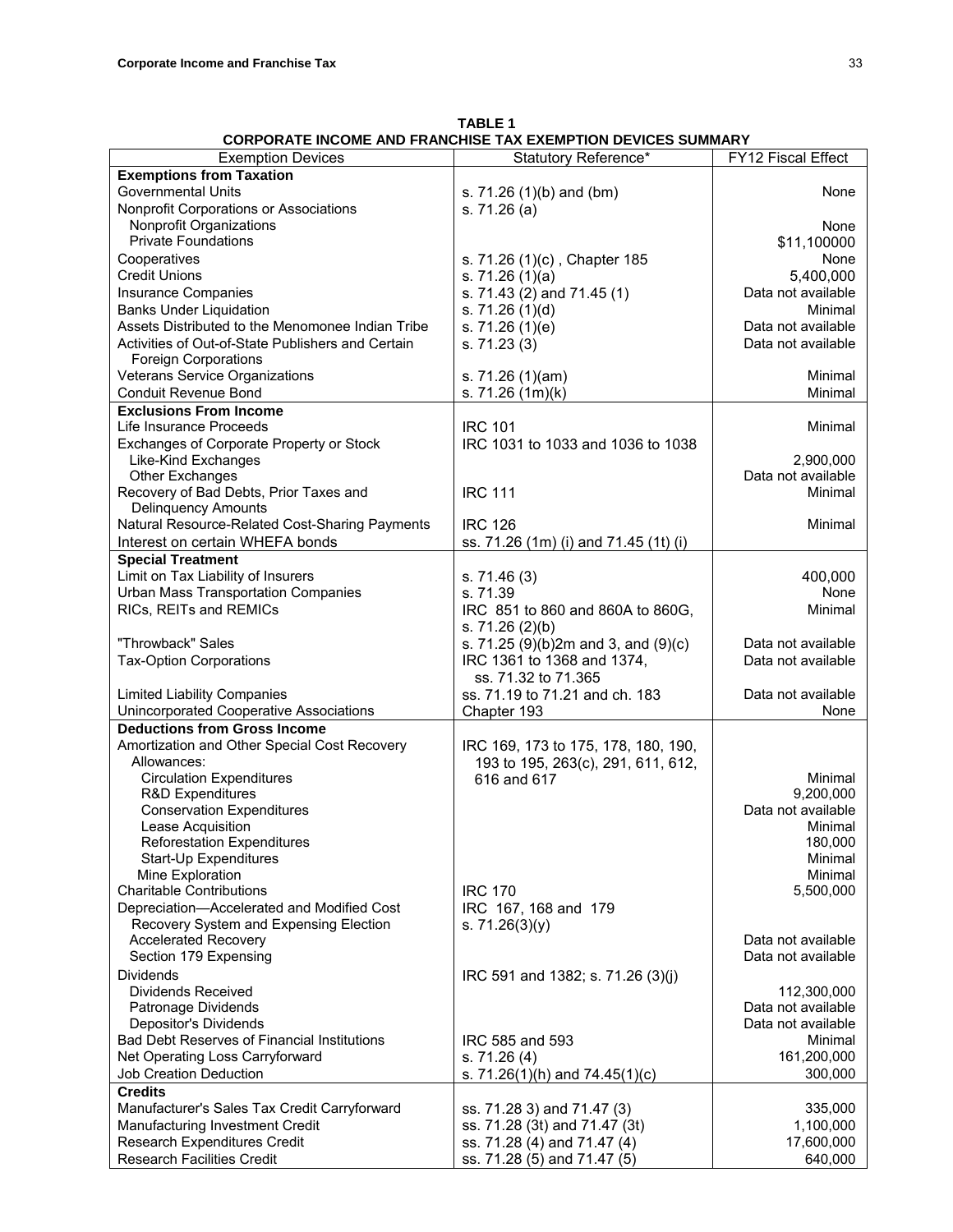| <b>Exemption Devices</b>                                                               | Statutory Reference*                                  | FY12 Fiscal Effect    |
|----------------------------------------------------------------------------------------|-------------------------------------------------------|-----------------------|
| Credits (continued)                                                                    |                                                       |                       |
| Engine Research Expense Credit                                                         | ss. 71.28 (4)(ad)2 and 71.47<br>(4)(ad)2              | 385,000               |
| Engine Research Facilities Credit                                                      | ss. 71.28 (4)(ad)2 and 71.47<br>(4)(ad)2              | 1,800,000             |
| <b>Energy Efficient Products Expense Credit</b>                                        | ss. 71.28 (4)(ad)3 and 71.47                          | 75,000                |
| Energy Efficient Products Facilities Credit                                            | (4)(ad)3<br>ss. 71.28 (4)(ad)3 and 71.47<br>(4)(ad)3  | 100,000               |
| Supplement to Federal Historic Rehabilitation Credit                                   | ss. 71.28 (6) and 71.47 (6)                           | 1,400,000             |
| Super Research Credit                                                                  | ss. 71.28 (4m) and 71.47 (4m)                         | 1,800,000             |
| Development Zone, Airport Development Zone,                                            | ss. 71.28 (1dm), (1di), and 71.47,                    | 2,000,000             |
| Enterprise Development Zone and Agricultural<br>Development Zone Credits Carryforwards | $(1dm)$ $(1di)$                                       |                       |
| Development Zone and Development Opportunity<br><b>Zone Credits</b>                    | ss. 71.28 (1dx), (2dx) and 71.47<br>$(1dx)$ , $(2dx)$ | 3,000,000             |
| Enterprise Zones Jobs Credit                                                           | ss. 71.28 (3w) and 71.47 (3w)                         | 24,850,000            |
| Economic Development Credit                                                            | ss. 71.28 (1dy) and 71.47 (1dy)                       | 3,400,000             |
| <b>Jobs Tax Credit</b>                                                                 | ss. 71.28 (3q) and 71.47 (3q)                         | 1,500,000             |
| Dairy and Livestock Farm Investment Credit                                             | ss. 71.28 (3n) and 71.47 (3n)                         | 360,000               |
| <b>Technology Zone Credit</b>                                                          | ss. 71.28 (3g) and 71.47 (3g)                         | 330,000               |
| Early Stage Seed Investment Credit                                                     | ss. 71.28 (5b) and 71.47 (5b)                         | 250,000               |
| Farmland Preservation Credit, 2010 and Beyond                                          | s. 71.613                                             | 600,000               |
| <b>Insurance Security Fund Assessments</b>                                             | s.646.51(7)                                           | None                  |
| <b>Film Production Credits</b>                                                         | ss. 71.28 (5f), (5h), and 71.47 (5f),<br>(5h)         | 250,000               |
| Health Insurance Risk-sharing Pool Assessment<br>Credit                                | ss. 71.28 (5g) and 71.47 (5g)                         | 3,600,000             |
| <b>Biodiesel Fuel Production Credit</b>                                                | ss. 71.28 (3h) and 71.47 (3h)                         | Minimal               |
| Dairy Manufacturing Facility Investment Credit                                         | ss. 71.28 (3p) and 71.47 (3p)                         | 194,000               |
| Dairy Cooperative Manufacturing Facility Investment<br>Credit                          | ss. 71.28 (3p) and 71.47 (3p)                         | 43,000                |
| Meat Processing Facility Investment Credit                                             | ss. 71.28 (3r) and 71.47 (3r)                         | 252,000               |
| <b>Electronic Medical Records Credit</b>                                               | ss. 71.28 (5i) and 71.47 (5i)                         | 2,500,000             |
| Ethanol and Biodiesel Fuel Pump Credit                                                 | ss. 71.28 (5j) and 71.47 (5j)                         | Minimal               |
| <b>Community Rehabilitation Program Credit</b>                                         | ss. 71.28 (5k) and 71.47 (5k)                         | 825,000               |
| <b>Water Consumption Credit</b>                                                        | ss. 71.28 (5m) and 71.47 (5m)                         | 300,000               |
| Post-secondary Education Credit                                                        | ss. 71.28 (5r) and 71.47 (5r)                         | Minimal               |
| Woody Biomass Harvesting and Processing                                                | ss. 71.28 (3rm) and 71.47 (3rm)                       | No claims in FY12     |
| <b>Equipment Credit</b>                                                                |                                                       |                       |
| Food Processing Plant and Food Warehouse                                               | ss. 71.28 (3rn) and 71.47 (3rn)                       | 525,000               |
| <b>Investment Credit</b>                                                               |                                                       |                       |
| Beginning Farmer and Farm Asset Credit                                                 | ss. 71.28 (8r) and 71.47 (8r)                         | Minimal               |
| Manufacturing and Agriculture Credit                                                   | s. 71.28 (5n)                                         | Not available in FY12 |
| Veteran Employment Credit                                                              | ss. 71.28 (6n) and 71.47 (6n)                         | Minimal               |
| <b>Relocated Business Credit</b>                                                       | ss. 71.28 (9s) and 71.47 (9s)                         | Minimal               |

**TABLE 1 (Continued) CORPORATE INCOME AND FRANCHISE TAX EXEMPTION DEVICES SUMMARY**

Note: References to sections of the 2011 Wisconsin Statutes, except "IRC" indicates a reference to a section of the federal Internal Revenue Code authorizing the exemption device.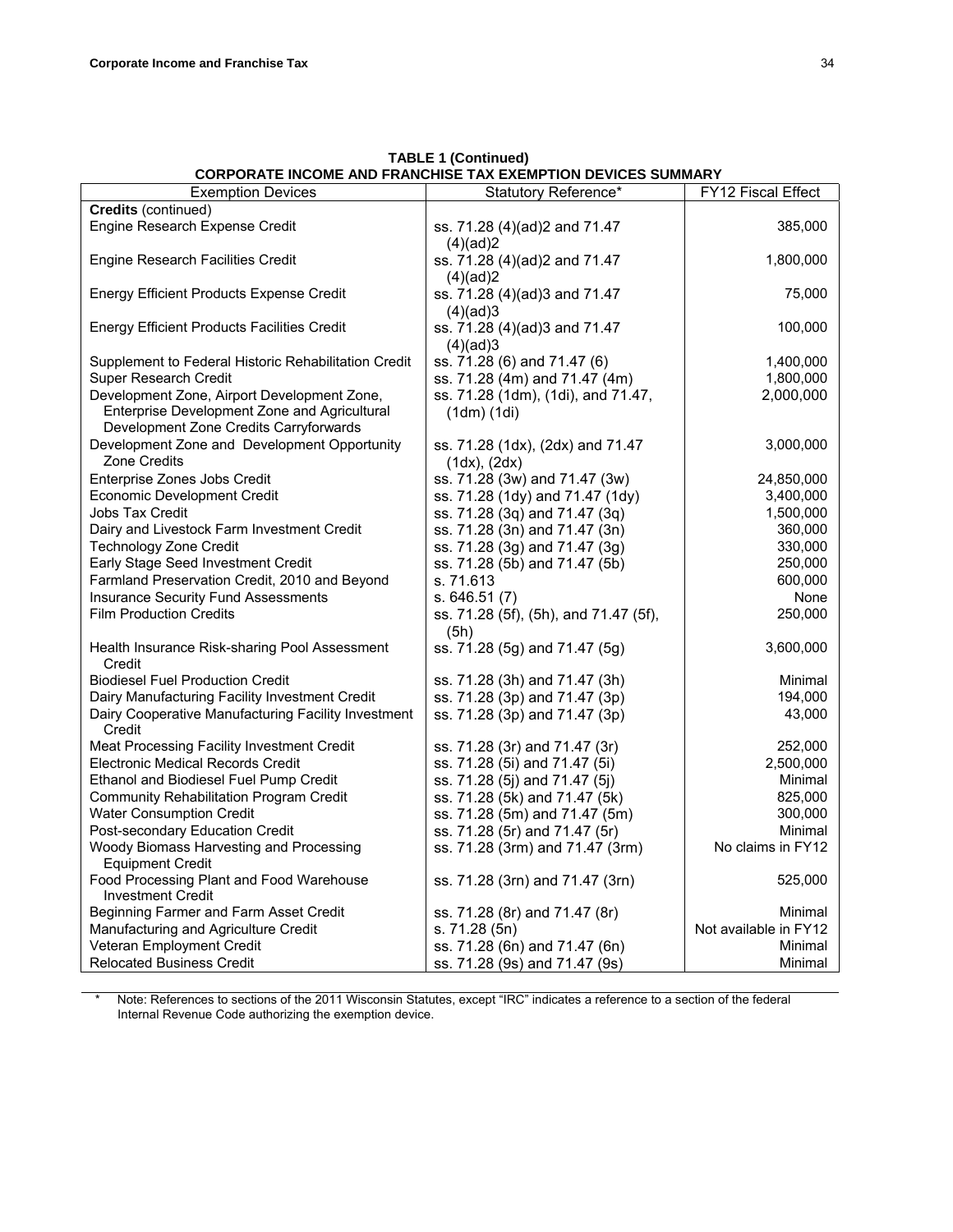### **EXEMPTIONS FROM TAXATION**

An exemption allows certain types of organizations, or certain activities related to those organizations, to be free of Wisconsin corporate franchise or income taxes.

### **Governmental Units**

All political units are exempt from income taxation. This includes the federal and state governments, counties, cities, towns, villages, school districts, technical college districts, and special governmental districts like sewerage treatment districts and family care districts. Also exempt are quasi-governmental districts formed for some special public purpose, including local exposition, professional baseball park, professional football stadium, and local cultural arts districts.

Under the provisions of the United States Constitution, states cannot tax the assets or income-generating activities of the federal government. The state does not tax the assets or income-generating activities of local governments. Defining the net income of local government activities would be difficult, since such activities are generally not trades or businesses. In the case of activities that could be considered trades or businesses, such as municipal water utilities or public golf courses, the activities rarely result in net income to the local government.

### **Nonprofit Corporations or Associations**

All religious, scientific, educational, benevolent or other corporations or associations not organized or operated for profit are exempt from taxation on income from activities related to their tax-exempt purpose. Examples include college alumni groups, scouting organizations, religious and other not-for-profit nursing homes, community-based fund-raising drives for the needy, public interest research groups, and foundations.

Nonprofit organizations are not subject to tax on income from contributions and business activities related to their tax-exempt purpose because this income is used to provide the public services for which these organizations exist. The fiscal effect from this exemption is shown to be zero to the extent that these organizations devote their earnings and assets directly to the conduct of tax exempt purposes and hence do not generate profit.

Nonprofit organizations with income from business activities that are not related to their tax-exempt purpose are subject to a corporate-level unrelated business income tax (UBIT) similar to the federal UBIT. Certain types of income, such as royalties, are not included in UBIT.

Private foundations are treated differently since their activities tend to be more restricted than tax-exempt nonprofit organizations. Foundations generally do not conduct activities; rather, they provide grants to other organizations to conduct the activities. Thus, the investment income of foundations greatly exceeds their low amount of operating costs. The net investment income of these private foundations is exempt from the income and franchise taxes under Wisconsin law. Since 1969, the federal government has imposed an annual excise tax on the net investment income of private foundations and a series of penalty levies linked to the failure of foundations to meet certain specified operating requirements. The state does not impose a similar annual excise tax on private foundations.

# **Cooperatives**

Cooperatives organized under Chapter 185 of the Wisconsin Statutes are exempt from income taxation, provided they operate without profit to any shareholder or member and distribute their proceeds according to the procedures set out in sec. 185.45, Wis. Stats. Cooperatives may be organized for any lawful purpose except banking or insurance.

Agricultural cooperatives engaged in marketing farm products for producers and cooperative associations or corporations that process and market farm products exclusively for such cooperatives are exempt from income taxation. To retain their exempt status, cooperatives must: (1) have at least 25 members, (2) return to producers the net proceeds resulting from sale of their products, and (3) in the preceding five years have limited payments of members' dividends to no more than 8% of the value of the stock per year. In order to be tax exempt, corporations that process and market farm products for agricultural cooperatives are additionally required to deal solely in farm products and cannot charge more than a sufficient amount to cover the costs of: (1) marketing and processing, (2) payment of dividends not to exceed 8% of the value of the cooperative's stock per year, and (3) a maximum of 5% addition to their surplus reserve fund.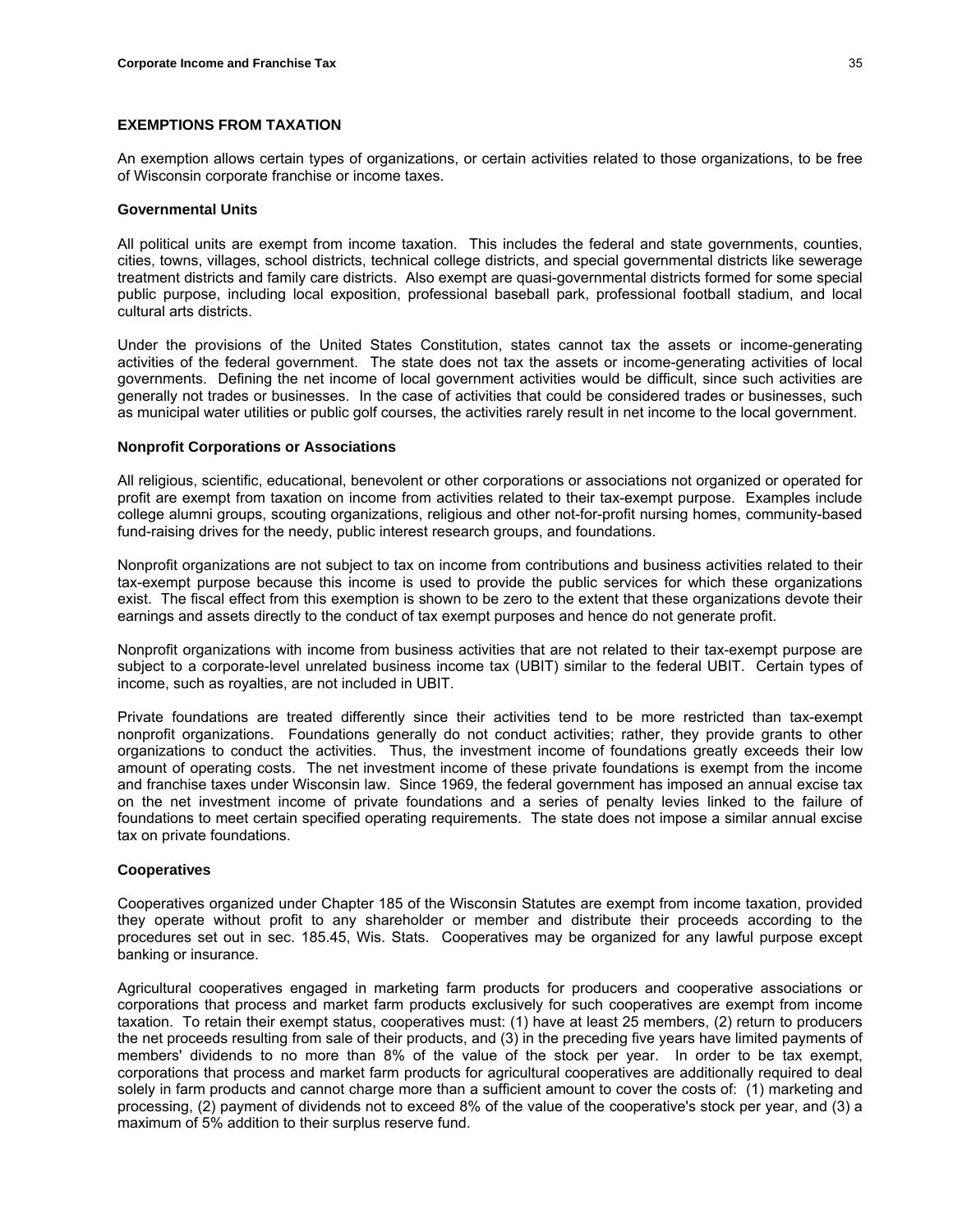Because cooperatives, by definition, do not operate for profit, they would not have a taxable net income if subject to tax. Thus, the exemption has no fiscal effect. Distributions made by cooperatives to the cooperative members may be taxable, depending on the nature of the distribution (see the discussion of patronage dividends under the section on "Deductions from Gross Income").

### **Credit Unions**

Federally-chartered credit unions are exempt from state taxation under federal law. Wisconsin exempts statechartered credit unions from taxation, except for the portion of their net income attributable to public deposits from the state or local governments. There are approximately 260 credit unions operating in Wisconsin; most of them are state chartered.

#### **Insurance Companies**

The following insurance companies are exempt from income taxation:

- Insurance companies exempted under sec. 501 (c)(15) of the IRC. This section exempts companies other than life insurance companies whose gross receipts do not exceed \$600,000 and more than 50% of gross receipts are from premiums. In the case of a mutual insurance company, in order to be exempt gross receipts cannot exceed \$150,000 and more than 35% of the gross receipts are from premiums.
- Town mutual companies organized under Chapter 612 of the Wisconsin Statutes.
- Foreign insurance companies, i.e., any insurance company organized outside the state of Wisconsin.
- Domestic life insurance companies engaged exclusively in life insurance.
- Domestic insurance companies insuring against losses relating to mortgages.

In general, only domestic insurers pay the corporate franchise tax to the Department of Revenue, based on the portion of their net income attributable to lines of insurance other than life insurance. Approximately 150 insurance companies filed a corporate income and franchise tax return in tax year 2008. Other insurance companies pay a premium tax (\$121 million in collections in FY10) to the Office of the Commissioner of Insurance, based on the amount of premiums written in Wisconsin. According to the 2009 annual report of the Office of the Commissioner of Insurance, as of December 31, 2009, there were 2,029 insurance companies with operations in the state, of which 379 were domestic companies. Of the domestic companies, 65 were town mutual companies. The fiscal effect of this exemption is unknown since it is not clear how income subject to tax would be defined.

A more complete description of the insurance premiums tax and the related exemption devices are contained in the Insurance Premiums Tax section of this report.

#### **Banks under Liquidation**

Banks placed in the hands of the Division of Banking, Wisconsin Department of Financial Institutions, for liquidation under sec. 220.08, Wis. Stats., are exempt from tax if such taxation would diminish the financial assets needed to make full payment to depositors. There have been relatively few bank liquidations in Wisconsin since the Depression in the 1930s. Because of the small number of banks undergoing liquidation in fiscal year 2010, the fiscal effect of this exemption device is not available so as to protect the confidentiality of the banks.

#### **Assets Distributed to the Menominee Indian Tribe**

Assets distributed by the U.S. government to members of the Menominee Indian Tribe or any corporations or organizations created by the tribe are exempt from state taxation. In addition, stocks, bonds, and other securities issued by tribal corporations or organizations are exempt from state tax.

Under federal law, states generally do not have the authority to tax business activities of Indian tribes provided that the activities are conducted on reservation property or property held in tribal trust.

# **Activities of Out-of-State Publishers and Certain Foreign Corporations**

Under federal law, the state has jurisdiction to tax the Wisconsin-apportioned share of the net income of an out-ofstate corporation only if the corporation has nexus – that is, a business presence – in Wisconsin. A corporation generally has nexus in Wisconsin if it has property or employees (i.e., payroll) in the state on a regular basis.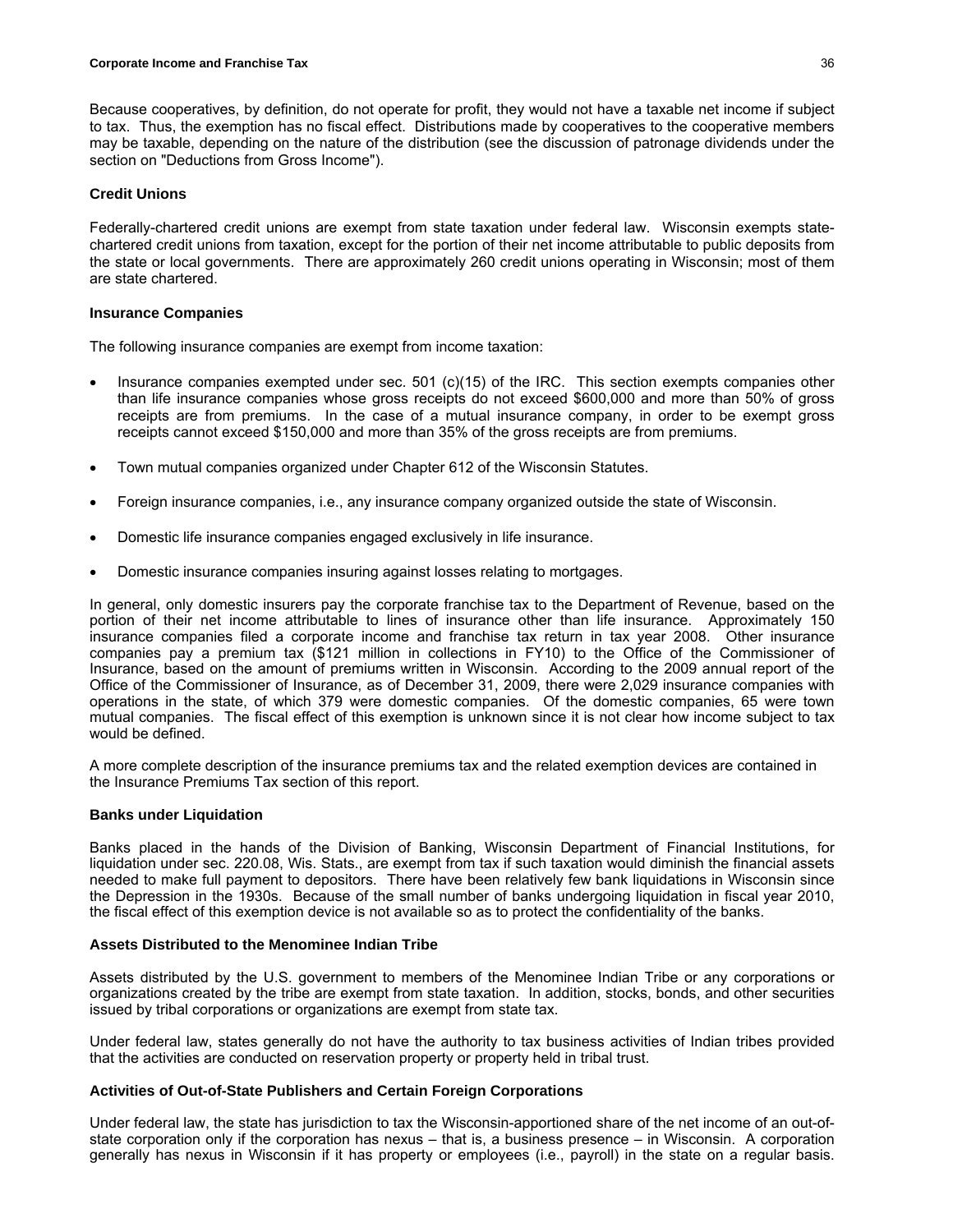Certain exceptions to the nexus rules exist so that some out-of-state corporations are not be subject to the Wisconsin income and franchise tax.

Wisconsin allows the following exemptions from nexus:

- The storage of property with a firm in this state for purposes of fabricating, processing, manufacturing or printing the property for an out-of-state corporation.
- The storage of property on the premises of a Wisconsin firm when the intent is to distribute the goods outside the state.
- The printing, storage, and distribution of books, magazines, and other publications for out-of-state publishing companies that contract with Wisconsin printing firms.
- The storage of property in Wisconsin for no more than 90 days by foreign corporations, provided the property is stored at a site not owned by the foreign corporation and is transferred and used in the state for fabricating, processing, manufacturing or printing on the site where the property is stored. Further, the assessed property value of the site where the property is stored and transferred must be a least \$10 million but not more than \$11 million on January 1, 1999.

These out-of-state corporations usually have no payroll or plant and equipment in Wisconsin. Thus, the act of storing property in the state for processing, printing or other temporary purposes would have been the only factor establishing nexus, and in turn, a Wisconsin tax liability for the corporations, in the absence of these exemptions.

### **Veteran's Service Organizations**

2007 Act 20 created an exclusion from the corporate income and franchise tax for income of a federally-chartered veteran's service organization. This provision first applies to tax year 2008. The fiscal effect of this new provision is minimal, as under prior law most income of veteran's service organizations was already exempt under federal and state law. Only unrelated business income (i.e., income from activities not substantially related to the activity for which they were granted the exemption) would have been taxed. This income will now also be exempt.

# **Interest on Conduit Revenue Bonds**

2009 Wisconsin Act 205 authorized two or more political subdivisions to enter into an agreement to create a commission to issue conduit revenue bonds. Under the Act, a commission is designed to act as a "conduit" for a developer to obtain bonding. Bonds issued by a commission are not public debt. Unless otherwise expressly provided in the bond resolution, bonds issued by a commission are payable solely from revenues derived by the project to be financed or from a contract entered into in connection with the bonds and pledged to the payment of the bonds. The bonds issued by a commission are not debts of either the state or one of the political subdivisions creating the commission, and neither would be obligated to levy a tax or make an appropriation for the repayment of the bonds.

Under the Act, interest on bonds issued by a commission is exempt from state income taxation if any of the following apply:

- The bonds could have been issued by Wisconsin Housing and Economic Development Authority and are used to fund multi-family affordable housing or elderly housing projects.
- The bonds could have been issued by Wisconsin Health and Educational Facilities Authority and are used by a health facility to fund the acquisition of information technology hardware or software.
- The bonds could have been issued under s. 66.1201, 66.1333, or 66.1335, Stats., relating to housing authorities, blight and slum clearance, and housing and community development authorities, respectively.

The exemption only applies to the corporate income tax. Interest from conduit bonds would not be exempt from taxation under the corporate franchise tax.

# **EXCLUSIONS FROM INCOME**

An exclusion is an item that is not included in the definition of gross income. Excluded income normally does not have to be reported on the tax return.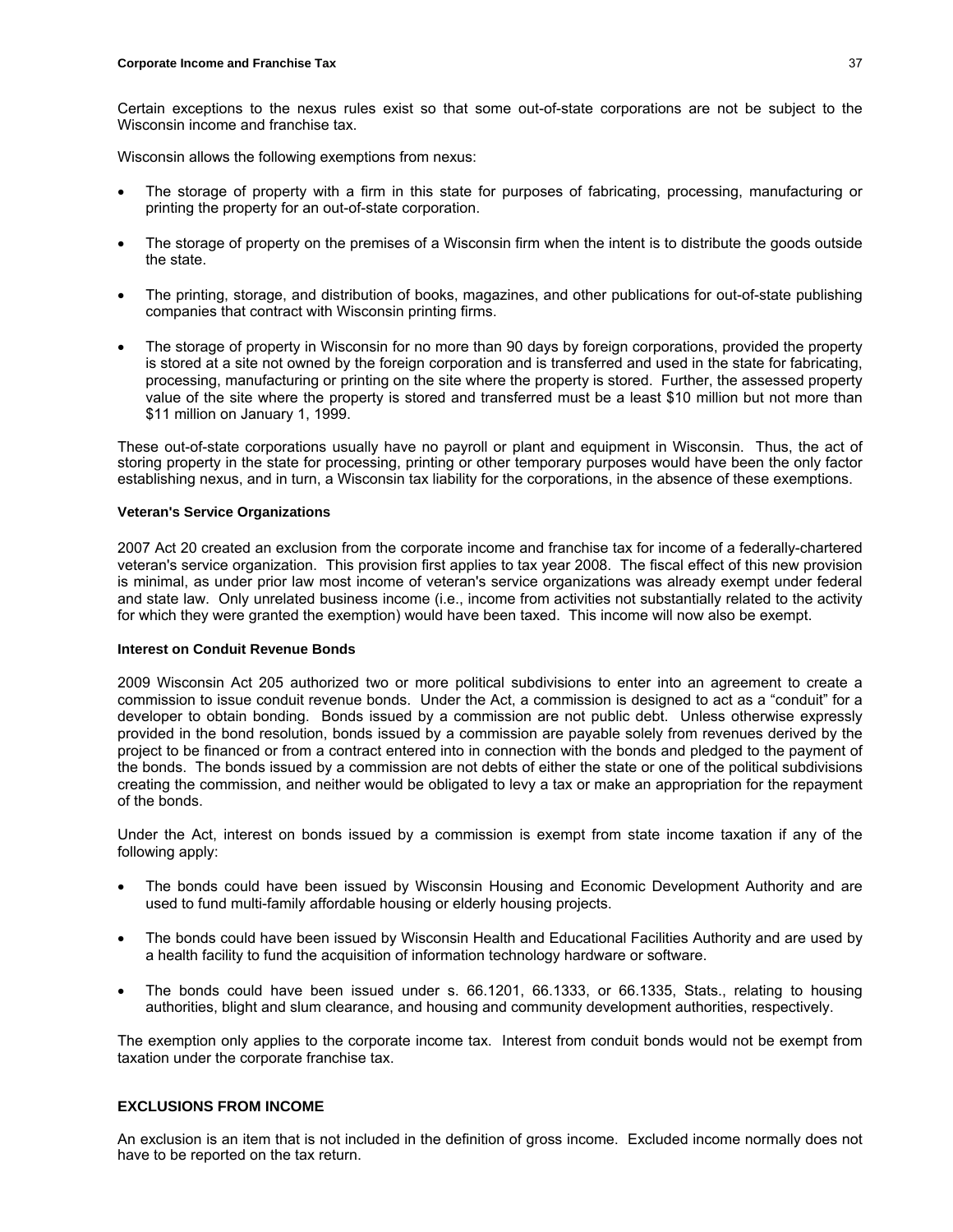### **Life Insurance Proceeds**

Amounts received by a corporation from an insurance company or any other insurer as payment for a death claim are exempt from income taxation. For example, if a company took out polices on the lives of its board members and was paid the value of insurance on the life of one of the board members upon his or her death, the insurance benefit would not be included in the income of the corporation subject to tax. However, the company could not claim a business expense deduction for the premiums it paid on the policy.

Companies are believed to represent a small proportion of all beneficiaries. Further, because insurance compensation is usually paid on the deaths of individuals past retirement age, the effect of this provision is thought to be small.

### **Exchanges of Corporate Property or Stock**

In general, a gain is recognized as a result of an exchange or disposition of property to the extent that any cash proceeds plus the taxpayer's basis in new property exceed the taxpayer's basis in the old property. However, gains from the following types of transactions are excluded from gross income:

- Exchange of property held for productive use in a trade or business or held for investment for like-kind (i.e., similar) property. Examples of like-kind exchanges are an exchange of a delivery truck for a delivery van, and an exchange of one real property for another real property. The nonrecognition of gain does not apply to exchanges involving inventory and intangible investments, such as stocks and bonds, or to any exchanged property disposed of within two years by either party, with exceptions for death or involuntary conversions.
- Exchange of stock in the corporation for property. For example, a shareholder might contribute property to a corporation for additional shares of stock.
- Involuntary conversions. There is no recognition of gain from involuntary conversions of property provided that the property is converted into similar property or if it is converted into money used to acquire similar property.
- Exchange of common or preferred stock in a corporation for similar stock in the same corporation. For example, a shareholder might be allowed to convert 100 shares of old stock into 200 shares of new stock.
- Certain exchanges of United States obligations. There is generally no recognition of gain if United States obligations must be surrendered in exchange solely for other United States obligations.
- Certain reacquisitions of real property. There is generally no recognition of gain if the seller of real property reacquires a real property in exchange for satisfaction of indebtedness secured by the real property.

The fiscal effects of these exemption devices generally are small because they represent a postponement of income that will eventually be taxed. In general, the taxpayer's basis in the new property is equal to the basis in the old property or otherwise reduced to take into account the fact that the property was acquired in a tax-free transaction.

#### **Recovery of Bad Debts, Prior Taxes and Delinquency Amounts**

Receipts generated by the recovery of bad debts, prior taxes or delinquency amounts are excluded from gross income to the extent that they did not reduce income tax liability when deducted in a prior year. The portion of a recovery amount that gave rise to a tax benefit in prior years is taxable.

# **Natural Resource-Related Cost-Sharing Payments**

Payments received by corporations primarily for the purpose of conserving soil and water resources, protecting or preserving the environment, improving forests, or providing a habitat for wildlife may be excluded from gross income. Under the federal Tax Relief and Health Care Act of 2006, escrow funds established after May 17, 2006 for hazardous waste sites under agreement with the U.S. Environmental Protection Agency under the Comprehensive Environmental Response, Compensation and Liability Act of 1980 are exempt so long as the funds are controlled by a government agency.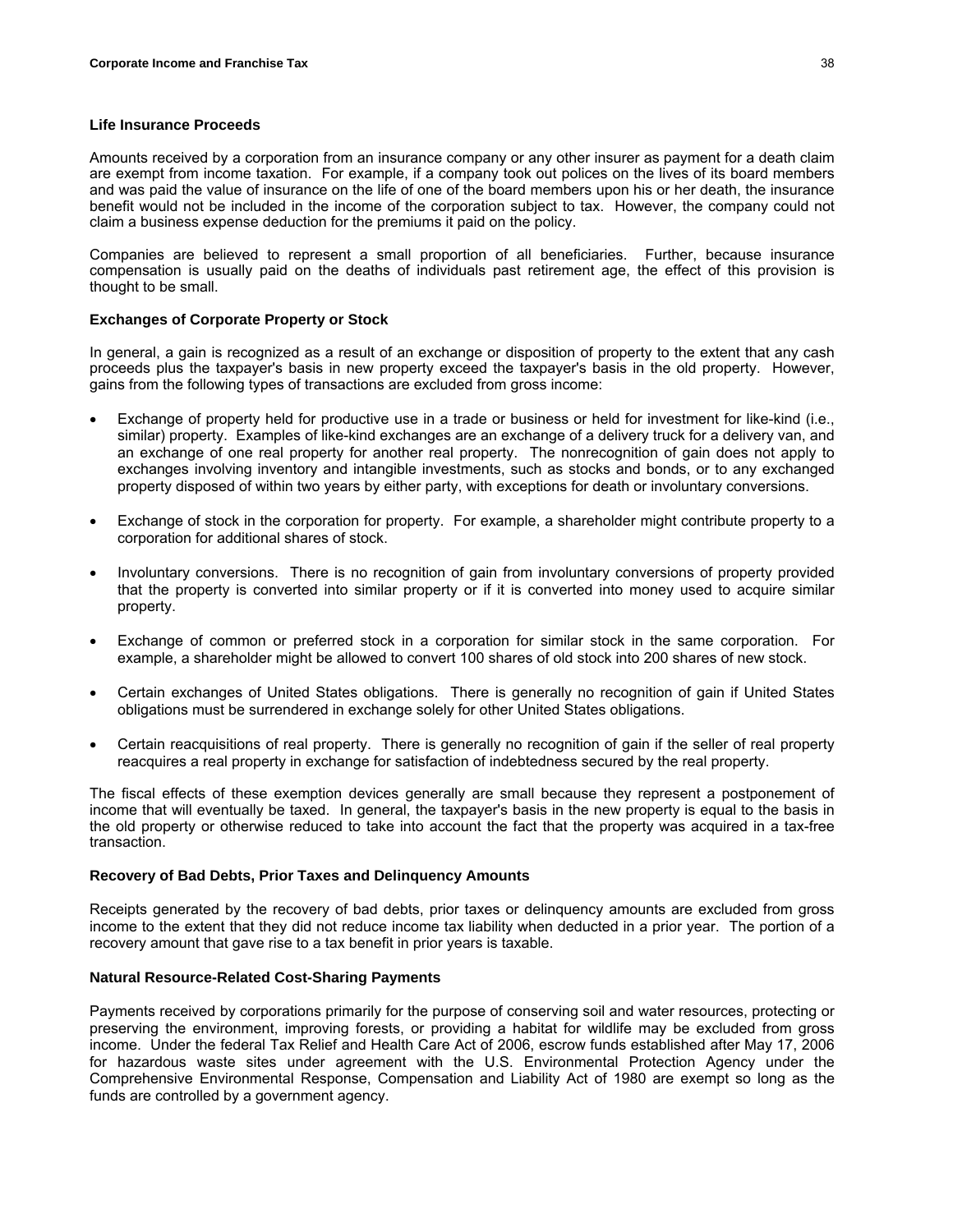### **Interest on Certain Bonds Issued by the Wisconsin Health and Educational Facilities Authority**

2007 Act 20 provided an exemption from corporate income taxes for interest paid on certain bonds issued by the Wisconsin Health and Educational Facilities Authority (WHEFA), starting with taxable years beginning on or after January 1, 2008. This exemption would apply if the proceeds of the bonds or notes are used by a health facility to fund the acquisition of information technology hardware or software.

# **SPECIAL TREATMENT**

Certain corporate entities are subject to tax provisions that are substantially different from those provided for most corporations. While these entities pay corporate franchise or income taxes, the method used to compute the tax liability is different from that afforded other corporate taxpayers.

### **Limit on Tax Liability of Insurers**

The tax liability of insurance companies subject to the state income/franchise tax (see the discussion under the section on "Exemptions") is limited to 2% of the gross premiums derived from non-life lines of insurance in Wisconsin. The fiscal effect measures the difference between what the tax liability of the insurance companies subject to the 2% of gross premiums limitation would have been under the 7.9% tax rate applied to other corporations and what their tax liability was with the 2% limitation.

### **Urban Mass Transportation Companies**

Any corporation deriving 50% or more of its gross income from urban mass transportation is assessed a special tax equal to 50% of its taxable income. For the purpose of this special tax, taxable income is net of deductions for federal taxes and an amount equal to 8% of the amount by which the cost of property exceeds accumulated depreciation plus interest paid. No revenue has been collected under this special tax levy since 1974.

There are 23 county or municipality-owned urban mass transportation companies in Wisconsin, with the vast majority of revenues coming from operations in Milwaukee, Madison, Racine, Eau Claire, and Green Bay. Because each of these companies generally register losses or no net income, this exemption has no fiscal effect.

# **RICs, REITs and REMICs**

Certain types of corporations are substantially or fully exempt from tax at the corporate level provided that they meet certain percentage requirements for distributions to shareholders. These corporations are generally organized as investment vehicles and do not carry on a trade or business other than the investment activities.

A regulated investment company (RIC) must derive its income primarily from interest, dividends, and gains from the disposition of stock and securities. Most mutual funds are organized as RICs. At least 90% of a RIC's income must be distributed to its shareholders each year. If so, the corporation is allowed a deduction for the distributions to shareholders. This deduction reduces the corporation's net taxable income to a minimal amount and effectively eliminates any corporate tax liability. Failure to meet the distribution requirements results in the denial of the deduction and a substantial corporate tax liability.

A real estate investment trust (REIT) specializes in real estate investments and must derive its income primarily from rents from real property, other real property income, interest, dividends, and gains from the disposition of stock and securities. At least 90% of a REIT's income must be distributed to its shareholders each year. The taxation of REITs is essentially the same as the taxation of RICs in that a deduction for distributions to shareholders is allowed if the corporation meets the distribution requirement.

A real estate mortgage investment conduit (REMIC) is an entity that holds a fixed pool of mortgages and issues multiple classes of ownership interests to investors. In general, a REMIC is treated in a manner similar to a partnership. Thus, the net income of a REMIC is taxable to the holders of the interests in the REMIC.

For these entities, any income not taxed to the corporation is generally taxed to the shareholders. Thus, the fiscal effect of this exemption device is minimal.

#### **"Throwback" Sales**

A multi-state corporation subject to tax in Wisconsin is required to treat certain "throwback" sales as Wisconsin sales when calculating its sales factor using the multi-state apportionment formula. Throwback sales are sales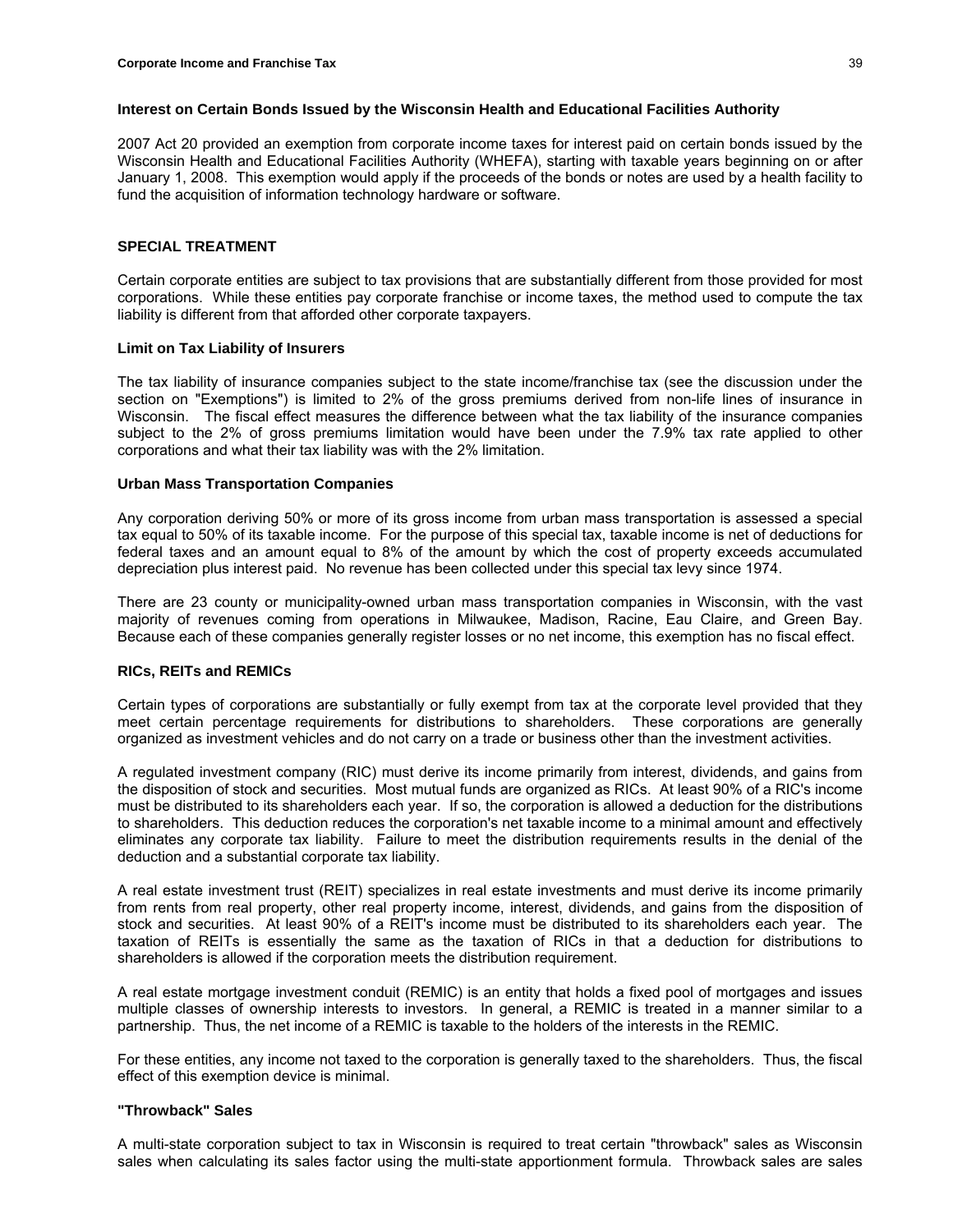originating in Wisconsin made to the federal government and shipped outside of Wisconsin and sales originating in Wisconsin to customers located in states where the seller is not subject to tax because of the nexus standards defined by federal law and interpreted by the Wisconsin Administrative Code.

Under the nexus standards, a corporation must have some type of operations in a state, generally in the form of property or employees, before its income can be taxed by that state. Without nexus, a state cannot tax a corporation. The throwback rule ensures that a corporation's entire income is subject to apportionment by the states with jurisdiction to tax. Without the throwback rule, sales to destination states in which the seller does not have nexus would not be included in the numerator of the sales factor of any state and a corporation would be able to avoid paying tax on some of its income.

Prior to tax year 2009 sales of both tangible personal property and sales of intangibles such as services and the use of computer software were required to be thrown back if they met the criteria for throwback sales, Beginning in tax year 2009 only sales of tangible personal property must be thrown back if they meet the criteria. Sales of services and sales of the use of computer software are not thrown back. Therefore the numerator of the sales factor is lower than it would be if these sales were thrown back, thus reducing the tax liability of businesses that make sales of services or sales of the use of computer software to states where they would not be taxed. Because these sales are not included, there is no data available to estimate the fiscal effect of this exemption device.

### **Tax-Option Corporations**

A tax-option corporation is a corporation with not more than 100 individual shareholders (family members owning shares in the same Subchapter S corporation are together counted as a single shareholder) that elects Subchapter S treatment under sec. 1362 of the Internal Revenue Code. Under Subchapter S, the corporation is exempt from tax at the corporate level and the net income is taxed to the individual shareholders under the individual income tax on a pro rata basis. The net income is taxed to the shareholders regardless of whether the corporation makes any actual distributions to the shareholders. In general, Subchapter S corporations are treated in a manner similar to partnerships and items of income retain their character as they flow through to the shareholders.

Most federal Subchapter S corporations are automatically treated as tax-option corporations for state purposes. However, Subchapter S corporations can elect to be treated as regular corporations for state purposes under certain conditions. Regular corporations converting to Subchapter S or tax-option treatment are subject to a special tax on built-in gains for both federal and state purposes.

#### **Limited Liability Companies**

Limited liability companies (LLCs) are a type of business entity that may be taxed similar to corporations or partnerships, depending on how they are structured. If taxable as a partnership, owners of an LLC (called members) are taxed on the flow-through income of the company at lower individual rates, rather than at the higher corporate rate. However, if taxable as a corporation, an LLC is taxed at the entity level using the corporate income tax rate.

### **Unincorporated Cooperative Associations (UCA)**

2005 Act 441 authorized the creation of a new type of business organization called an unincorporated cooperative association (UCA). A UCA may be organized to market or process agricultural products; to manufacture products; to provide products, supplies or services; or for any other lawful purpose. A UCA may be organized by one or more organizers or it may be organized by converting from another form of business entity. The tax treatment of a UCA is similar to that of other pass-through entities, in that profits or losses are passed through to the UCA's members. Income and losses would be included on the owner's tax return and taxed at the owner's rate.

# **DEDUCTIONS FROM GROSS INCOME**

A deduction is an amount subtracted from Wisconsin gross income (or total income) to establish Wisconsin taxable income – the amount to which the tax rate is applied.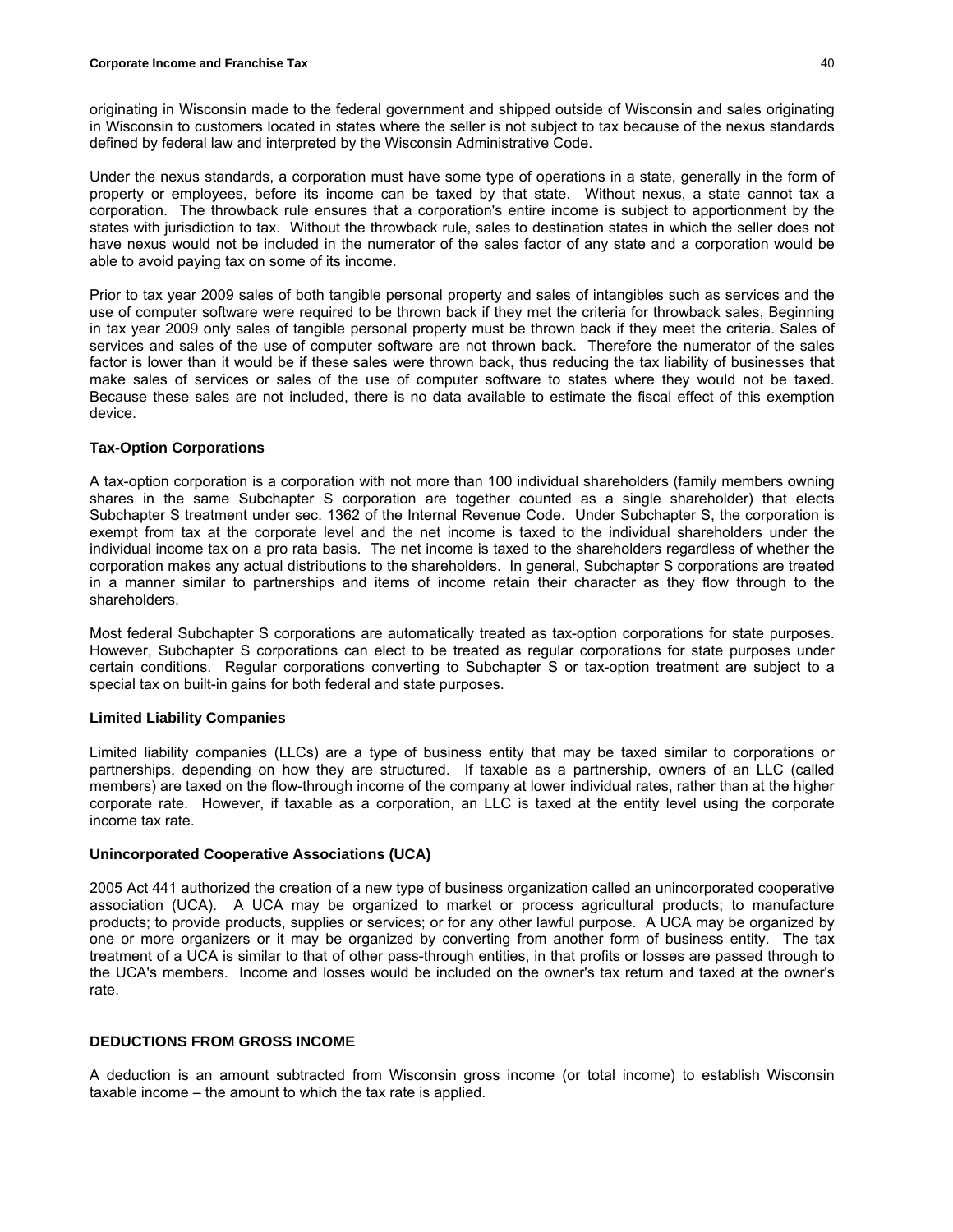### **Deductions Which Further Define Net Income**

Sec. 71.23, Wis. Stats., subjects corporations to a tax on or measured by their net income. Net income is defined as gross income less allowable deductions. Thus, the very nature of the corporate tax requires that income be reduced by certain current expenses and allocated costs. These expenses include: wages and salaries, taxes, repairs, rents, interest, and the cost of employee benefits. These expenses are generally legitimate business outlays and thus are not considered a tax exemption device.

### **Amortization and Other Special Cost Recovery Allowances**

The cost associated with the consumption of an asset can be recovered in several ways. When an asset has a fixed life, costs are generally recovered through depreciation which is discussed later in this section. For assets with indeterminate lives, the cost recovery methods include amortization, depletion, and special cost recovery allowances. In addition, special cost recovery provisions apply for other types of costs that otherwise would not be recovered until the asset is disposed of, income is received for the product or service for which the cost was incurred or the corporation is dissolved. The following costs are eligible for recovery techniques that allow taxpayers to recover costs sooner than would otherwise be allowed.

- 1. Pollution control facilities. The cost of certain pollution control facilities can be amortized over a period of five years. To qualify, the pollution control facility must be used in connection with a plant in operation prior to 1976.
- 2. Circulation expenditures. Costs (other than costs to acquire land, depreciable property, and part of the business of other newspapers or periodicals) to establish, maintain or increase the circulation of newspapers and periodicals can be deducted in the year paid.
- 3. Research and development expenditures. Costs of noncapital research and experimental activities can be deducted in the year paid or amortized over a period of five years (see also the discussion of noncapital expenditures under the Research Expenditures Credit in the section on "Credits").
- 4. Soil and water conservation expenditures. Taxpayers engaged in farming can deduct, in the year paid, the costs of soil and water conservation practices that are consistent with a conservation plan approved by the Soil Conservation Service of the U.S. Department of Agriculture. The deduction cannot exceed 25% of gross income from farming.
- 5. Lease acquisition. The cost of acquiring a lease, including renewal options, can be deducted in the year paid if certain requirements are met.
- 6. Reforestation expenditures. Up to \$10,000 of costs to reforest qualified timber property can be amortized over a period of seven years.
- 7. Start-up expenditures. Costs of incorporating the taxpayer's business and issuing stock for the business can be amortized over a period of five years.
- 8. Mine exploration and development. A portion of the costs of exploring for energy and mineral deposits and developing such deposits for mining or drilling can be deducted in the year paid. The remaining portion is amortized over a period of five years. The fiscal effect includes only that which comes from non-fuel mining expenses, as there are no fuel-based mines in Wisconsin.

Depletion allowances are provided to allow taxpayers to recover the costs of capital investment in natural resources. Under the cost depletion method, the acquisition costs are divided by the estimated number of units that the deposit or resource will produce. Taxpayers are allowed an annual deduction equal to the current year's production multiplied by the per unit depletion cost. Federal law also allows taxpayers the option of using percentage depletion, which provides taxpayers with an annual deduction equal to a percentage of the gross income from the current year's production.

For state purposes, only cost depletion is allowed. Since cost depletion does not allow for rapid cost recovery in the way that percentage depletion does, cost depletion is not considered an exemption device.

The special expensing provision for depreciable property under sec. 179 of the Internal Revenue Code is discussed under Depreciation in this section.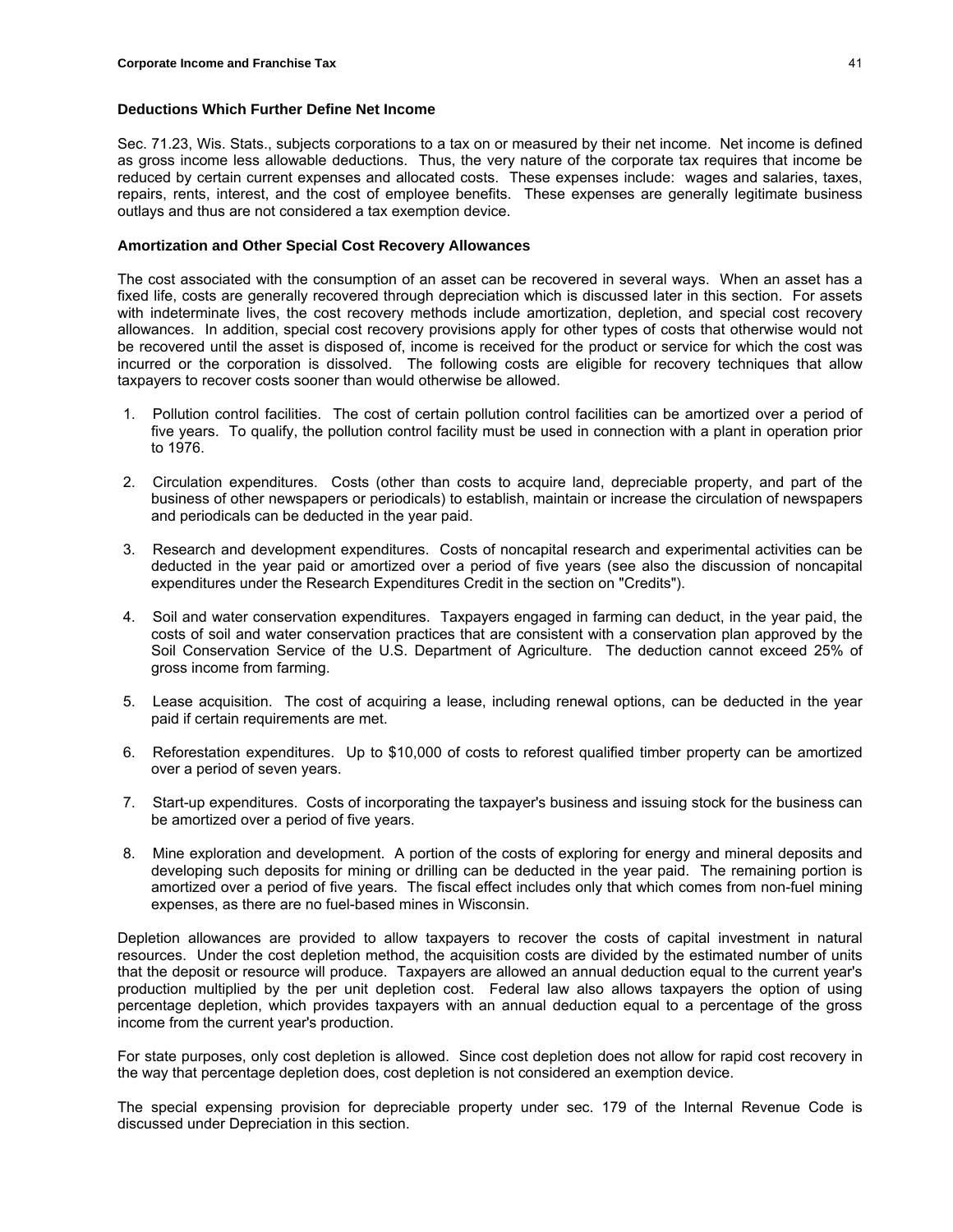# **Charitable Contributions**

Contributions by corporations to the following charities are deductible from gross income:

- The state or any other political subdivision, as long as the gift is for strictly public purposes.
- A corporation, trust or community chest, fund or foundation operating for strictly religious, charitable, scientific, literary or educational purposes, or for fostering national or international sports competition, or for the prevention of cruelty to children or animals.
- Veterans' organizations and an auxiliary unit, society, trust or foundation of such organizations.
- Member-owned or nonprofit cemetery corporations chartered solely for burial purposes.

Certain limitations apply to the amount of contributions that can be claimed as a deduction and to the amount that can be deducted for contributions of property. In general, the deduction for charitable contributions cannot exceed 10% of a corporation's taxable income. Amounts of contributions not deductible in the current year can be carried forward for five years and claimed as a deduction.

### **Depreciation – Modified Accelerated Cost Recovery Systems and Expensing Election**

Depreciation deductions are allowed to reflect the reasonable expenses incurred by taxpayers for exhaustion, wear and tear of property used in a trade or business or held for the production of income. Effective for tax year 1987, the state adopted the Modified Accelerated Cost Recovery System (MACRS), enacted as part of the federal Tax Reform Act of 1986. However, property placed in service prior to that time must continue to be depreciated according to the state restrictions in effect at the time the property was placed into service.

Under MACRS, eligible property is generally assigned to a depreciation recovery class of 3 years, 5 years, 7 years, 10 years, 15 years or 20 years, 25 years, 27.5 years, 31.5 years or 39 years, depending upon the type of property. The cost of the property is recovered using statutory recovery methods and conventions.

With some restrictions, sec. 179 rules of the Internal Revenue Code in effect prior to December 31, 2000, allow taxpayers to expense up to \$25,000 in the current year. To qualify as sec. 179 property, the property must be acquired by purchase for use in the active conduct of a trade or business (sec. 1245 depreciable property). The total cost of the property expensed under this election cannot exceed the total amount of taxable income derived from the active conduct of any trade or business during the tax year. However, excess amounts may be carried forward an unlimited number of years, subject to the ceiling each year. Wisconsin has not adopted the increased bonus depreciation and expensing provisions enacted after December 31, 2000.

Data are not available to estimate the fiscal effect of the accelerated depreciation exemption device of allowing more generous depreciation write-offs in comparison to the allowable deductions under the straight-line depreciation method.

# **Dividends**

Dividends paid are generally not deductible by the payor corporation except for:

- Amounts paid as dividends or earnings to depositors' accounts by savings and loan associations, mutual loan corporations or mutual savings banks.
- Amounts distributed to patrons of businesses operating on a cooperative basis in proportion to their patronage, rather than stock or ownership. This type of dividend amounts to a delayed discount for purchases made.

Dividends received are deductible in full by the recipient corporation if the payor corporation is a controlled subsidiary in which the recipient parent corporation owns at least 70% of the voting stock, or at least 50% of the voting stock if the payor and recipient corporations are members of the same combined group. The payor corporation is not allowed to subtract the dividends paid in determining its Wisconsin taxable income. The fiscal effect relates to the revenue impact of disallowing the deduction of dividends received from corporate affiliates. Data are not available to estimate the fiscal effect for allowing the deduction of patronage or depositor's dividends.

#### **Bad Debt Reserves of Financial Institutions**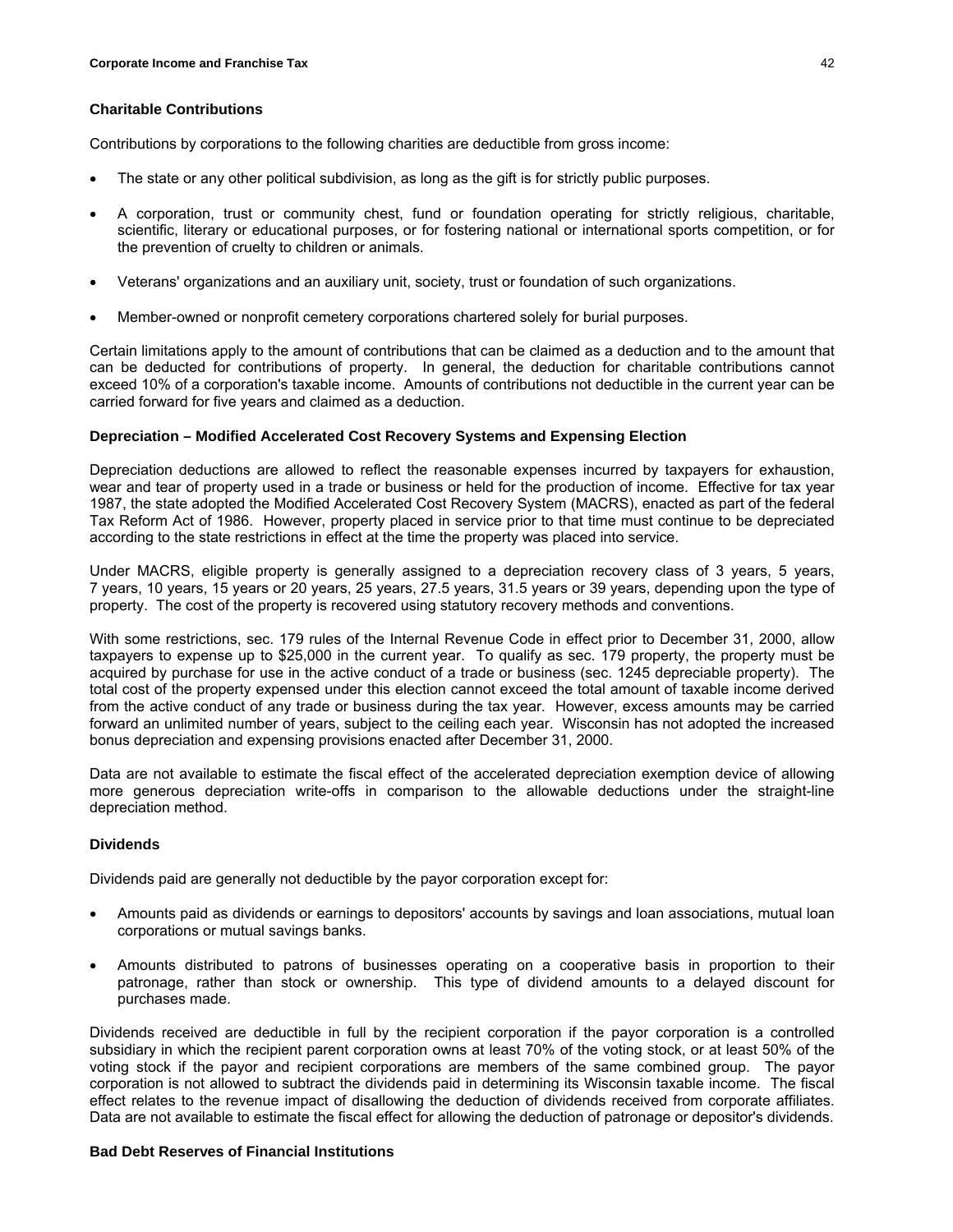In general, corporations can deduct bad debts only as the debts become worthless. Savings and loan associations, mutual savings banks, and other savings institutions may deduct additions to a reserve account for bad debts in lieu of deducting bad debts as they are experienced. Banks are also allowed to deduct additions to bad debt reserves, provided that the assets of the bank do not exceed \$500 million.

The deduction for additions to bad debt reserves is generally based on the average ratio of bad debts actually incurred to total loans outstanding for the five preceding taxable years. The tax benefit from this provision is that financial institutions using the reserve method can deduct bad debts before they actually become worthless.

### **Net Operating Loss Carryforward**

Wisconsin authorizes corporations to carry net operating losses incurred in the current year forward for up to 15 years to offset net income in future years but does not allow losses to be carried back to offset taxable net income in previous years. In contrast, Federal law allows losses to be carried forward 20 years or carried back two years. This treatment acts to smooth out fluctuations in corporate profits, which may change dramatically with economic conditions. Similar to federal law, prior year losses must be applied against income to the maximum extent possible and in a consecutive fashion during the carryover period. Losses from the earliest years are always used first. The fiscal effect relates to the difference in tax liability without the carryforward provision relative to actual liability under current law.

### **Job Creation Deduction**

Beginning with taxable years starting on or after January 1, 2011, a subtraction from federal income is allowed based on the increase in the number of full-time equivalent employees that are employed in Wisconsin during the taxable year. The subtraction from federal income is equal to \$2,000 per eligible employee for businesses with gross receipts greater than \$5 million or \$4,000 per eligible employee for businesses with gross receipts of \$5 million or less. The business relocation credit may not be claimed at the same time as the job creation deduction.

# **CREDITS**

A credit is an amount subtracted directly from the taxpayer's Wisconsin gross tax liability (i.e., the amount determined by applying the Wisconsin tax rate to Wisconsin taxable income) to determine the Wisconsin net tax liability. Non-refundable credits reduce a corporation's tax liability otherwise due. If the amount of credit exceeds the corporation's tax liability, the excess credit can be carried forward to offset tax liability in future years. A refundable credit also reduces a corporation's tax liability, but if the amount of credit exceeds the corporation's tax liability a refund is issued in the amount of the excess credit. The fiscal effect for non-refundable credits results from a loss of revenue that otherwise would be collected. Refundable credits require an appropriation, and the fiscal effect for these credits is expressed as an increase in appropriations even though some or all of the credit may be used to offset taxes otherwise due in the current tax year or applied to offset taxes due in a subsequent tax year.

The corporate tax forms for tax year 2012 show a total of 35 non-refundable credits available. Of those, nine credits are no longer being awarded but the credit is still listed on the form so that taxpayers may claim credits earned in prior tax years. In addition, the 2012 corporate tax forms show a total of ten refundable credits available. The total corporate income and franchise tax revenue reduction from non-refundable credits for state fiscal year 2012 is an estimated \$44.2 million. In addition, refundable credits claimed by corporations led to expenditures of \$26.1 million in state fiscal year 2012.

#### **Manufacturing Investment Credit**

Beginning in tax year 2008, businesses whose unused carryforwards of the repealed income and franchise tax credit for sales tax paid on fuel and electricity used in manufacturing was greater than \$25,000 on January 1, 2006 are able to claim a manufacturing investment credit, provided they meet certain job retention, investment or other tests. The credit, which is non-refundable, is equal to the unused manufacturers' sales tax credit, and is to be amortized over 15 years. Claimants must have been certified by the Department of Commerce as eligible to claim the credit. In order to be certified, the claimant must satisfy one of the following requirements:

- Retention of 100% of the full-time (at least 35 hours per week) jobs employed by the company as of December 23, 2003.
- Average annual investment since January 1, 2003, equal to 2% of total book value of the company's depreciable assets in Wisconsin-based plants and facilities or \$5 million.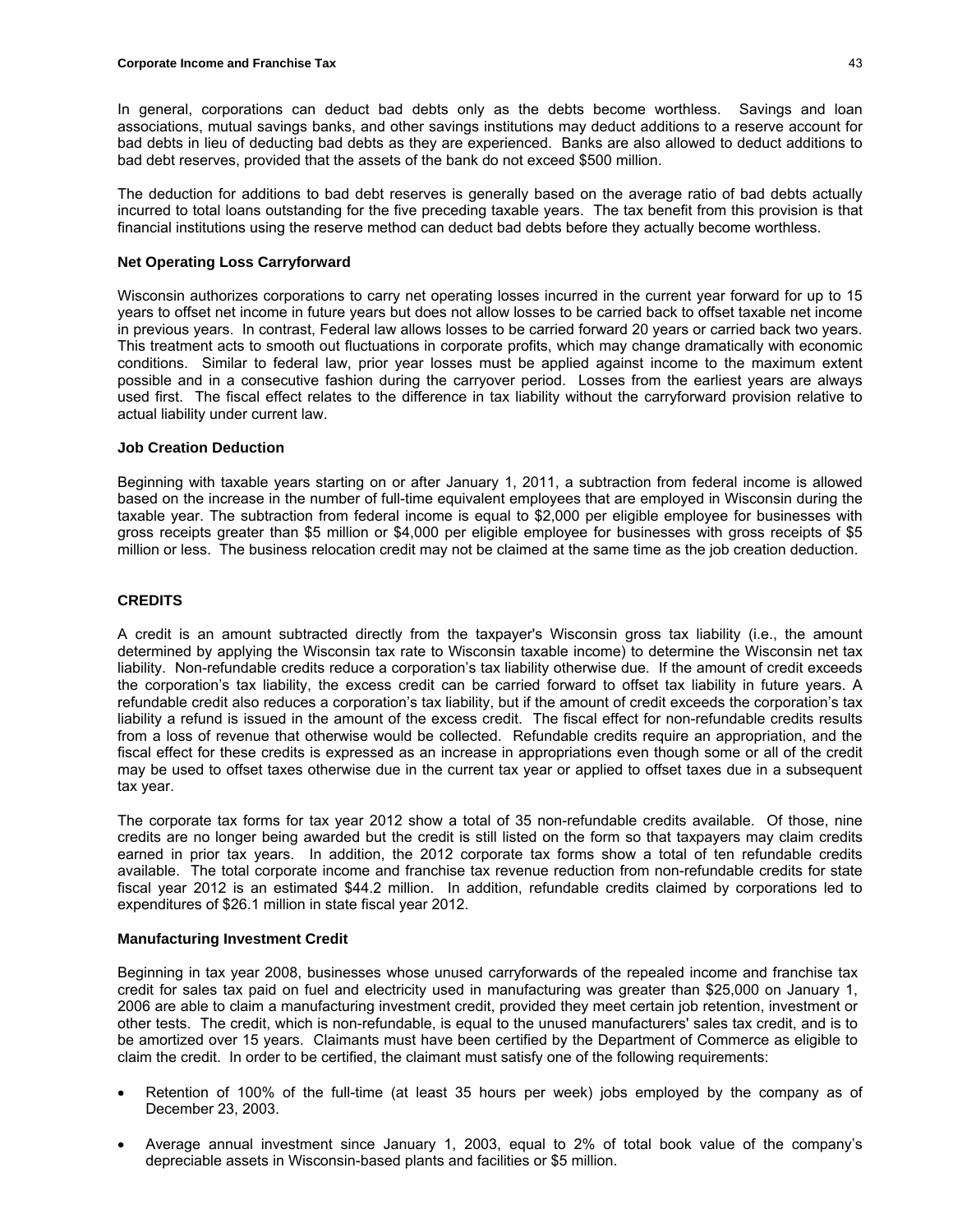### **Manufacturer's Sales Tax Credit**

Until 2006, a nonrefundable credit could be claimed for the amount of Wisconsin sales tax paid on fuel and electricity consumed in manufacturing tangible personal property in the state. The credit was designed to be the equivalent of a sales tax exemption. Unused amounts of credit could be carried forward and offset against tax liability over the next 20 years. Corporations were required to increase their net income by the amount of credit claimed in lieu of reducing their deduction for the sales tax portion of the expense of fuel and electricity.

Beginning in 2006, fuel and electricity used in manufacturing are exempt from the sales tax and the credit for sales tax is repealed. Manufacturers that meet certain conditions may continue to use manufacturers' sales tax credit carried forward from prior years to offset income in the future (see the description for the Manufacturing Investment Credit). Manufacturers with up to \$25,000 of unused credit may take up to 50% in tax years 2006 and 2007. Manufacturers with more than \$25,000 of unused credit will be allowed to deduct from income 50% of the amount that was added back to income when the credits were claimed in tax year 2007 and 50% in tax 2008. The fiscal effect reflects the tax liability reduction from the use of credits carried forward by businesses that had \$25,000 or less in credit as of January 1, 2006.

### **Research Expenditures Credit**

A nonrefundable research expenditures credit for noncapital expenditures for research-related activities conducted in Wisconsin is available to corporations. The credit is patterned after the federal research credit and is equal to 5% of the excess of qualified research expenses for the current year over a base period amount. Qualifying expenditures are defined by reference to the rules established under sec. 41 of the Internal Revenue Code. Expenses must be incurred in connection with research conducted in Wisconsin in order to qualify for the credit. The "base period amount" is calculated in the same manner as that for the federal credit, except that the gross receipts used in computing the state credit are from sales attributable to Wisconsin, other than throwback sales, as defined in the corresponding statute. Unused amounts of the credit can be carried forward for up to 15 years.

The credit applies only to research expenditures that are undertaken to discover information that is technological in nature and intended to be useful in the development of a new or improved business component. Qualified research expenses cover in-house expenses for the taxpayer's own research (wages, supplies, and computer use charges) and 65% of amounts paid or incurred for qualified research done by a person other than an employee of the taxpayer. For corporations in a combined group, unused research credits may be shared with other members of the combined group.

# **Research Facilities Credit**

The research facilities credit applies to capital investments to construct and equip new research facilities or to expand existing facilities located in Wisconsin. The credit is equal to 5% of the amount of qualified investment in tangible depreciable property that is not replacement property.

The rules relating to the credit are similar to the rules for the research expenditures credit. The credit is nonrefundable, and unused amounts of credit may be carried forward and offset against tax liability over the next 15 years. Corporations must increase their net income by the amount of credit claimed in lieu of reducing their deduction for research expenses or reducing their basis in the property. For corporations in a combined group, unused research facilities credits may be shared with other members of the combined group.

#### **Engine Research Credits**

For tax years beginning after June 30, 2007, credits equal to 10% of qualified research and 10% of qualified facility expenses related to designing internal combustion engines and related substitutes such as fuel cells and electric and hybrid drives are available. The credits are also available for research related to designing vehicles powered by such engines and for research on improving production processes for such engines and vehicles. Expenses under the engine research credits are not eligible for the regular research expenditure and research facilities credits. Unused credits may be carried forward for 15 years. For corporations in a combined group, unused engine research credits may be shared with other members of the combined group.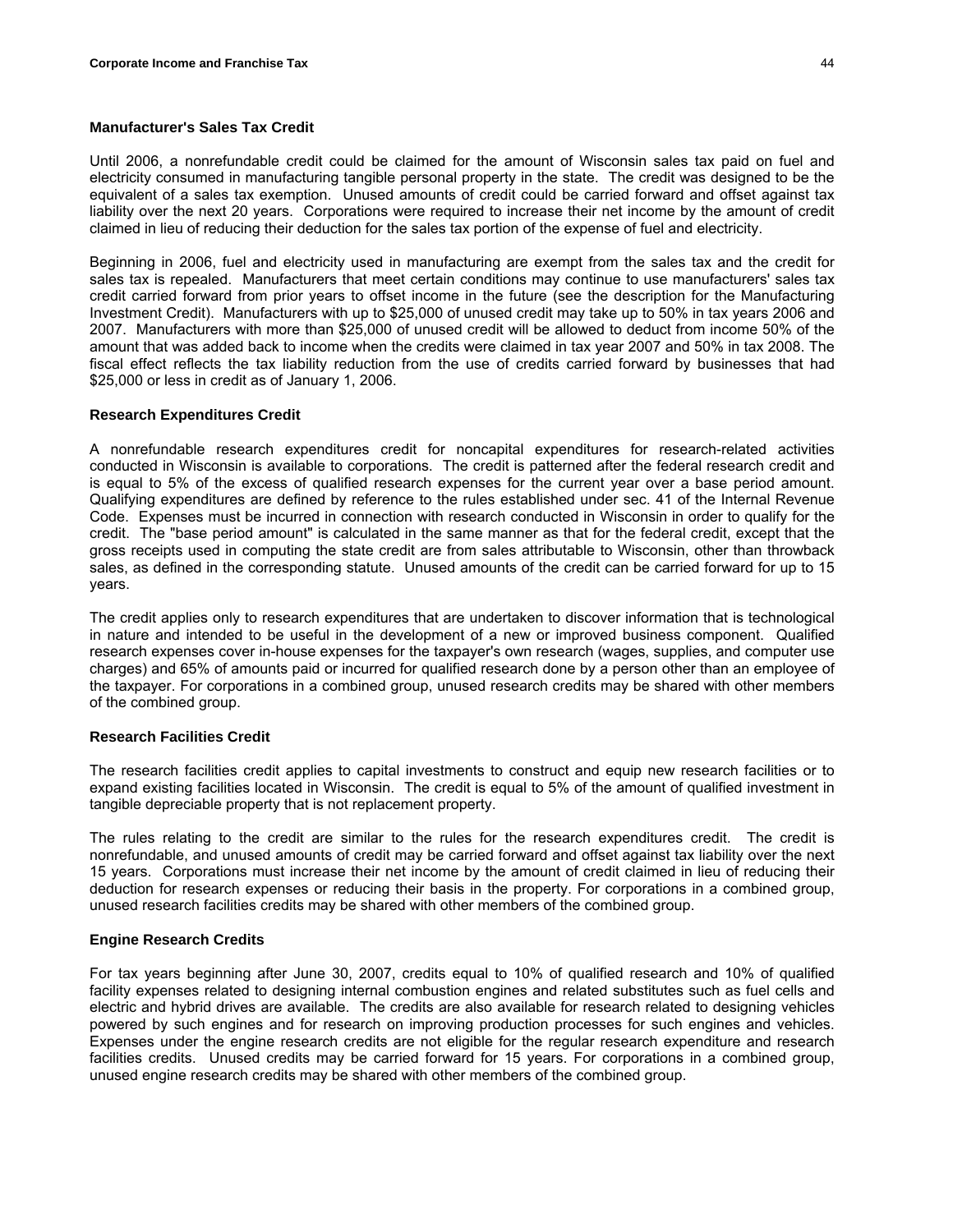### **Energy Efficient Products Research Credits**

For tax years beginning after June 30, 2007, credits equal to 10% of qualified research and 10% of qualified facility expenses related to the design and manufacturing of energy efficient lighting systems, building automation and control systems, or automotive batteries for use in hybrid-electric vehicles, that reduce the demand for natural gas or electricity or improve the efficiency of its use are available. Expenses under the energy efficient products research credits are not eligible for the regular research expenditure and research facilities credits. Unused credits may be carried forward for 15 years. For corporations in a combined group, unused energy efficient products research credits may be shared with other members of the combined group.

### **Super Research and Development Credit**

A credit is available for tax years beginning on or after January 1, 2011, for corporations that increase their research expenditures. The credit is equal to the amount of qualified research expenses for research conducted in Wisconsin in a tax year that exceeds 1.25 times the average annual amount of qualified research expenses in the corporation's previous three tax years. The credit is non-refundable, and unused credit amounts may be carried forward up to five years to offset future tax liabilities. "Qualified research expenses" are as defined under Section 41 of the IRC, and the research must be done in this state. Expenses for claims under the regular research expenditure credit also qualify for the super research credit as long as they exceed 1.25 times the preceding three-year average. Unused credit amounts may be carried forward for five years.

### **Supplement to Federal Historic Rehabilitation Credit**

A nonrefundable credit is available to encourage the rehabilitation of historic buildings in Wisconsin. The state supplemental credit is equal to 5% of qualified rehabilitation expenditures, as defined under sec. 48 (g) of the Internal Revenue Code, to substantially rehabilitate certified historic buildings for use in a trade or business. This program is more fully discussed in the chapter on "Individual Income Tax."

### **Development Zone and Development Opportunity Zone Credits**

The Development Zone program provides credits to taxpayers that locate or expand a trade or business activity within a development zone. A development zone is an economically distressed area designated as a development zone by the Wisconsin Department of Commerce. The Department is authorized to designate 22 zones. All 22 zones have been designated, with authorized tax credits of \$38.155 million. These zone designations are in effect for a period of seven to ten years. The first of these zone designations will expire in September, 2009 and the last will expire in September, 2021. Certified businesses are provided with a maximum amount of tax benefits and may claim the development zone credits up to that amount.

Under the Development Opportunity Zone program, businesses conducting economic activities in a zone may claim nonrefundable development opportunity zone credits allocated to them by the Wisconsin Economic Development Corporation (WEDC). Nine zones with a total of \$44.4 million in tax credits have been authorized. The designation for six zones has expired. New zones in Janesville Kenosha were authorized in 2009 Act 28 with a total credit available of \$5 million each over the life of the zone. In addition, 2011 Act 37 authorized an additional zone for the City of Beloit, also for a total credit amount of \$5 million over the life of the zone. For all three of these new zones, if the original \$5 million is allocated within five years, the zones can be extended for an additional five years with an additional \$5 million each. The designation for the new zones will be effective for 60 months from the date of designation

Businesses locating or expanding their operations within the development opportunity zones are eligible to claim a job creation credit based on the number of new, full-time positions created; an environmental remediation credit that equals up to 50% of eligible environmental remediation costs; and an investment credit equal to 2.5% of the purchase of depreciable tangible personal property (or 1.75% of the price if the property has been expensed under section 179 of the IRC). Unused credit amounts may be carried forward for 15 years.

A *capital investment credit* is also available for certain businesses located in the new zones in Kenosha, Beloit, and Janesville equal to 3% of qualified purchases of depreciable tangible personal property and amounts expended to acquire, construct, rehabilitate or remodel qualified real property. Unused credit amounts may be carried forward for 15 years.

# **Enterprise Zone Jobs Credit**

A refundable enterprise zone jobs credit is available for certified businesses located in a designated enterprise zone. The WEDC may certify for tax benefits a business that begins operations in an enterprise zone if the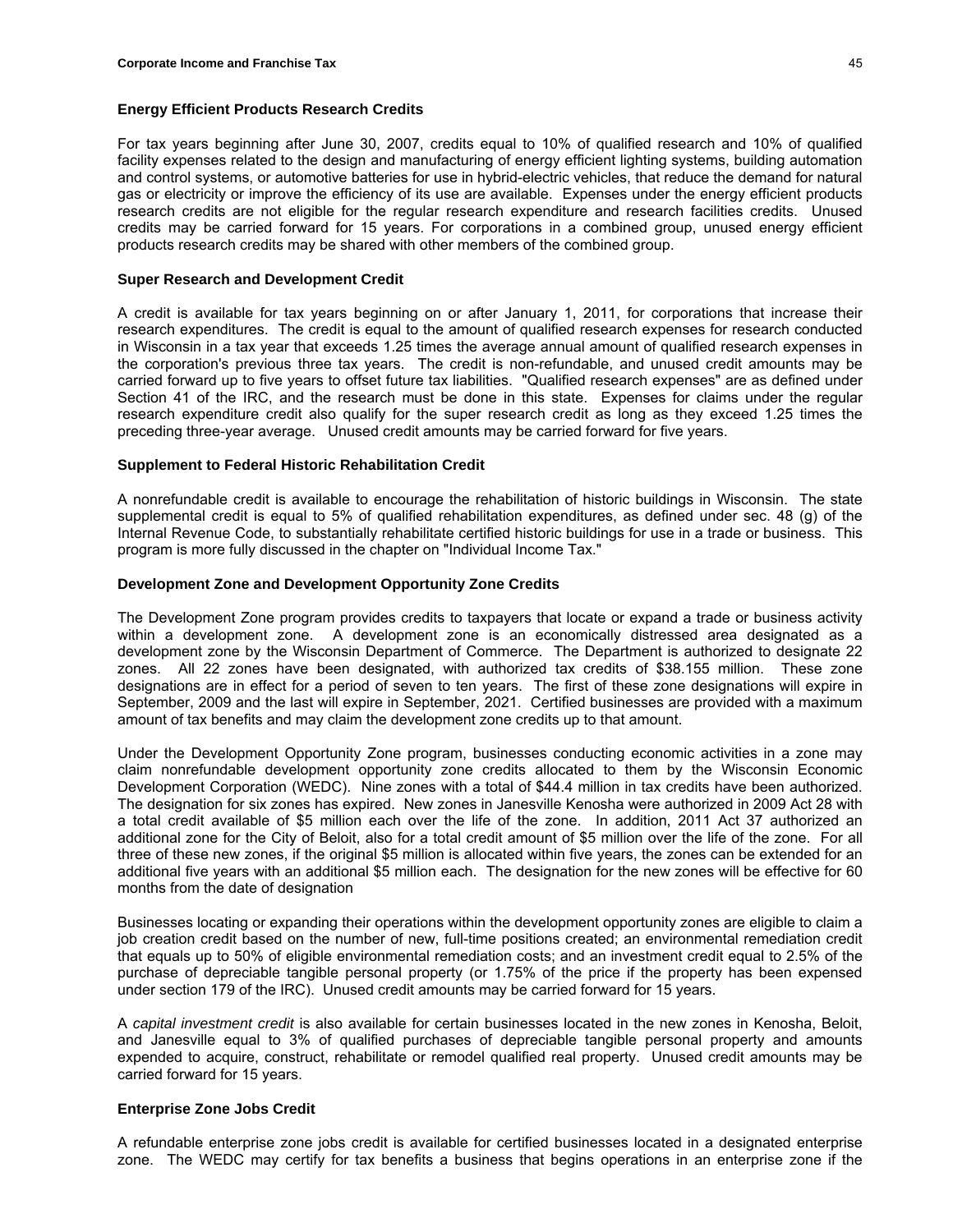business offers compensation and benefits to its employees working in the zone for the same type of work that are at least as favorable as those offered to its employees working outside the zone. WEDC may also certify a business that expands operations in an enterprise zone, if the business will increase its personnel by at least 10% or the business makes a capital investment in property located in the enterprise zone equal to at least 10% of the business' gross revenues in the preceding tax year attributable to business activities in Wisconsin. Finally, WEDC may certify a business that retains existing jobs in an enterprise zone if the business makes a significant capital investment in property located in the zone, and at least one of the following applies: (1) the business is an original equipment manufacturer with a significant supply chain in Wisconsin, as determined by WEDC; or (2) more than 500 full- time employees are employed by the business in the enterprise zone

WEDC is authorized to designate no more than 20 enterprise zones, with three of the zones being areas comprising political subdivisions whose population totals less than 5,000 and at least two areas comprising political subdivisions whose population is greater than 5,000 but less than 30,000. A designation may be in effect for no more than 12 years. In determining whether to designate an area as an enterprise zone, WEDC must consider indicators of the area's economic need, infrastructure and energy support, the rate of business development, existing resources available to the area, and the effect of designation on other initiatives and programs to promote economic and community development in the area, such as job training and the creation of high-paying jobs.

The credit has five components:

- 1. A credit based on changes in the claimant's zone payroll over a base year, up to 7% of the base change. Eligible wages are those paid to new employees whose annual wages are greater than \$20,000 but not more than \$100,000 in a Tier I county or municipality, or greater than \$30,000 but not more than \$100,000 in a Tier II county or municipality. Credit claims would be limited to 12 consecutive years.
- 2. An additional credit based on up to 7% of wages paid to existing zone employees. Eligible wages are those paid to employees whose annual wages are greater than \$20,000 but not more than \$100,000 in a Tier I county or municipality, or greater than \$30,000 but not more than \$100,000 in a Tier II county or municipality. The total number of employees must be equal to or greater than the number of employees in the base year. Credit claims are limited to five consecutive years.
- 3. A credit based on the amount paid for training to upgrade the job-related skills of full-time employees who work in the enterprise zone;
- 4. A credit of up to 10% of significant capital expenditures in the zone.
- 5. For taxable years beginning after December 31, 2009, a credit equal 1% of the amount the claimant paid in the taxable year for goods or services from Wisconsin vendors, not including capital expenditures for which the credit is claimed.

### **Economic Development Credit**

For tax years beginning after December 31, 2008, an economic development tax credit is available. The nonrefundable credit may be claimed against the corporate income and franchise tax or against the insurance premiums tax. The amount of credit available is limited to \$103.2 million, which is the amount of available credit that had not been allocated by WEDC in the five zone-based programs that this credit replaces plus an additional \$25 million authorized in 2011 Act 4.

Under the program, a business may apply to the Department of WEDC for certification to claim tax benefits. WEDC may certify a business that conducts or intends to conduct at least one eligible activity. The eligible activities include:

- Creating and maintaining, for a period of time established by WEDC, full-time jobs.
- Making a significant investment in new equipment, machinery, real property, or depreciable personal property.
- Making significant investments in the training or reeducation of employees for the purpose of improving the productivity or competitiveness of the business.
- Locating or retaining a corporate headquarters in Wisconsin, or retaining employees holding full-time jobs in Wisconsin.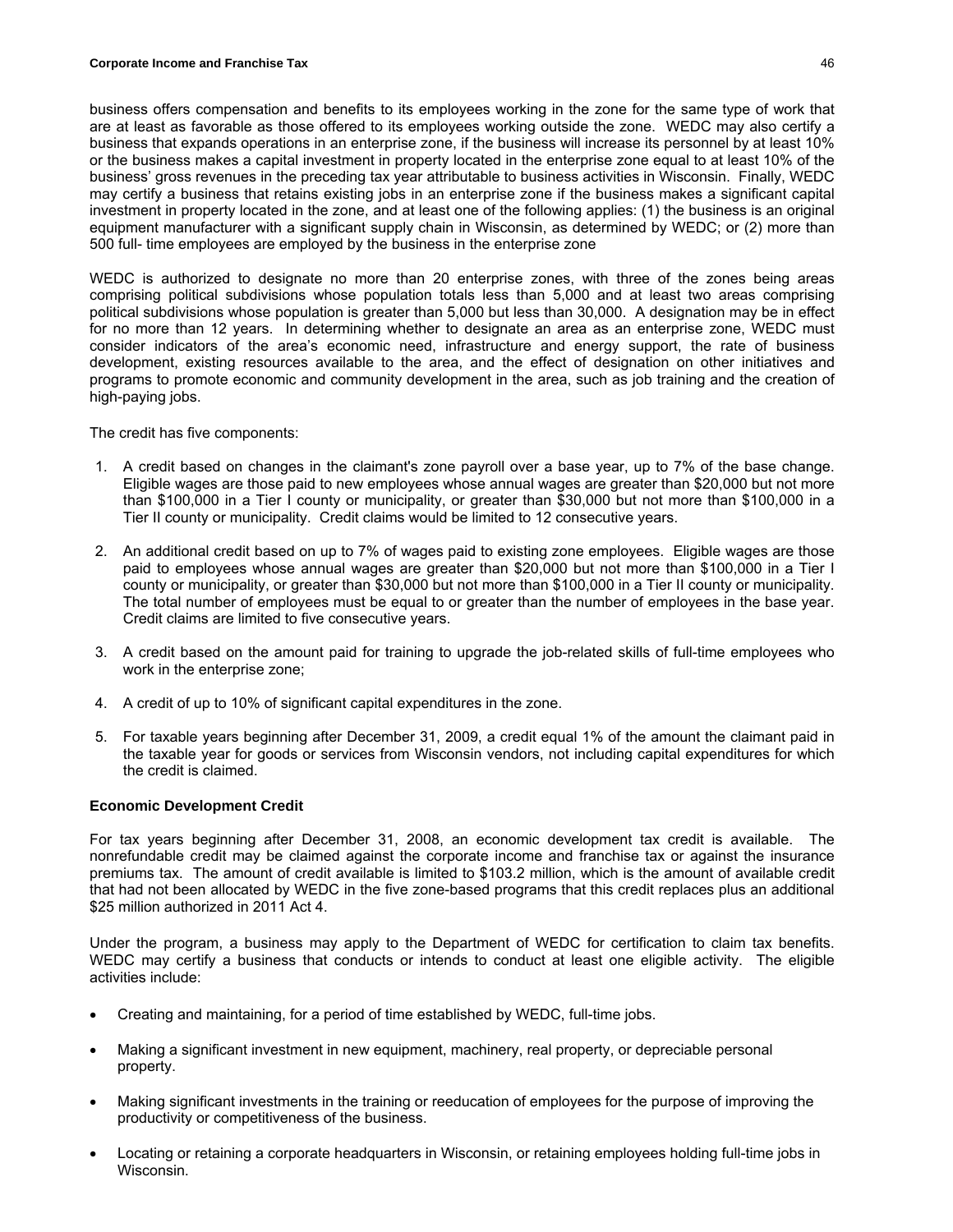members of certain targeted groups.<sup>1</sup>

Unused tax credit amounts may be carried forward up to15 years to offset future tax income and franchise tax liabilities.

# **Jobs Tax Credit**

2009 Act 28 created a refundable jobs tax credit for tax years beginning after December 31, 2009. In order to claim the credit, a business would have to be certified by WEDC, which may certify a business, for up to ten years. The credit would equal up to 10% of the wages paid to an eligible employee and/or the amount of costs incurred to undertake training activities in a tax year. WEDC may award jobs credits of up to 10% of wages of an employee who is paid at least \$20,000 but not more than \$100,000 in a Tier I county or municipality, and of at least \$30,000 but not more than \$100,000 in a Tier II county or municipality.<sup>2</sup>

WEDC may allocate up to \$5 million in jobs tax credits in a calendar year, except that the maximum total amount that may be awarded in the period from January 1, 2010 through June 30, 2013 is \$14.5 million. The \$14.5 million limit does not apply to amounts transferred from the angel investment credit or the early stage seed investment credit (see below). Amounts claimed in taxable years beginning after December 31, 2009 and before January 1, 2012 are to be paid in taxable years beginning after December 31, 2011.

# **Dairy and Livestock Farm Investment Credit**

A nonrefundable credit is available for 10% of expenses to modernize or expand a dairy or livestock farm. Dairy animals include heifers raised as replacement dairy animals. Livestock includes cattle (not including dairy animals), swine, poultry including farm raised pheasants but not including other farm raised game birds or ratites, fish that are raised in aquaculture facilities, sheep, and goats. The aggregate amount of credit that a taxpayer may claim is \$75,000 for expenses to construct, improve, and acquire buildings or facilities and equipment, for dairy animal housing, confinement, feeding, milk production, and waste management, except that no more than \$50,000 may be based on expenses that are incurred prior to May 27, 2010. The credit may be claimed for dairy farm modernization or expansion for taxable years beginning after December 31, 2003 and before January 1, 2017, and for livestock farm modernization or expansion for taxable years beginning after December 31, 2005 and before January 1, 2017. Unused credit amounts may be carried forward for 15 years.

# **Early Stage Seed Investment Credit**

Effective for taxable years beginning after 2004, an early stage seed investment credit is available equal to 25% of investments paid to a fund manager that invests the funds in qualified new business ventures that are certified by WEDC. The credit may be claimed against the income and franchise tax as well as against the insurance premiums tax. The maximum annual amount that may be claimed by all claimants is \$6.0 million for calendar years beginning before January 1, 2010, and \$8.0 million for calendar year 2010. For calendar years beginning on or after January 1, 2011, the maximum annual amount will increase to \$20.5 million for all claimants, plus an additional \$250,000 per year for investments in nanotechnology businesses. If the investment is held for less than three years, any previously claimed credits must be repaid to the Department of Revenue unless during the three-year period the investment becomes worthless as determined by WEDC, or if a bona fide liquidity event

 $1$  "Member of a targeted group" means a person who resides in an area designated by the federal government as an economic revitalization area, a person who is employed in an unsubsidized job but meets the eligibility requirements for a Wisconsin Works employment position, a person who is employed in a trial job, as defined in s. 49.141 (1) (n), or in a real work, real pay project position under s. 49.147 (3m), a person who is eligible for child care assistance, a person who is a vocational rehabilitation referral, an economically disadvantaged youth, an economically disadvantaged veteran, a supplemental security income recipient, a general assistance recipient, an economically disadvantaged ex-convict, a dislocated worker, as defined in 29 USC 2801 (9), or a food stamp recipient, if the person has been certified in the manner under 26 USC 51 (d) (13) (A) by a designated local agency, as defined in 26 USC 51 (d) (12).

 $2$  As of this writing, the rules defining a Tier I and Tier II county have not been promulgated. See the criteria the Department of Commerce must use in creating the definitions in footnote 7 under the Enterprise Zones Jobs Credit.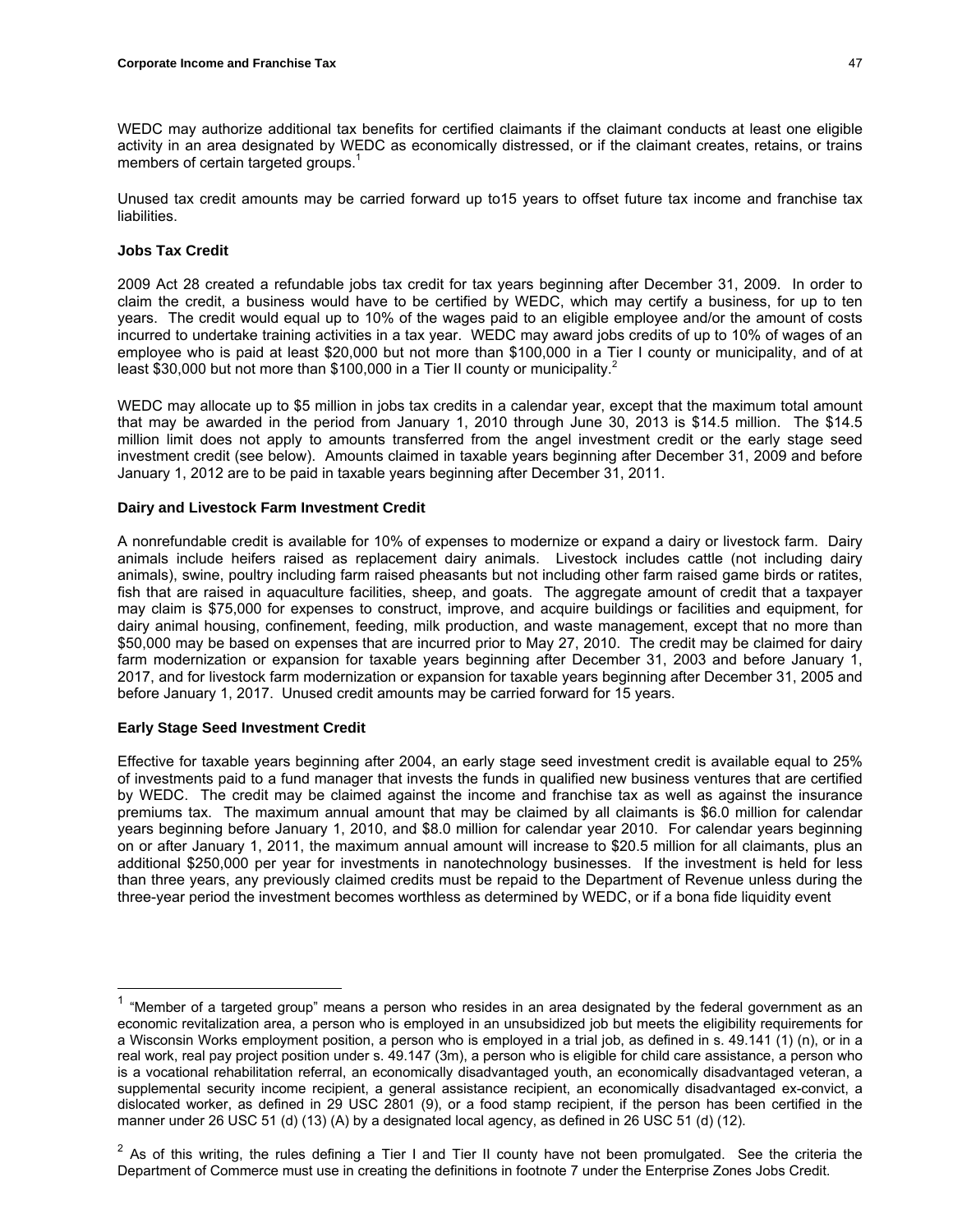occurs after the investment has been held for 12 months. In addition, if the investor has invested in the business prior to the business being certified as a qualified new business venture, investments after certification by this investor are not eligible for credit. Unused credit amounts may be carried forward for 15 years.

For tax years beginning on or after January 1, 2009, a claimant may transfer unused credits to another entity. The transferor is required to obtain prior authorization from the fund manager, and the fund manager is required to notify the Department of Revenue and WEDC.

To be qualified to receive investments that are eligible for the credit, a qualified new business venture must at the time it is certified have its headquarters in the state, have less than 100 employees, at least 51% of whom are employed in the state, and have been in business for not more than ten consecutive years, and must not have received aggregate private equity investments of cash of more than \$10 million. A qualified new business venture must also be engaged in one of the following: manufacturing, biotechnology, nanotechnology, communications, agriculture, or clean energy creation or storage technology, processing or assembling products, including medical devices, pharmaceuticals, computer software, computer hardware, semiconductors, any other innovative technology products, or other products that are produced using manufacturing methods that are enabled by applying proprietary technology, pre-commercialization activity related to proprietary technology that includes conducting research, developing a new product or business process, or developing a service that is principally reliant on applying proprietary technology.

The business may not be primarily engaged in real estate development, insurance, banking, lending, lobbying, political consulting, professional services provided by attorneys, accountants, business consultants, physicians, or health care consultants, wholesale or retail trade, leisure, hospitality, transportation, or construction, except construction of power production plants that derive energy from a renewable resource.

For tax years beginning on or after January 1, 2009, a claimant may transfer unused credits to another entity. The transferor will be required to obtain prior authorization from the fund manager, and the fund manager would be required to notify the Department of Revenue and the WEDC.

WEDC may transfer any unallocated Early Stage Seed credits in any calendar year to the Jobs Tax Credit.

# **Farmland Preservation Credit, 2010 and Beyond**

Beginning in tax year 2010, a refundable per-acre farmland preservation credit is available under which a claimant may claim as a credit against income and franchise taxes an amount calculated by multiplying the claimant's qualifying acres by one of the following amounts:

- \$10 if the qualifying acres are located in a farmland preservation zoning district and are also subject to a farmland preservation agreement that is entered into after July 1, 2009;
- \$7.50 if the qualifying acres are located in a farmland preservation zoning district but are not subject to a farmland preservation agreement that is entered into after July 1, 2009; or
- \$5 if the qualifying acres are subject to a farmland preservation agreement that is entered into after July 1, 2009 but are not located in a farmland preservation zoning district.

# **Insurance Security Fund Assessments**

Chapter 646, Wisconsin Statutes, provides a credit against state taxes, including the corporate income and franchise tax, for certain assessments levied on insurance companies by the Wisconsin Insurance Security Fund. The fund is designed to protect policyholders in cases where their insurance company has failed and is in the process of liquidation. Where the available assets and reserves of failed insurers are inadequate to meet claims, the fund may assess insurance companies doing business in the state, with some exceptions (e.g., fraternal benefit societies). Such assessments are eligible for a 100% tax credit if they cannot be recovered through higher premiums. This can occur if premiums are fixed for a particular line of business. Credits claimed by foreign insurance companies and domestic life companies would be offset against the premiums tax. Thus, the only offsets against the income and franchise tax would be for credits claimed by domestic property and casualty companies. The tax credit is nonrefundable and must be claimed in equal installments over a five-year period, beginning with the year following the one in which the assessment is made.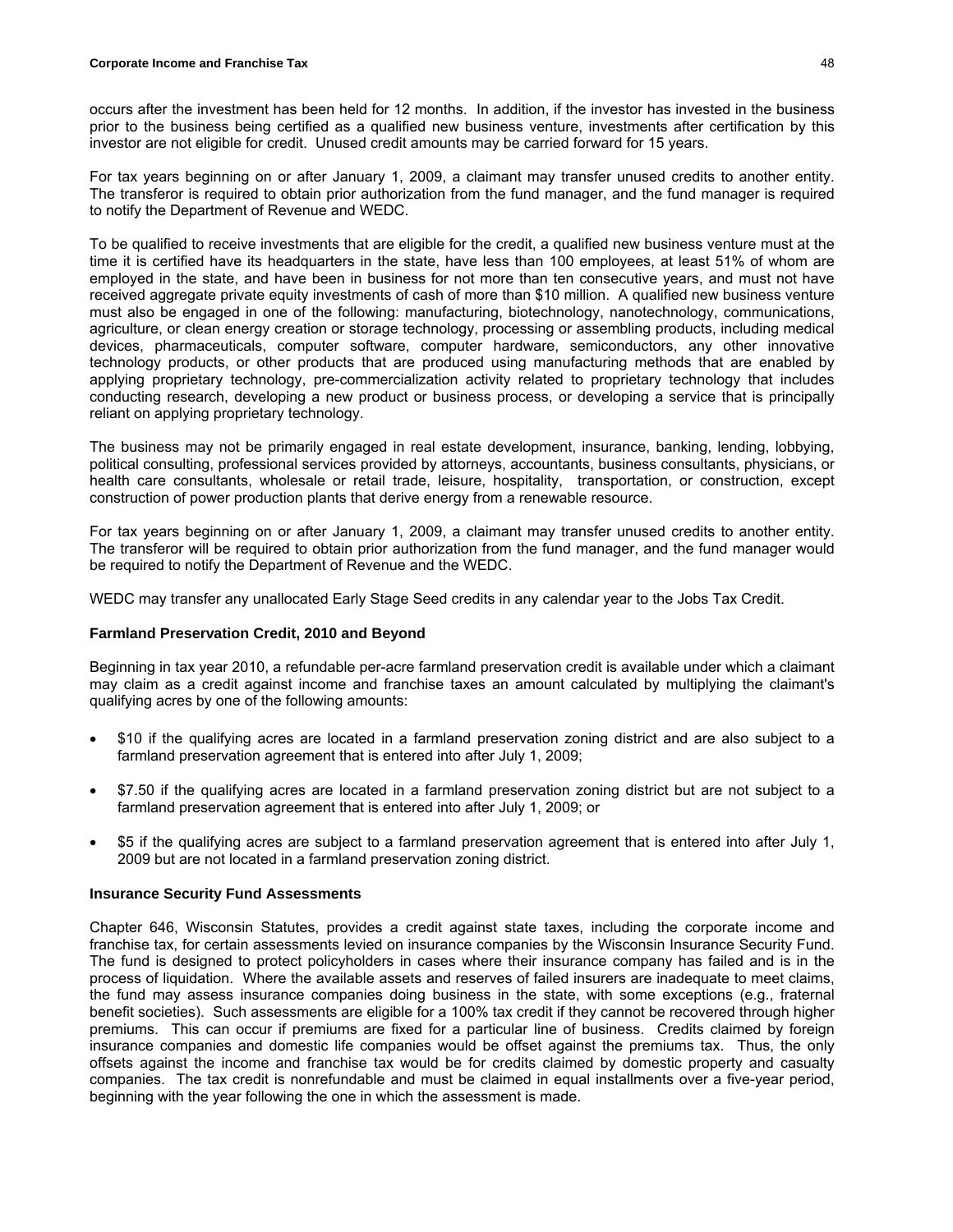### **Film Production Credits**

For tax years beginning after December 31, 2008, two refundable credits related to expenditures for film production in this state are available.

The *film production services income and franchise tax credit* is equal to 25% of the salary, wages, or labor-related contract payments paid by the claimant in the taxable year to individuals, including actors, who were residents of this state at the time that they were paid and who worked on an accredited production in this state, not including the salary, wages, or contract payments paid to any individual who was paid more than \$250,000. In addition, a credit equal to 25% of the production expenditures paid in the taxable year is available. "Production expenditures" mean any expenditures that are incurred in this state and directly used to produce an accredited production, including expenditures for set construction and operation, wardrobes, make-up, photography, sound recording/mixing, lighting, editing, film processing, special/visual effects, renting or leasing facilities, equipment or motor vehicles, food, lodging, and any other similar expenditure as determined by the Department of Tourism. "Production expenditures" do not include salary, wages, or labor-related contract payments.

The *film production company investment credit* is equal to 15% of the purchase price of depreciable, tangible personal property, if the purchase is sourced to this state. In addition, a claimant may claim 15% of the amount expended to acquire, construct, rehabilitate, remodel, or repair real property, if the production company exclusively produces accredited productions.

To be certified for either credit, the production company must apply to the Department of Tourism and pay an application fee equal to 2% of the claimant's budgeted production expenditures or \$5,000, whichever is less.

Total film production services and investment credits are limited to \$500,000 combined in a fiscal year for all claimants.

### **Health Insurance Risk-Sharing Plan Assessments Credit**

An income and franchise tax credit and a license fee credit are available to insurers that pay assessments for the Health Insurance Risk-Sharing Plan (HIRSP). The credits apply to taxable years beginning after December 31, 2005. HIRSP offers health insurance coverage to individuals with adverse medical histories and to others who cannot obtain affordable health insurance coverage from the private sector. HIRSP is funded by premiums paid by participants, assessments paid by insurance companies, and a pro rata reduction in billed charges of health care providers. The amount of the credit for all insurers cannot exceed \$5 million per year.Unused credit amounts may be carried forward for 15 years.

# **Biodiesel Fuel Production Credit**

For tax years beginning after December 31, 2011, and before January 1, 2015, a non-refundable credit is available under the state individual income and corporate income and franchise taxes, equal to 10 cents per gallon for biodiesel fuel produced, up to a maximum of 10 million gallons per year (maximum credit of \$1 million) for biodiesel fuel producers located in Wisconsin that produce at least 2.5 million gallons of biodiesel fuel per year.

#### **Dairy Manufacturing Facility Investment Credit**

2007 Act 20 created a refundable Dairy Manufacturing Facility Investment credit that is equal to 10% of the amount spent by the claimant during the taxable year for modernization or expansion of the claimant's dairy manufacturing operation. "Dairy manufacturing" means processing milk into dairy products or processing dairy products for sale commercially. The credit is limited to \$200,000 per claimant for C-corporations and \$200,000 per processing facility for S-corporations, partnerships, and limited liability companies. The credit is available for tax years beginning after December 31, 2006, and before January 1, 2015. The maximum amount of credits that may be claimed is limited to \$600,000 for all claimants in fiscal year 2008 and \$700,000 in fiscal years 2009 through 2014. The Department of Agriculture, Trade, and Consumer Protection (DATCP) allocates the credits.

#### **Dairy Cooperative Manufacturing Facility Investment Credit**

For tax years beginning after December 31, 2008 and before January 1, 2018, a refundable credit is available to dairy cooperatives based on expenses incurred for modernization or expansion of the cooperative's dairy manufacturing facility in this state. A member of a dairy cooperative may claim the credit in the year after the year in which the modernization or expansion occurs. The maximum amount of credit that may be allocated to all cooperatives is \$600,000 in FY 2010 and \$700,000 in FY 2011 through 2017. The maximum aggregate amount a single cooperative may claim for all years is \$200,000 for each of its manufacturing facilities. The dairy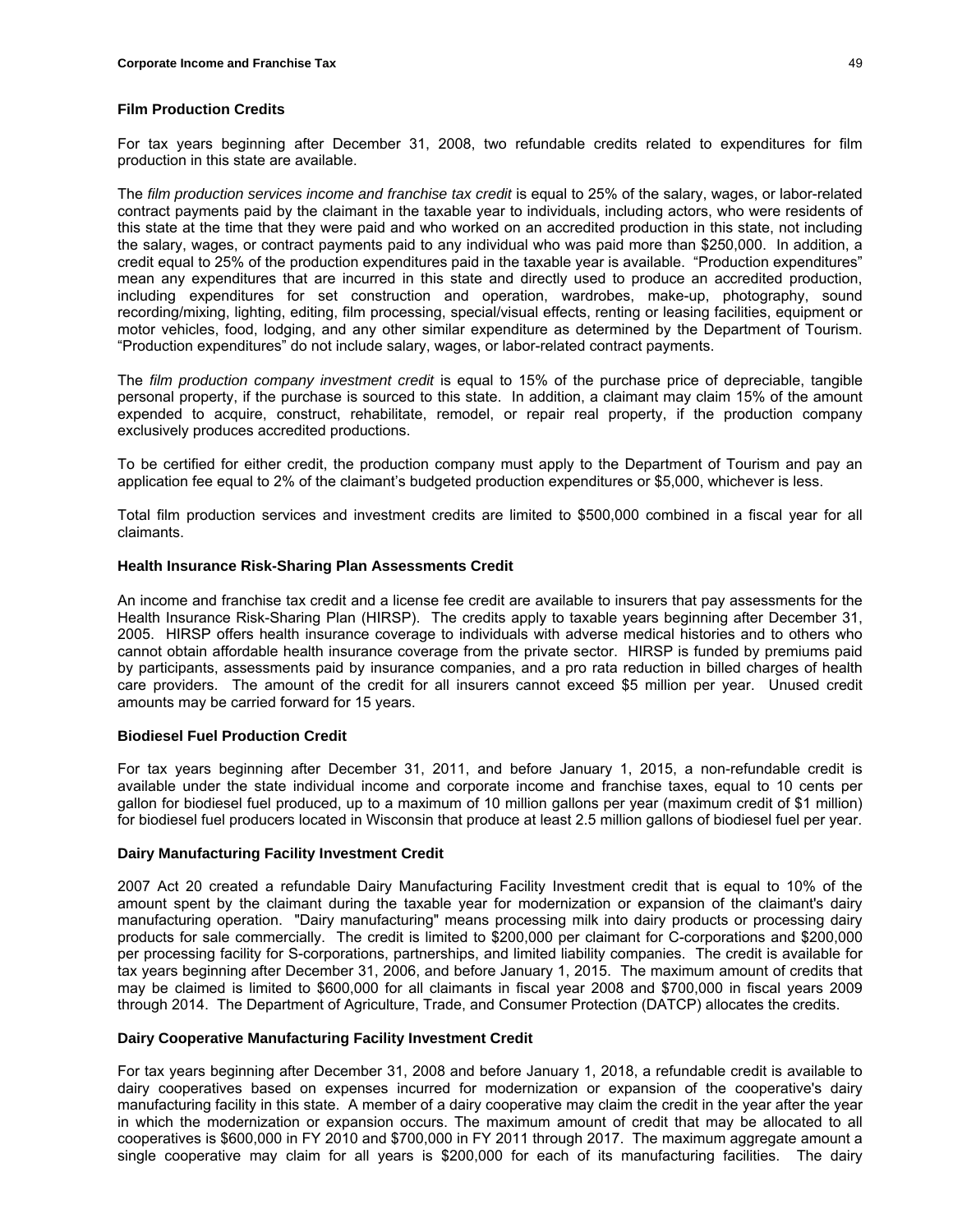cooperative must apply to DATCP for the credit but could not claim the credit. Instead, the cooperative must pass the credit through to its members. The definition of "dairy manufacturing facility" and other terms are the same as for the dairy manufacturing facility credit outlined above.

### **Meat Processing Facility Investment Credit**

2009 Act 2 created a refundable meat processing facility investment tax credit equal to 10% of the amount the claimant paid in the tax year for meat processing modernization or expansion related to the claimant's meat processing operation. The tax credit can be claimed for tax years beginning after December 31, 2008 and before January 1, 2017. The maximum aggregate amount of meat processing facility investment tax credits that can be claimed by a claimant in all years is \$200,000. The total amount of tax credits that can be claimed is limited to \$300,000 in fiscal year 2010 and \$700,000 in fiscal years 2011 and thereafter.

"Meat processing modernization or expansion" is defined as constructing, improving, or acquiring buildings or facilities or acquiring equipment for meat processing if acquired and placed in service in this state during taxable years that begin after December 31, 2008, and before January 1, 2017.

DATCP must certify meat processors as eligible for the credit. In the event that the total dollar amount of applications for the credit exceeds the annual limit, Commerce will allocate the credit on a pro-rata basis to the applicants.

# **Electronic Medical Records Credit**

For tax years beginning on or after January 1, 2012, a non-refundable electronic medical records credit is available. The credit is equal to 50% of the amount paid by a health care provider in a tax year for information technology hardware or software that is used to maintain medical records in an electronic form. The maximum total amount of electronic medical records tax credits that could be claimed in a tax year would be \$10 million, and this amount will be allocated to claimants by the Department of Commerce. The Department of Revenue will certify claimants as eligible to receive the credit. Unused credit amounts may be carried forward for 15 years.

#### **Ethanol and Biodiesel Fuel Pump Credit**

2007 Act 20 created a non-refundable corporate income and franchise tax credit equal to 25% of the amount that the claimant paid in the taxable year to install or retrofit pumps located in this state that dispense motor vehicle fuel consisting of at least 85% ethanol or at least 20% biodiesel fuel or that mix fuels from separate storage tanks and allow the end user to choose the percentage of gasoline replacement renewable fuel or diesel replacement renewable fuel in the motor vehicle fuel dispensed. The credit is limited to \$5,000 per retail service station that claims a credit. The credit is available for taxable years beginning after December 31, 2007 and before January 1, 2018. Unused credit amounts may be carried forward for 15 years.

#### **Community Rehabilitation Program Credit**

For tax years that begin on or after July 1, 2011, a non-refundable Community Rehabilitation Credit is available. The credit is equal to 5% of the amount that the claimant pays in a taxable year to a community rehabilitation program to perform work for the claimant's business. The maximum credit would be \$25,000 for each contract that a claimant enters into with a community rehabilitation program. Unused credits can be carried forward for 15 years to offset future tax liabilities.

# **Water Consumption Credit**

A non-refundable credit is available for taxable years that begin after December 31, 2009 and before January 1, 2020 for claimants who are an industrial customer of a municipal water utility that is located in a federal renewal community zone in this state, and whose average annual water consumption from that utility for a 24−month period exceeds 100 million cubic feet. The credit is calculated by subtracting the claimant's water usage costs in taxable year 2009 from the claimant's water usage costs in the taxable year and multiplying by 0.5. The maximum amount that a claimant may claim in a taxable year is \$300,000. Unused credit amounts may be carried forward for 15 years.

### **Post-Secondary Education Credit**

For taxable years beginning on or after January 1, 2010, a non-refundable credit is available for businesses that pay tuition for their employees at a qualified post-secondary institution if the individual was eligible for a grant from the Federal Pell Grant Program and is a resident of this state. A qualified post-secondary institution is defined as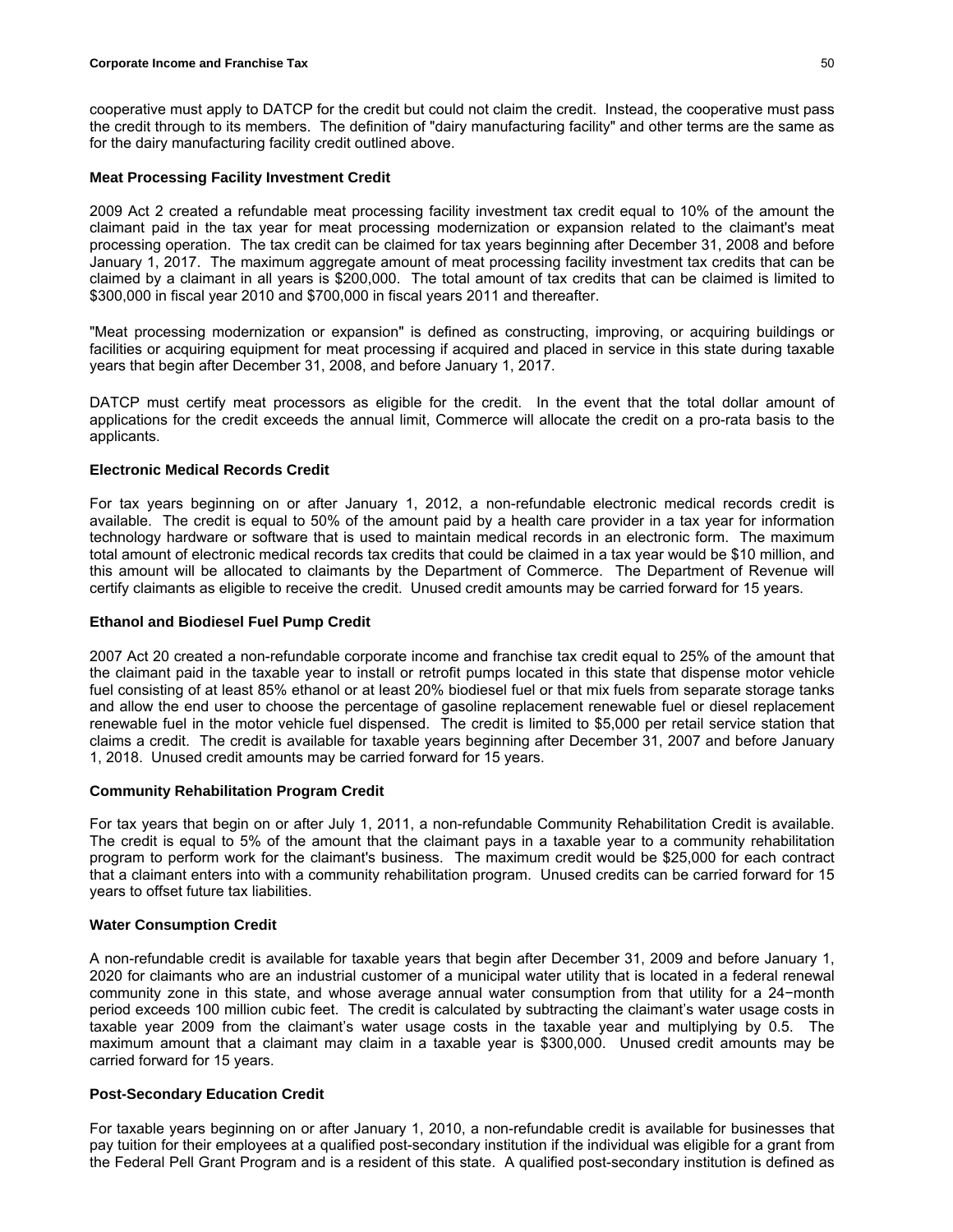a University of Wisconsin System institution, a technical college system institution, a regionally-accredited fouryear non-profit college or university having its regional headquarters and principal place of business in this state, or a school approved by the Educational Approval Board if the delivery of education occurs in this state. The credit is equal 25% of the tuition paid, or 30% if the individual is enrolled in a course of instruction that relates to a worker shortage in this state as determined by the local Workforce Development Board. The claimant shall claim the credit in the taxable year in which the individual graduates for costs incurred or paid for all taxable years. A claimant may not claim the credit for tuition amounts paid or incurred for a family member unless the family member was employed an average of 20 hours per week at the claimant's business in the one-year period commencing participation in the education program, and if the family member is enrolled in a course of instruction that substantially relates to the claimant's business. Unused credit amounts may be carried forward for 15 years.

### **Woody Biomass Harvesting and Processing Equipment Credit**

A refundable woody biomass harvesting and processing tax credit equal to 10% of the amount the claimant paid in the tax year for equipment that is used primarily to harvest or process woody biomass that is used for fuel or as a component of fuel is available for taxable years beginning after December 31, 2009, and before January 1, 2016. "Woody biomass" is defined as trees and woody plants, including limbs, tops, needles, leaves, and other woody parts, grown in a forest or woodland or on agricultural land.

Claimants must be certified by DATCP as eligible to receive the credit, and DATCP allocates credits among claimants. The maximum amount of credit that may be allocated in a year is \$900,000, and the maximum aggregate amount of credits that a claimant may claim for all tax years is \$100,000.

### **Food Processing Plant and Food Warehouse Investment Credit**

For taxable years beginning after December 31, 2009 and before January 1, 2017 a refundable credit is available for investments in modernization or expansion of food processing plants and food warehouses. "Food processing plant or food warehouse modernization or expansion" is defined as constructing, improving, or acquiring buildings or facilities, or acquiring equipment if used exclusively for food processing or food warehousing and if acquired and placed in service in this state during taxable years that begin after December 31, 2009, and before January 1, 2017.

The maximum aggregate amount of credits that may be claimed by a claimant is \$200,000 for all tax years. Claimants must be certified by DATCP as eligible for the credit, and the claimant must include a copy of the certification with the tax return when the credit is claimed. DATCP allocates credits among claimants. The maximum amount that may be allocated is \$1.0 million in fiscal year 2010, \$1.2 million in fiscal year 2011, and \$700,000 in fiscal years 2012 through 2017.

# **Beginning Farmer and Farm Asset Credit**

Available for tax years beginning after December 31, 2010, the refundable *beginning farmer tax credit* would equal the amount paid by the beginning farmer to enroll in a financial management program in the year to which the claim related. An individual is a beginning farmer if they have:

- (a) a net worth of less than \$200,000;
- (b) farmed for fewer than ten years out of the preceding 15 years;
- (c) entered into a lease for a term of at least three years with an established farmer for the use of the established farmer's agricultural assets by the beginning farmer; and
- (d) used the leased agricultural assets for farming.

The beginning farmer tax credit may be claimed on one-time basis, and the maximum credit that may be claimed is \$500.

The refundable *farm asset owner tax credit* is equal to 15% of the lease amount received by an established farmer in the year to which the claim related. "Lease amount" is defined as the amount of the cash payment paid by a beginning farmer to an established farmer each year for leasing the established farmer's agricultural assets. The credit may only be claimed for the first three years of any lease of the established farmer's assets to a beginning farmer.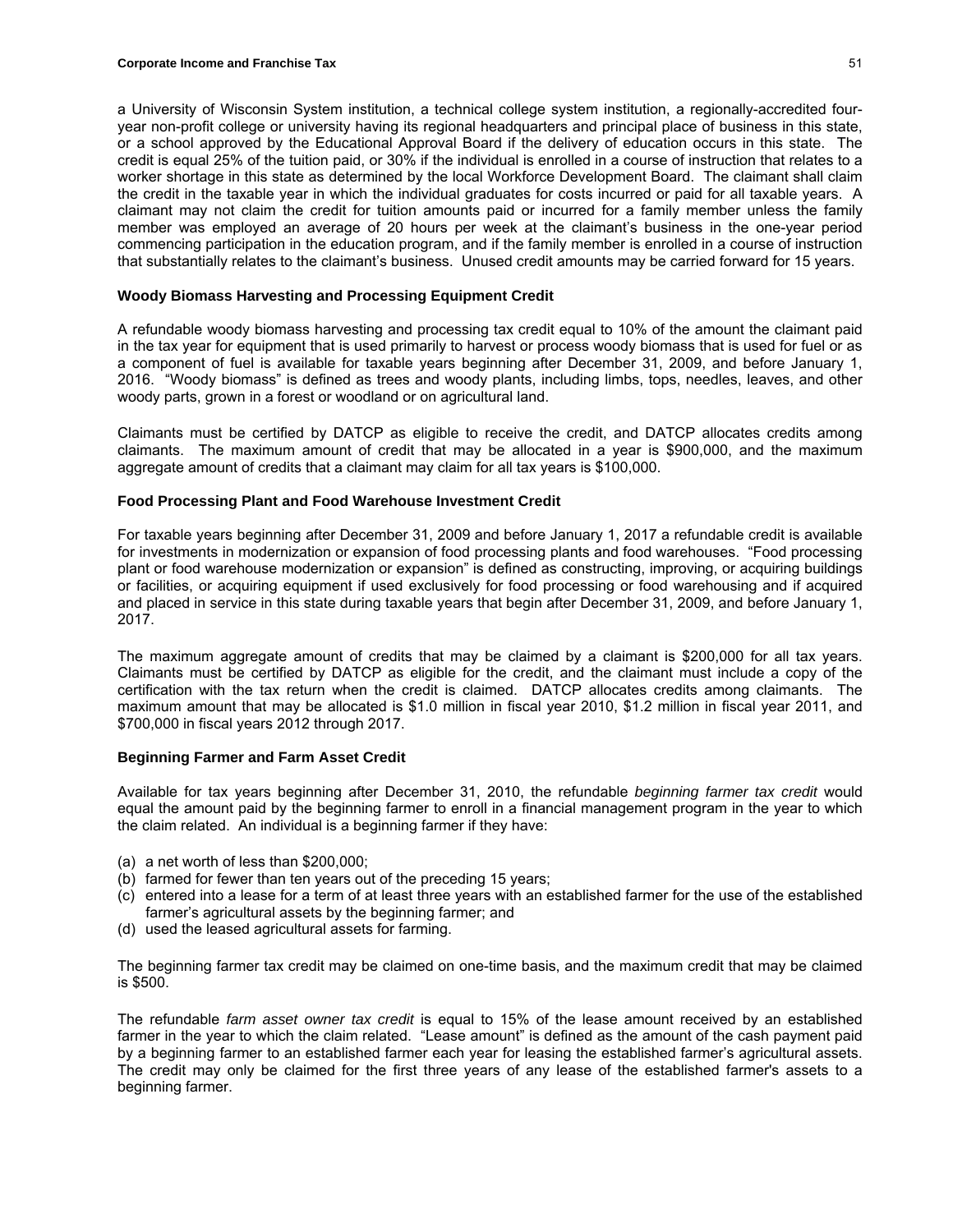### **Manufacturing and Agriculture Credit**

For taxable years beginning after December 31, 2012, a non-refundable Qualified Production Activities Credit is available. The credit is equal to a specified percentage of the claimant's qualified production activities income that is derived from property assessed as manufacturing or agricultural property in Wisconsin, as defined under state property tax law.

"Qualified production activities income" is defined as the amount of the claimant's gross receipts for the taxable year that exceeds the cost of goods sold that are allocable to such receipts and the indirect cost multiplied by the gross receipts factor. "Qualified production activities income" does not include any of the following:

- (a) income from film production;
- (b) income from producing, transmitting, or distributing electricity, natural gas, or potable water;
- (c) income from constructing real property;
- (d) income from engineering or architectural services performed with respect to constructing real property;
- (e) income from the sale of food and beverages prepared by the claimant at a retail establishment; or
- (f) income from the lease, rental, license, sale, exchange, or other disposition of land.

For corporations the credit would be the lesser of a specified percentage of the claimant's:

- eligible qualified production activities income;
- income apportioned to Wisconsin for state corporate income and franchise tax purposes; or
- taxable income for corporate income and franchise tax purposes as determined under s. 71.255 (2).

The specified percentages are:

- 1. For taxable years beginning after December 31, 2012, and before January 1, 2014, 1.875%;
- 2. For taxable years beginning after December 31, 2013, and before January 1, 2015, 3.75%
- 3. For taxable years beginning after December 31, 2014, and before January 1, 2016, 5.526%
- 4. For taxable years beginning after December 31, 2015, 7.5%.

Insurance companies may not claim the credit.

### **Disabled Unemployed Veteran Hiring Credit**

2011 Act 212 created a non-refundable credit for hiring unemployed disabled veterans. The credit is equal to \$4,000 in the first taxable year and \$2,000 in each of the three subsequent taxable years for each unemployed disabled veteran that is hired full-time. For unemployed disabled veterans hired part-time, the credit is equal to \$2,000 in the taxable year in which the eligible veteran is hired and \$1,000 in each of the three subsequent taxable years multiplied by the fraction determined by dividing the number of hours worked by the veteran in the taxable year by 2,080.

A "disabled veteran" is defined as a veteran who is verified by the Department of Veteran Affairs to have a service-connected disability rating of at least 50%. The veteran must have been receiving unemployment benefits for at least a week at the time of hire. No credit may be claimed in a taxable year in which the veteran voluntarily or involuntarily leaves employment with the claimant.

# **Relocated Business Credit**

For taxable years beginning after December 31, 2010, a nonrefundable credit is available for businesses that relocate to this state from another state or country. The credit is equal to the net Wisconsin tax liability of the businesses after taking into account all other allowable credits, deductions, and exclusions, and can be claimed for two taxable years beginning with the year in which the business relocates to Wisconsin. To be eligible for the credit the claimant must not have done business in this state in the any of the two preceding taxable years. Unused credit amounts may not be carried forward.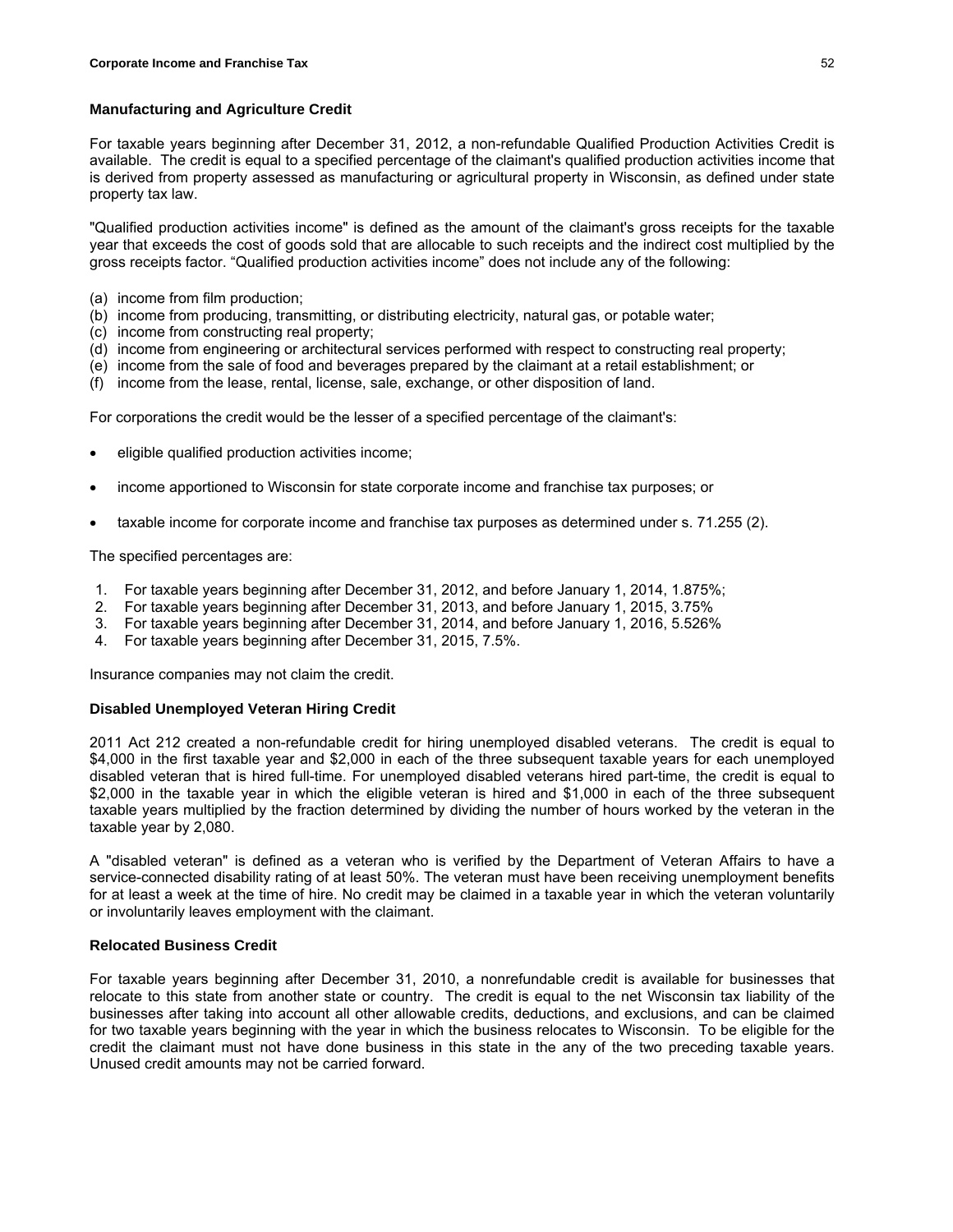# **ECONOMIC DEVELOPMENT SURCHARGE**

#### **Introduction**

For state fiscal years before FY 2012, Wisconsin imposed a recycling surcharge on all non-farm businesses with gross receipts of at least \$4 million. Beginning in state fiscal year 2012, the recycling surcharge was renamed the economic development surcharge. All provisions of the surcharge remain the same, except that the revenues are deposited in a segregated economic development fund and are used to fund economic development programs of the Wisconsin Economic Development Corporation (WEDC). Collections for FY12 were \$27.5 million.

The surcharge is imposed at a rate of 3% on gross tax liability for corporations and 0.2% of net business income for non-corporate business entities. The maximum surcharge is \$9,800 and the minimum is \$25. Non-corporate farms are exempt from the surcharge if their gross receipts from farming are no more than \$4 million; they pay a surcharge of \$25 if not exempt. The surcharge does not apply to entities not required to file an income tax return.

| <b>ECONOMIC DEVELOPMENT SURCHARGE EXEMPTION DEVICES SUMMARY</b> |                              |                            |  |
|-----------------------------------------------------------------|------------------------------|----------------------------|--|
| <b>Exemption Devices</b>                                        | Statutory Reference*         | <b>FY12 Fiscal Effect</b>  |  |
| <b>Exemptions from Taxation</b>                                 |                              |                            |  |
| <b>Exempt Corporations</b>                                      | s 77.93 (1)                  | Not available              |  |
| Exempt Individuals, Estates, and Trusts                         | s 77.93 (2)                  | Not available              |  |
| \$4 Million Gross Receipts Exemption                            | s 77.93 (1) and 77.94 (1)(b) | $$17,200,000$ <sup>1</sup> |  |
| Members of the Clergy and Certain Religious Groups              | s 77.92 (5)                  | Minimal                    |  |
| <b>Special Treatment</b>                                        |                              |                            |  |
| \$9,800 Surcharge Limit                                         | s 77.94 (1)                  | $$12,100,000^1$            |  |
| Exclusion of Farming Income from Surcharge                      | s 77.92 (4)                  | Minimal                    |  |
| Calculation                                                     |                              |                            |  |

**TABLE 1** 

\* References to sections of the 2011 Wisconsin Statutes.

1. The estimate is based on data from tax year 2009 returns, the most recent data available.

#### **EXEMPTIONS FROM TAXATION**

#### **Exempt Corporations**

Corporations that are exempt from the corporate income and franchise tax under sec. 71.26 (1), Wis. Stats., and that have no unrelated business income reportable under sec. 71.24 (1m), Wis. Stats., are exempt from the surcharge. This exemption includes primarily governmental and not-for-profit entities, and cooperative associations and cooperative corporations.

# **Exempt Individuals, Estates, and Trusts**

Only persons who file a form indicating a profit or loss from a trade or business for federal income tax purposes are subject to the economic development surcharge. The surcharge does not apply to natural persons, estates or trusts that are not required to file a return because their non-business income is less than the filing requirements under Subchapter I or II of Chapter 71, Wis. Stats. In addition, persons who are not employees as defined in section 3121 (d)(3) of the Internal Revenue Code are exempt from the surcharge.

# **\$4 Million Gross Receipts Exemption**

Businesses with less than \$4 million of gross receipts are exempt from the surcharge. The fiscal effect relates to the amount of economic development surcharge that would be collected if businesses with less than \$4 million in gross receipts were subject to the surcharge. Of the total \$19.0 million fiscal effect of this exemption, \$1.2 million is attributable to filers with only farm receipts who would be required to pay the minimum surcharge absent the gross receipts threshold.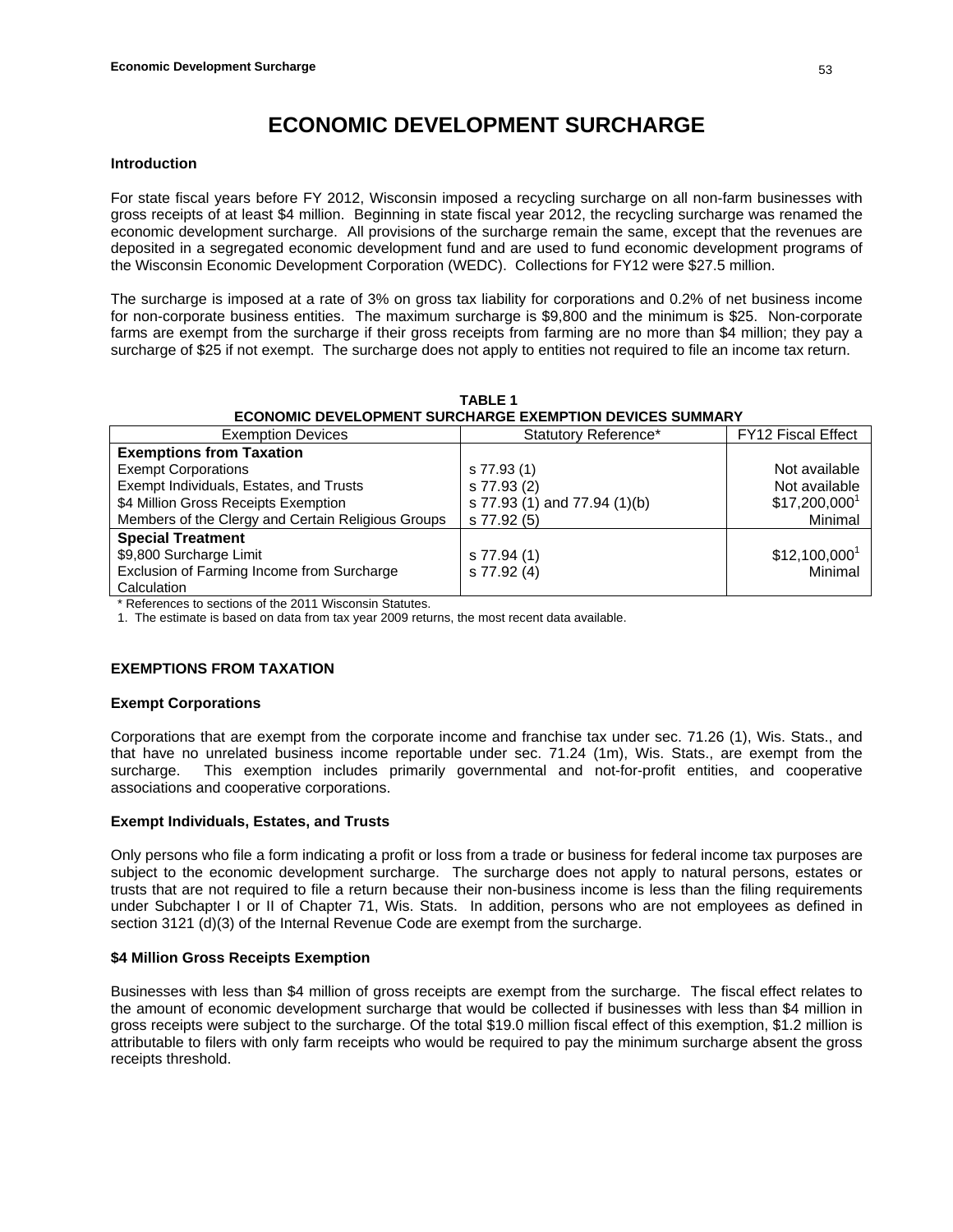# **Members of the Clergy and Certain Religious Groups**

Members of the clergy and members of certain recognized religious groups who perform services or duties as defined by section 1402(c)(4) and (5) of the Internal Revenue Code are exempt from the surcharge.

### **SPECIAL TREATMENT**

### **\$9,800 Surcharge Limit**

The maximum surcharge that any taxpayer is required to pay is \$9,800. This is considered an exemption device because the amount of surcharge that is collected is less than it would be had the surcharge been collected under the existing rates without the maximum. The fiscal effect relates to the additional amount of economic development surcharge that would be collected if the limit was removed.

### **Exclusion of Farming Income from Surcharge Calculation**

For all non-corporate taxpayers, net profit or loss from farming is excluded from net business income in computing the economic development surcharge. However, a natural person, estate, trust, partnership, or limited liability company that is engaged exclusively in farming and has more than \$4 million in gross receipts would still subject to the economic development surcharge. In these cases, the surcharge would be the minimum \$25. In addition, any non-corporate business engaged in farming as well as one or more other non-farming business with gross receipts from all sources of \$4 million or more would also pay the \$25 minimum as long as its non-farming net income is \$12,500 or less. The fiscal effect of this provision is minimal because there are few non-corporate farms with gross receipts greater than \$4 million.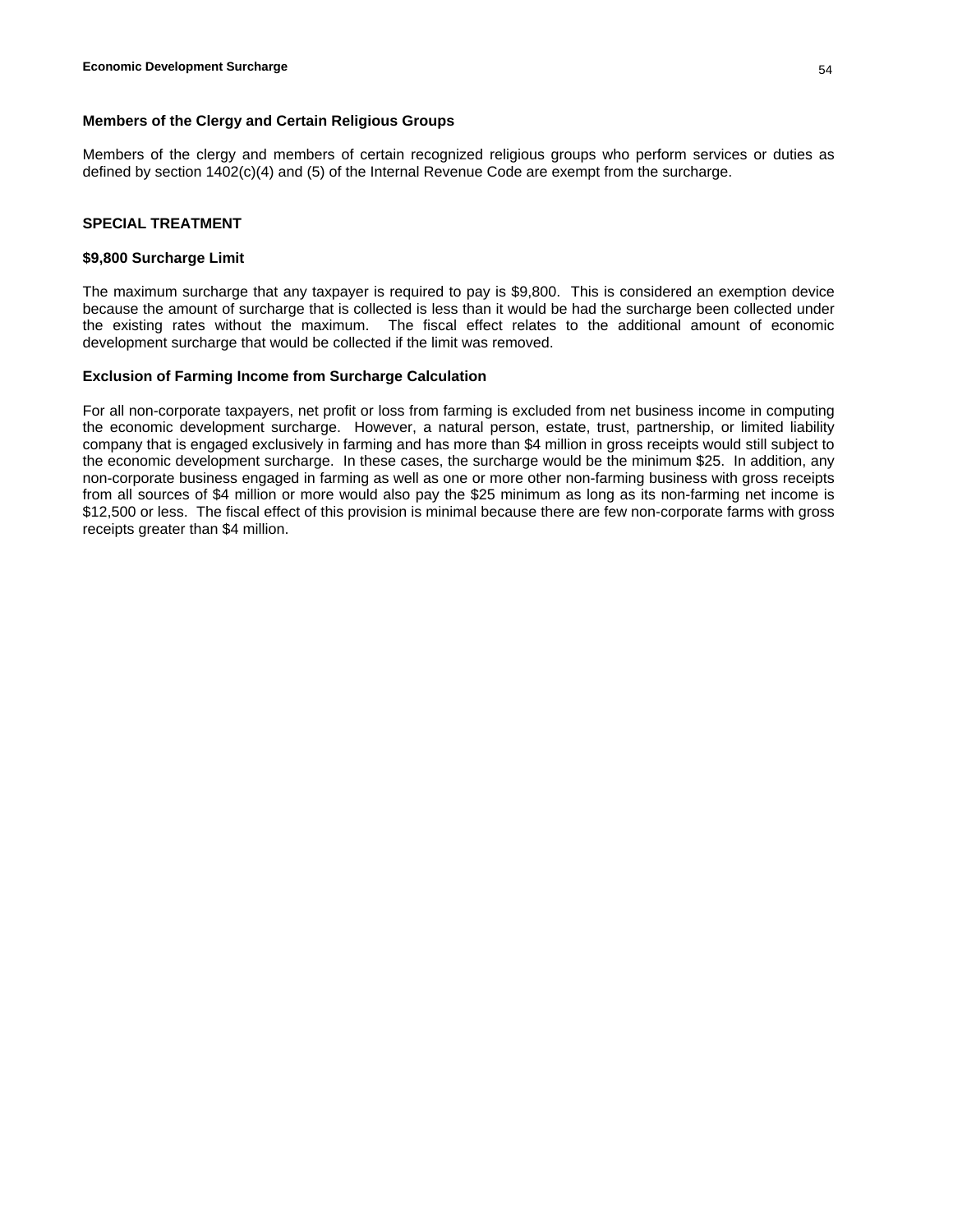# **SALES AND USE TAX**

### **Introduction**

Wisconsin imposes a 5% tax on the sale or use of most items of tangible personal property and on the sale of selected services. The state first imposed a 3% selective sales and use tax in 1962 but replaced it with a 4% general sales and use tax in 1969. The current 5% rate has been in effect since 1982.

The original 3% tax was selective in that goods subject to the tax were specifically identified in the statutes: household furnishings, motor vehicles, jewelry, tobacco, fermented malt beverages, intoxicating liquors and food sold in restaurants were taxable. The general tax imposed in 1969, in contrast to the selective tax, falls on sales of all tangible personal property, except property specifically exempted by law. The sales tax remains selective in its treatment of services, imposed only on those services the law enumerates as taxable.

Numerous changes to the sales tax base have been made over the years. Exemptions are discussed in detail in the latter half of this chapter and estimates of fiscal effects are provided. Expansions of the sales and use tax base include:

- Cigarettes (1975);
- Cable television, including installation (1975);
- Interstate telephone and telegraph services, and landscaping and lawn maintenance services (1982);
- Magazines other than those sold by subscription (1983);
- Telephone company central office equipment and coin-operated telephone services (1996);
- Telephone answering and messaging services, and telecommunications services terminating in and billed to a service address in the state (1997).
- Digital goods, including non-permanent goods regardless of whether the purchaser is required to make continued payments for usage (2009).

The 5% sales tax is imposed on retailers for the privilege of selling, leasing or renting tangible personal property that is not specifically exempt from tax. In addition, a 5% use tax is imposed on the storage, use or other consumption in this state of tangible personal property that is purchased out-of-state and is not specifically exempt. The use tax complements the sales tax in that, without a use tax, consumers would be able to avoid sales tax by purchasing goods out-of-state. Thus, the use tax ensures that the sales tax does not place Wisconsin merchants at a competitive disadvantage compared with those in other states.

### **Taxable Services**

The law imposes a sales tax on selected services. Unlike tangible personal property, sales of which are taxable unless specifically exempt, services are not subject to the sales tax unless enumerated in the statutes. The following services are taxable:

- Rooms or lodging for less than one-month by hotelkeepers, motel operators and other persons furnishing accommodations to the public.
- Admissions to amusement, athletic, entertainment or recreational events or places. Admissions to places or events that are educational in nature, such as museums or zoos, and admissions to county fairs are exempt from sales tax.
- Laundry, dry cleaning, pressing and dyeing services, except when performed on raw materials or goods in process destined for sales, except when performed on cloth diapers by a diaper service, and except when performed by the customer through the use of coin-operated, self-service machines.
- Cable television services, including installation charges.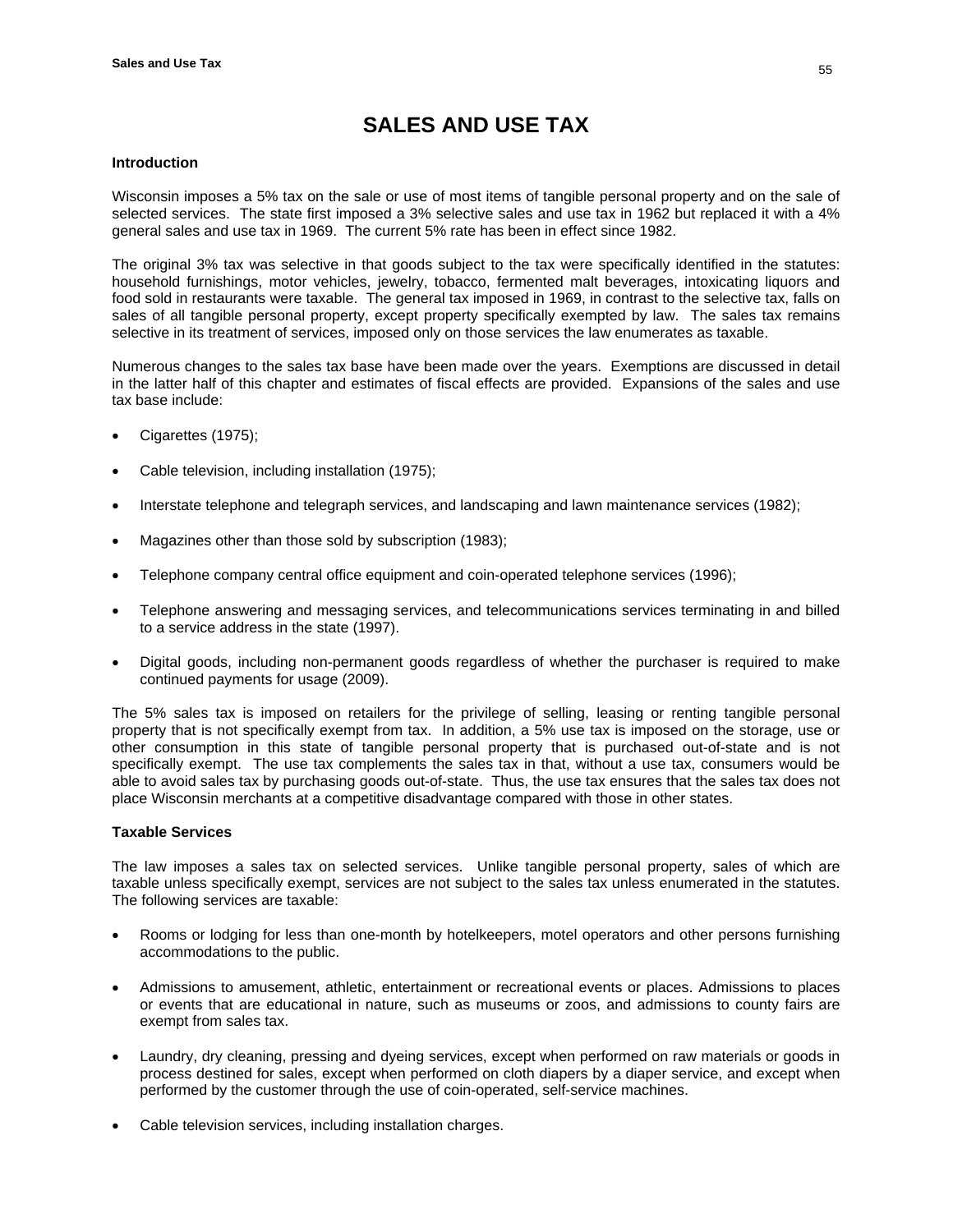- Internet access, prepaid calling, telecommunications, and ancillary services, if the service takes place in Wisconsin.
- Photographic services, including the processing, printing and enlarging of film, and the services of photographers for the taking, reproducing and sale of photographs.
- Parking or providing parking space for motor vehicles and aircraft, and docking or providing storage space for boats.
- The repair, inspection and maintenance of tangible personal property, and the installation of tangible personal property, except when such installation constitutes a capital improvement to real property.
- The production, printing or imprinting of tangible personal property for consumers who furnish directly or indirectly the materials used in such processes.
- Landscaping and lawn maintenance services.
- Towing and hauling of motor vehicles.

### **Local Taxes**

The law allows counties and a professional football stadium district to impose a 0.5% local sales and use tax and a professional baseball park district to impose a 0.1% sales and use tax. These local taxes are imposed on the same tax base as the state sales and use tax. As of January 1, 2013, 62 counties impose the 0.5% county sales and use tax.

The Southeast Wisconsin Professional Baseball Park District imposed a 0.1% sales tax in Milwaukee, Ozaukee, Racine, Washington and Waukesha Counties in 1996. Proceeds from this tax are used to finance Miller Park, the Milwaukee Brewers' home field. This tax will be discontinued upon retirement of the bonds issued to finance the ballpark and the funding of a maintenance and capital improvement fund for the ballpark.

The Green Bay-Brown County Professional Football Stadium District imposed a 0.5% sales tax in Brown County in 2000 to finance the renovation of Lambeau Field. This tax will be discontinued upon retirement of the bonds issued to finance the stadium and the funding of a maintenance and capital improvement fund for the stadium.

Table 1 (on the following page) lists the state's 72 counties, the local sales taxes applicable in each county, the effective date of the county sales tax, and the combined state and local sales tax rate.

### **Administration and Collections**

Sales tax is imposed on the gross receipts from retail sales; use tax is imposed on the amount paid for a product that is subject to sales tax but for which the seller does not collect sales tax. Each retailer is responsible for paying sales tax, regardless of whether it is identified on the bill and collected directly from the customer. Every business that makes taxable sales is required to obtain a seller's permit from the department and pay a \$20 business tax registration fee.

Retailers are permitted to retain a portion of the taxes they collect as compensation for the costs they incur in collecting the tax. Since 1997 the retailer's discount has been 0.5% of the amount of tax liability if taxes are paid timely, with a minimum discount of \$10 per filing period. Under 2009 Act 28, the retailer's discount was capped at \$1,000 per filing period.

In contrast to the sales tax which is paid by the seller, use tax is paid by the purchaser. Corporations may file a use tax return or report use tax on their corporate income and franchise tax returns. Private individuals typically report their use tax liability on their individual income tax returns.

Since its creation in 1962 at 3%, the state sales tax has been increased twice (to 4% in 1969 and to 5% in 1982) and the tax has been converted from a selective to a general sales tax. Collections increased from \$83 million in FY65 to \$4.29 billion in FY12. Sales and use taxes provided 14% of general purpose tax revenues in FY65, but that share increased to 32% in FY12.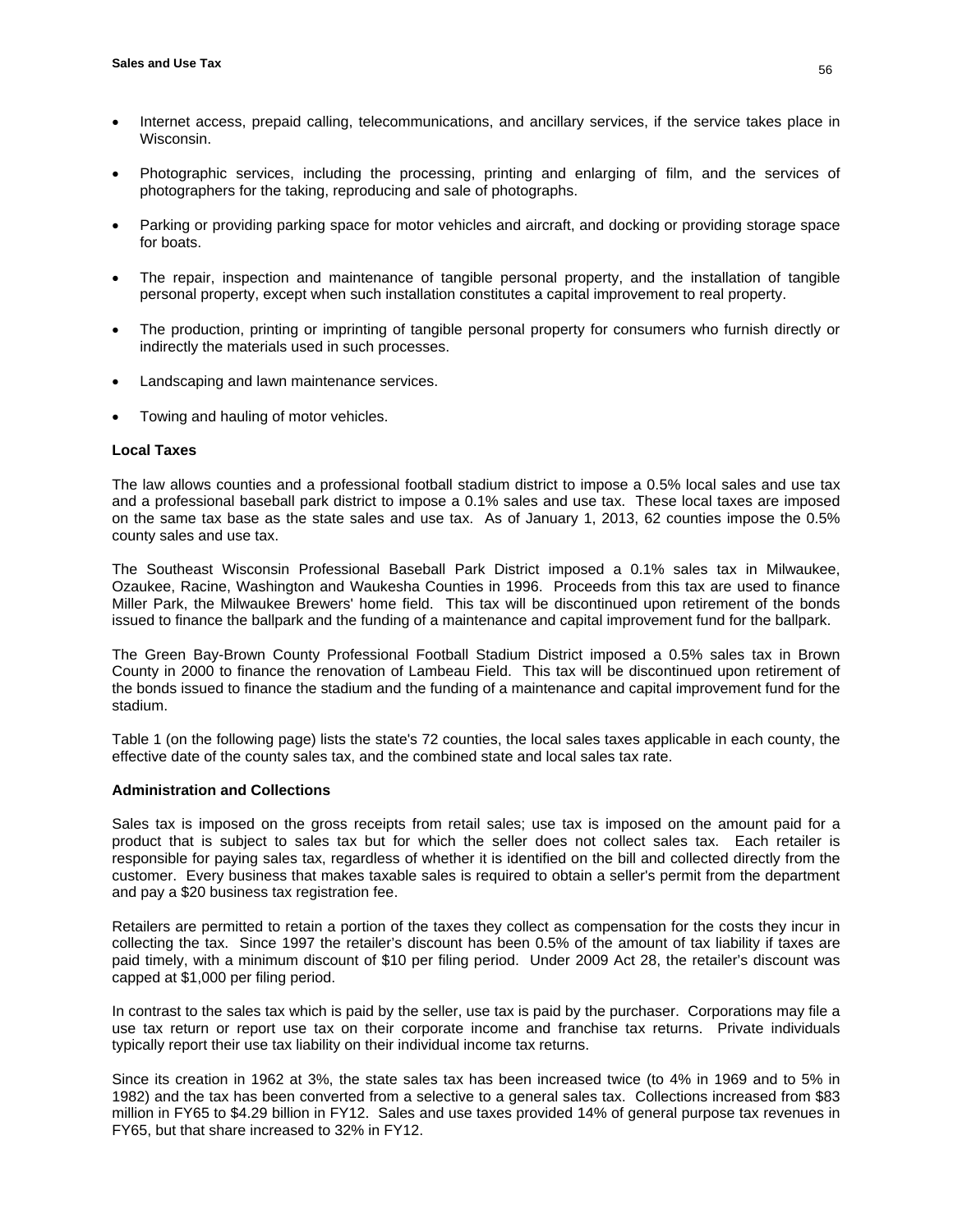|                |                         | Combined        |                 |                  | Combined        |
|----------------|-------------------------|-----------------|-----------------|------------------|-----------------|
|                | <b>County Sales Tax</b> | State-Local     |                 | County Sales Tax | State-          |
| County         | (Effective Date)        | <b>Tax Rate</b> | County          | (Effective Date) | Local           |
|                |                         |                 |                 |                  | <b>Tax Rate</b> |
| Adams          | 1/1/1994                | 5.50%           | Marathon        | 4/1/1987         | 5.50%           |
| Ashland        | 4/1/1988                | 5.50%           | Marinette       | 10/1/2001        | 5.50%           |
| Barron         | 4/1/1986                | 5.50%           | Marquette       | 4/1/1989         | 5.50%           |
| Bayfield       | 4/1/1991                | 5.50%           | Menominee       |                  | 5.00%           |
| Brown (FB)     |                         | 5.50%           | Milwaukee (BB)  | 4/1/1991         | 5.60%           |
| <b>Buffalo</b> | 4/1/1987                | 5.50%           | Monroe          | 4/1/1990         | 5.50%           |
| <b>Burnett</b> | 4/1/1989                | 5.50%           | Oconto          | 7/1/1994         | 5.50%           |
| Calumet        |                         | 5.00%           | Oneida          | 4/1/1987         | 5.50%           |
| Chippewa       | 4/1/1991                | 5.50%           | Outagamie       |                  | 5.00%           |
| Clark          | 1/1/2009                | 5.50%           | Ozaukee (BB)    | 4/1/1991         | 5.60%           |
| Columbia       | 4/1/1989                | 5.50%           | Pepin           | 4/1/1991         | 5.50%           |
| Crawford       | 4/1/1991                | 5.50%           | Pierce          | 4/1/1988         | 5.50%           |
| Dane           | 4/1/1991                | 5.50%           | Polk            | 4/1/1988         | 5.50%           |
| Dodge          | 4/1/1994                | 5.50%           | Portage         | 4/1/1989         | 5.50%           |
| Door           | 4/1/1988                | 5.50%           | Price           | 1/1/1993         | 5.50%           |
| Douglas        | 4/1/1991                | 5.50%           | Racine (BB)     |                  | 5.10%           |
| Dunn           | 4/1/1986                | 5.50%           | Richland        | 4/1/1989         | 5.50%           |
| Eau Claire     | 1/1/1999                | 5.50%           | Rock            | 4/1/2007         | 5.50%           |
| Florence       | 7/1/2006                | 5.50%           | <b>Rusk</b>     | 4/1/1987         | 5.50%           |
| Fond du Lac    | 4/1/2010                | 5.50%           | St. Croix       | 4/1/1987         | 5.50%           |
| Forest         | 4/1/1995                | 5.50%           | Sauk            | 4/1/1992         | 5.50%           |
| Grant          | 4/1/2002                | 5.50%           | Sawyer          | 4/1/1987         | 5.50%           |
| Green          | 1/1/2003                | 5.50%           | Shawano         | 4/1/1990         | 5.50%           |
| Green Lake     | 7/1/1999                | 5.50%           | Sheboygan       |                  | 5.00%           |
| lowa           | $\frac{1}{4}$ 1/1987    | 5.50%           | Taylor          | 7/1/1999         | 5.50%           |
| Iron           | 4/1/1991                | 5.50%           | Trempealeau     | 10/1/1995        | 5.50%           |
| Jackson        | 4/1/1987                | 5.50%           | Vernon          | 1/1/1997         | 5.50%           |
| Jefferson      | 4/1/1991                | 5.50%           | Vilas           | 4/1/1988         | 5.50%           |
| Juneau         | 4/1/1992                | 5.50%           | Walworth        | 4/1/1987         | 5.50%           |
| Kenosha        | 4/1/1991                | 5.50%           | Washburn        | 4/1/1991         | 5.50%           |
| Kewaunee       |                         | 5.00%           | Washington (BB) | 1/1/1999         | 5.60%           |
| La Crosse      | 4/1/1990                | 5.50%           | Waukesha (BB)   |                  | 5.10%           |
| Lafayette      | 4/1/2001                | 5.50%           | Waupaca         | 4/1/1989         | 5.50%           |
| Langlade       | 4/1/1988                | 5.50%           | Waushara        | 4/1/1990         | 5.50%           |
| Lincoln        | 4/1/1987                | 5.50%           | Winnebago       |                  | 5.00%           |
| Manitowoc      |                         | 5.00%           | Wood            | 1/1/2004         | 5.50%           |

| <b>TABLE 1</b>                                                        |
|-----------------------------------------------------------------------|
| LOCAL SALES AND USE TAXES AND COMBINED STATE-LOCAL TAX RATE BY COUNTY |
| <b>JANUARY 1. 2013</b>                                                |

FB indicates 0.5% football stadium tax imposed 11/1/00. BB indicates 0.1% baseball park tax imposed 1/1/96.

# **Calculations of Exemptions**

This report describes each sales tax exemption and, where feasible, provides an estimate of its fiscal effect in FY12. Fiscal effects are shown for the state's revenue loss only. The reduction to local sales tax collections is not included. In general, fiscal effects were estimated by obtaining or estimating the gross receipts from retail sales for the most recent year available and adjusting those receipts to FY12 levels using income and price data. When possible, estimates are based on data specific to Wisconsin obtained from state and federal agencies and trade organizations with statewide membership or information. For some exemptions, statespecific data are not available; and the fiscal effects of these exemptions were estimated from national sales data using Wisconsin's percentage of the nation's population, personal income or a similar indicator. For some exemptions, no data on which to base an estimate are available. For others, no estimate is made because the state is precluded from taxing the sale; (for example, sales to the federal government are exempt from state tax under the U.S. Constitution).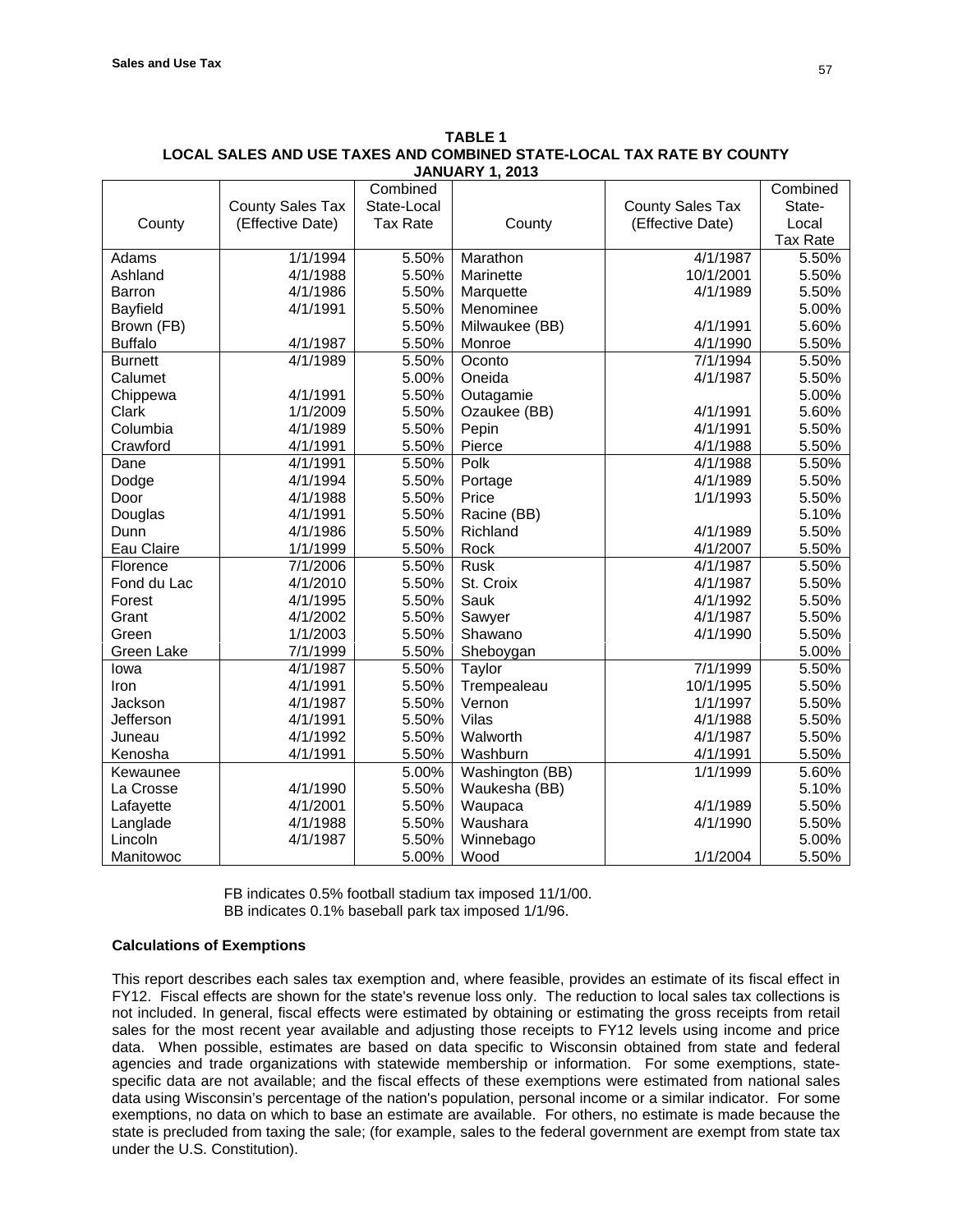The significance of these exemptions may be viewed from the perspective of actual sales and use tax collections, which were \$4.29 billion in FY12. For example, the exemption of "food and food ingredients", which is estimated to cost \$539.9 million in foregone tax revenues, represents approximately 12.5% of sales and use tax collections.

Table 2 below summarizes the estimated revenue foregone by sales tax exemptions for certain goods, as specified by statute. A description of each exemption follows the table.

| SALES AND USE TAX EXEMPTION DEVICES SUMMARY                    |                                                |                    |  |
|----------------------------------------------------------------|------------------------------------------------|--------------------|--|
| Exemption                                                      | Statutory Reference*                           | FY12 Fiscal Effect |  |
| <b>Exemptions for Property Sold Primarily to Households</b>    |                                                |                    |  |
| Food and Food Ingredients (not including bottled water)        | s. 77.54(20n)(a)                               | 536,900,000        |  |
| <b>Bottled Water</b>                                           | s. 77.54(20n)(a)                               | 19,500,000         |  |
| Meals Furnished by Institutions of Higher Education            | s. 77.54(20n)(c)1.                             | 6,100,000          |  |
| Water Sold Through Mains                                       | s. 77.54(17)                                   | 23,900,000         |  |
| Fuel and Electricity for Residential Use                       | s. 77.54(30)(a)1. and 2                        | 117,600,000        |  |
| Biomass Used as Fuel Sold for Residential Use                  | s. 77.54(30)(a)1m.                             | Minimal            |  |
| Manufactured Homes Used as Primary Housing                     | s. 77.54(31) and                               | 300,000            |  |
|                                                                | s. 77.51 (12m) (b) 7.                          |                    |  |
| <b>Motor Fuels</b>                                             | s. 77.54(11)                                   | 595,900,000        |  |
| Vegetable Oil and Animal Fats Converted to Exempt Fuel         | s. 77.54(11m)                                  | Minimal            |  |
| Newspapers, Periodicals and Shoppers Guides                    | s. 77.54(15)                                   | 14,500,000         |  |
| <b>Caskets and Burial Vaults</b>                               | s. 77.54(21)                                   | 4,800,000          |  |
| U.S. and State of Wisconsin Flags                              | s. 77.54(46)                                   | Minimal            |  |
|                                                                |                                                | 1,600,000          |  |
| Coin-Operated Laundry and Dry Cleaning Services                | s. 77.52(2)(a)6.                               |                    |  |
| <b>Diaper Services</b>                                         | s. 77.52(2)(a)6.                               | Minimal            |  |
| Gun Club Admissions and Membership Fees                        | s. 77.52(2)(a)2.b.                             | Not Available      |  |
| <b>Exemptions Related to Health Care</b>                       |                                                |                    |  |
| Prescription Drugs and Medicines (excluding Insulin)           | s. 77.54 (14)                                  | 143,600,000        |  |
| Insulin and Equipment Used in the Treatment and Testing of     | s. 77.54 (14m) and (28)                        | 6,000,000          |  |
| <b>Diabetes</b>                                                |                                                |                    |  |
| Medical Devices (inc. Wheelchairs, Home Oxygen Equipment)      | s. 77.54 (22b)                                 | 15,600,000         |  |
| Meals Provided by Nursing Homes, Community-Based               | s. 77.54 (20n)(b)                              | Not Available      |  |
| Residential Facilities and Hospitals, and Food Sold in         |                                                |                    |  |
| <b>Retirement Homes</b>                                        |                                                |                    |  |
| <b>Exemptions Related to Farming</b>                           |                                                |                    |  |
| <b>Tractors and Farm Machinery</b>                             | s. 77.54 (3) (a)                               | 40,500,000         |  |
| Personal Property and Supplies Used in Farming                 | s. 77.54 (3m)                                  | 215,500,000        |  |
| <b>Electricity Used in Farming</b>                             | s. 77.54 (30) (a) 3.                           | 7,300,000          |  |
| Fuel Used in Farming                                           | s. 77.54 (30) (a) 5.                           | 22,000,000         |  |
| Veterinary Services and Medicines for Farm Livestock           | s. 77.52 (2) (a) 10. and                       | 8,300,000          |  |
|                                                                | 77.54 (33)                                     |                    |  |
| Semen for Livestock Breeding                                   | s. 77.54 (27)                                  | 3,900,000          |  |
| <b>Exemptions Related to General Business</b>                  |                                                |                    |  |
| Machinery and Equipment Used in Manufacturing                  | s. 77.54 (5) (d) and (6) (a)                   | 175,900,000        |  |
| Fuel and Electricity Used in Manufacturing                     | s. 77.54 (30) (a) 6.                           | 107,100,000        |  |
| Tangible Personal Property Consumed in Manufacturing           | s. 77.54 (2)                                   | Not Available      |  |
|                                                                |                                                |                    |  |
| Component Parts of Shoppers Guides, Newspapers and             | s. 77.54 (2m)                                  | Not Available      |  |
| Periodicals                                                    |                                                |                    |  |
| Catalogs and Catalog Envelopes                                 | s. 77.52 (2) 11., 77.54 (25)<br>and 77.54(25m) | 4,000,000          |  |
| Advertising and Promotional Direct Mail                        | s. 77.54(59)                                   | Effective 7/1/2013 |  |
| Fuels Converted to Electric Energy, Gas or Steam by Utilities  | s. 77.54 (6) (c)                               | Not Available      |  |
| Waste Treatment Facilities and Machinery and Equipment Used in | s. 77.54 (5) (c), (26) and                     | Not Available      |  |
| Recycling                                                      | (26m)                                          |                    |  |
| Logging Equipment                                              | s. 77.54 (39)                                  | 920,000            |  |
| Equipment Used in the Production of Maple Syrup                | s. 77.54 (29)                                  | Minimal            |  |
|                                                                |                                                |                    |  |

**TABLE 2 SALES AND USE TAX EXEMPTION DEVICES SUMMARY**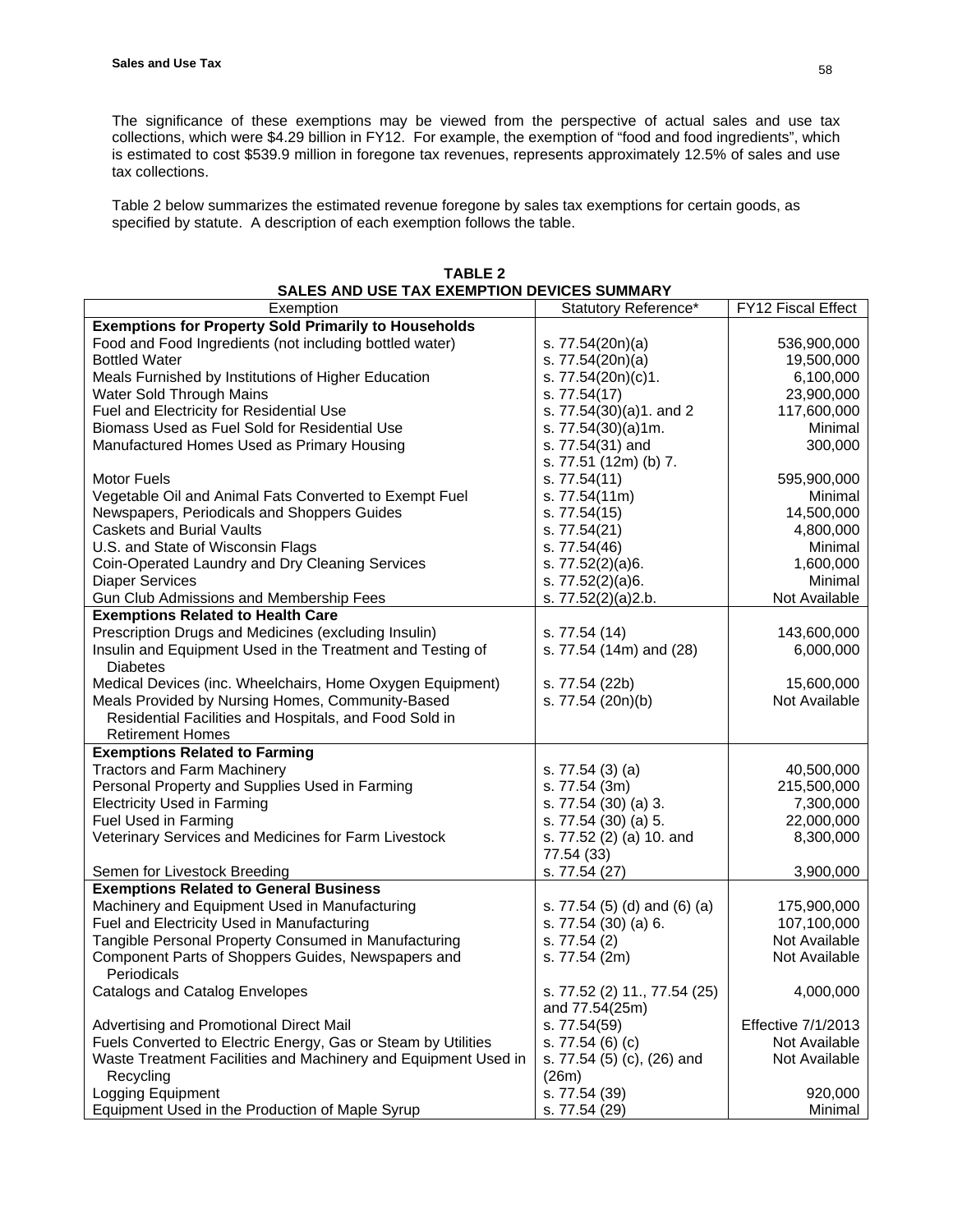| <b>TABLE 2</b>                                         |  |
|--------------------------------------------------------|--|
| SALES AND USE TAX EXEMPTION DEVICES SUMMARY, continued |  |

| <b>Exemptions Related to General Business, continued</b><br>Wood Residue Used as Fuel in a Business Activity<br>200,000<br>s. 77.54 (30) (a) 4.<br>1,800,000<br>Building Materials, Equipment and Supplies Used in the<br>s. 77.54 (41)<br><b>Construction of Professional Sports Stadiums</b><br>Live Game Birds and Clay Pigeons<br>s. 77.54 (47)<br>200,000<br>Trucks, Tractors, Buses and Other Vehicles Sold to Common or<br>s. 77.54 (5) (b)<br>22,800,000<br><b>Contract Carriers</b><br>Rolling Stock Used in Railroad Operations<br>2,500,000<br>s. 77.54 (12)<br><b>Commercial Vessels and Barges</b><br>s. 77.54 (13)<br>Minimal<br>Fuel Used by Chartered Fishing Vessels<br>s. 77.54 (30 (a) 7<br>Minimal<br>Containers, Labels, Sacks, Cans, Boxes and Other Packaging<br>Not Available<br>s. 77.54 (6) (b)<br>and Shipping Materials<br>Motion Picture and TV Film and Advertising Materials<br>14,600,000<br>s. 77.54 (23m)<br>Not Available<br><b>Restaurant Employee Meals</b><br>s. 77.54 (20r)<br>Tangible Personal Property Purchased for Resale but Donated<br>s. 77.56 (3)<br>Not Available<br>to a Nonprofit Organization<br>Prepaid Telephone Cards and Authorization Numbers<br>Minimal<br>s. 77.54 (46m)<br>Biotechnology and Manufacturing Research<br>s. 77.54 (57)<br>13,000,000<br>Certain Products Using Alternative Energy<br>s. 77.54 (56)<br>500,000<br>Sales to Affiliated Companies<br>s. 77.54 (49)<br>Not Available<br>Machinery and Equipment Used in Snowmaking and Snow-<br><b>Effective 7/1/2013</b><br>s. 77.54 (58)<br>grooming<br><b>Exemptions for Government Agencies and Nonprofit</b><br><b>Organizations</b><br>Sales to the Federal Government and Its Agencies<br>Not Available<br>s. 77.55 (1)<br>Sales to State and Local Governments and Schools<br>s. 77.54 (9a) (a)-(em), (g)<br>368,800,000<br>and $(h)$<br>Religious, Charitable, Scientific and Educational Organizations<br>s. 77.54 (9a)(f)<br>149,500,000<br>Lunches and Other Tangible Personal Property Sold by<br>9,600,000<br>s. $77.54(4)$<br><b>Elementary and Secondary Schools</b><br>Admissions to Elementary and Secondary School Activities<br>900,000<br>s. 77.54(9)<br>Admissions to State Parks and Camping Fees<br>s. 77.54 (10)<br>910,000<br><b>Admissions to Certain Historical Museums</b><br>21,000<br>s. 77.54 (10)<br>s. 77.52 (2) (a) 2.<br>Not Available<br><b>Admissions to County Fairs</b><br>Volunteer Fire Department Equipment<br>Minimal<br>s. 77.54 (16)<br><b>Copies of Public Records</b><br>s. 77.54 (32)<br>Minimal<br>Sales by American Legion Baseball Teams<br>Not Available<br>s. 77.54 (35)<br>Snowmobile Trail Grooming Equipment<br>Minimal<br>s. 77.54 (38)<br>Police and Fire Protection Fees<br>s. 77.54 (55)<br>2,800,000<br>Sales of Animal Identification Tags and Samples by the<br>s. 77.54 (42)<br>Minimal<br>Department of Agriculture, Trade and Consumer Protection<br><b>Public Benefits Fees</b><br>s. 77.54 (44)<br>5,400,000<br>Minimal<br>One-time License or Right to Purchase Admissions to<br>s. 77.54 (45)<br><b>Professional Football Games</b><br>Motor Vehicles Loaned to Driver Education Programs<br>Minimal<br>s. 77.56 (2)<br>Non-profit Cemetery Associations<br>160,000<br>s. 77.54 (9a) (i) | Exemption | Statutory Reference* | FY12 Fiscal Effect |
|---------------------------------------------------------------------------------------------------------------------------------------------------------------------------------------------------------------------------------------------------------------------------------------------------------------------------------------------------------------------------------------------------------------------------------------------------------------------------------------------------------------------------------------------------------------------------------------------------------------------------------------------------------------------------------------------------------------------------------------------------------------------------------------------------------------------------------------------------------------------------------------------------------------------------------------------------------------------------------------------------------------------------------------------------------------------------------------------------------------------------------------------------------------------------------------------------------------------------------------------------------------------------------------------------------------------------------------------------------------------------------------------------------------------------------------------------------------------------------------------------------------------------------------------------------------------------------------------------------------------------------------------------------------------------------------------------------------------------------------------------------------------------------------------------------------------------------------------------------------------------------------------------------------------------------------------------------------------------------------------------------------------------------------------------------------------------------------------------------------------------------------------------------------------------------------------------------------------------------------------------------------------------------------------------------------------------------------------------------------------------------------------------------------------------------------------------------------------------------------------------------------------------------------------------------------------------------------------------------------------------------------------------------------------------------------------------------------------------------------------------------------------------------------------------------------------------------------------------------------------------------------------------------------------------------------------------------------------------------------------------------------------------------------------------------------------------------------------------------------------------------------------------------------------------------------------------------------------------------------------------------------------------------------|-----------|----------------------|--------------------|
|                                                                                                                                                                                                                                                                                                                                                                                                                                                                                                                                                                                                                                                                                                                                                                                                                                                                                                                                                                                                                                                                                                                                                                                                                                                                                                                                                                                                                                                                                                                                                                                                                                                                                                                                                                                                                                                                                                                                                                                                                                                                                                                                                                                                                                                                                                                                                                                                                                                                                                                                                                                                                                                                                                                                                                                                                                                                                                                                                                                                                                                                                                                                                                                                                                                                                       |           |                      |                    |
|                                                                                                                                                                                                                                                                                                                                                                                                                                                                                                                                                                                                                                                                                                                                                                                                                                                                                                                                                                                                                                                                                                                                                                                                                                                                                                                                                                                                                                                                                                                                                                                                                                                                                                                                                                                                                                                                                                                                                                                                                                                                                                                                                                                                                                                                                                                                                                                                                                                                                                                                                                                                                                                                                                                                                                                                                                                                                                                                                                                                                                                                                                                                                                                                                                                                                       |           |                      |                    |
|                                                                                                                                                                                                                                                                                                                                                                                                                                                                                                                                                                                                                                                                                                                                                                                                                                                                                                                                                                                                                                                                                                                                                                                                                                                                                                                                                                                                                                                                                                                                                                                                                                                                                                                                                                                                                                                                                                                                                                                                                                                                                                                                                                                                                                                                                                                                                                                                                                                                                                                                                                                                                                                                                                                                                                                                                                                                                                                                                                                                                                                                                                                                                                                                                                                                                       |           |                      |                    |
|                                                                                                                                                                                                                                                                                                                                                                                                                                                                                                                                                                                                                                                                                                                                                                                                                                                                                                                                                                                                                                                                                                                                                                                                                                                                                                                                                                                                                                                                                                                                                                                                                                                                                                                                                                                                                                                                                                                                                                                                                                                                                                                                                                                                                                                                                                                                                                                                                                                                                                                                                                                                                                                                                                                                                                                                                                                                                                                                                                                                                                                                                                                                                                                                                                                                                       |           |                      |                    |
|                                                                                                                                                                                                                                                                                                                                                                                                                                                                                                                                                                                                                                                                                                                                                                                                                                                                                                                                                                                                                                                                                                                                                                                                                                                                                                                                                                                                                                                                                                                                                                                                                                                                                                                                                                                                                                                                                                                                                                                                                                                                                                                                                                                                                                                                                                                                                                                                                                                                                                                                                                                                                                                                                                                                                                                                                                                                                                                                                                                                                                                                                                                                                                                                                                                                                       |           |                      |                    |
|                                                                                                                                                                                                                                                                                                                                                                                                                                                                                                                                                                                                                                                                                                                                                                                                                                                                                                                                                                                                                                                                                                                                                                                                                                                                                                                                                                                                                                                                                                                                                                                                                                                                                                                                                                                                                                                                                                                                                                                                                                                                                                                                                                                                                                                                                                                                                                                                                                                                                                                                                                                                                                                                                                                                                                                                                                                                                                                                                                                                                                                                                                                                                                                                                                                                                       |           |                      |                    |
|                                                                                                                                                                                                                                                                                                                                                                                                                                                                                                                                                                                                                                                                                                                                                                                                                                                                                                                                                                                                                                                                                                                                                                                                                                                                                                                                                                                                                                                                                                                                                                                                                                                                                                                                                                                                                                                                                                                                                                                                                                                                                                                                                                                                                                                                                                                                                                                                                                                                                                                                                                                                                                                                                                                                                                                                                                                                                                                                                                                                                                                                                                                                                                                                                                                                                       |           |                      |                    |
|                                                                                                                                                                                                                                                                                                                                                                                                                                                                                                                                                                                                                                                                                                                                                                                                                                                                                                                                                                                                                                                                                                                                                                                                                                                                                                                                                                                                                                                                                                                                                                                                                                                                                                                                                                                                                                                                                                                                                                                                                                                                                                                                                                                                                                                                                                                                                                                                                                                                                                                                                                                                                                                                                                                                                                                                                                                                                                                                                                                                                                                                                                                                                                                                                                                                                       |           |                      |                    |
|                                                                                                                                                                                                                                                                                                                                                                                                                                                                                                                                                                                                                                                                                                                                                                                                                                                                                                                                                                                                                                                                                                                                                                                                                                                                                                                                                                                                                                                                                                                                                                                                                                                                                                                                                                                                                                                                                                                                                                                                                                                                                                                                                                                                                                                                                                                                                                                                                                                                                                                                                                                                                                                                                                                                                                                                                                                                                                                                                                                                                                                                                                                                                                                                                                                                                       |           |                      |                    |
|                                                                                                                                                                                                                                                                                                                                                                                                                                                                                                                                                                                                                                                                                                                                                                                                                                                                                                                                                                                                                                                                                                                                                                                                                                                                                                                                                                                                                                                                                                                                                                                                                                                                                                                                                                                                                                                                                                                                                                                                                                                                                                                                                                                                                                                                                                                                                                                                                                                                                                                                                                                                                                                                                                                                                                                                                                                                                                                                                                                                                                                                                                                                                                                                                                                                                       |           |                      |                    |
|                                                                                                                                                                                                                                                                                                                                                                                                                                                                                                                                                                                                                                                                                                                                                                                                                                                                                                                                                                                                                                                                                                                                                                                                                                                                                                                                                                                                                                                                                                                                                                                                                                                                                                                                                                                                                                                                                                                                                                                                                                                                                                                                                                                                                                                                                                                                                                                                                                                                                                                                                                                                                                                                                                                                                                                                                                                                                                                                                                                                                                                                                                                                                                                                                                                                                       |           |                      |                    |
|                                                                                                                                                                                                                                                                                                                                                                                                                                                                                                                                                                                                                                                                                                                                                                                                                                                                                                                                                                                                                                                                                                                                                                                                                                                                                                                                                                                                                                                                                                                                                                                                                                                                                                                                                                                                                                                                                                                                                                                                                                                                                                                                                                                                                                                                                                                                                                                                                                                                                                                                                                                                                                                                                                                                                                                                                                                                                                                                                                                                                                                                                                                                                                                                                                                                                       |           |                      |                    |
|                                                                                                                                                                                                                                                                                                                                                                                                                                                                                                                                                                                                                                                                                                                                                                                                                                                                                                                                                                                                                                                                                                                                                                                                                                                                                                                                                                                                                                                                                                                                                                                                                                                                                                                                                                                                                                                                                                                                                                                                                                                                                                                                                                                                                                                                                                                                                                                                                                                                                                                                                                                                                                                                                                                                                                                                                                                                                                                                                                                                                                                                                                                                                                                                                                                                                       |           |                      |                    |
|                                                                                                                                                                                                                                                                                                                                                                                                                                                                                                                                                                                                                                                                                                                                                                                                                                                                                                                                                                                                                                                                                                                                                                                                                                                                                                                                                                                                                                                                                                                                                                                                                                                                                                                                                                                                                                                                                                                                                                                                                                                                                                                                                                                                                                                                                                                                                                                                                                                                                                                                                                                                                                                                                                                                                                                                                                                                                                                                                                                                                                                                                                                                                                                                                                                                                       |           |                      |                    |
|                                                                                                                                                                                                                                                                                                                                                                                                                                                                                                                                                                                                                                                                                                                                                                                                                                                                                                                                                                                                                                                                                                                                                                                                                                                                                                                                                                                                                                                                                                                                                                                                                                                                                                                                                                                                                                                                                                                                                                                                                                                                                                                                                                                                                                                                                                                                                                                                                                                                                                                                                                                                                                                                                                                                                                                                                                                                                                                                                                                                                                                                                                                                                                                                                                                                                       |           |                      |                    |
|                                                                                                                                                                                                                                                                                                                                                                                                                                                                                                                                                                                                                                                                                                                                                                                                                                                                                                                                                                                                                                                                                                                                                                                                                                                                                                                                                                                                                                                                                                                                                                                                                                                                                                                                                                                                                                                                                                                                                                                                                                                                                                                                                                                                                                                                                                                                                                                                                                                                                                                                                                                                                                                                                                                                                                                                                                                                                                                                                                                                                                                                                                                                                                                                                                                                                       |           |                      |                    |
|                                                                                                                                                                                                                                                                                                                                                                                                                                                                                                                                                                                                                                                                                                                                                                                                                                                                                                                                                                                                                                                                                                                                                                                                                                                                                                                                                                                                                                                                                                                                                                                                                                                                                                                                                                                                                                                                                                                                                                                                                                                                                                                                                                                                                                                                                                                                                                                                                                                                                                                                                                                                                                                                                                                                                                                                                                                                                                                                                                                                                                                                                                                                                                                                                                                                                       |           |                      |                    |
|                                                                                                                                                                                                                                                                                                                                                                                                                                                                                                                                                                                                                                                                                                                                                                                                                                                                                                                                                                                                                                                                                                                                                                                                                                                                                                                                                                                                                                                                                                                                                                                                                                                                                                                                                                                                                                                                                                                                                                                                                                                                                                                                                                                                                                                                                                                                                                                                                                                                                                                                                                                                                                                                                                                                                                                                                                                                                                                                                                                                                                                                                                                                                                                                                                                                                       |           |                      |                    |
|                                                                                                                                                                                                                                                                                                                                                                                                                                                                                                                                                                                                                                                                                                                                                                                                                                                                                                                                                                                                                                                                                                                                                                                                                                                                                                                                                                                                                                                                                                                                                                                                                                                                                                                                                                                                                                                                                                                                                                                                                                                                                                                                                                                                                                                                                                                                                                                                                                                                                                                                                                                                                                                                                                                                                                                                                                                                                                                                                                                                                                                                                                                                                                                                                                                                                       |           |                      |                    |
|                                                                                                                                                                                                                                                                                                                                                                                                                                                                                                                                                                                                                                                                                                                                                                                                                                                                                                                                                                                                                                                                                                                                                                                                                                                                                                                                                                                                                                                                                                                                                                                                                                                                                                                                                                                                                                                                                                                                                                                                                                                                                                                                                                                                                                                                                                                                                                                                                                                                                                                                                                                                                                                                                                                                                                                                                                                                                                                                                                                                                                                                                                                                                                                                                                                                                       |           |                      |                    |
|                                                                                                                                                                                                                                                                                                                                                                                                                                                                                                                                                                                                                                                                                                                                                                                                                                                                                                                                                                                                                                                                                                                                                                                                                                                                                                                                                                                                                                                                                                                                                                                                                                                                                                                                                                                                                                                                                                                                                                                                                                                                                                                                                                                                                                                                                                                                                                                                                                                                                                                                                                                                                                                                                                                                                                                                                                                                                                                                                                                                                                                                                                                                                                                                                                                                                       |           |                      |                    |
|                                                                                                                                                                                                                                                                                                                                                                                                                                                                                                                                                                                                                                                                                                                                                                                                                                                                                                                                                                                                                                                                                                                                                                                                                                                                                                                                                                                                                                                                                                                                                                                                                                                                                                                                                                                                                                                                                                                                                                                                                                                                                                                                                                                                                                                                                                                                                                                                                                                                                                                                                                                                                                                                                                                                                                                                                                                                                                                                                                                                                                                                                                                                                                                                                                                                                       |           |                      |                    |
|                                                                                                                                                                                                                                                                                                                                                                                                                                                                                                                                                                                                                                                                                                                                                                                                                                                                                                                                                                                                                                                                                                                                                                                                                                                                                                                                                                                                                                                                                                                                                                                                                                                                                                                                                                                                                                                                                                                                                                                                                                                                                                                                                                                                                                                                                                                                                                                                                                                                                                                                                                                                                                                                                                                                                                                                                                                                                                                                                                                                                                                                                                                                                                                                                                                                                       |           |                      |                    |
|                                                                                                                                                                                                                                                                                                                                                                                                                                                                                                                                                                                                                                                                                                                                                                                                                                                                                                                                                                                                                                                                                                                                                                                                                                                                                                                                                                                                                                                                                                                                                                                                                                                                                                                                                                                                                                                                                                                                                                                                                                                                                                                                                                                                                                                                                                                                                                                                                                                                                                                                                                                                                                                                                                                                                                                                                                                                                                                                                                                                                                                                                                                                                                                                                                                                                       |           |                      |                    |
|                                                                                                                                                                                                                                                                                                                                                                                                                                                                                                                                                                                                                                                                                                                                                                                                                                                                                                                                                                                                                                                                                                                                                                                                                                                                                                                                                                                                                                                                                                                                                                                                                                                                                                                                                                                                                                                                                                                                                                                                                                                                                                                                                                                                                                                                                                                                                                                                                                                                                                                                                                                                                                                                                                                                                                                                                                                                                                                                                                                                                                                                                                                                                                                                                                                                                       |           |                      |                    |
|                                                                                                                                                                                                                                                                                                                                                                                                                                                                                                                                                                                                                                                                                                                                                                                                                                                                                                                                                                                                                                                                                                                                                                                                                                                                                                                                                                                                                                                                                                                                                                                                                                                                                                                                                                                                                                                                                                                                                                                                                                                                                                                                                                                                                                                                                                                                                                                                                                                                                                                                                                                                                                                                                                                                                                                                                                                                                                                                                                                                                                                                                                                                                                                                                                                                                       |           |                      |                    |
|                                                                                                                                                                                                                                                                                                                                                                                                                                                                                                                                                                                                                                                                                                                                                                                                                                                                                                                                                                                                                                                                                                                                                                                                                                                                                                                                                                                                                                                                                                                                                                                                                                                                                                                                                                                                                                                                                                                                                                                                                                                                                                                                                                                                                                                                                                                                                                                                                                                                                                                                                                                                                                                                                                                                                                                                                                                                                                                                                                                                                                                                                                                                                                                                                                                                                       |           |                      |                    |
|                                                                                                                                                                                                                                                                                                                                                                                                                                                                                                                                                                                                                                                                                                                                                                                                                                                                                                                                                                                                                                                                                                                                                                                                                                                                                                                                                                                                                                                                                                                                                                                                                                                                                                                                                                                                                                                                                                                                                                                                                                                                                                                                                                                                                                                                                                                                                                                                                                                                                                                                                                                                                                                                                                                                                                                                                                                                                                                                                                                                                                                                                                                                                                                                                                                                                       |           |                      |                    |
|                                                                                                                                                                                                                                                                                                                                                                                                                                                                                                                                                                                                                                                                                                                                                                                                                                                                                                                                                                                                                                                                                                                                                                                                                                                                                                                                                                                                                                                                                                                                                                                                                                                                                                                                                                                                                                                                                                                                                                                                                                                                                                                                                                                                                                                                                                                                                                                                                                                                                                                                                                                                                                                                                                                                                                                                                                                                                                                                                                                                                                                                                                                                                                                                                                                                                       |           |                      |                    |
|                                                                                                                                                                                                                                                                                                                                                                                                                                                                                                                                                                                                                                                                                                                                                                                                                                                                                                                                                                                                                                                                                                                                                                                                                                                                                                                                                                                                                                                                                                                                                                                                                                                                                                                                                                                                                                                                                                                                                                                                                                                                                                                                                                                                                                                                                                                                                                                                                                                                                                                                                                                                                                                                                                                                                                                                                                                                                                                                                                                                                                                                                                                                                                                                                                                                                       |           |                      |                    |
|                                                                                                                                                                                                                                                                                                                                                                                                                                                                                                                                                                                                                                                                                                                                                                                                                                                                                                                                                                                                                                                                                                                                                                                                                                                                                                                                                                                                                                                                                                                                                                                                                                                                                                                                                                                                                                                                                                                                                                                                                                                                                                                                                                                                                                                                                                                                                                                                                                                                                                                                                                                                                                                                                                                                                                                                                                                                                                                                                                                                                                                                                                                                                                                                                                                                                       |           |                      |                    |
|                                                                                                                                                                                                                                                                                                                                                                                                                                                                                                                                                                                                                                                                                                                                                                                                                                                                                                                                                                                                                                                                                                                                                                                                                                                                                                                                                                                                                                                                                                                                                                                                                                                                                                                                                                                                                                                                                                                                                                                                                                                                                                                                                                                                                                                                                                                                                                                                                                                                                                                                                                                                                                                                                                                                                                                                                                                                                                                                                                                                                                                                                                                                                                                                                                                                                       |           |                      |                    |
|                                                                                                                                                                                                                                                                                                                                                                                                                                                                                                                                                                                                                                                                                                                                                                                                                                                                                                                                                                                                                                                                                                                                                                                                                                                                                                                                                                                                                                                                                                                                                                                                                                                                                                                                                                                                                                                                                                                                                                                                                                                                                                                                                                                                                                                                                                                                                                                                                                                                                                                                                                                                                                                                                                                                                                                                                                                                                                                                                                                                                                                                                                                                                                                                                                                                                       |           |                      |                    |
|                                                                                                                                                                                                                                                                                                                                                                                                                                                                                                                                                                                                                                                                                                                                                                                                                                                                                                                                                                                                                                                                                                                                                                                                                                                                                                                                                                                                                                                                                                                                                                                                                                                                                                                                                                                                                                                                                                                                                                                                                                                                                                                                                                                                                                                                                                                                                                                                                                                                                                                                                                                                                                                                                                                                                                                                                                                                                                                                                                                                                                                                                                                                                                                                                                                                                       |           |                      |                    |
|                                                                                                                                                                                                                                                                                                                                                                                                                                                                                                                                                                                                                                                                                                                                                                                                                                                                                                                                                                                                                                                                                                                                                                                                                                                                                                                                                                                                                                                                                                                                                                                                                                                                                                                                                                                                                                                                                                                                                                                                                                                                                                                                                                                                                                                                                                                                                                                                                                                                                                                                                                                                                                                                                                                                                                                                                                                                                                                                                                                                                                                                                                                                                                                                                                                                                       |           |                      |                    |
|                                                                                                                                                                                                                                                                                                                                                                                                                                                                                                                                                                                                                                                                                                                                                                                                                                                                                                                                                                                                                                                                                                                                                                                                                                                                                                                                                                                                                                                                                                                                                                                                                                                                                                                                                                                                                                                                                                                                                                                                                                                                                                                                                                                                                                                                                                                                                                                                                                                                                                                                                                                                                                                                                                                                                                                                                                                                                                                                                                                                                                                                                                                                                                                                                                                                                       |           |                      |                    |
|                                                                                                                                                                                                                                                                                                                                                                                                                                                                                                                                                                                                                                                                                                                                                                                                                                                                                                                                                                                                                                                                                                                                                                                                                                                                                                                                                                                                                                                                                                                                                                                                                                                                                                                                                                                                                                                                                                                                                                                                                                                                                                                                                                                                                                                                                                                                                                                                                                                                                                                                                                                                                                                                                                                                                                                                                                                                                                                                                                                                                                                                                                                                                                                                                                                                                       |           |                      |                    |
|                                                                                                                                                                                                                                                                                                                                                                                                                                                                                                                                                                                                                                                                                                                                                                                                                                                                                                                                                                                                                                                                                                                                                                                                                                                                                                                                                                                                                                                                                                                                                                                                                                                                                                                                                                                                                                                                                                                                                                                                                                                                                                                                                                                                                                                                                                                                                                                                                                                                                                                                                                                                                                                                                                                                                                                                                                                                                                                                                                                                                                                                                                                                                                                                                                                                                       |           |                      |                    |
|                                                                                                                                                                                                                                                                                                                                                                                                                                                                                                                                                                                                                                                                                                                                                                                                                                                                                                                                                                                                                                                                                                                                                                                                                                                                                                                                                                                                                                                                                                                                                                                                                                                                                                                                                                                                                                                                                                                                                                                                                                                                                                                                                                                                                                                                                                                                                                                                                                                                                                                                                                                                                                                                                                                                                                                                                                                                                                                                                                                                                                                                                                                                                                                                                                                                                       |           |                      |                    |
|                                                                                                                                                                                                                                                                                                                                                                                                                                                                                                                                                                                                                                                                                                                                                                                                                                                                                                                                                                                                                                                                                                                                                                                                                                                                                                                                                                                                                                                                                                                                                                                                                                                                                                                                                                                                                                                                                                                                                                                                                                                                                                                                                                                                                                                                                                                                                                                                                                                                                                                                                                                                                                                                                                                                                                                                                                                                                                                                                                                                                                                                                                                                                                                                                                                                                       |           |                      |                    |
|                                                                                                                                                                                                                                                                                                                                                                                                                                                                                                                                                                                                                                                                                                                                                                                                                                                                                                                                                                                                                                                                                                                                                                                                                                                                                                                                                                                                                                                                                                                                                                                                                                                                                                                                                                                                                                                                                                                                                                                                                                                                                                                                                                                                                                                                                                                                                                                                                                                                                                                                                                                                                                                                                                                                                                                                                                                                                                                                                                                                                                                                                                                                                                                                                                                                                       |           |                      |                    |
|                                                                                                                                                                                                                                                                                                                                                                                                                                                                                                                                                                                                                                                                                                                                                                                                                                                                                                                                                                                                                                                                                                                                                                                                                                                                                                                                                                                                                                                                                                                                                                                                                                                                                                                                                                                                                                                                                                                                                                                                                                                                                                                                                                                                                                                                                                                                                                                                                                                                                                                                                                                                                                                                                                                                                                                                                                                                                                                                                                                                                                                                                                                                                                                                                                                                                       |           |                      |                    |
|                                                                                                                                                                                                                                                                                                                                                                                                                                                                                                                                                                                                                                                                                                                                                                                                                                                                                                                                                                                                                                                                                                                                                                                                                                                                                                                                                                                                                                                                                                                                                                                                                                                                                                                                                                                                                                                                                                                                                                                                                                                                                                                                                                                                                                                                                                                                                                                                                                                                                                                                                                                                                                                                                                                                                                                                                                                                                                                                                                                                                                                                                                                                                                                                                                                                                       |           |                      |                    |
|                                                                                                                                                                                                                                                                                                                                                                                                                                                                                                                                                                                                                                                                                                                                                                                                                                                                                                                                                                                                                                                                                                                                                                                                                                                                                                                                                                                                                                                                                                                                                                                                                                                                                                                                                                                                                                                                                                                                                                                                                                                                                                                                                                                                                                                                                                                                                                                                                                                                                                                                                                                                                                                                                                                                                                                                                                                                                                                                                                                                                                                                                                                                                                                                                                                                                       |           |                      |                    |
|                                                                                                                                                                                                                                                                                                                                                                                                                                                                                                                                                                                                                                                                                                                                                                                                                                                                                                                                                                                                                                                                                                                                                                                                                                                                                                                                                                                                                                                                                                                                                                                                                                                                                                                                                                                                                                                                                                                                                                                                                                                                                                                                                                                                                                                                                                                                                                                                                                                                                                                                                                                                                                                                                                                                                                                                                                                                                                                                                                                                                                                                                                                                                                                                                                                                                       |           |                      |                    |
|                                                                                                                                                                                                                                                                                                                                                                                                                                                                                                                                                                                                                                                                                                                                                                                                                                                                                                                                                                                                                                                                                                                                                                                                                                                                                                                                                                                                                                                                                                                                                                                                                                                                                                                                                                                                                                                                                                                                                                                                                                                                                                                                                                                                                                                                                                                                                                                                                                                                                                                                                                                                                                                                                                                                                                                                                                                                                                                                                                                                                                                                                                                                                                                                                                                                                       |           |                      |                    |
| Veterans Home Exchange Services<br>s. 77.54 (54)<br>Minimal                                                                                                                                                                                                                                                                                                                                                                                                                                                                                                                                                                                                                                                                                                                                                                                                                                                                                                                                                                                                                                                                                                                                                                                                                                                                                                                                                                                                                                                                                                                                                                                                                                                                                                                                                                                                                                                                                                                                                                                                                                                                                                                                                                                                                                                                                                                                                                                                                                                                                                                                                                                                                                                                                                                                                                                                                                                                                                                                                                                                                                                                                                                                                                                                                           |           |                      |                    |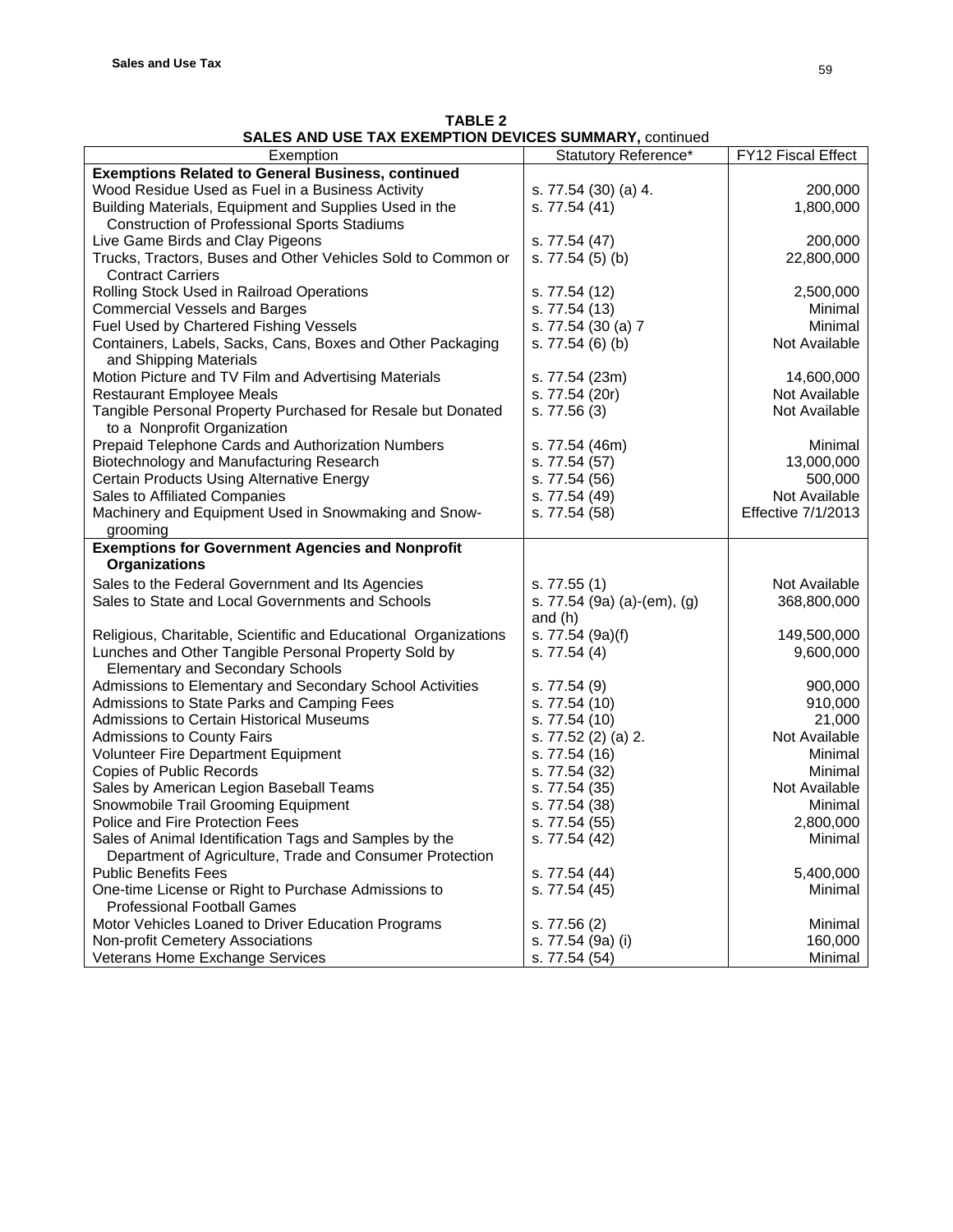| Exemption                                                                                        | Statutory Reference*          | FY12 Fiscal Effect |
|--------------------------------------------------------------------------------------------------|-------------------------------|--------------------|
| <b>Exemptions for Nonresidents and for Use in Other States</b>                                   |                               |                    |
| Interstate Commerce                                                                              | s. 77.54 (1)                  | Not available      |
| Property Used in Wisconsin by Nonresidents                                                       | s. 77.53 (17)                 | Not available      |
| Nonresidents' Boats Berthed in Boundary Waters                                                   | s. 77.53 (17m)                | Not available      |
| Nonresidents' Aircraft Hangared in Wisconsin                                                     | s. 77.53 (17r)                | Not available      |
| Goods Brought into the State by New Residents                                                    | s. 77.53 (18)                 | Not available      |
| Property Purchased for Use Outside the State                                                     | s. 77.55(3)                   | Not available      |
| Aircraft. Motor Vehicles and Truck Bodies Sold for Use Outside<br>the State                      | s. $77.54(5)(a)$              | Not available      |
|                                                                                                  |                               |                    |
| Modular and Manufactured Homes Used in Real Property<br><b>Construction Outside of the State</b> | s. $77.54(5)(am)$             | 260,000            |
| Property Sold to Out-of-State Common or Contract Carriers                                        | s. 77.55 (2) and (2m)         | Not available      |
| Printed Advertising Material Used Outside the State                                              | s. 77.54 (25)                 | Not available      |
| <b>Temporary Storage of Printed Materials</b>                                                    | s. 77.54 (43)                 | Not available      |
| <b>Definitional and Miscellaneous Exemptions</b>                                                 |                               |                    |
| Exemptions That Further Define Retail Sales                                                      | See text                      | Not available      |
| Labor Input into Construction                                                                    | s. 77.52 (2) (a) 10.          | 499,400,000        |
| Trade-Ins and Lemon Law Refunds                                                                  | s. 77.51 (15b), (b) 5. and 6. | 97,100,000         |
| <b>Certain Occasional Sales</b>                                                                  | s. 77.54 (7) and (7m)         | Not available      |
| <b>Auction Sales</b>                                                                             | s. 77.51 (9) (e)              | Not available      |
| <b>Retailer's Discount</b>                                                                       | s. 77.61 (4) (c)              | 17,900,000         |

**TABLE 2 SALES AND USE TAX EXEMPTION DEVICES SUMMARY, continued** 

\*References to sections of the 2011 Wisconsin Statutes.

# **EXEMPTIONS FOR PROPERTY SOLD PRIMARILY TO HOUSEHOLDS**

# **Food and Food Ingredients**

The sales price from the sale of and the storage, use, or other consumption of food and food ingredients; except candy, soft drinks, dietary supplements, and prepared food; are exempt from the sales tax. Food for direct consumption on the premises, such as meals sold in restaurants, cafes and cafeterias, is taxable. Sales of food and food ingredients; except candy, soft drinks, and prepared food; from vending machines are treated as exempt sales for home consumption

# **Bottled Water**

Bottled water is included in the definition of food and food ingredients, and consequently, is exempt from the sales tax.

# **Meals Furnished by Institutions of Higher Education**

Sales of meals, food and beverages furnished by public and private institutions of higher education are exempt from sales tax if they are furnished to students enrolled in that institution or under an agreement with a National Football League team.

# **Water Sold Through Mains**

Sales of water delivered through mains, and sales of water by public and private water utility districts are exempt from the sales tax.

# **Fuel and Electricity for Residential Use**

All sales for residential use of coal, fuel oil, propane, steam, peat, fuel cubes produced from solid waste and sales of wood used for fuel for residential use are exempt from sales tax. Sales of electricity and natural gas for residential use billed from November through April are also exempt from sales tax.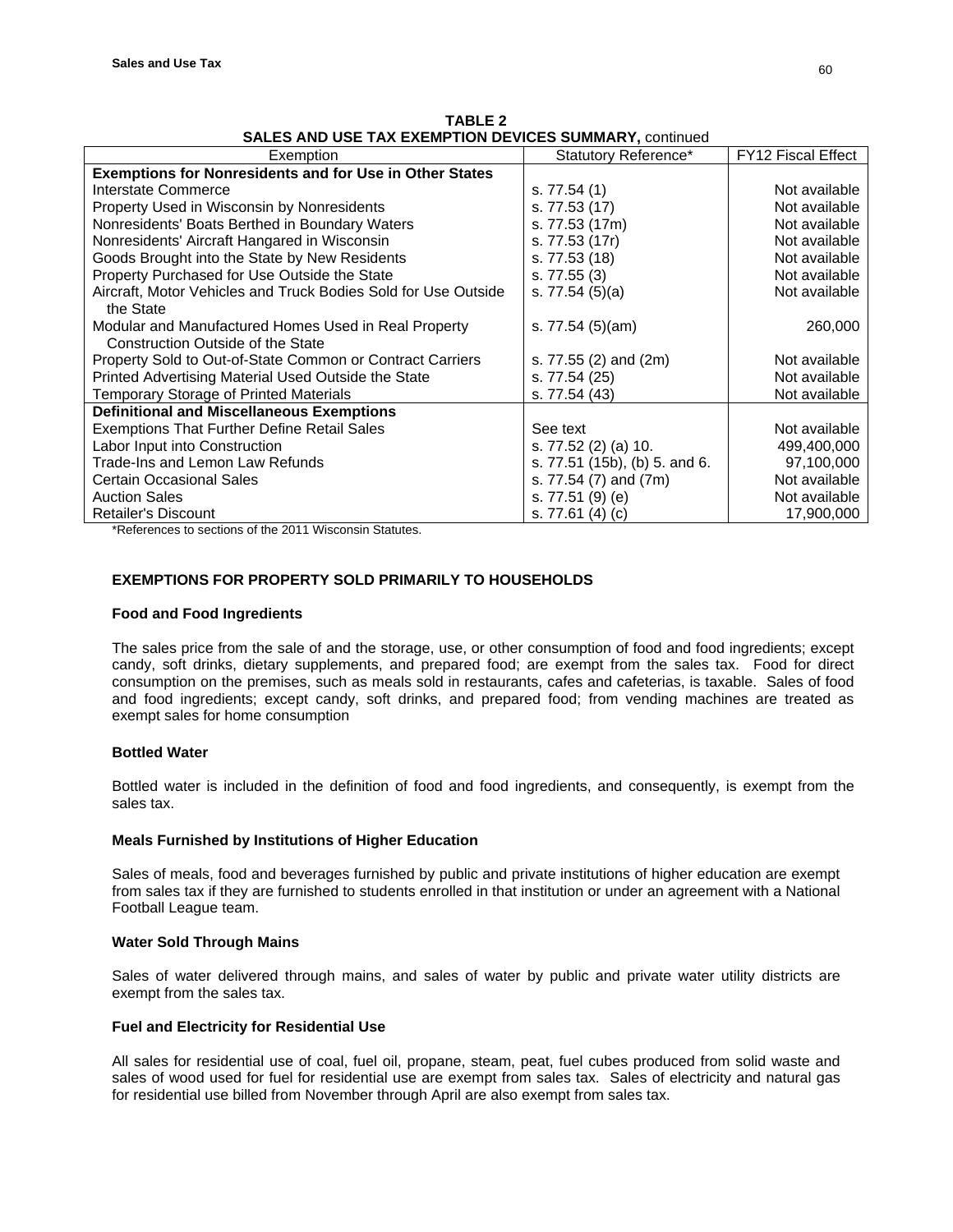# **Biomass Used for Residential Fuel**

Sales of biomass used for residential fuel are exempt from sales tax. Biomass includes fuel derived from wood or plant material but does not include industrial, commercial, or household waste.

### **Manufactured Homes**

Thirty-five percent of the total amount for which a new manufactured home is sold, if the manufactured home is used as a dwelling and is certified by the federal Department of Housing and Urban Development, is exempt from sales tax.

### **Motor Fuels**

Sales of motor fuels that are subject to the state motor fuel excise tax are exempt from the sales tax. Exempt fuels include gasoline, commercial and general aviation fuel and diesel fuel.

### **Vegetable Oil and Animal Fats Converted to Exempt Fuel**

Sales of vegetable oil or animal fat that is converted into certain motor vehicle fuel is exempt from sales tax.

# **Newspapers, Periodicals and Shoppers Guides**

Sales of newspapers, periodicals sold by subscription, and shoppers' guides that distribute at least 48 issues in a 12-month period are exempt from sales tax. The exemption for newspapers and periodicals is generally limited to those published four or more times per year. Periodicals issued at intervals not exceeding six months by an educational association or tax-exempt religious, charitable, scientific or educational organization are also exempt.

### **Caskets and Burial Vaults**

Sales of caskets and burial vaults are exempt from sales tax.

# **United States of America and State of Wisconsin Flags**

Sales of U.S. and Wisconsin flags are exempt from sales tax.

#### **Coin-Operated Laundry and Dry Cleaning Services**

Laundry services performed by customers using coin-operated equipment are exempt. Gross receipts from laundry, dry cleaning, pressing and dyeing services performed on raw materials in process and destined for sale are also exempt.

#### **Diaper Services**

Gross receipts from the sale or rental of cloth diaper services are exempt.

#### **Gun Club Admissions and Memberships**

Sales of admissions, including memberships, by a gun club are exempt if the gun club is a nonprofit organization and if the gun club provides safety classes approved by the Department of Natural Resources to at least 25 individuals in the calendar year. Gun clubs include trapshooting, skeet-shooting, sporting-clay, hunting, rod and gun, hunting and fishing, and conservation clubs.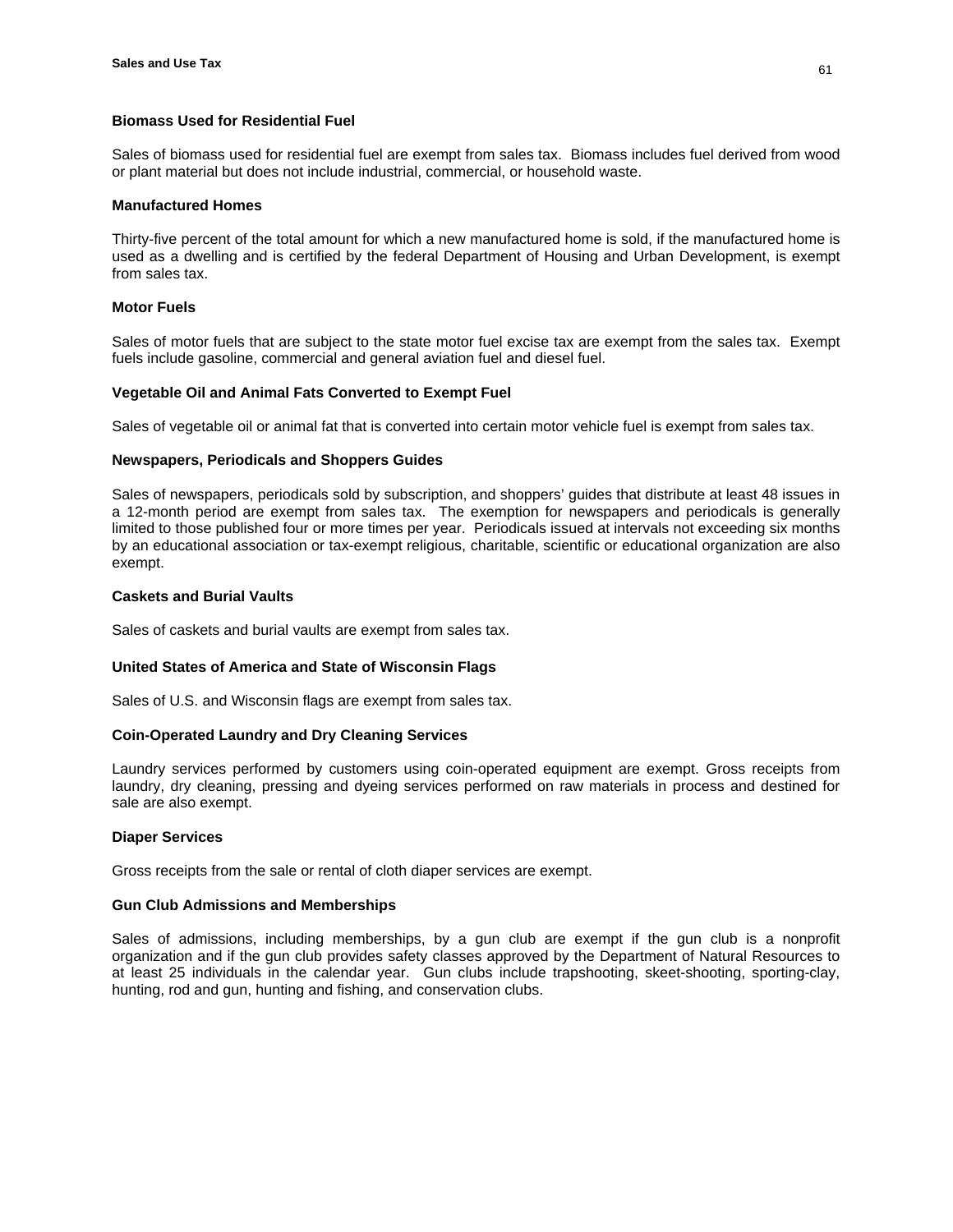# **EXEMPTIONS RELATED TO HEALTH CARE**

### **Prescription Drugs and Medicines**

Sales of medicines are exempt from sales and use tax if the medicines are: (1) prescribed for treatment by an authorized person or dispensed by a registered pharmacist; (2) furnished by a licensed physician, surgeon, podiatrist or dentist to his own patient; (3) furnished by a hospital for treatment of patients on the orders of a licensed physician, surgeon, podiatrist or dentist; (4) sold to a licensed physician, surgeon, podiatrist or dentist for treatment of patients; (5) sold to this state or a political subdivision or any municipal corporation thereof for use in treatment of human beings or furnished by a medical facility maintained by the state; (6) furnished for the treatment of a human being by a medical facility or clinic maintained by the state or a political subdivision or any municipal corporation thereof, or (7) furnished without charge to a physician, surgeon, nurse anesthetist, advanced practical nurse, osteopath, dentist, podiatrist or optometrist if the medicine may not be dispensed without a prescription.

# **Insulin and Equipment Used in the Treatment and Testing of Diabetes**

Insulin and apparatus used for the injection of insulin, other equipment used to treat diabetes, and equipment and supplies used to measure blood sugar levels are exempt from the sales tax.

# **Medical Devices**

Medical devices, including repair parts and accessories, are exempt from sales tax. Exempt devices include wheelchairs and crutches; artificial limbs, eyes and teeth; prescription eye glasses; hearing aids; equipment used to administer prescription oxygen for home use; and adaptive equipment to enable a handicapped person to enter, operate and leave a motor vehicle.

# **Meals Provided by Nursing Homes, Community-Based Residential Facilities, Licensed Childcare Facilities and Hospitals, and Food Sold in Retirement Homes**

Sales of meals and food and food ingredients, except soft drinks, by and served on the premises of hospitals, sanatoriums, nursing homes, community-based residential facilities, licensed child care faculties and retirement homes are exempt from the sales tax. Retirement homes are nonprofit residential facilities where three or more unrelated adults or their spouses have their principal residence and where support services, including meals from a common kitchen, are available to residents.

# **EXEMPTIONS RELATED TO FARMING**

# **Tractors and Farm Machinery**

Sales of tractors and farm machinery, including accessories, attachments, and parts, used directly in farming are exempt from sales tax. The exemption does not apply to motor vehicles for highway use, such as cars and trucks. In 2007, the exemption was expanded to include sales of tangible personal property that is used exclusively and directly, or is consumed or loses its identity, in the business of agriculture or silviculture.

# **Personal Property and Supplies Used in Farming**

Sales of seeds; plants; feed; fertilizer; soil conditioners; animal bedding; sprays, pesticides, and fungicides; breeding and other livestock; farm work stock; baling twine and baling wire; containers; and plastic bags, sleeves, and sheeting used to store or cover hay or silage are exempt from sales tax.

# **Electricity Used in Farming**

Electricity sold for use in farming is exempt from sales tax.

# **Fuel Used in Farming**

Fuel sold for use in farming is exempt from sales tax.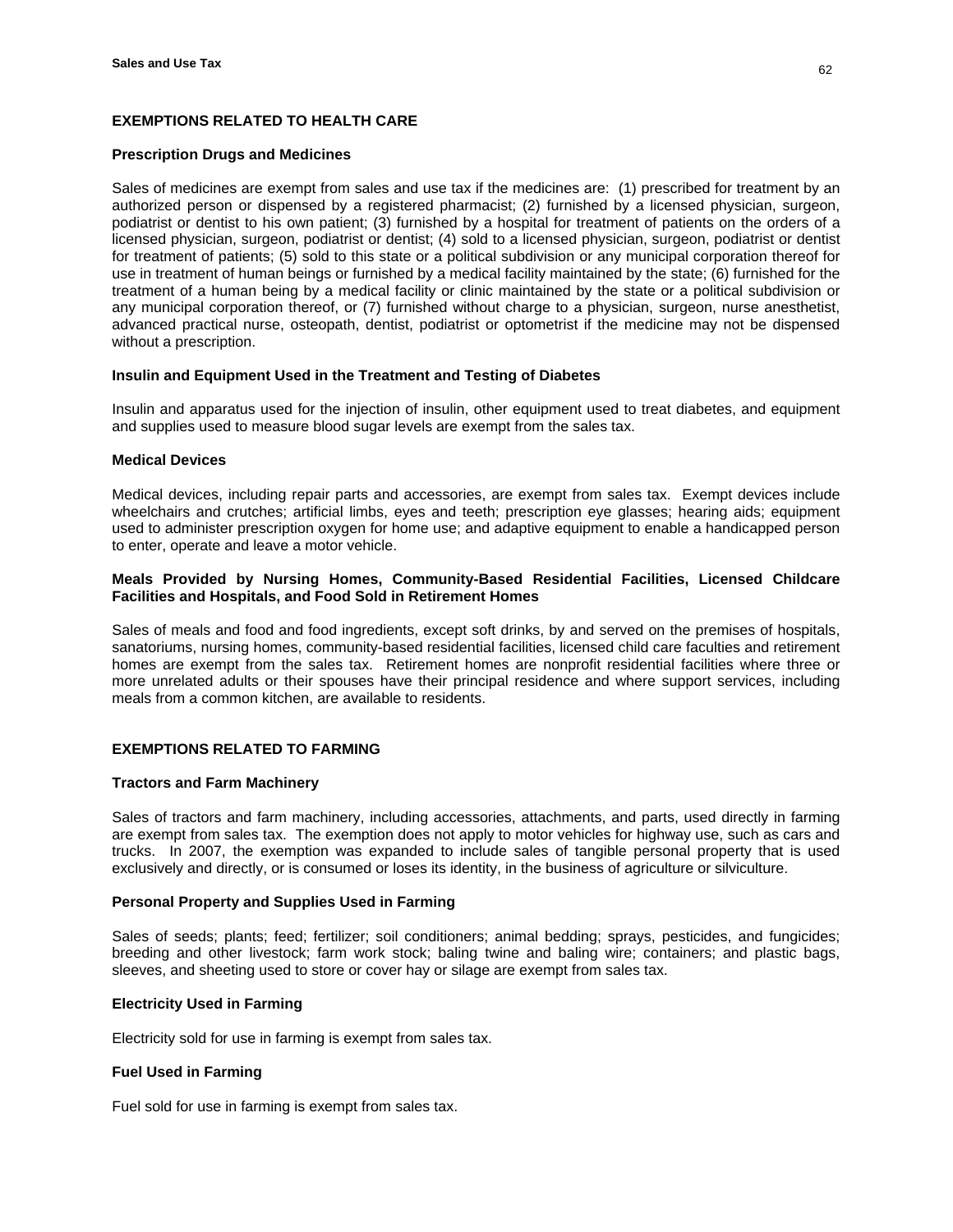### **Veterinary Services and Medicines for Farm Livestock**

Sales of services provided by veterinarians for animal health care, breeding or training of livestock, and sales of medicines used to treat farm livestock, are exempt from sales tax.

### **Semen for Livestock Breeding**

The sale of semen used for the artificial insemination of livestock is exempt from sales tax.

# **EXEMPTIONS RELATED TO GENERAL BUSINESS**

### **Machinery and Equipment Used in Manufacturing**

The sale and use of machines and specific processing equipment and repair parts used exclusively and directly by a manufacturer in the manufacturing process are exempt from sales tax. Generally, manufacturing is defined as the production by machinery from existing materials of a new article of tangible personal property with a different form, use or name. Mobile mixing and processing units, including the vehicles on which they are mounted, are also exempt manufacturing machinery and equipment.

# **Fuel and Electricity Used in Manufacturing**

Fuel and electricity used in manufacturing tangible personal property are exempt from sales and use tax.

### **Tangible Personal Property Consumed in Manufacturing**

Tangible personal property, typically raw materials and other inputs, that is consumed, destroyed or loses its identity in manufacture of finished goods is exempt from sales tax.

### **Component Parts of Shoppers Guides, Newspapers and Periodicals**

Materials and services that become component parts of shoppers' guides, newspapers and periodicals are exempt from sales tax.

#### **Catalogs and Catalog Envelopes**

Catalogs and the envelopes in which catalogs are mailed are exempt from the sales tax if the catalogs are designed to advertise and promote the sale of merchandise or to advertise the services of individual businesses.

#### **Advertising and Promotional Direct Mail**

Direct mail that has the primary purpose of attracting public attention to a product, person, business, or organization or to attempt to sell, popularize, or secure financial support for a product, person, business, or organization is exempt from sales tax.

# **Fuels Converted to Electric Energy, Gas or Steam by a Utility**

Fuels converted to electric energy, gas or steam by a utility are exempt from sales tax.

# **Waste Treatment Facilities and Machinery and Equipment Used in Recycling**

Sales and installation of waste treatment facilities, replacement parts, and chemicals and supplies used in operating a waste treatment facility are exempt from the sales tax. The exemption applies to expenditures by governmental units, private industry and their construction contractors for sewage treatment plants, holding ponds and similar facilities. The sale and use of machinery and equipment and repair parts used exclusively and directly for waste reduction or recycling activities are exempt. Also exempt are motor vehicles used exclusively and directly in recycling that are not required to be licensed for highway use. The activities qualifying for the exemption include those that reduce the amount of solid waste generated, recover energy from solid waste, and reuse, recycle, or compost solid waste. Some recycling machinery is also exempt as manufacturing machinery.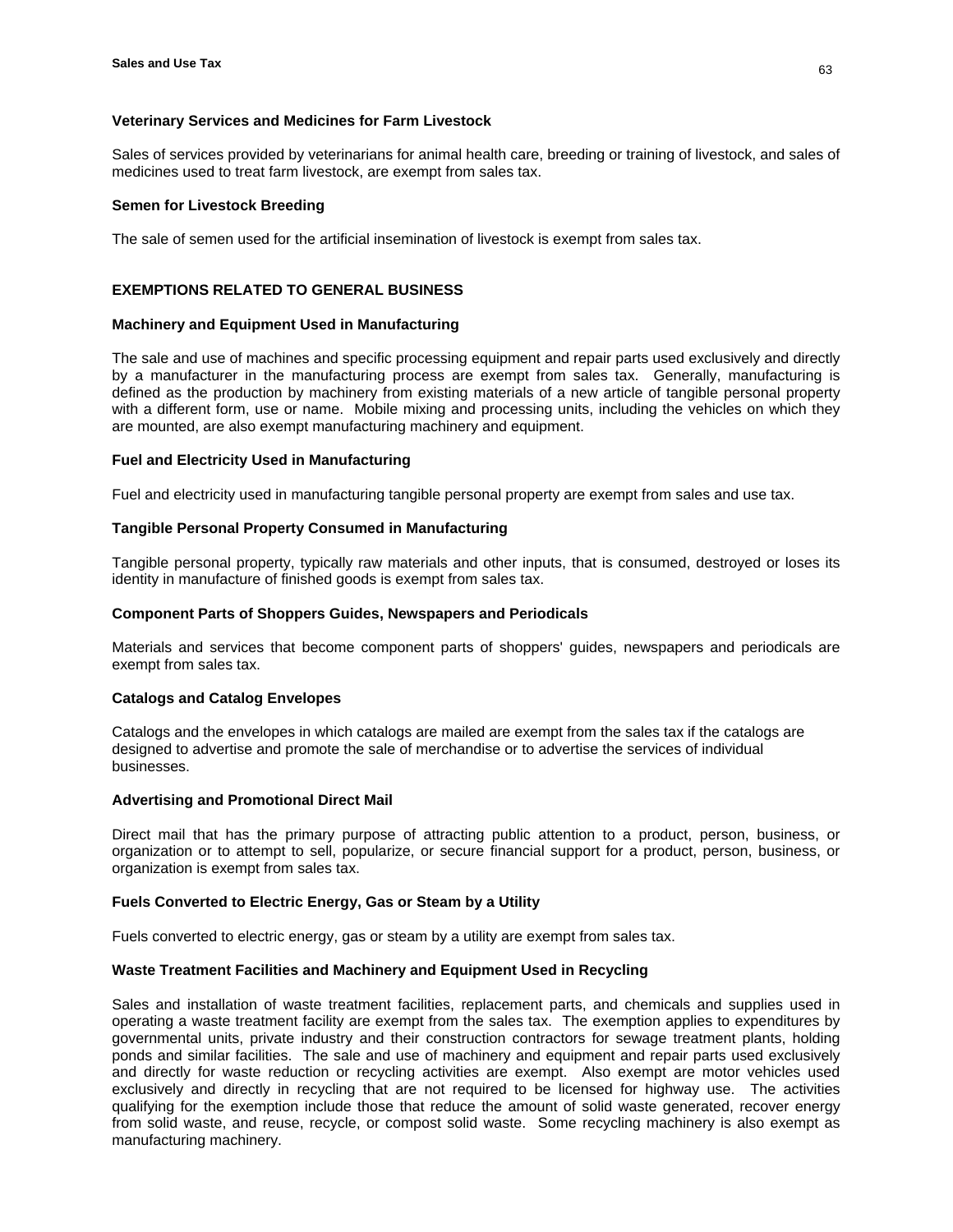# **Logging Equipment**

Off-highway, heavy mechanical equipment used in the harvesting or processing of raw timber products in the field by loggers is exempt from sales tax.

### **Equipment Used in the Production of Maple Syrup**

Equipment used in the production of maple syrup is exempt from sales tax.

### **Wood Residue Used as Fuel in a Business Activity**

The sale of residue from the harvesting of timber for use as a fuel in a business activity is exempt from sales tax.

### **Building Materials, Equipment and Supplies Used in the Construction of Professional Sports Stadiums**

Sales of building materials, equipment and supplies used solely in the construction of a sports stadium built or used by a professional sports team are exempt from the sales tax. This exemption applies to the Miller Park constructed by the Southeast Wisconsin Professional Baseball Park District and to Lambeau Field constructed by the Green Bay-Brown County Professional Football Stadium District.

# **Live Game Birds and Clay Pigeons**

Sales of live game birds and clay pigeons to licensed bird hunting preserves are exempt. Also exempt are sales of clay pigeons to a shooting facility if the shooting facility pays sales tax on its charges for shooting or the shooting facility is a nonprofit organization whose charges for shooting are exempt occasional sales or if the charges pertain to a nonprofit gun club providing safety classes to at least 25 individuals annually.

# **Trucks, Tractors, Buses and Other Vehicles Sold to Common or Contract Carriers**

Sales of trucks, truck tractors, buses, trailers and semi-trailers and accessories, parts and supplies sold to common or contract carriers are exempt from sales tax. This exemption applies to urban mass transportation, bus and trucking companies, and other contract carriers.

#### **Rolling Stock Used in Railroad Operations**

Sales of locomotives, freight cars, and other rolling stock as well as accessories, attachments and fuel and lubricants used in railroad operations are exempt from sales tax.

#### **Commercial Vessels and Barges**

Sales, storage, use or other consumption of commercial vessels and barges in excess of 50 tons and primarily engaged in interstate or foreign commerce or commercial fishing are exempt from sales tax. Accessories, parts and fuel for these vessels are also exempt from sales tax.

#### **Fuel Used by Chartered Commercial fishing Vessels**

Fuel sold for use in licensed charter fishing boats is exempt from the sales tax.

#### **Containers, Labels, Sacks, Cans, Boxes and Other Packaging and Shipping Materials**

Sales of containers, labels, sacks, cans, boxes and other packing, packaging and shipping materials, if such materials are used to transfer merchandise to customers, are exempt from sales tax. Packing, packaging and shipping materials, including meat casings, for use in meat packing, packaging or shipping meat are exempt from sales tax regardless of whether such materials are used to transfer merchandise to customers.

#### **Motion Picture and TV Film and Advertising Materials**

The sale, lease or rental, or storage, use or other consumption of motion picture films and of advertising material sold, leased or rented to movie theaters or radio or television stations is exempt from sales tax.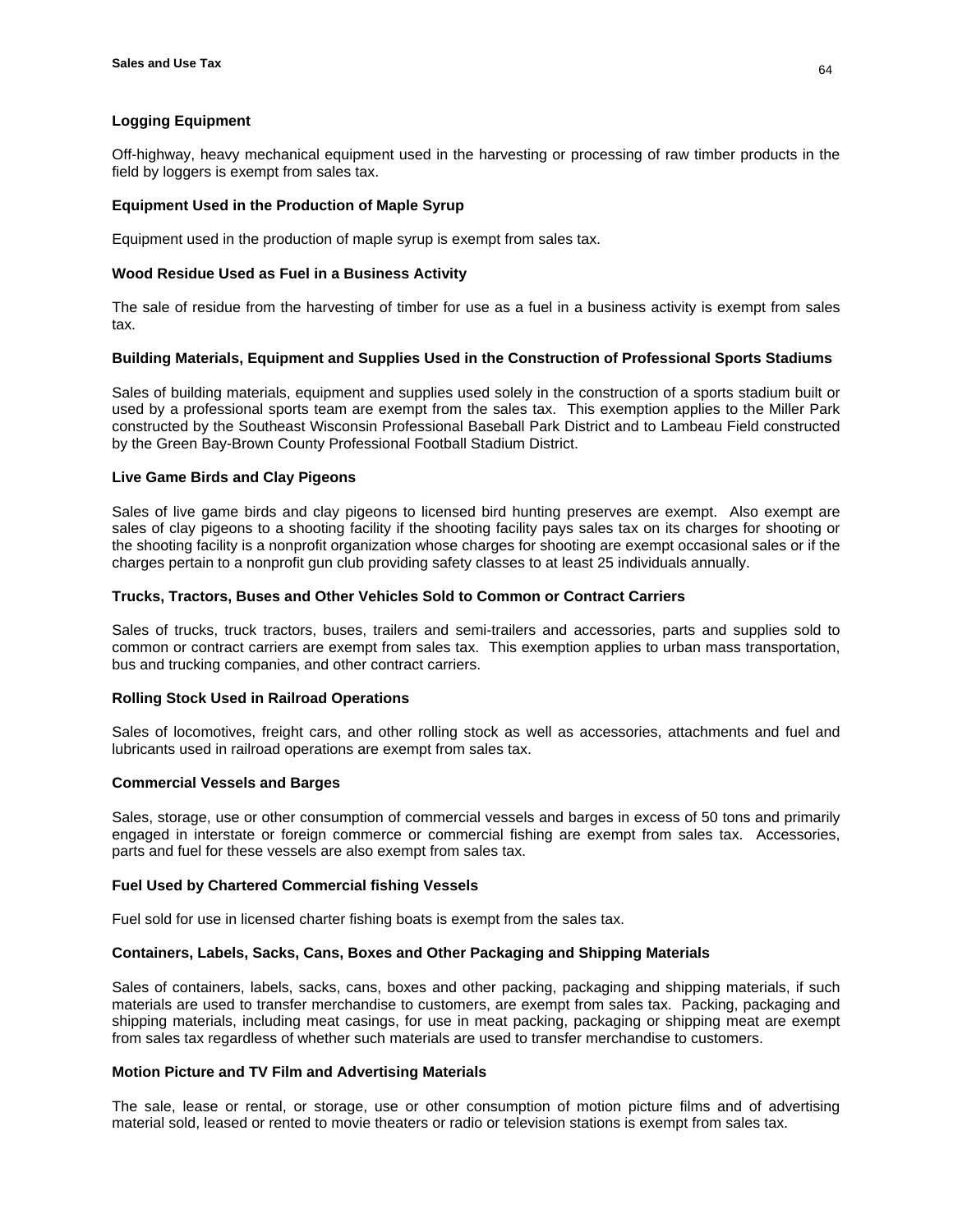### **Restaurant Employee Meals**

Meals that are provided by a restaurant to the restaurant's employee during the employee's work hours are exempt from sales tax.

### **Tangible Personal Property Purchased for Resale but Donated to a Nonprofit Organization**

Property purchased tax-free for resale or under a valid exemption certificate and later donated to a nonprofit organization is exempt from use tax.

### **Prepaid Telephone Cards and Authorization Numbers**

Services obtained by the use of a prepaid telephone card or authorization number are exempt from sales tax if sales tax was paid on the card or authorization number at the time it was purchased.

# **Biotechnology and Manufacturing Research**

Machinery and equipment, tangible personal property, and specific processing equipment sold to persons who are engaged primarily in manufacturing or biotechnology in Wisconsin and are used exclusively and directly in qualified research are exempt from sales tax.

# **Certain Products Using Alternative Energy**

Certain products whose power source is wind energy, direct radiant energy received from the sun, or gas generated from anaerobic digestion of animal manure and other agricultural waste are exempt from the sales tax. Electricity or energy produced by these products is also exempt from the sales tax.

### **Sales to Affiliated Companies**

Sales of taxable services and tangible personal property that is physically transferred to the purchaser are exempt from the sales tax if the seller and purchaser of such services and property are of the same affiliated group under the Internal Revenue Code and are eligible to file a consolidated federal income tax return.

#### **Machinery and Equipment Used in Snowmaking and Snow-grooming**

Snowmaking and snow-grooming machines and equipment and the fuel and electricity used to operate such machines and equipment are used exclusively and directly for snowmaking and snow grooming at ski hills, ski slopes, and ski trails are exempt from sales tax.

# **EXEMPTIONS FOR GOVERNMENT AGENCIES AND NONPROFIT ORGANIZATIONS**

#### **Sales to the Federal Government and Its Agencies**

Sales of goods and services to the federal government or to any of its incorporated or unincorporated agencies or instrumentalities are exempt from sales tax. Taxing purchases by the federal government would violate the U.S. Constitution.

#### **Sales to State and Local Governments and Schools**

Sales of tangible personal property and taxable services to the state or any of its agencies are exempt. Also exempt are sales to the University of Wisconsin Hospitals and Clinics Authority, the Wisconsin Aerospace Authority, the Health Insurance Risk-sharing Plan Authority, and the Fox River Navigational System Authority. In addition, sales to county, city, village and town governments; school districts; local exposition districts; local cultural arts districts; joint local water authorities; sewerage commissions; and metropolitan sewerage districts are exempt from sales tax.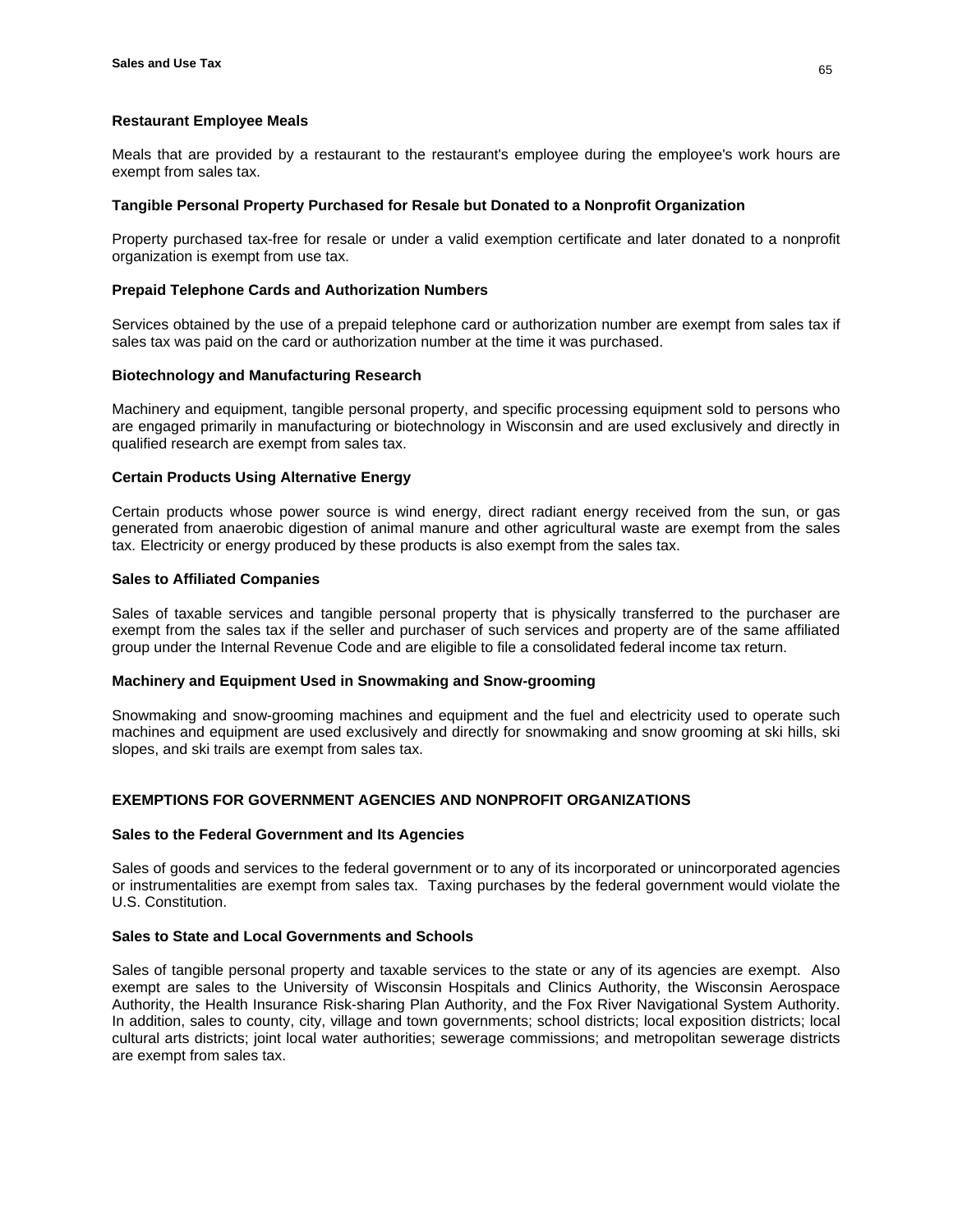# **Sales to Religious, Charitable, Scientific and Educational Organizations**

The gross receipts from sales to, and the storage, use or other consumption of tangible personal property and taxable services by any corporation, community chest, foundation or association organized and operated exclusively for religious, charitable, scientific or educational purposes or for the prevention of cruelty to children or animals, except specified hospital service corporations, are exempt from sales tax if no part of the net income of the organization inures to the benefit of any private person.

### **Lunches and Other Tangible Personal Property Sold by Elementary and Secondary Schools**

Sales of tangible personal property by public or private elementary and secondary schools are exempt from sales tax.

# **Admissions to Elementary and Secondary School Activities**

Sales of tickets or admissions to public and private elementary and secondary school activities are exempt from the sales tax, if the net proceeds are used for educational, religious or charitable purposes. The exemption includes revenue from admission fees to high school sporting events, school plays and other school activities.

### **Admissions to State Parks and Camping Fees**

Admission fees and camping fees at state park and state forest recreational areas are exempt from sales tax.

### **Admissions to Certain Historical Museums**

Admissions to a museum operated by a nonprofit corporation under a lease agreement with the State Historical Society are exempt from sales tax. This exemption applies only to the Circus World Museum in Baraboo.

### **Admissions to County Fairs**

Admissions to county fairs are exempt from sales tax.

# **Volunteer Fire Department Equipment**

Sales of fire trucks and other fire-fighting equipment to volunteer fire departments are exempt from sales tax. This exemption includes hoses, exhaust fans, generators, ladders and other firefighting equipment.

# **Copies of Public Records**

Charges by a governmental authority for copies of public records, including fees for searches, are exempt from sales tax.

# **Sales by American Legion Baseball Teams**

Sales of tangible personal property, tickets and admissions by American Legion baseball teams are exempt from sales tax.

# **Snowmobile Trail Grooming Equipment**

Snowmobile trail groomers and attachments are exempt from sales tax when purchased by snowmobile clubs for use in maintaining the state system of snowmobile trails. To qualify for the exemption, an organization must meet at least three times a year and have at least 20 members.

#### **Police and Fire Protection Fees**

Police and fire protection fees imposed on communications are exempt from the sales tax.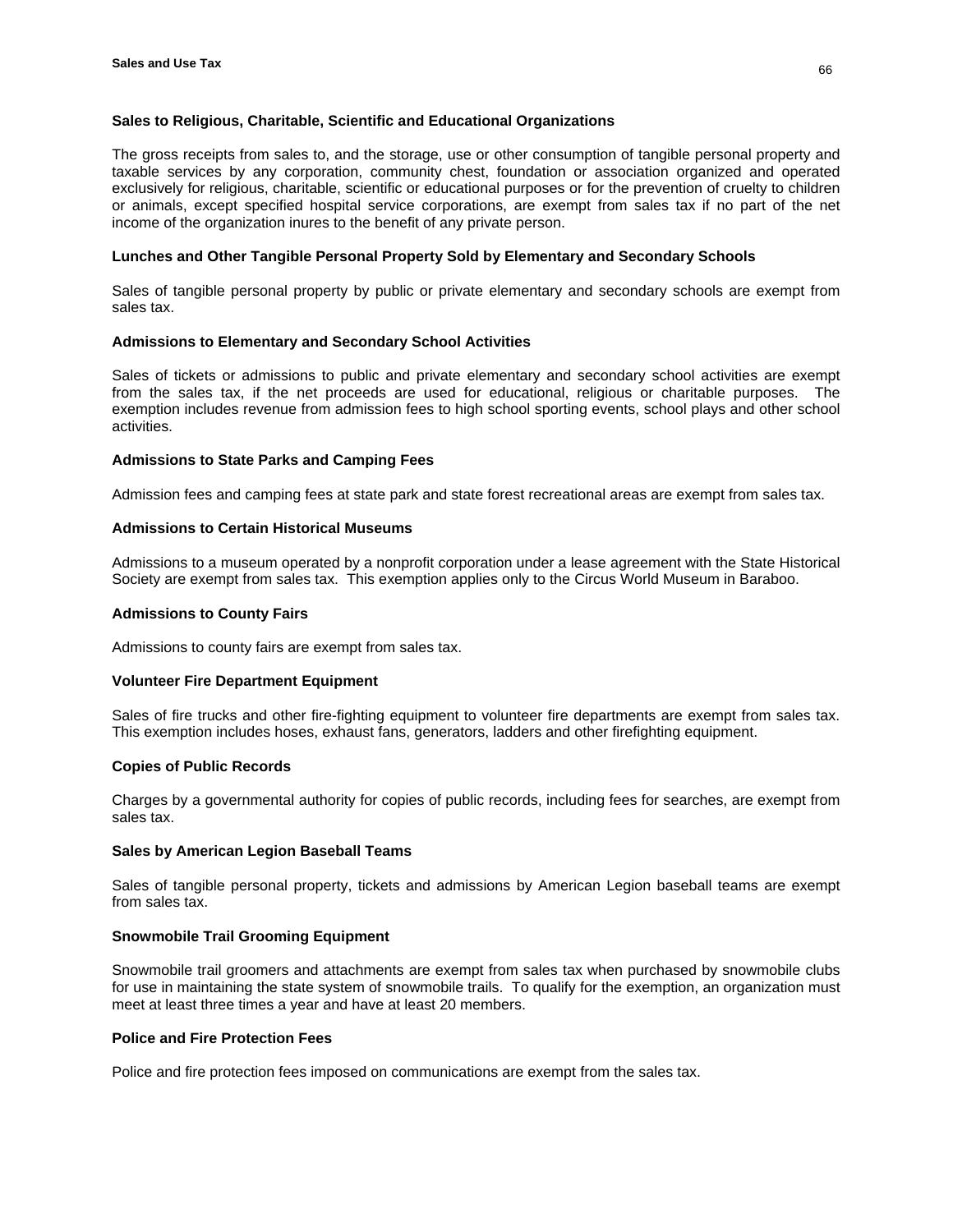# **Sales of Animal Identification Tags and Samples by the Department of Agriculture, Trade and Consumer Protection**

Sales by the Wisconsin Department of Agriculture, Trade and Consumer Protection of animal identification tags to persons who are required or authorized to use those identification tags, and sales of standard samples representing product or commodity grades are exempt from sales tax.

# **Public Benefits Fees**

Public benefits fees are exempt from sales tax. These fees are surcharges on residential and commercial electric bills used to fund low-income energy assistance and energy conservation and efficiency programs.

# **One-Time License or Right to Purchase Admissions to Professional Football Games**

The sale by a municipality, a local professional football stadium district or a professional football team of a onetime license or similar right to purchase admission to at least three games at a football stadium in a season is exempt from sales tax. The exemption applies to the sale of admission rights whose proceeds are used to finance renovation of Lambeau Field in Green Bay.

# **Motor Vehicles Loaned to Driver Education Programs**

The loan by an automobile dealer of a motor vehicle for a driver education program conducted by a school or school district is exempt from use tax.

# **Nonprofit Cemetery Associations**

Tangible personal property and taxable services used exclusively by a nonprofit cemetery company or corporation organized under IRC section 501(c)(13) is exempt from sales and use tax.

# **Veterans Home Exchange Services**

The sale of tangible personal property and taxable services by a home exchange service that is owned by the Department of Veterans Affairs (DVA) is exempt from sales and use tax. Home exchange services are the coffee shops, snack bars, gift shops, and other facilities that serve the resident veterans, families, and guests at the Wisconsin Veterans Homes at King (Waupaca County) and Union Grove (Racine County).

# **EXEMPTIONS FOR NONRESIDENTS AND FOR USE IN OTHER STATES**

### **Interstate Commerce**

Tangible personal property shipped in interstate commerce is not subject to sales tax. The fiscal effect of this exemption has not been estimated because taxing such property is prohibited by the U.S. Constitution.

# **Property Used in the State by Nonresidents**

Tangible personal property brought into the state by nonresidents of Wisconsin for their own use, storage, or other consumption while temporarily in Wisconsin is exempt from use tax. However, if the property is used to conduct a trade, business or profession, or used in the performance of personal services for wages or fees, the value of the property is subject to the tax.

# **Nonresidents' Boats Berthed in Boundary Waters**

Generally, a boat that is owned by a resident of another state and berthed in Wisconsin is subject to use tax, if the owner did not pay sales tax when purchasing the boat. However, the boat is exempt from use tax if: (1) the boat owner is a resident of a state contiguous to Wisconsin, (2) the boat is berthed in boundary waters adjacent to the owner's state of residence, and (3) the purchase of the boat was an exempt occasional sale.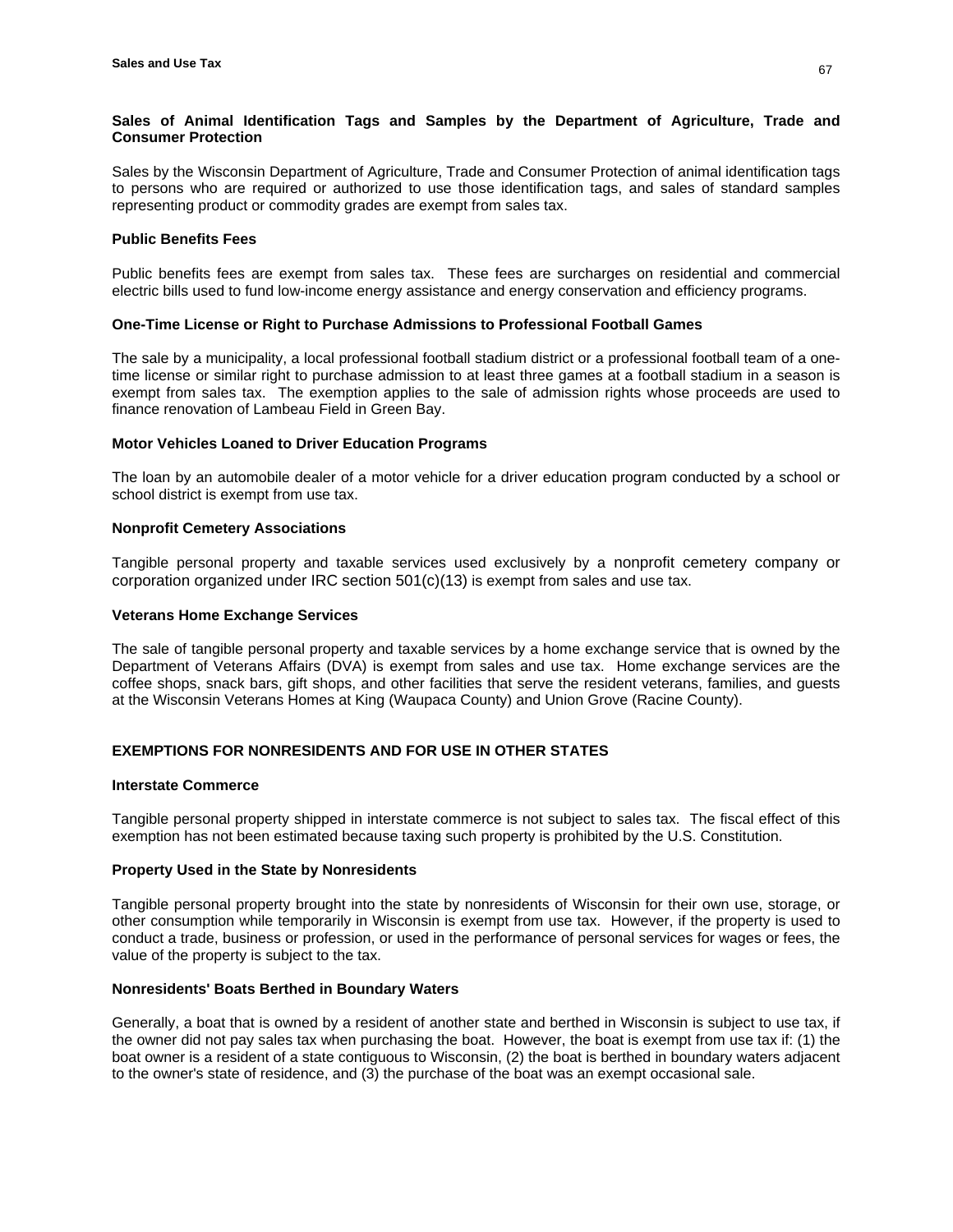# **Nonresidents' Aircraft Hangared in Wisconsin**

Aircraft purchased in another state by a nonresident individual or business and kept in a hangar in Wisconsin is exempt from use tax.

### **Goods Brought into the State by New Residents**

Household goods purchased outside of Wisconsin but brought into the state by new residents are exempt from use tax if the goods are purchased 90 or more days prior to the date the person moves to Wisconsin. This exemption applies to all household goods, including automobiles and other registered vehicles, purchased for personal use.

# **Property Purchased for Use Outside the State**

Sales of tangible personal property purchased for use outside the state and sales of property delivered and prepared for export are exempt from sales tax. For example, items such as office supplies and paper products sold to persons outside the state are exempt from the sales tax.

### **Aircraft, Motor Vehicles and Truck Bodies Sold for Use Outside the State**

Sales of aircraft, motor vehicles and truck bodies to nonresidents who will not use such units in Wisconsin are exempt from the sales tax. This exemption also applies to aircraft, motor vehicles and truck bodies sold to foreign governments and to certified carriers of people or property in interstate or foreign commerce.

### **Modular and Manufactured Homes Used in Real Property Construction Outside of the State**

Sales of modular and manufactured homes used in real property construction outside the state are exempt from sales tax.

### **Property Sold to Out-of-State Common or Contract Carriers**

Sales of tangible personal property to common or contract carriers engaged primarily in trucking and sales to railroad companies are exempt from sales tax, if the property is shipped to a destination outside this state.

# **Printed Advertising Material Used Outside the State**

Sales of printed advertising materials produced in Wisconsin and sold to purchasers for use only outside the state are exempt from sales tax. For example, advertising leaflets, which are printed and purchased in the state but distributed only in a neighboring state, are not subject to sales tax.

# **Temporary Storage of Printed Materials**

The temporary storage of raw materials that are incorporated into printed materials to be transported outside Wisconsin, and thereafter used solely outside Wisconsin, are exempt from sales and use tax. An example of printed materials qualifying for the exemption would be paper purchased by a company from an out-of-state vendor and delivered to a Wisconsin printer that prints catalogs for the purchaser, if the catalogs are distributed only outside Wisconsin.

# **DEFINITIONAL AND MISCELLANEOUS EXEMPTIONS**

#### **Exemptions That Further Define Retail Sales**

The purpose of this exemption report is to estimate the cost to the state of providing specific exemptions to the sales tax for items that would otherwise be taxable. A retail sale is defined as one where the buyer makes a purchase with no intention of resale. By law, retail sales are subject to the sales tax, unless otherwise provided by law. However, some sections of the statutes clarify the definition of a retail sale to exclude certain transactions from tax. For these sections no fiscal estimates have been made because sales of these items are not retail sales.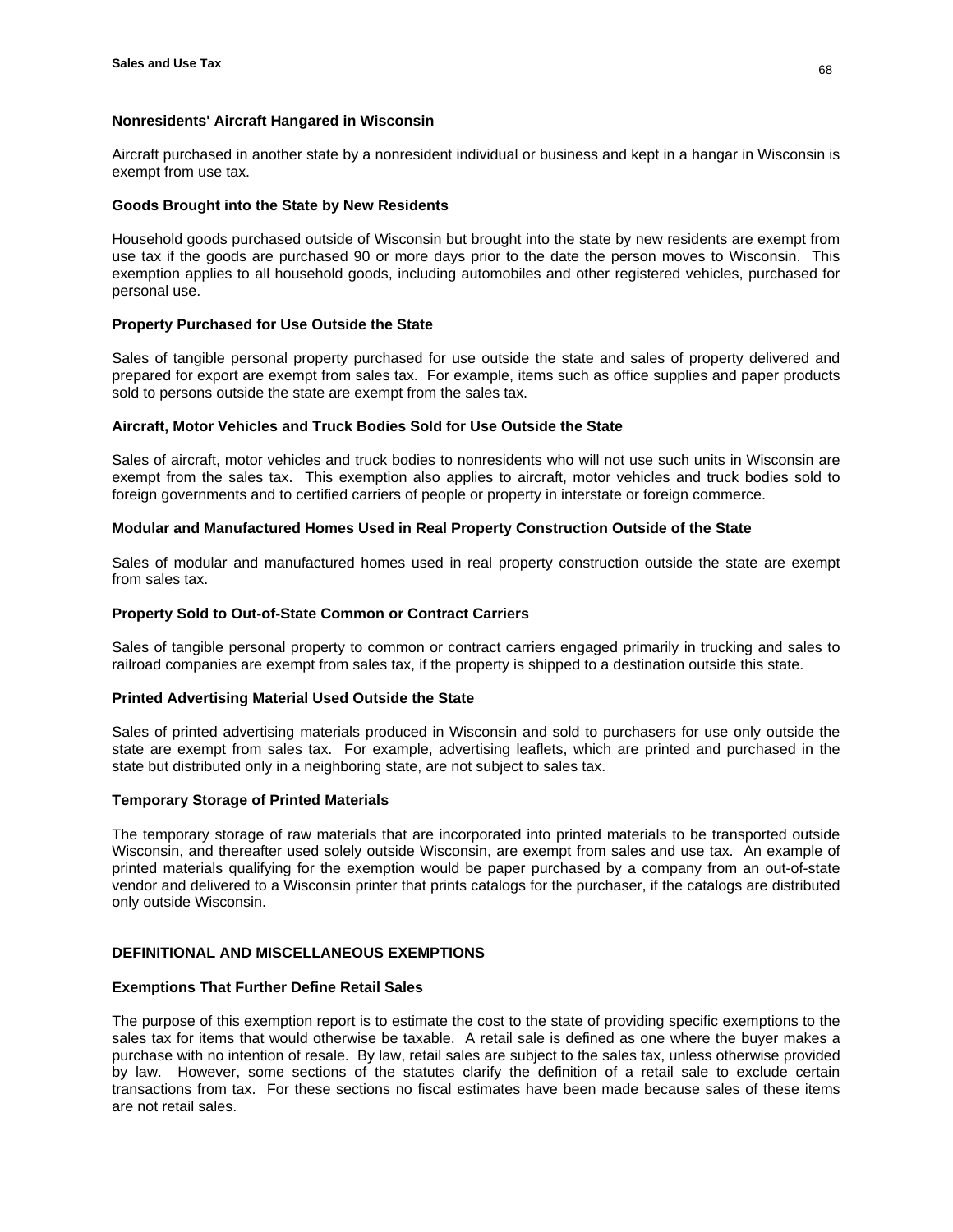The following transactions fall into this category:

- Charges for interest, financing or insurance when such charges are stated separately. [Sec. 77.54 (8)].
- Transfer of property to a corporation upon its organization solely in consideration for the issuance of its stock. [Sec. 77.51 (14g) (a)].
- Contributions of property to a newly-formed partnership solely in consideration for a partnership interest. [Sec. 77.51 (14g) (b)].
- Contributions of property to a limited liability company upon its organization solely in consideration for a membership interest. [Sec. 77.51 (14g) (bm)].
- Transfer of property to a corporation for the issuance of its stock pursuant to a merger or consolidation. [Sec. 77.51 (14g) (c)].
- Transfer of property to a limited liability company for a membership interest pursuant to a merger. [Sec. 77.51 (14g) (cm)].
- Distribution of property by a corporation to its stockholders as a dividend or in liquidation. [Sec. 77.51]  $(14g)$   $(d)$ ].
- Distribution of property by a partnership to its partners in liquidation. [Sec. 77.51 (14g) (e)].
- Distribution of property by a limited liability company to its members in liquidation. [Sec. 77.51 (14g)(em)].
- Repossession of property when the only consideration is cancellation of the purchaser's obligation to pay the balance of the purchase price. [Sec. 77.51 (14g) (f)].
- The transfer of electric transmission facilities to a transmission company. [Sec. 77.51 (14g) (fm)].
- Transfers of property in a reorganization in which no gain or loss is recognized for Wisconsin franchise or income tax purposes under sections 71.301 to 71.368. [Sec. 77.51 (14g) (g)].

# **Labor Input into Construction**

Materials used in construction are subject to sales tax; however, the value added by construction contractors is not taxed. Construction is a volatile sector of the economy and, as a result, the value of this exemption fluctuates from year to year.

# **Trade-Ins and Lemon Law Refunds**

In transactions in which a product is traded in on the purchase of a product of greater value, sales tax is applied only to the difference between the values of the two products. The estimate applies only to trade-ins of automobiles and trucks; it does not include trade-ins of boats, mobile homes, household appliances or other items. Also, a customer purchasing a replacement vehicle with a lemon law refund may apply the value of the original trade-in to the purchase of the replacement vehicle.

# **Certain Occasional Sales**

Occasional sales are sales by persons other than those offering goods for sale in the ordinary course of business. Most occasional sales are exempt. Taxable occasional sales include sales of automobiles, aircraft, trailers, semi-trailers, snowmobiles, all-terrain vehicles, and mobile homes not exceeding 45 feet in length, registered in the state, and boats registered in the state or in the U.S. However, these occasional sales are exempt if the transfer is to a spouse, parent or child, or the spouse of a parent or child, and if the item had previously been registered in Wisconsin, or in the case of boats, registered in the state or in the U.S. Also, the transfer of a motor vehicle from an individual to a corporation solely owned by that individual is exempt. Occasional sales of tangible personal property or services by a neighborhood association, church, civic group or similar nonprofit organization are generally exempt from sales tax if total payments for entertainment or other expenses do not exceed \$500 and the organization's annual receipts do not exceed \$25,000.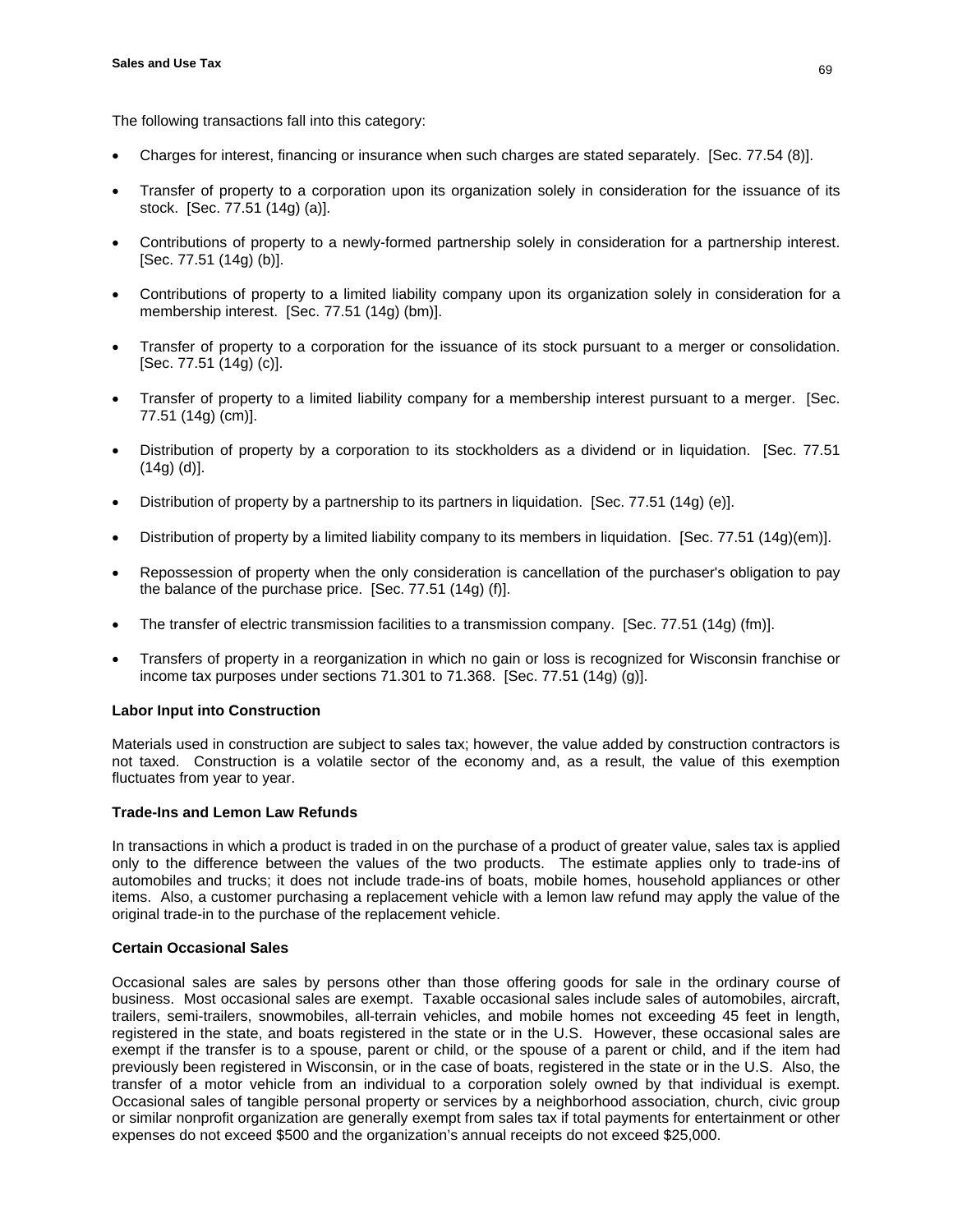# **Auction Sales**

Gross receipts from auctions of farm personal property or household goods that are not held at regular intervals are exempt from sales tax.

### **Retailer's Discount**

Retailers may retain 0.5% of their tax liability or a minimum of \$10 per filing period as compensation for the costs of collecting and remitting sales taxes. The retailer's discount is capped at \$1,000 per filing period.

# **SERVICES NOT SUBJECT TO TAX**

Services are exempt from sales tax unless the statutes specifically impose the tax. Data are not available to estimate of the total cost of not taxing services. However, the following table shows certain services that are not subject to sales tax and provides an estimate of the potential fiscal effect. The table does not include services that are specifically exempted from tax by law and discussed in previous sections, such as coinoperated laundry services, diaper services, veterinary services for farm animals and labor services in construction. Similar to Table 2 above, Table 3 below only presents estimated state revenue foregone. The impacts on local sales tax collections are not included in the figures.

| Exemption                                                               | FY12 Fiscal |
|-------------------------------------------------------------------------|-------------|
|                                                                         | Effect      |
| <b>Personal and Recreational Services</b>                               |             |
| Beauty, Barber, Nail and Other Personal Care Services                   | 23,100,000  |
| Funeral Services, excluding Caskets and Vaults                          | 12,600,000  |
| <b>Bank Account Service Charges</b>                                     | 13,200,000  |
| Dues and Fees Paid to Business Associations and Fraternal Organizations | 13,300,000  |
| <b>Health Clubs</b>                                                     | 17,000,000  |
| Admissions to Educational Events and Places                             | 5,000,000   |
| <b>Veterinary Services for Pets</b>                                     | 21,200,000  |
| Auto and Travel Clubs                                                   | 3,400,000   |
| <b>Professional Services</b>                                            |             |
| Services of Physicians, Dentists and Other Health Professionals         | 590,300,000 |
| <b>Legal Services</b>                                                   | 119,600,000 |
| Architectural, Engineering, Testing Laboratory and Surveying Services   | 83,800,000  |
| <b>Accounting Services</b>                                              | 51,000,000  |
| <b>Tax Preparation Services</b>                                         | 2,100,000   |
| <b>Business Services</b>                                                |             |
| Computer Services (inc. data processing and custom programming)         | 176,400,000 |
| Management, Scientific, and Technical Consulting Services               | 80,500,000  |
| Scientific Research and Development Services                            | 47,300,000  |
| <b>Employment Placement Services</b>                                    | 13,200,000  |
| Advertising - Development and Placement (excludes Public Relations)     | 76,900,000  |
| <b>Public Relations</b>                                                 | 2,800,000   |
| <b>Credit Rating and Collection Services</b>                            | 7,200,000   |
| <b>Investigation and Security Services</b>                              | 14,700,000  |
| <b>Services Related to Real Property</b>                                |             |
| <b>Commissions to Real Estate Brokers</b>                               | 23,900,000  |
| Repair of Real Property                                                 | 32,200,000  |
| Interior Design                                                         | 1,900,000   |
| <b>Janitorial Services</b>                                              | 21,100,000  |
| Disinfecting and Exterminating                                          | 3,300,000   |
| Sewerage Services                                                       | 32,100,000  |

**TABLE 3 SALES AND USE TAX EXEMPTIONS-SERVICES**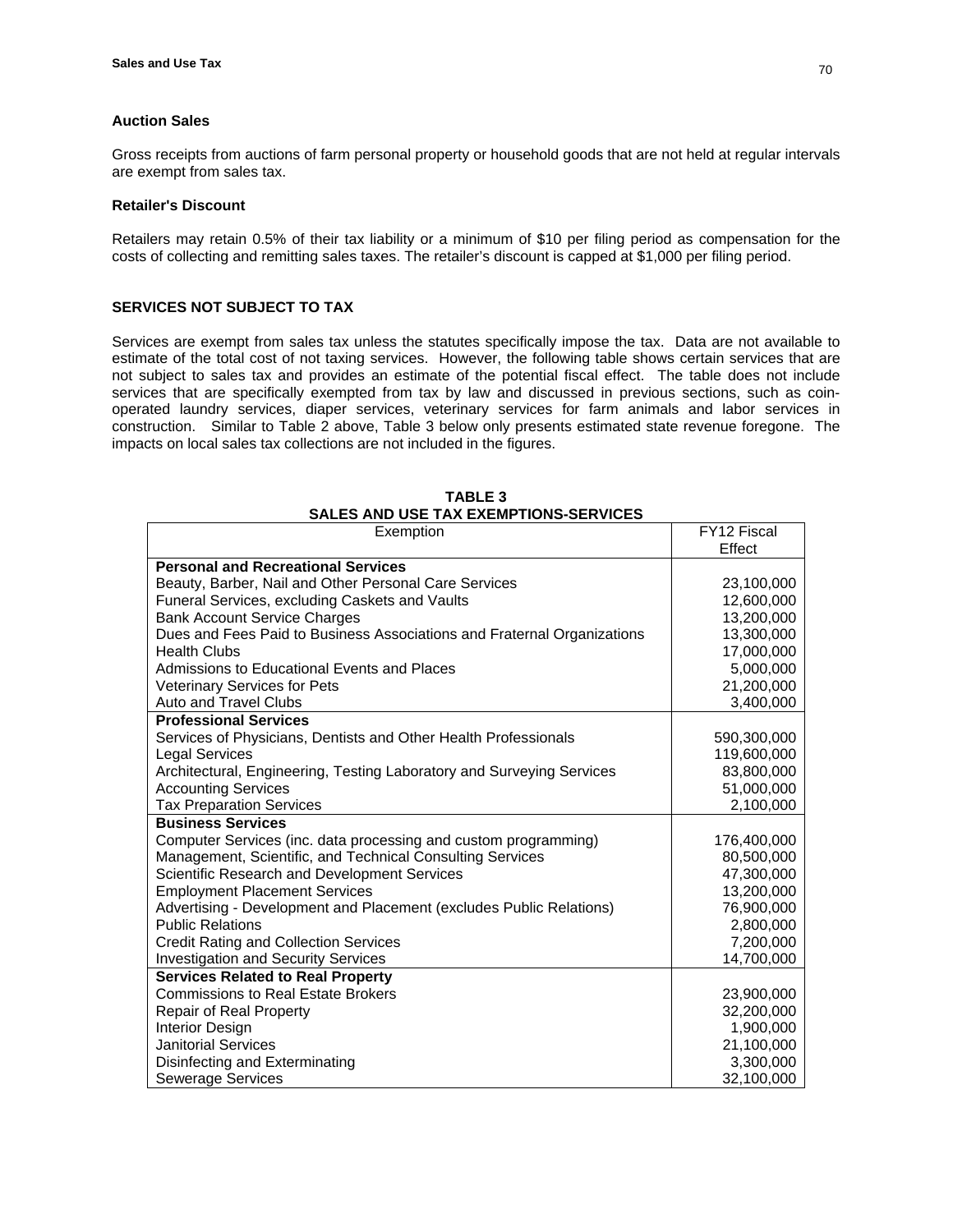# **INSURANCE PREMIUM TAXES**

#### **Introduction**

 $\overline{a}$ 

Chapter 76 of the Wisconsin Statutes provides for the taxation of certain insurance companies by the Commissioner of Insurance on the basis of premiums or net investment income. Insurance business subject to taxation under Chapter 76, Wis. Stats., is not subject to the corporate income and franchise tax under Chapter 71, Wis. Stats., and vice versa. Some types of insurance companies are not subject to taxation under either chapter.

The tax imposed by Chapter 76, Wis. Stats., may apply to all insurance companies, foreign (companies organized outside Wisconsin) as well as domestic (organized in Wisconsin). The corporate franchise tax applies to domestic fire and casualty insurers and the nonlife business of domestic life insurers.

Insurance companies subject to the corporate income and franchise tax are subject to the same tax rate as that imposed on all other corporations subject to the tax, except that the tax is limited to 2% of premiums. The tax rates for insurance companies subject to taxation under Chapter 76, Wis. Stats., vary depending on the type of insurance business. In addition, because of the "reciprocal and retaliatory" statutes, Wisconsin taxation of foreign insurance companies (companies organized outside the state) is dependent on the taxation of Wisconsin-organized insurance companies in the domicile of such foreign companies. For example, the Wisconsin taxation of a New York company doing business in Wisconsin is dependent on the New York taxation of a Wisconsin company doing business in New York.

The Wisconsin "retaliatory" statute (s. 76.66, Wis. Stats.,) provides, in essence, that when the taxes/fees imposed by another state or country on insurers organized under Wisconsin laws doing business in that state or country are greater than the taxes or fees imposed by Wisconsin on those foreign insurers doing business in Wisconsin, then Wisconsin will tax insurers organized under the laws of the other state or country at the same higher rate.

The Wisconsin "reciprocal" statute (s. 76.67, Wis. Stats.,) provides that insurers organized under the laws of other states, territories or districts of the United States (but not other countries) shall not pay taxes, fees or licenses to Wisconsin greater than the taxes, fees or licenses imposed by the other state, territory or district on similar Wisconsin insurers doing business there. The reciprocal statute does not result in pure reciprocity because it does not apply to insurance companies organized in other countries, and it does not permit payment of less than the Wisconsin statutory tax on life insurance, fire dues (2% fire department dues), and certain fees. In addition, it requires a minimum tax of 0.375% on fire and ocean marine premiums.

Because some Wisconsin companies do insurance business in all other states, territories or districts of the United States, the effect of the reciprocity and retaliation statutes is that few U. S. fire or casualty insurers are taxed at the rates provided in the Wisconsin statutes (except the 0.375% minimum tax on fire and ocean marine premiums). In general, the "retaliatory" statutes applicable to insurers organized in other countries cannot be applied because of limitations imposed by international treaties between the United States and the insurer's domiciliary country or because of practical problems of application or computation. Thus, non-U.S. insurers are taxed at the Wisconsin statutory rate and applied to premiums unless otherwise noted. The statutory premium rates are as follows: fire, 2.375%; ocean marine, 0.5%; casualty, 2%; domestic life (over \$750 million in force), 2%; domestic life (\$750 million or less in force), 3.5% of gross income;<sup>1</sup> nondomestic life, 2%; and nondomestic accident and health, 2%.

For the premium tax, the base is gross premiums received for direct insurance less return premiums and cancellations and less policyholder dividends from savings and gains on direct insurance in Wisconsin. Direct insurance includes all insurance other than reinsurance. Under reinsurance, an insurer shares the risk and premiums with other insurers.

General purpose tax collections from the insurance premiums taxes in FY 2012 were \$140 million. This excludes \$17.7 million of fire department dues which, beginning in FY 1982, were changed from general purpose to program revenue. Fire department dues are distributed to local units of government, while other insurance company taxes are part of the state general fund.

In addition to the taxes imposed in Chapter 76, Wis. Stats., insurers are also subject to license fees. License fees are charged according to the schedule in s. 601.31, Wis. Stats.

 $1$  This tax plus a valuation fee is subject to a maximum of 2% of net taxable premiums.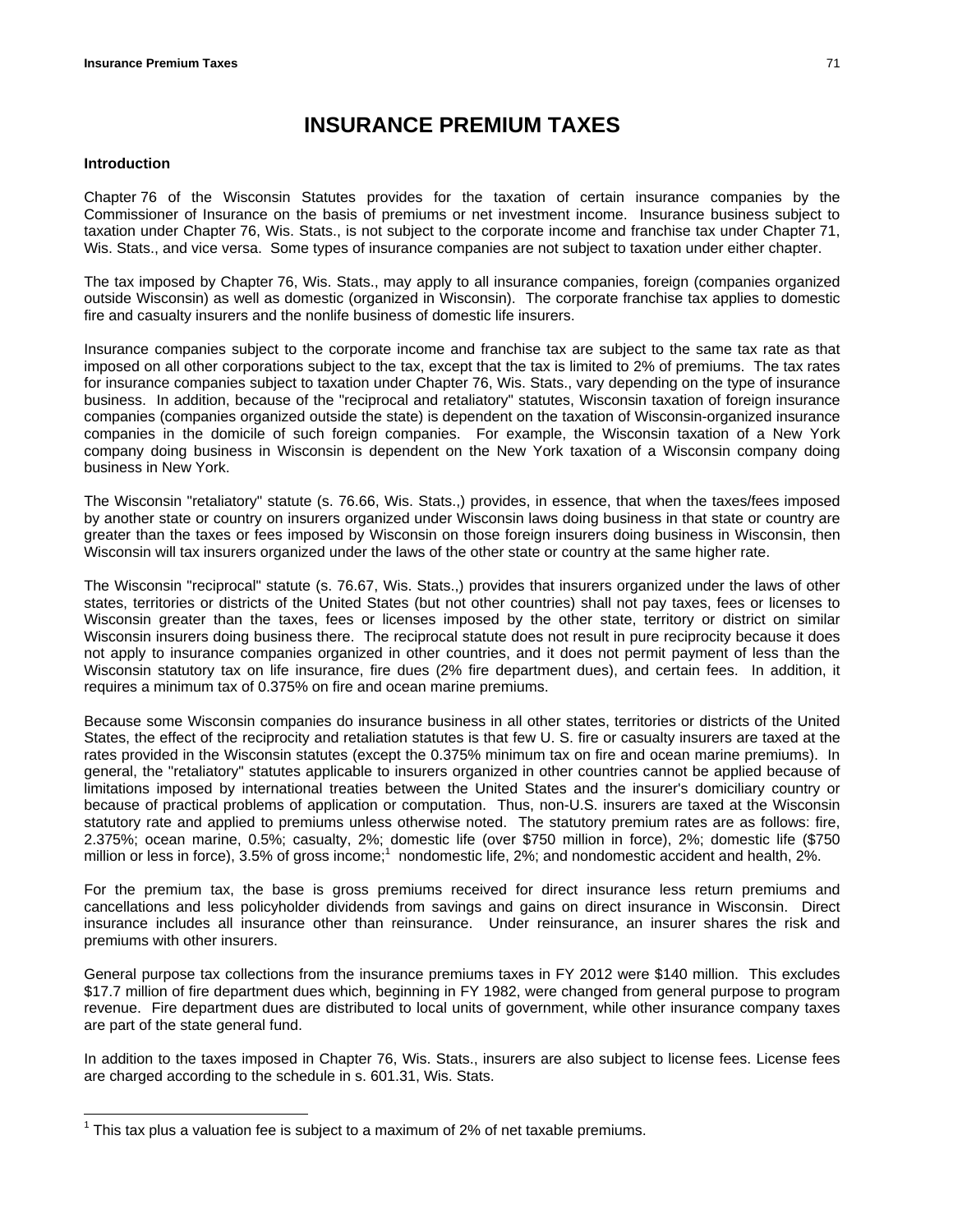| <b>Insurance Premium Taxes Summary</b>                                              |                                  |                    |  |  |  |  |
|-------------------------------------------------------------------------------------|----------------------------------|--------------------|--|--|--|--|
| <b>Exemption Device</b>                                                             | Statutory Reference <sup>1</sup> | FY12 Fiscal Effect |  |  |  |  |
|                                                                                     |                                  |                    |  |  |  |  |
| <b>Exemptions from Taxation</b>                                                     |                                  |                    |  |  |  |  |
| Town Mutual Insurance Companies                                                     | s. 76.61                         | \$1,209,000        |  |  |  |  |
| Domestic Fire, Marine, and Casualty Companies                                       | ss. 76.60 and 76.63 (1)          | \$197,491,000      |  |  |  |  |
| Fraternal Life Insurance Companies                                                  | s. 76.65                         | \$5,713,000        |  |  |  |  |
|                                                                                     |                                  |                    |  |  |  |  |
| <b>Exemptions From Base</b>                                                         |                                  |                    |  |  |  |  |
| Return Premiums and Cancellations on Direct Insurance                               | ss. 76.60, 76.62 and             | See Footnote 2     |  |  |  |  |
|                                                                                     | 76.63 (1)                        |                    |  |  |  |  |
| Exemptions from the Domestic Life Insurance Company Gross                           | s. 76.65(1)                      | \$0                |  |  |  |  |
| Income Tax Base                                                                     |                                  |                    |  |  |  |  |
| Exemptions from the Foreign and Domestic Life Insurance                             | s. 76.65(2)                      | $$1,249,000^3$     |  |  |  |  |
| Company Gross Premium Tax Base                                                      |                                  |                    |  |  |  |  |
|                                                                                     |                                  |                    |  |  |  |  |
| <b>Special Treatment</b>                                                            |                                  |                    |  |  |  |  |
| Limit on Gross Income Tax of Domestic Life Insurance                                | s. 76.65(1)                      | None               |  |  |  |  |
| Companies with \$750 Million or Less of Insurance in Force                          |                                  |                    |  |  |  |  |
| "Retaliatory" Statute                                                               | s. 76.66                         | Not Available      |  |  |  |  |
| "Reciprocity" Statute                                                               | s. 76.67                         | \$61,839,000       |  |  |  |  |
|                                                                                     |                                  |                    |  |  |  |  |
| <b>Credits</b>                                                                      |                                  |                    |  |  |  |  |
| Credit to Domestic Life Insurers for Personal Property Taxes                        | s. 76.69                         | \$741,000          |  |  |  |  |
| Credit to Insurers to Recoup Security Fund Assessments                              | s.646.51(7)                      | $$0^2$$            |  |  |  |  |
| Credit to Insurers for Certified Capital Investment                                 | s. 76.635 (2)                    | \$167,000          |  |  |  |  |
| Health Insurance Risk-sharing Pool Assessment Credit                                | s. 76.665(2)                     | \$817,000          |  |  |  |  |
| Credit for Certain Development Zone Activities                                      | s. 76.636 (2)                    | \$90,000           |  |  |  |  |
| Early Stage Seed Investment Credit                                                  | s. 76.638                        | \$125,000          |  |  |  |  |
| Economic Development Credit<br>Defensesse to continue of the 0044 Missourin Otatute | s. 76.637                        | None               |  |  |  |  |

References to sections of the 2011 Wisconsin Statutes.

2. Included in estimates for exemption for domestic, fire, marine, and casualty companies and for "reciprocity" statute.

3. Fiscal effect for domestic insurers only. Fiscal effect for foreign corporations included in the estimate for "reciprocity" statute.

## **EXEMPTIONS FROM TAXATION**

Insurers exempt from taxation under both Chapters 71 and 76, Wis. Stats., include: town mutual insurance companies (except that fire dues are payable equal to 2% of the fire premiums); fraternal or mutual benefit societies; voluntary benefit plans for injury or death of students; self-insurers (except that fire dues are payable equal to 2% of the premiums that would have been charged by authorized insurers); the State Property Insurance Fund (except for fire dues on property that is not state-owned); and the Wisconsin Health Care Liability Plan and Patients Compensation Fund.

## **Town Mutual Insurance Companies**

Town mutual insurance companies organized under or subject to Chapter 612 of the Wisconsin Statutes are not subject to taxation or license fees under Chapter 76, Wis. Stats. They are subject, however, to a fire dues tax of 2% of direct fire premiums. A town mutual insurance corporation may be organized by at least 100 adults, each of whom has a separate insurable risk within a prescribed territory. The territory may not exceed eight contiguous counties; however, the Commissioner of Insurance may allow a broader territory not larger than sixteen contiguous counties. A town mutual may insure members against loss or damage from any cause to any property in which a member has an interest, including insurance against loss of use or loss of income from property. The insurance of crops and other property against loss due to windstorm or hail are restricted and must be reinsured. Town mutual insurers may insure policyholders from liability, errors and omissions and medical payments and other supplemental coverage when reinsured.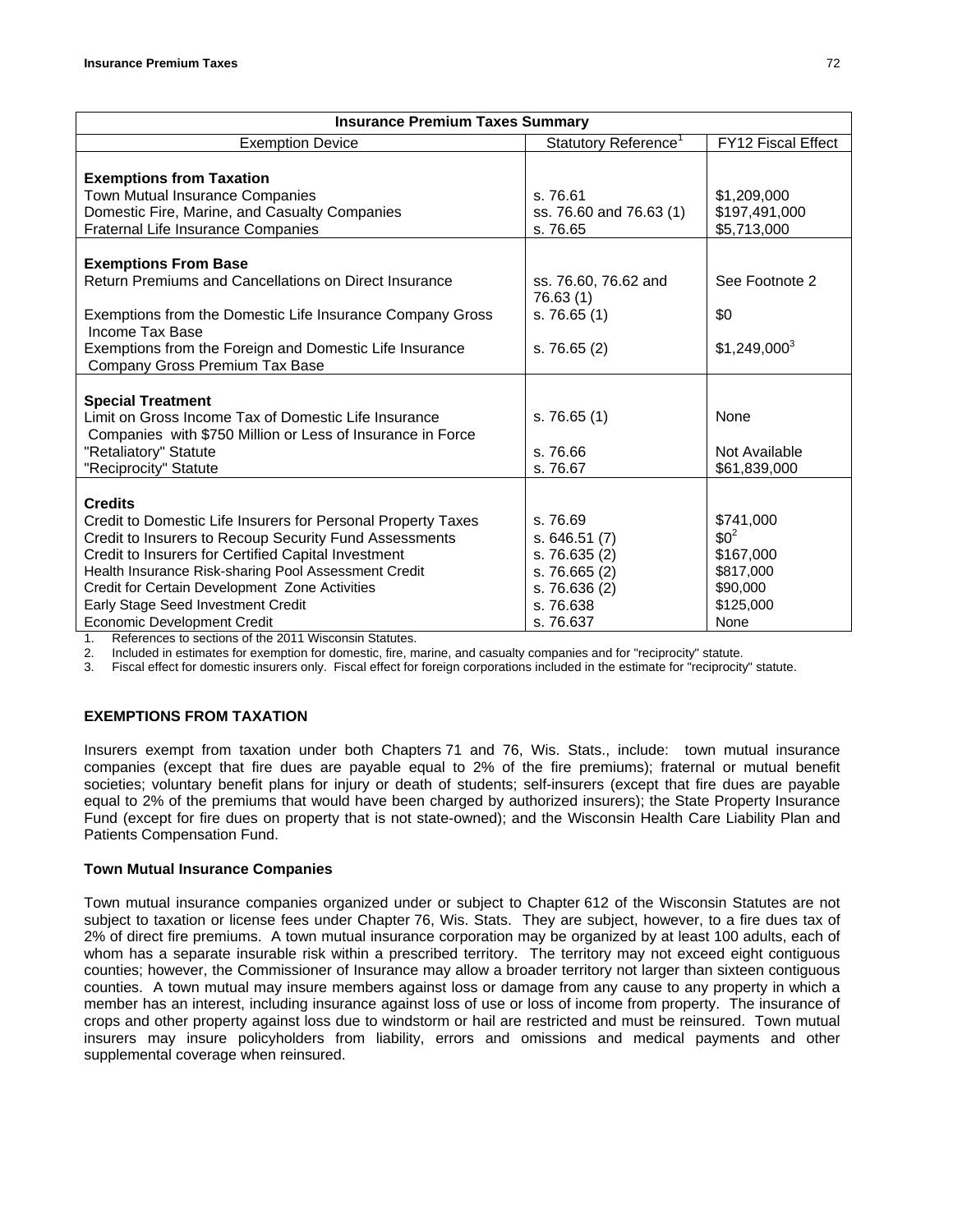## **Domestic Fire, Marine and Casualty Companies**

Wisconsin-organized insurance companies insuring fire, marine, and casualty risks are not subject to Wisconsin premium taxation with the exception of mortgage guaranty insurers. Companies not subject to the premiums tax are subject to the corporation franchise tax. They are subject to a fire dues tax of 2% of direct fire premiums written. Casualty risks also include all lines of accident and health insurance written by life companies, fraternal insurers, health maintenance organizations, limited service health organizations, and health medical dental indemnity insurers.

## **Fraternal Life Insurance Companies**

All corporations transacting life insurance business in Wisconsin are subject to taxation under Chapter 76, Wis. Stats., except fraternal insurers organized and operating under Chapter 614 of the Wisconsin Statutes. A fraternal insurer must have a lodge system and a representative form of government. It must exist solely for the benefit of its members and their beneficiaries and solely for any lawful social, intellectual, educational, charitable, benevolent, moral, fraternal, patriotic or religious purposes for the benefit of its members or the public, carried on through voluntary activity of its members in their local lodges or through institutional programs of the fraternal insurer or its lodges. It may carry only life and accident and health lines of insurance.

#### **EXEMPTIONS FROM BASE**

#### **Return Premiums and Cancellations on Direct Insurance**

For the tax on fire, marine, and casualty insurance premiums, the tax base is defined as gross premiums as calculated under section 76.62, Wis. Stats. This section provides that all license fees and taxes levied under any provision of law upon gross premiums other than life insurance premiums shall be based on gross premiums received for direct insurance, less return premiums and cancellations, and returns from savings and gains on all insurance, other than reinsurance by the insurer during the preceding year in this state.

Reinsurance, whereby one insurer shares a portion of the premium in return for a sharing of a portion of the risk with another insurer, is not subject to taxation unless the original insurer fails to pay the premiums tax. The fiscal effect of this exemption for domestic companies is included in the exemption from taxation for domestic fire, marine, and casualty companies; for foreign companies, it is included in the estimate for the "reciprocity" statute.

#### **Exemptions from the Domestic Life Insurance Company Gross Income Tax Base**

The tax base for domestic (Wisconsin organized) life insurance companies (which may affect only those companies with \$750 million or less of insurance in force) is gross income from all sources, except:

- 1. Interest required to provide and maintain reserves according to the laws of Wisconsin, and
- 2. Premiums collected on policies of insurance and contracts for annuities.

The gross income, net of the above deductions, is subject to a factor with the numerator being net investment income applicable to life insurance and annuities and the denominator being total net investment income.

#### **Exemptions from the Foreign and Domestic Life Insurance Company Gross Premium Tax Base**

The tax base for foreign life insurance companies, which is also generally applicable to domestic life insurance companies having more than \$750 million of insurance in force, is gross premiums on all policies or contracts of insurance on the lives of residents of Wisconsin less all sums apportioned to premium-paying policies on the lives of residents of Wisconsin from annual distributions of profits, savings, earnings or surplus that have been either paid in cash or applied in partial payment of premiums. Because of long-standing administrative construction, considerations received for annuity contracts are not considered premiums on policies or contracts of insurance and, thus, are not taxable under section 76.65 (2), Wis. Stats. The fiscal effect shown is that for domestic insurers; the fiscal effect for foreign companies is included in the estimate for the "reciprocity" statute.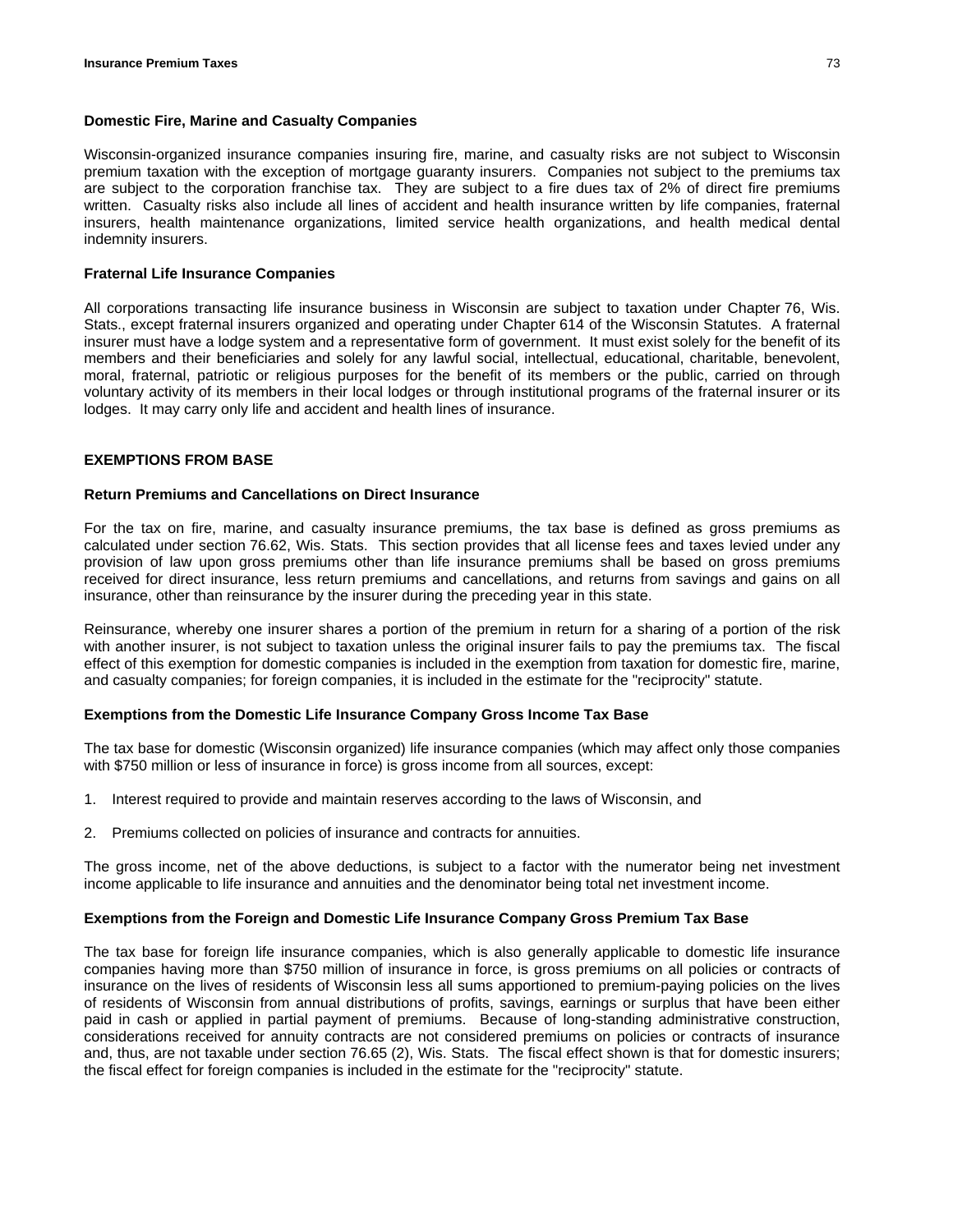#### **SPECIAL TREATMENT**

#### **Limit on Gross Income Tax of Domestic Life Insurance Companies with \$750 Million or Less of Insurance in Force**

For domestic life insurance companies with \$750 million or less of insurance in force, the tax based on 3.5% of gross income (less deductions) cannot exceed the annual license fee that would have been payable had it been operating as a foreign company (in which case the tax would be 2% of gross premiums, after deducting the considerations received for annuity contracts which are exempt from taxation). This limit had no fiscal effect in FY12.

#### **"Retaliatory" Statute**

The Wisconsin "retaliatory" statute may result in an increase in Wisconsin fees, thus it might not be considered a tax exemption device. However, to the extent that the statutes of other states provide tax exemption devices for insurance companies organized in Wisconsin doing business in such states, the Wisconsin "retaliatory" statute could also allow such tax exemption devices to insurance companies doing business in Wisconsin. The fiscal effect of these other states' statutes are included in the estimate for the "reciprocity" statute.

#### **"Reciprocity" Statute**

To the extent that insurance companies organized in Wisconsin operating in the United States outside Wisconsin are subject to taxation to a lesser extent than otherwise provided by Wisconsin law, the Wisconsin "reciprocity" statute may provide reduced taxation for non-Wisconsin companies organized in the United States for business transacted in Wisconsin. The limitations of the "reciprocity" statute are described in the introduction.

## **CREDITS**

#### **Credit to Domestic Life Insurers for Personal Property Taxes**

Domestic life insurance companies are allowed a premiums tax credit of 50% of general property taxes paid on personal property in Wisconsin used in the operation of business and not held primarily for investment purposes. The credit is limited to 25% of the license fee for domestic life insurers.

#### **Credit to Insurers to Recoup Security Fund Assessments**

The Insurance Security Fund Board administers the security fund established by Chapter 646, Wis. Stats., to provide a mechanism for protecting insureds in the event of liquidation of insurers and to assess the costs of such protection among insurers. Section 646.51 (7), Wis. Stats., provides for tax credits of 20% of security fund assessments in each of the five calendar years following the year the assessment was paid when premium rates are fixed so that it is not possible for the insurer to increase its premium rates to recoup the assessment. Domestic insurers may take tax credits only for the proportion of their business assessed which is fixed, such that it is impossible to raise premiums. Such policies are referred to as "noncancellable" in the insurance business and represent a small portion of the total insurance written. Nondomestic insurers may take tax credits subject to the provision of the retaliatory and reciprocal statutes (sections 76.66 and 76.67, Wis. Stats.)

#### **Credit to Insurers for Certified Capital Investment**

Since FY99 certain insurers operating in Wisconsin are allowed to take a premium tax credit for investment in certified capital companies as defined in s. 560.30 Wis. Stats. The purpose of the credit is to encourage insurers to make venture capital for companies operating in Wisconsin. Section 76.635 (2) Wis. Stats. provides for tax credits of up to 10% of the amount of the certified investment each year, until the entire available credit is used.

#### **Health Insurance Risk-Sharing Plan Assessments Credit**

A license fee credit is available for insurers that pay assessments for the Health Insurance Risk-Sharing Plan (HIRSP). HIRSP offers health insurance coverage to individuals with adverse medical histories and to others who cannot obtain affordable health insurance coverage from the private sector. HIRSP is funded by premiums paid by participants, assessments paid by insurance companies, and a pro rata reduction in billed charges of health care providers. The amount of the credit for all insurers cannot exceed \$5 million per year.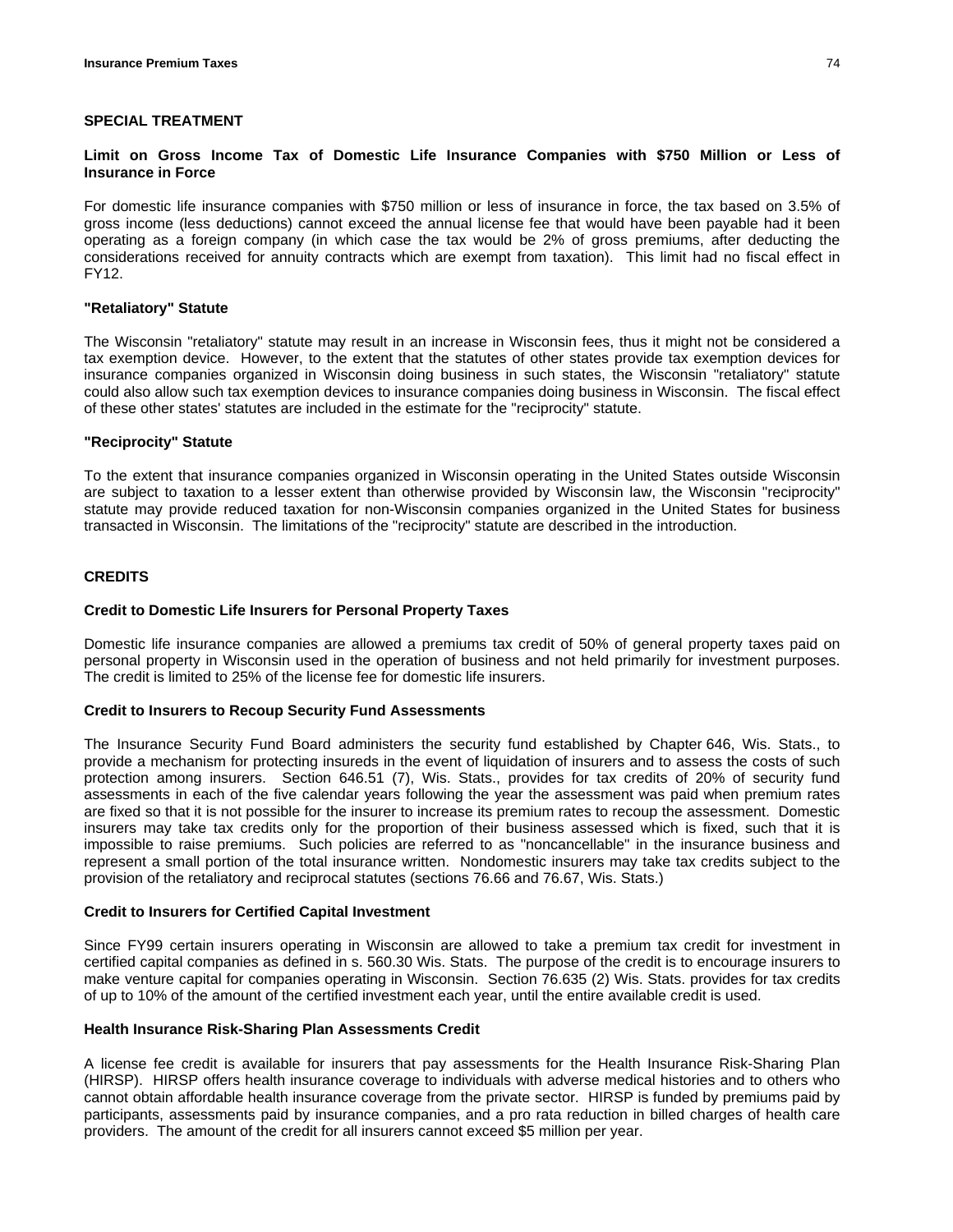## **Credit for Certain Development Zone Activities**

Certain insurers operating in Wisconsin are allowed to take a premium tax credit for investment in certain development zone activities as defined in s. 560.70, 560.795, 560.797, and 560.798 Wis. Stats. The purpose of the credit is to encourage insurers to make investments in economically disadvantaged areas. This program is more fully discussed in the chapter on "Corporate Income and Franchise Tax."

## **Early Stage Seed Investment Credit**

For taxable years beginning after December 31, 2008, insurers may claim a credit against the premium tax for investments made with a fund manager that invests in qualified new business ventures. This program is more fully discussed in the chapter on "Corporate Income and Franchise Tax."

## **Economic Development Credit**

For tax years beginning after December 31, 2008, an economic development tax credit is available. The nonrefundable credit may be claimed against the corporate income and franchise tax or against the insurance premiums tax. This program is more fully discussed in the chapter on "Corporate Income and Franchise Tax."

There is no FY2012 fiscal effect, as no insurance companies were certified for the credit.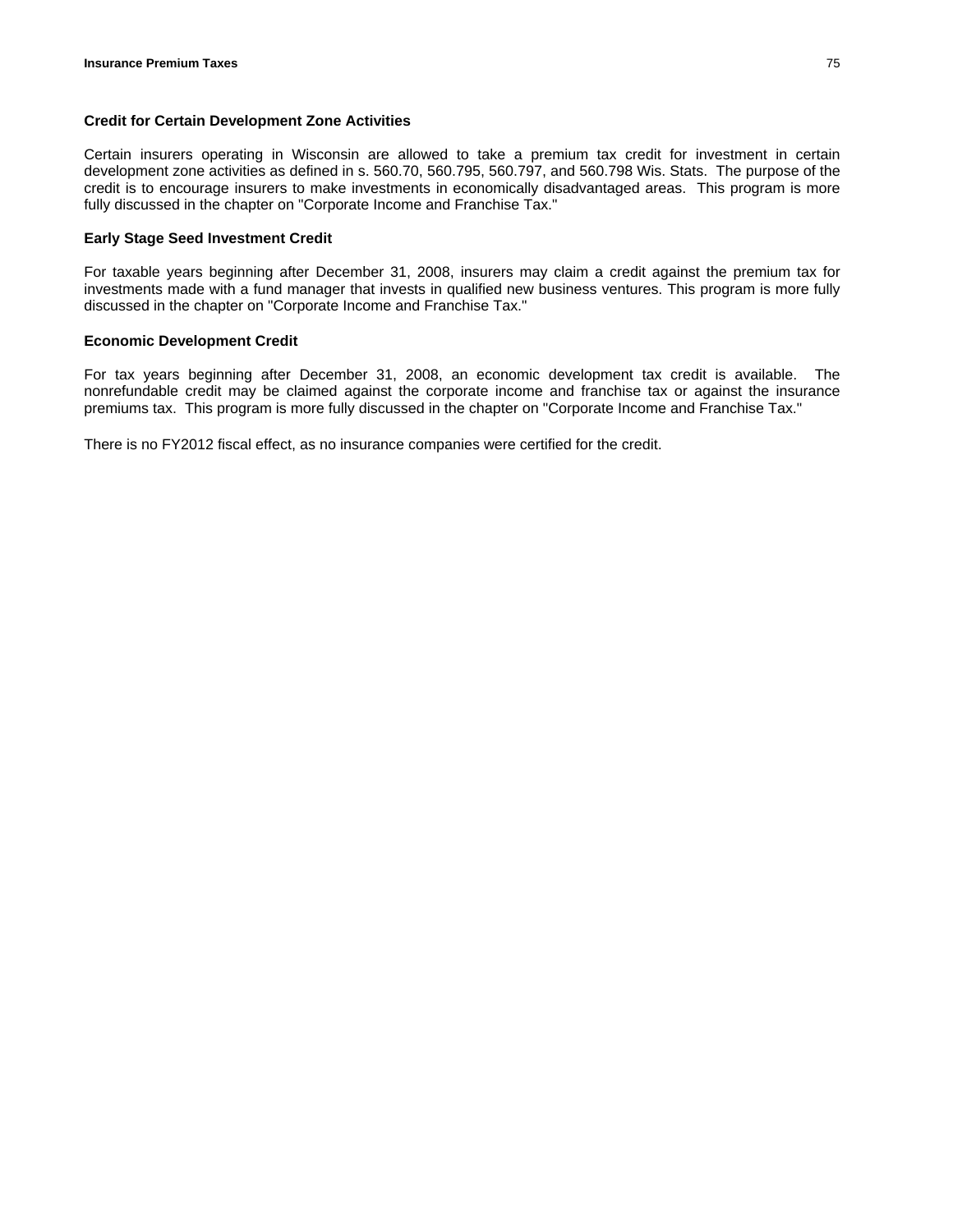# **PROPERTY TAX**

The property tax is the largest source of state and local tax revenues in Wisconsin. Data in this report is generally for the 2011/12 property tax year, which refers to taxes levied in December 2011 that were due for payment in 2012. Property taxes for the 2011/12 property tax year totaled to about \$10.384 billion. As noted in Table 1, school districts accounted for the largest share of property taxes levied (\$4.646 billion, or 44.75% of the total). Municipalities (at \$2.462 billion, or 23.70%) and counties (at \$1.972 billion or 18.99%) levied the next largest shares. Technical college districts, tax incremental financing districts, special districts, and the state forestation tax accounted for the remaining \$1.304 billion, or 12.57%.

**TABLE 1 PROPERTY TAX LEVIES FOR 2011/12 BY TYPE OF UNIT** 

| Type of Unit                    | Number of    | Number of Units | Amount Levied   | % of Total |
|---------------------------------|--------------|-----------------|-----------------|------------|
|                                 | <b>Units</b> | with a Tax Levy |                 | Levy       |
| School districts                | 424          | 424             | \$4,646,695,395 | 44.75%     |
| Technical college districts     | 16           | 16              | 771,464,190     | 7.43%      |
| Counties                        | 72           | 72              | 1,972,231,785   | 18.99%     |
| Municipalities - regular        | 1,850        | 1,825           | 2,461,688,769   | 23.70%     |
| Municipalities - TIF increments | 384          | 384             | 350,607,230     | 3.38%      |
| Special districts               | 542          | 238             | 99,508,142      | 0.96%      |
| State (forestation tax)         |              |                 | 82,623,849      | 0.80%      |
| Total                           | 3,289        | 2,960           | 10,384,819,360  | 100.00%    |

Property tax rates are expressed in terms of dollars per \$1,000 of equalized value, which is referred to as the mill rate. For the 2011/2 property tax year, the statewide average gross tax rate was 21.33 mills. Another commonly referred to average rate is the "net" rate. This rate reflects property taxes after subtracting the \$747.7 million of property taxes paid by the state through the school levies tax credit. For the 2011/12 property tax year, the average net state tax rate was 19.79 mills. The total taxable value of property upon which the 2011/12 levy was imposed was \$486 billion.

## **Exempt Real Property – Reporting Requirements**

State law requires that the owners of certain real property exempt from property taxes report the value of the property to municipalities, which then summarize and transmit the owner-reported information to the Department of Revenue (DOR).

By March 31 of each even-numbered year, an owner of real property exempt from property taxation is required to file with the clerk of the municipality where the property is located a report which contains, among other things, an estimate of the market value of the property as of January 1 of that year. Owners of certain types of real property (such as cemeteries and archeological sites), the federal government, the State of Wisconsin, local governments, and owners of properties on which an in lieu of tax or an equivalent payment is made are exempt from the reporting requirement.

By July 1 of each even-numbered year, every municipal clerk is required to file with the Department of Revenue a report that summarizes the data reported to him or her by owners of tax exempt real property. This report segments exempt real property into thirteen categories and ten value brackets. If a village or city has territory in two or more counties, a separate report is due for each county-specific piece of the municipality.

A compilation of the totals for those municipalities that filed a report for 2012 is shown at the end of this chapter in the same format as completed by municipal clerks.

## **Real Property – Exempt Value Estimates**

An estimate of the total value of real property exempt from taxation was determined based upon the real property exemption summary reports submitted by municipalities. Information on properties for which no reporting requirement exists is unavailable and is excluded from the estimate. The estimate was calculated in two major steps.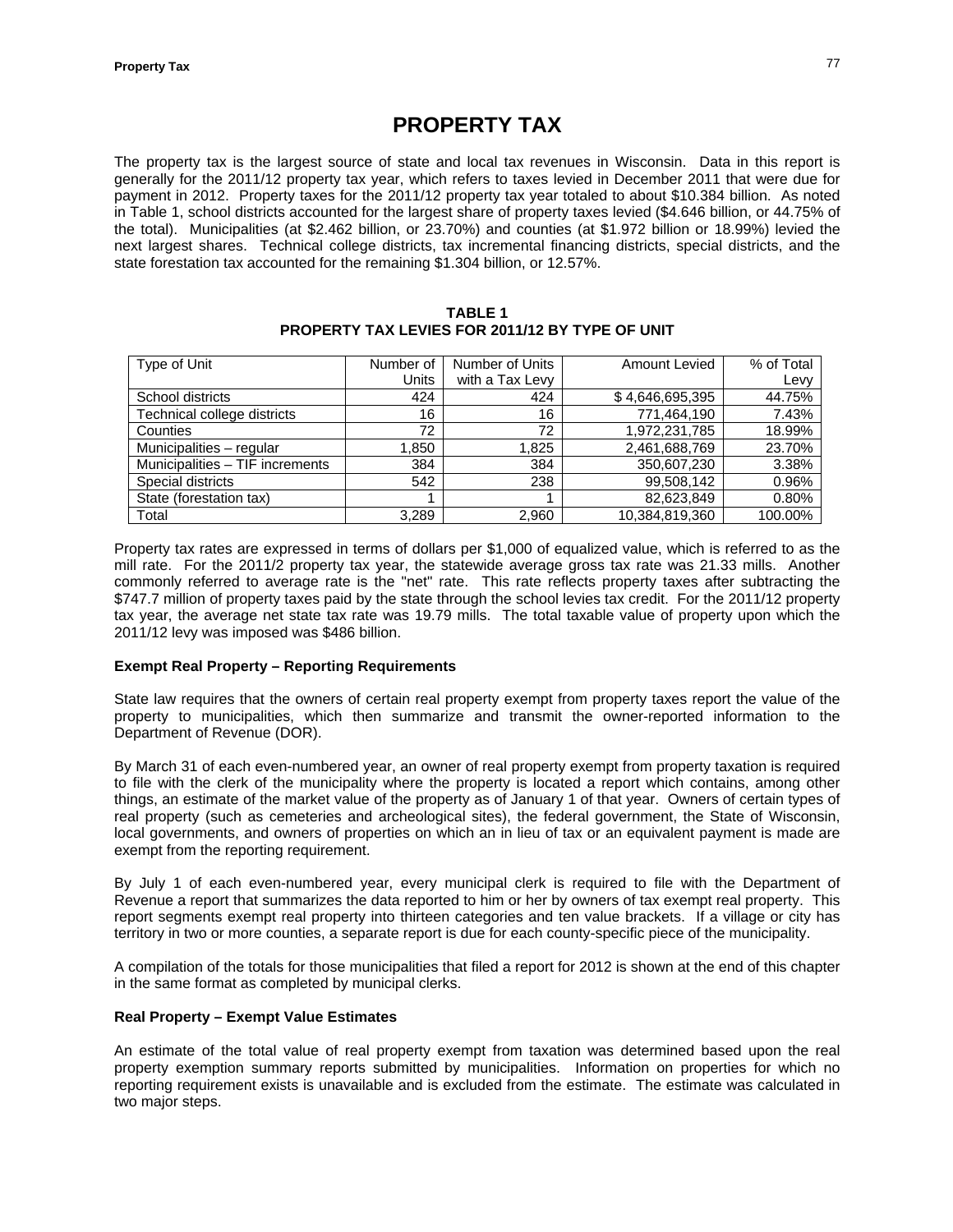First, values for the various types of exempt property were estimated for towns, villages, and cities, by multiplying the number of parcels in each value bracket by the midpoint value for that value bracket. For example, the value for the \$1 to \$10,000 bracket was assumed to be \$5,000. For the \$10,000 to \$100,000 bracket, a value of \$55,000 was assumed. For the over \$25 million category, a value of \$35 million was used. The results were then summed over each value bracket for each exemption type.

Second, an adjustment was made to the above figures to reflect the amount of exempt property in municipalities that did not file a taxation district exemption summary report with DOR. Below, Table 2 shows the number of towns, villages, and cities that should have filed a summary report, the number of municipalities that actually filed the report (as of November 23, 2012), and the percentage of the state total equalized value represented by the places that filed a report. The "adjustment factor", equal to 1 divided by the divided by the percentage of equalized value in those municipalities that filed a report, was used to multiply the reported values to arrive at an estimate of total values for all localities in that type of municipality.

#### **TABLE 2 NUMBER OF FILERS, PERCENTAGE OF EQUALIZED VALUE, AND ADJUSTMENT FACTOR APPLIED FOR 2012 TAXATION DISTRIT EXEMPTION SUMMARY REPORTS**

| Municipal     | Number of      | Number of | Filers' Percent of | Adjustment |
|---------------|----------------|-----------|--------------------|------------|
| туре          | Municipalities | Filers    | Equalized Value    | Factor     |
| Towns         | 1.255          | 663       | 61.95%             | 1.61427    |
| Villages      | 435            | 286       | 73.51%             | 1.36037    |
| <b>Cities</b> | 219            | 166       | 87.38%             | 1.14443    |
| Total         | 1.909          | .115      | 75.39%             | ********   |

Estimates of the total value of exempt property for the reported classes are shown in the Table 3. Since compliance with the reporting requirements – both by owners of exempt property to their municipal clerk and by the municipal clerk to DOR – is patchy, the estimated values in the table should not be deemed definitive.

| Purpose of Property          | Exempt Value (\$ millions) | Percent of Total |
|------------------------------|----------------------------|------------------|
| Religious:                   |                            |                  |
| Place of worship             | \$8,462                    | 33.67%           |
| Church - Other               | 1,145                      | 4.56%            |
| <b>Total Religious</b>       | \$9,607                    | 38.22%           |
| Educational:                 |                            |                  |
| K-12 Education               | \$1,790                    | 7.12%            |
| Colleges and universities    | 1,460                      | 5.81%            |
| Other education              | 806                        | 3.21%            |
| <b>Total Educational</b>     | \$4,056                    | 16.14%           |
| <b>Medical Facilities:</b>   |                            |                  |
| Non-profit hospitals         | \$3,316                    | 13.19%           |
| Medical research foundations | 85                         | 0.34%            |
| Other medical                | 463                        | 1.84%            |
| <b>Total Medical</b>         | \$3,864                    | 13.37%           |
| Housing:                     |                            |                  |
| Nursing homes                | \$787                      | 3.13%            |
| Retirement home              | 964                        | 3.84%            |
| Other housing                | 1,574                      | 6.26%            |
| <b>Total Housing</b>         | \$3,325                    | 13.23%           |
| Other exemptions:            |                            |                  |
| Public benefits              | \$2,728                    | 10.85%           |
| Miscellaneous                | 1,554                      | 6.18%            |
| <b>Total Other</b>           | \$4,282                    | 17.03%           |
| Total - All exemptions       | \$25,134                   | 100.00%          |

#### **TABLE 3 ESTIMATED VALUE OF EXEMPT PRIVATE REAL PROPERTY, 2012**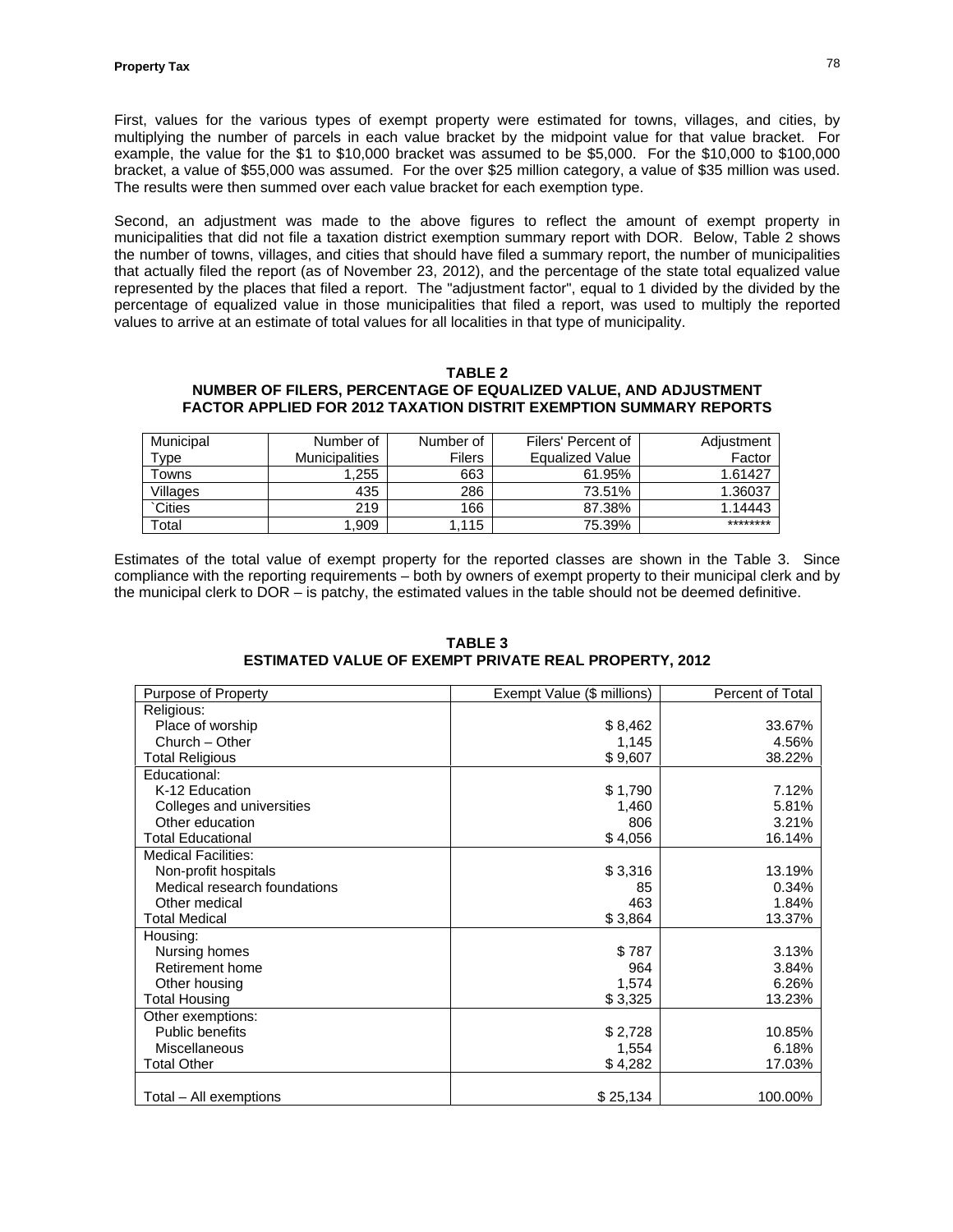## **Exempt Personal Property – Reporting Requirements**

Most personal property, including household furniture and furnishings, machinery and equipment used in manufacturing, computer equipment, pollution abatement equipment, and inventories are exempt from the property tax.

Personal property that is subject to taxation falls into the following four categories: (1) Boats and other watercraft owned by businesses; (2) machinery, tools, and patterns; (3) furniture, fixtures, and equipment, and (4) other personal property, including items such as buildings on leased land, law libraries, leasehold improvements on leased land, and logs and other forest products.

Owners of exempt personal property are generally not required to reports on the value of their exempt property. However, when the exemption for computers, cash registers, and fax machines that are not also copiers was enacted, a state payment to local governments equal to the property taxes that would have been levied on this property (the "exempt computer payment") was also enacted. As a result, the owner of such property must report its value to the appropriate assessor (DOR for manufacturers, otherwise the local assessor) on the Statement of Personal Property due annually by March 1. For property subject to local assessment, a report summarizing the value of exempt computers must be filed with DOR by May 1.

## **Personal Property – Exempt Value Estimates**

This section focuses only on the value of certain exempt personal property owned by businesses. The value of other exempt property, including household furnishings and business inventories, is not addressed.

*Machinery and equipment used in manufacturing.* The exemption of machinery and equipment used exclusively and directly in the manufacturing process reduces the property tax burden on manufacturers. For the 2011/12 tax year, \$1.46 billion of manufacturing machinery and equipment was taxable. This taxable equipment consisted of property that was not exclusively and directly used in the manufacturing process (such as office equipment and furniture). Based on historic experience, it is estimated that between 7% to 15% of all manufacturing machinery and equipment is taxable. Using a mid-range figure of 10%, it is estimated that about \$13.16 billion of manufacturing machinery and equipment is currently exempt from taxation.

*Waste Treatment Facilities*. All land, land improvements, buildings, and machinery used exclusively and directly to remove, store, or cause a physical or chemical change in industrial waste or air contaminants for the purpose of reducing or eliminating pollution of the air or waters of the state are exempt from property taxation. The exemption is available to utilities, commercial businesses, and manufacturers. Information on the amount of such property owned by utilities and commercial businesses is not available. The last year for which data are available for manufacturers is 2001 (the last year DOR approval was required in order for the property to be exempt). In that year, about \$2.40 billion was exempt. If this figure is adjusted by the percentage change in the state total equalized value of manufacturing property (both real and personal) for the period from 2001 to 2011 (an increase of 18.4%), the estimated value of exempt manufacturing waste treatment property is about \$2.85 billion.

*Computer Equipment*. Wisconsin provides property tax exemptions for computer equipment except for copiers, custom software, equipment with embedded computerized components, and telephone systems. Payments are made to local governments to compensate for the lost tax base. The payments are based upon value of this exempt property. For the payments related to the 2011/12 property tax year, about \$3.35 billion in computer equipment was exempt, and \$76.0 million was paid to local governments.

For these three personal property exemptions for which the Department has information to formulate an estimate, the total exempt value is \$19.36 billion.

## **Effect of Exempt Property on Tax Rates**

Table 4 examines how property tax rates could have been reduced if the exempt property whose value is estimated in this report had been subject to taxation for the 2011/12 property tax year. Exempt computer property is excluded from this calculation, however, since aid to compensate for the loss of this taxable value is paid by the state. The table shows the actual average 2011/12 net property tax rates for towns, villages, cities, and the state in aggregate, as well as tax rates calculated under the assumption that the estimated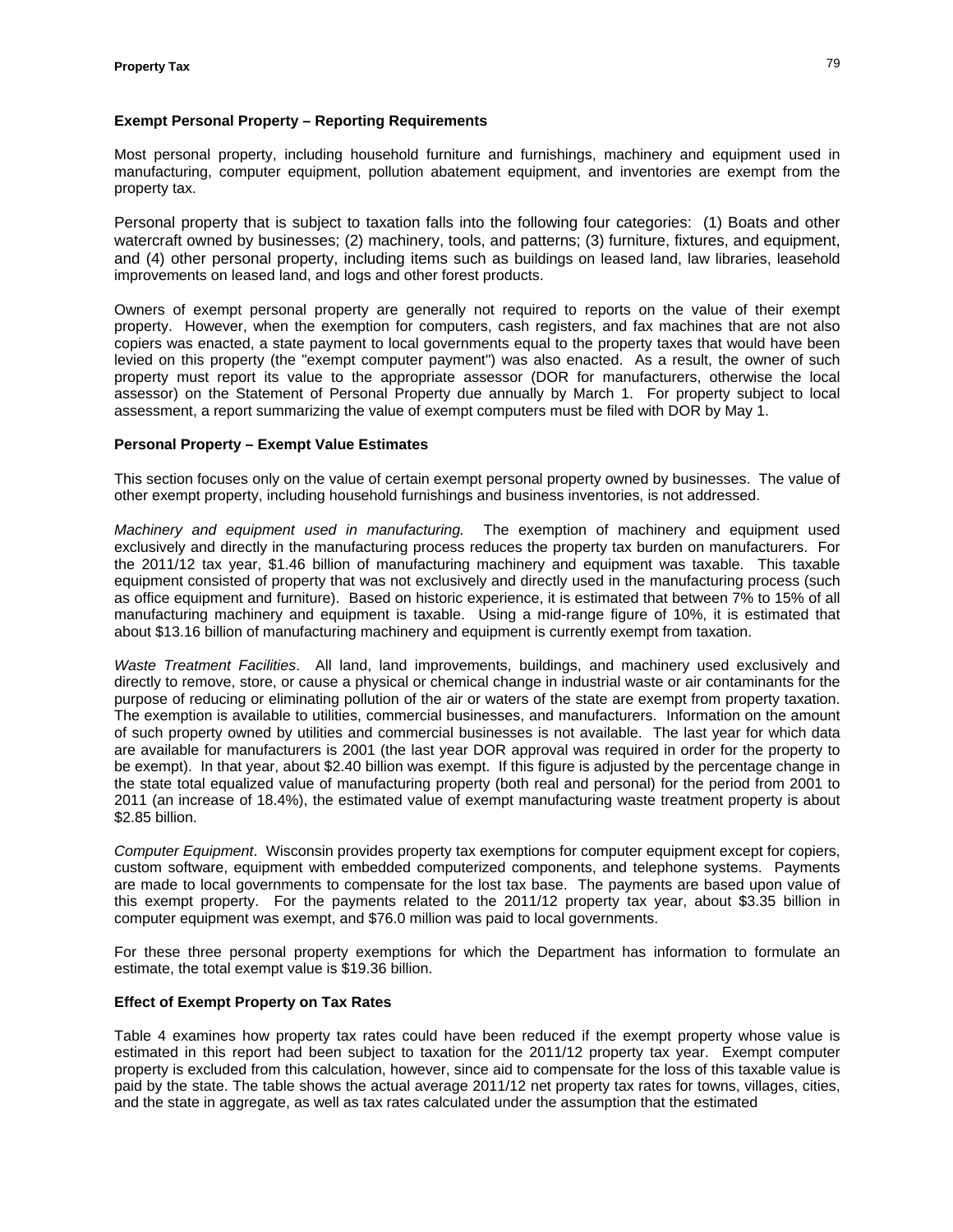\$25.13 billion of exempt private real property and \$16.02 billion of exempt personal property (excluding exempt computer property) had been added to the tax rolls, assuming no change in any state or federal aids and no change in total property tax levies.

Table 4 indicates that, if the estimated exempt private real and personal property had been placed on the tax roll in 2011/12, the statewide average net property tax rate would have declined by 7.79% from \$19.79 to \$18.25 per \$1,000 of value. Under this scenario, total net tax rates in towns, villages, and cities would have been lower by 3.64%, 6.81% and 11.34%, respectively. The larger impact in cities and villages reflects that exempt property is more likely to be located in urban than in rural areas.

#### **TABLE 4 AVERAGE NET TAX RATES FOR 2011/12 (PER \$1,000 EQUALIZED VALUE)**

| For Property In: | <b>Actual Effective</b> | Rate if Exempt Real and Personal | Percentage |
|------------------|-------------------------|----------------------------------|------------|
|                  | Rate                    | <b>Property Were Taxable</b>     | Change (%) |
| Towns            | 16.07                   | 15.48                            | $-3.64%$   |
| Villages         | 19.78                   | 18.43                            | $-6.81%$   |
| Cities           | 22.92                   | 20.32                            | $-11.34\%$ |
| State Average    | 19.79                   | 18.25                            | $-7.79%$   |

# **Evaluation**

A number of limitations require that the estimates presented in this chapter be applied carefully:

- Non-compliance with the reporting requirements by both property owners and local governments mean that the estimates were prepared using incomplete data.
- Using the mid-point value in the value classes may overstate or understate the true value of the exempt properties.
- The value of certain exempt personal property was based on historic relationships.
- The value of government owned property is excluded.
- The value of land enrolled under the special forest tax laws (see separate chapter in this report) is excluded.
- The value of some exempt property is difficult to estimate due to a limited market.
- Owners of exempt property may understate the value of their property.
- Owners of exempt property often have incomplete information to accurately value their property.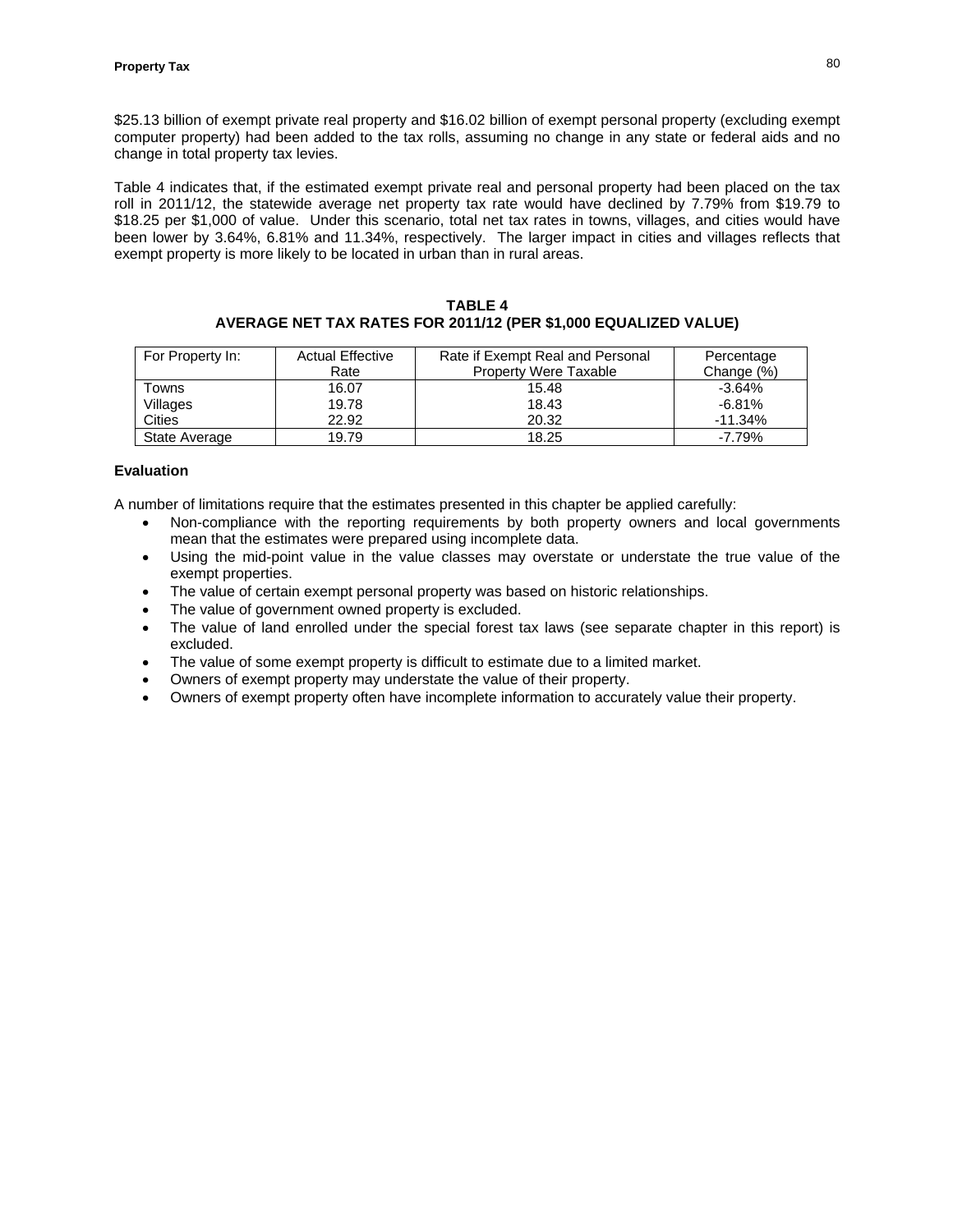## **TAXATION DISTRICT EXEMPTION SUMMARY REPORT FOR 2012 (S. 70.337(2), Wis. Stats.)\***

See instructions on bottom of form.

|                                          | <b>FOR</b> |             | OF           |             |                           |               |                |                |                |                |                   |
|------------------------------------------|------------|-------------|--------------|-------------|---------------------------|---------------|----------------|----------------|----------------|----------------|-------------------|
| CO<br><b>MUN</b>                         |            | $T-V-C$     |              |             | NAME OF TAXATION DISTRICT |               |                | NAME OF COUNTY |                |                |                   |
|                                          |            |             |              |             |                           |               |                |                |                |                |                   |
| INDICATE NUMBER OF PROPERTIES BY PURPOSE |            |             |              |             |                           |               |                |                |                |                |                   |
| OF PROPERTY WITHIN EACH VALUE CATEGORY   |            |             |              |             |                           |               |                |                |                |                |                   |
|                                          |            | 2           | 3            | 4           | 5                         | 6             |                | 8              | q              | 10             |                   |
|                                          | $$1-$      | $$10.001 -$ | $$100,001 -$ | $$200,001-$ | \$500,001-                | $$1,000,001-$ | $$3,000,001-$  | $$6,000,001-$  | \$12,000,001-  | Over           | Total No. of      |
| <b>PURPOSE OF PROPERTY</b>               | \$10,000   | \$100,000   | \$200,000    | \$500,000   | \$1,000,000               | \$3,000,000   | \$6,000,000    | \$12,000,000   | \$25,000,000   | \$25,000,000   | <b>Properties</b> |
|                                          |            |             |              |             |                           |               |                |                |                |                |                   |
| <b>WORSHIP</b>                           | 144        | 727         | 657          | 1,101       | 899                       | 1,012         | 327            | 94             | 18             | 26             | 5,005             |
| <b>CHURCH-OTH</b>                        | 380        | 821         | 436          | 289         | 120                       | 118           | 32             | 8              | 2              | 3              | 2,209             |
| <b>EDU, K-12</b>                         | 28         | 99          | 70           | 78          | 79                        | 131           | 62             | 27             | 20             | 5              | 599               |
| <b>COLLEGE</b>                           | 17         | 88          | 66           | 49          | 28                        | 43            | 33             | 26             | 6              | 18             | 374               |
| <b>EDU-OTH</b>                           | 25         | 127         | 81           | 114         | 49                        | 70            | 16             | 3              |                | 6              | 495               |
| <b>HOSPITAL</b>                          | 25         | 147         | 27           | 19          | 18                        | 24            | 15             | 20             | 30             | 55             | 380               |
| <b>MED RSCH</b>                          | 0          | 0           | $\Omega$     | 2           | 0                         | $\Omega$      | $\overline{2}$ | 3              | 2              | 0              | 9                 |
| <b>MED-OTH</b>                           | 10         | 87          | 23           | 25          | 22                        | 32            | 16             | 6              | $\overline{2}$ | 3              | 227               |
| <b>NURSING</b>                           | 4          | 13          | 4            | 2           | 8                         | 23            | 19             | 16             | 10             | 5              | 104               |
| <b>RETIRE</b>                            | 5          | 31          | 68           | 55          | 23                        | 40            | 48             | 16             | 11             | 3              | 300               |
| <b>HOUSE-OTH</b>                         | 130        | 731         | 828          | 474         | 165                       | 161           | 49             | 13             | 6              | 2              | 2,559             |
| <b>BENEFIT</b>                           | 504        | 996         | 583          | 359         | 200                       | 190           | 63             | 32             | 14             | 16             | 2,957             |
| <b>OTHER</b>                             | 653        | 807         | 377          | 277         | 146                       | 109           | 41             | 11             | $\rightarrow$  | $\overline{ }$ | 2,435             |
| <b>TOTAL NO. OF PROPERTIES</b>           | 1,925      | 4,674       | 3,220        | 2,844       | .757                      | <b>953.</b>   | 723            | 275            | 133            | 149            | 17,653            |

| NAME OF CLERK (please print) | FELEPHONE NUMBER |
|------------------------------|------------------|
|                              |                  |

#### **INSTRUCTIONS**

Enter the number of exempt properties in your municipality in each value range by purpose or use of property. You can gather this information from the PC-220 forms which are filed by the property owner. A parcel with more than 1 building and more than 1 use should be recorded for each use. Example: For a parcel with a church valued at \$500,000 and a parsonage valued at \$150,000 enter 1 property in the 4th value category under WORSHIP and enter 1 property in the 3rd value category under HOUSE-OTH.

Enter the total number of properties by organization category in the right hand column.

Enter the total number of properties within each value range in the total line at the bottom.

Enter the name and telephone number of the person completing this form.

**PC-226 (R. 6-9)** 

# **\*Figures on this page are for reporting municipalities only.**

Note: You should send form PC-227 to organizations reporting to be subject to taxation under sections 511 to 515 of the IRC (see s. 70.339, Wis. Stats.).

Complete and mail this form by July 1 in even-numbered years to:

Wisconsin Department of Revenue Bureau of Property Tax 6-97 Local Government Services Section P. O. Box 8971 Madison, WI 53708-8971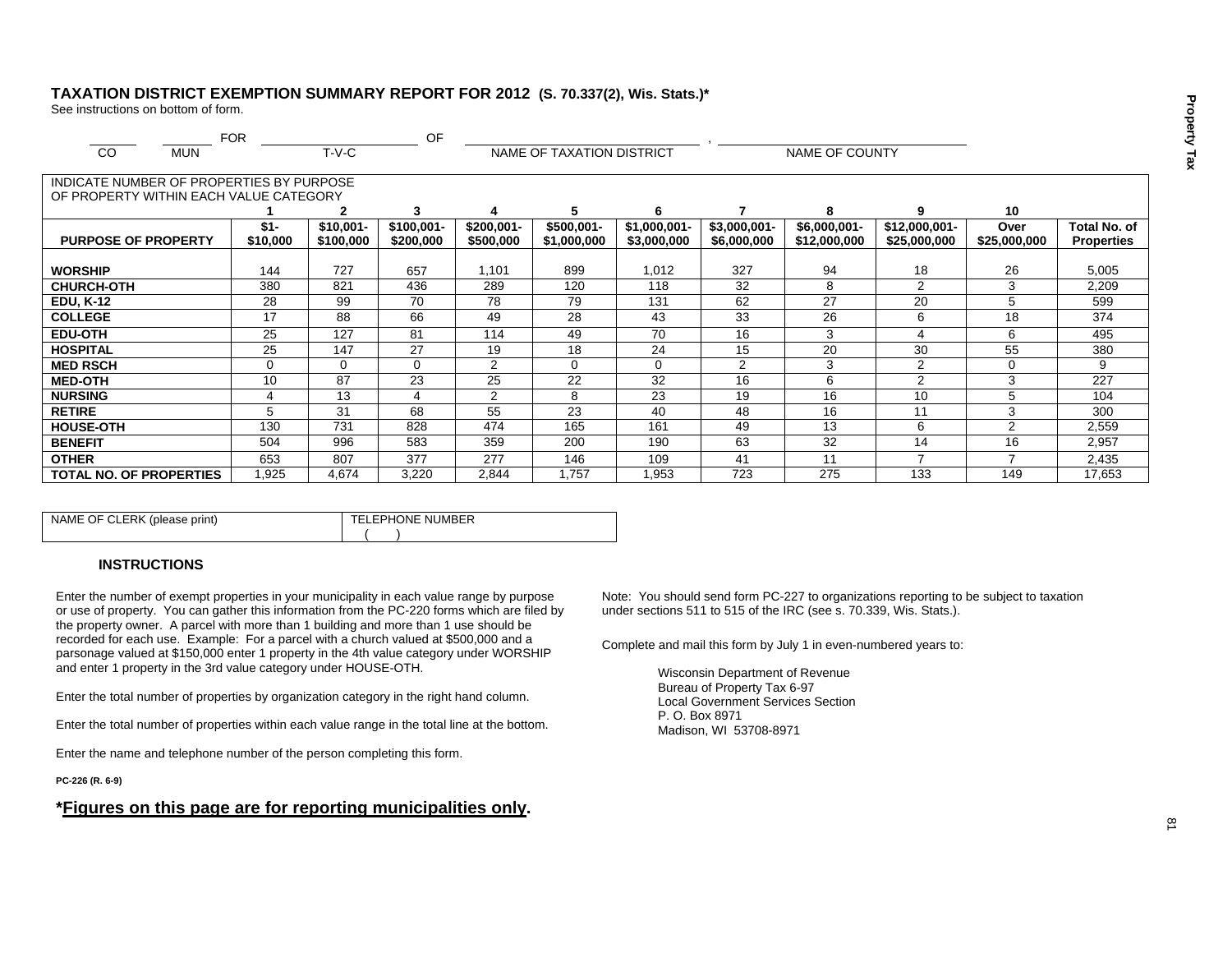# **FOREST CROP AND MANAGED FOREST LAWS**

The Forest Crop and Managed Forest Laws extend special property tax treatment to owners of qualifying forest land for the purpose of encouraging landowners to use their land to produce harvestable timber crops.

#### **Historical Background**

In the early 1900s, Wisconsin was a major timber producer. However, by the 1920s, much of the state's forest land had been cut-over and/or damaged by fire. Since these lands generated little or no income, owners became unable to pay their property taxes. Since these lands were also unsuitable for other uses, counties could not sell the land at tax sales and ended up owning these lands. As county ownership increased, taxes were increasingly shifted onto other property owners, resulting in a fiscal crisis for local governments. It was thought that reducing the annual tax burden on forest land owners could prevent further land abandonment and, perhaps, encourage reforestation. Local governments, however, were unwilling to forgo the taxes they collected on forest land.

The solution was to amend the uniformity in taxation clause of the state constitution to create an exception for forest land. As a result of the amendment (approved in 1927), the Forest Crop Law (FCL) was enacted, under which land owners paid a flat, annual fee per acre and a severance tax when timber was harvested. A program for owners of small forest plots, the Woodland Tax Law (WTL), was enacted in 1954. The Managed Forest Law (MFL) program was enacted in 1985 to replace the FCL and WTL.

## **Provisions of the Forest Crop Law (FCL)**

Under the FCL, an owner of an entire quarter-quarter section (typically 40 acres) in a town or village could petition the Department of Natural Resources (DNR) to enroll that land in the program. If the DNR determined that forestry was the best use for the land and that a stand of merchantable timber could be produced within a reasonable period of time, the land was entered under the program under a contract for either 25 or 50 years (as chosen by the landowner). The landowner was required to practice forestry, to notify the DNR of timber harvests, and to permit public access to the land for hunting and recreation.

FCL land is exempt from property taxes. To help offset the effect of this exemption on local property taxes, the DNR makes an annual payment of \$0.20 per FCL enrolled acre to the municipality where the land is located. The municipality retains 80% of this payment and remits 20% to the county. To further offset the effect of the exemption, landowners are required to pay an annual "acreage share", to pay a severance tax on timber harvests, and to pay penalties for non-compliance with the contract or on withdrawal from the program. These landowner payments are described below:

- 1. Acreage Share. This payment is made by the owner to the municipality where the land is located. The municipality retains 80% and remits 20% to the county. On land entered prior to 1972 the payment is \$0.10 per acre. On "special provision" land (entered from 1949 to 1963 in areas outside DNR fire control boundaries) the payment is \$0.20 per acre. On land entered since 1972 the payment for 2004 to 2013 is \$1.66 per acre, and the payment for 2014 to 2023 will be \$2.52. (The \$2.52 rate equals \$0.20 times the ratio of the total value of taxable land in the state in 2012 to the total value of taxable land in the state in 1972.)
- 2. Severance Tax. Every year, the DNR establishes values for the various types of timber harvested across the state. These values are used to calculate the value of timber harvested from FCL land. The severance tax is 10% of the value of the timber harvested, except that no severance taxes are assessed on "special provision" lands. From the proceeds, the DNR keeps an amount equal to the total payments it has made to the municipality on that parcel. Any excess is paid to the municipality, which keeps 80% of the payment and shares 20% with the county.
- 3. Withdrawal Tax. Land can be withdrawn from the FCL program at the owner's option or, if the owner violates the contract, by DNR order. Either way, a withdrawal tax must be paid. This tax equals the sum, for the years the contract was in effect, of the differences between the amount of real estate taxes that would have been levied on the land and the acreage shares and severance taxes actually paid. Each year's difference is also subject to simple (not compound) interest at 12% per year (5% for pre-1977 contracts) for each year the real estate tax has been deferred. From the proceeds, the DNR keeps an amount equal to the total payments it has made to the municipality on that parcel. Any excess is paid to the municipality, which keeps 80% and shares 20% with the county.
- 4. Termination Tax. When a contract expires and the land is not enrolled under the MFL program, a termination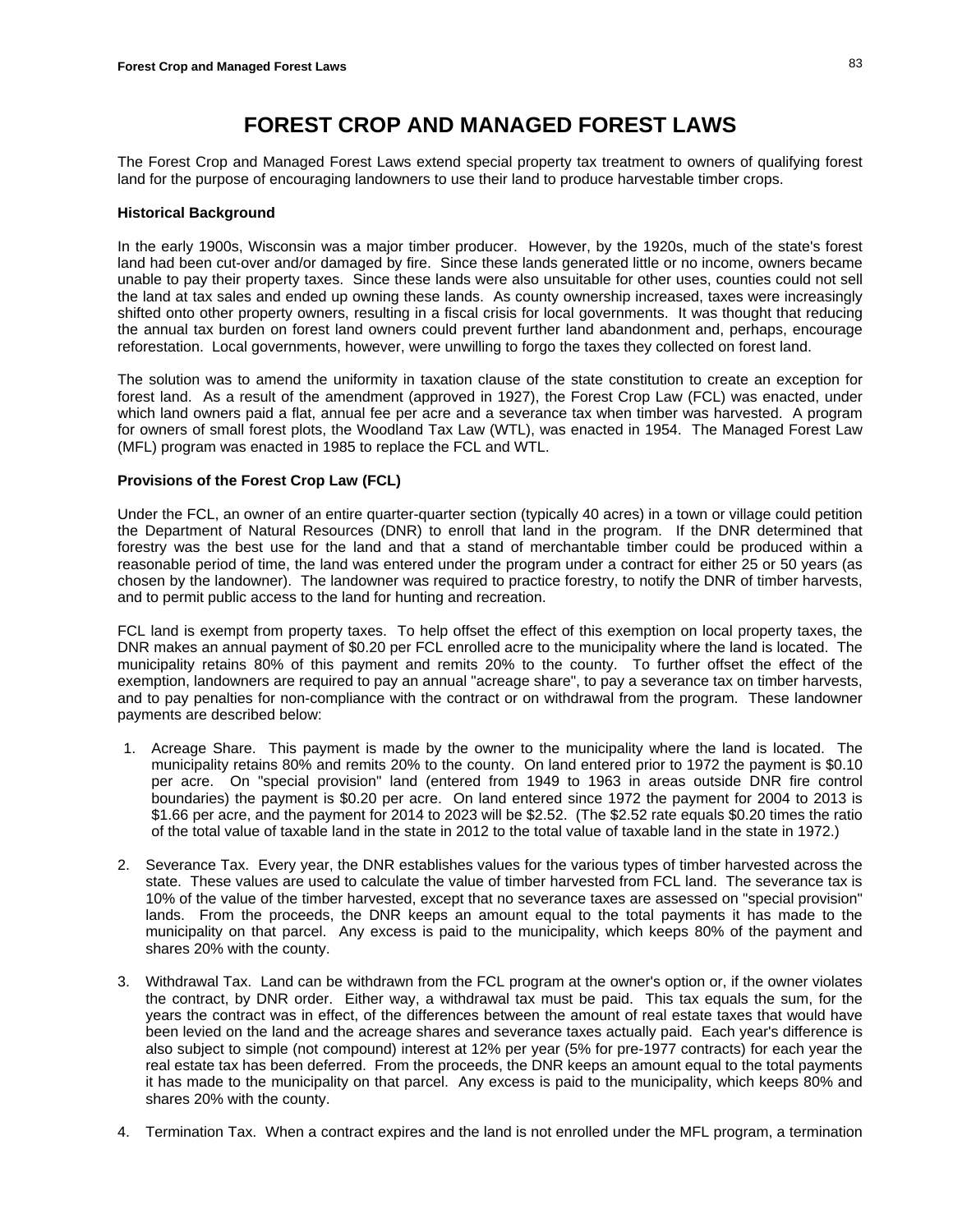tax of 10% of the value of the standing timber is assessed. From the proceeds, the DNR keeps an amount equal to the total payments it has made to the municipality on that parcel. Any excess is paid to the municipality, which keeps 80% of the payment and shares 20% with the county.

#### **Provisions of the Managed Forest Law (MFL)**

An owner of ten or more contiguous forest acres may apply for entry into the MFL program. If the DNR finds that at least 80% of the parcel is producing or capable of producing at least 20 cubic feet of merchantable timber per acre per year, and that the land is not developed in a manner incompatible with the practice of forestry, the DNR issues an order entering the land under the program. The agreement is for 25 or 50 years (at the landowner's option), and can be renewed if the landowner so desires. The landowner agrees to follow a forest management plan and to permit (with limited exceptions) public access for hunting and recreation.

MFL land is exempt from property taxes. To help offset the effect of this exemption on local property taxes, the DNR makes an annual payment of \$0.20 per MFL enrolled acre to the municipality where the land is located. The municipality retains 80% of this payment and remits 20% to the county. To further offset the effect of the exemption, landowners are required to pay an annual "acreage share", to pay closure fees on land closed to public access, to pay a yield tax on timber harvests, and to pay penalties for non-compliance or early withdrawal from the program. These landowner payments are described below:

- 1. Acreage Share. For MFL orders that took effect before April 28, 2004, the payment is as follows: for 2009 to 2013, \$0.67 per acre, and 2014 to 2018, \$0.79 per acre. The per acre rate for 2014 to 2018 equals the original payment (\$0.74 per acre) multiplied by the ratio of the average statewide tax per acre on agricultural, undeveloped, and taxable forest land for 2012 divided by the corresponding average for 1986. For MFL orders that took effect on or after April 28, 2004, the payment is a follows: for 2009 to 2013 is \$1.67 per acre, and for 2014 to 2018, \$2.14 per acre. The per acre rate for 2014 to 2018 equals the average equalized value per acre of taxable forest land in 2011 (\$2,157) times the net statewide tax rate for 2011/12 (19.7954 mills) times 5%. Acreage share payments are paid to the municipality, which keeps 80% and shares 20% with the county.
- 2. Closure Fee. For MFL orders that took effect before April 28, 2004, the payment is as follows: for 2009 to 2013, \$0.90 per acre, and for 2014 to 2018, \$1.08 per acre. The per acre rate for 2014 to 2013 equals the original payment (\$1.00 per acre) multiplied by the same ratio used to adjust the acreage share payment. For MFL orders that took effect on or after April 28, 2004, the payment is as follows: for 2009 to 2013,. \$6.67 per acre, and for 2014 to 2018, \$8.54 per acre. The per acre rate for 2014 to 2018 equals the average equalized value per acre of taxable forest land in 2011 (\$2,157) times the net statewide tax rate for 2011/12 (19.7954 mills) times 20%. The closure fee is in addition to the acreage share payment. The fee is collected by municipalities and remitted to the DNR for deposit in the state Conservation Fund.
- 3. Yield Tax. The yield (severance) tax equals 5% of the value of the merchantable timber cut. This tax is assessed and collected by the DNR. Except for FCL conversions, for MFL orders that took effect on or after April 28, 2004, the yield tax is waived on harvests in the first 5 years. The DNR remits 100% of any yield taxes to the municipality where the timber was harvested. The municipality keeps 80% of the payment and shares 20% with the county.
- 4. Non-compliance Fee. This fee is set at \$250. If the DNR determines that an MFL landowner has not complied with the management plan, the municipality is notified. The fee is collected by the municipality where the land is located. The municipality keeps 80% of the fee and shares 20% with the county.
- 5. Withdrawal Fee. The DNR assesses a fee of \$300 on all withdrawals from the MFL program that occur before the expiration of the MFL agreement period. DNR retains the entire fee.
- 6. Withdrawal Tax. On withdrawal from the MFL program during an initial order, the land owner must pay the greater of (a) the product of the net assessed value tax rate in the year prior to withdrawal times the assessed value of the land in the year prior to withdrawal times the number of years the land was under an MFL order minus the acreage share and yield taxes paid; or (b) 5% of the stumpage value of the merchantable timber on the land. On withdrawals from the MFL program on renewed MFL orders, the calculation under (a) above is made from the year of the renewal. DNR remits 100% of any withdrawal taxes to the municipality where the land is located. The municipality keeps 80% of the payment and shares 20% with the county.
- 7. Agreement Expiration. When an agreement expires and is not renewed, the land becomes subject to the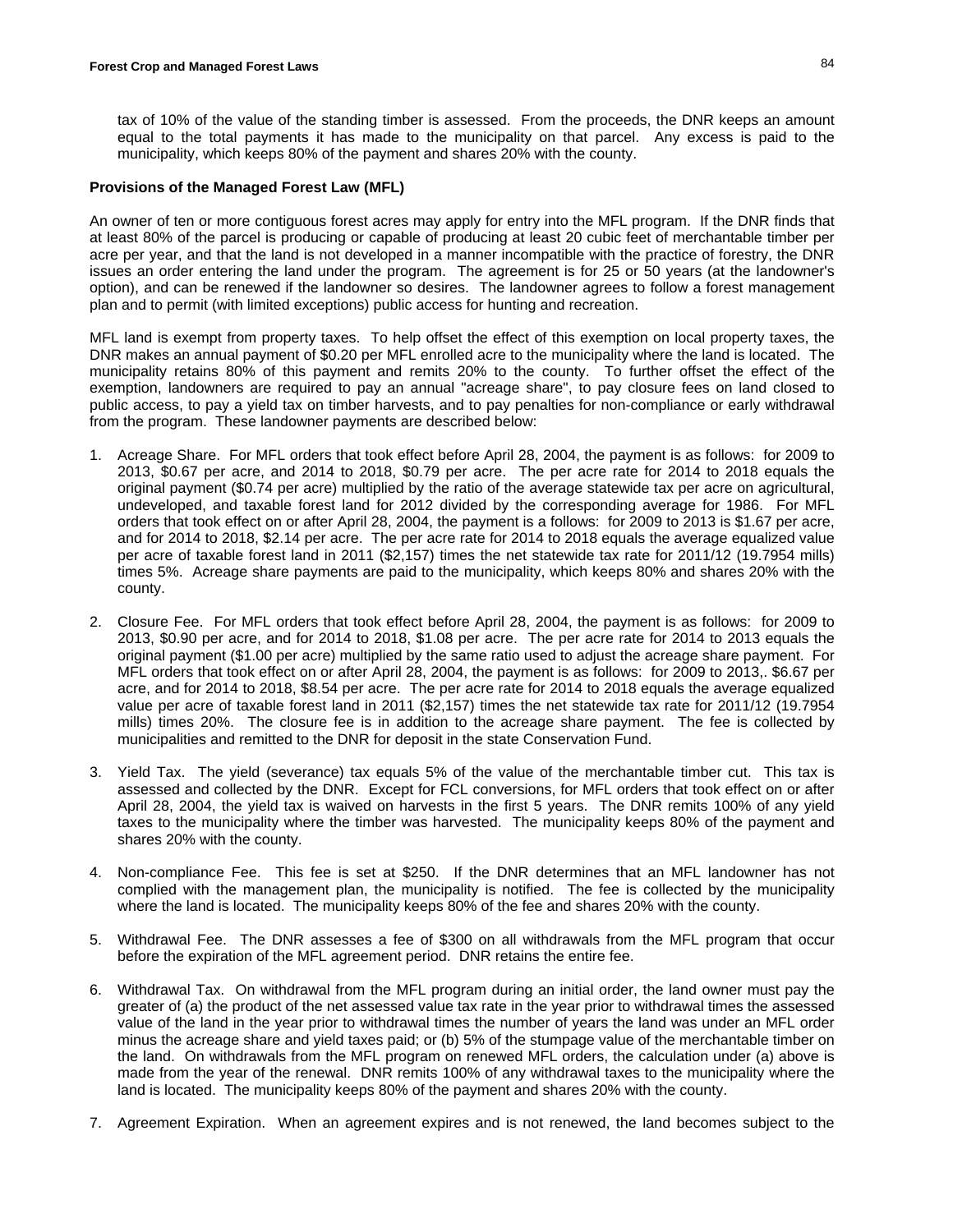#### property tax.

Once a landowner petitions the DNR to withdraw his or her land from the program, the decision is not reversible. Because of the potential that the withdrawal tax could be large in relation to the value of the property, an MFL landowner can file a request with the Department of Revenue (DOR) for an estimate of the withdrawal tax on his or her MFL land. The request must be accompanied by a non-refundable fee equal to the greater of \$100 or the number of acres affected times \$5.

#### **Measuring the Tax Reduction under Forest Tax Programs**

An estimate of landowner tax savings under the FCL and MFL programs is shown in Table 1. The landowner payments are amounts paid in calendar 2011. Property tax effects are calculated using data for the 2011/12 property tax year. Data on the number of acres enrolled under the FCL and MFL laws (by acreage share class) were obtained from the Statements of Assessment for 2011 filed by municipalities with the DOR. Data on MFL withdrawal fees and MFL non-compliance fees are not available, and are excluded from this analysis.

To determine the impact of the tax-exempt FCL and MFL programs, property taxes billed to owners of taxable forest land were first estimated for each municipality by multiplying the total net property taxes levied (total tax levy minus the school levies tax credit) by the percentage of the municipality's total assessed value attributable to forest land. The resultant number was divided by the number of assessed forest acres to determine the property tax per acre of taxable forest land.

The "initial tax" in Table 1 is an estimate of what the net property taxes on land enrolled under the FCL and MFL programs would have been had they not been enrolled. This number was calculated by multiplying the average net tax per acre on taxable forest land in each municipality, as determined above, by the number of acres enrolled under the forest tax laws in that municipality, and then summing these figures across the state for each forest tax law. The amount per acre is the state total under each forest tax law divided by state total acreage enrolled under that program.

The acreage share payments were calculated by multiplying the number of enrolled acres by the appropriate acreage share rate. For purposes of the estimate, it was assumed that all of these payments are actually made.

Data on severance/yield taxes, termination taxes, and withdrawal taxes are from a report from the DNR regarding payments made to municipalities in 2011 for land enrolled under the FCL and MFL programs. Since the DNR can retain certain amounts from some landowner payments, these landowner payments could be understated.

| FINANCIAL ANALYIS OF FOREST TAX LAWS, 2011/12 |                 |          |               |                    |  |  |
|-----------------------------------------------|-----------------|----------|---------------|--------------------|--|--|
|                                               | Forest Crop Law |          |               | Managed Forest Law |  |  |
| Item                                          | Amount (\$)     | Per Acre | Amount        | Per Acre           |  |  |
| <b>Initial Taxes</b>                          | \$5,158,617     | \$27.019 | \$106,129,983 | \$33.869           |  |  |
| Landowner Payments:                           |                 |          |               |                    |  |  |
| Acreage shares                                | 106,939         | 0.560    | 2,740,782     | 0.875              |  |  |
| Closure fees                                  |                 | 0.000    | 4,827,916     | 1.541              |  |  |
| Severance/yield taxes                         | 208,372         | 1.091    | 1,235,596     | 0.394              |  |  |
| <b>Termination taxes</b>                      | 215,330         | 1.128    |               | 0.000              |  |  |
| Withdrawal taxes                              | 324,682         | 1.701    | 2,587,189     | 0.826              |  |  |
| <b>Total Landowner</b>                        | 855.324<br>\$   | \$4.480  | \$11,391,482  | \$3.635            |  |  |
| Payments                                      |                 |          |               |                    |  |  |
| <b>Net Tax Reduction</b>                      | \$4,303,293     | \$22.539 | \$94,738,501  | \$30.234           |  |  |
| Acres enrolled                                | 190,926         |          | 3,133,534     |                    |  |  |

**TABLE 1** 

The "Initial Taxes" for 2011/12 were \$27.019 per acre under the FCL and \$33.869 per acre under the MFL. After subtracting the landowner payments, the "Net Tax Reductions" for 2011/12 were approximately \$4.3 million, or \$22.539 per acre under the FCL, and approximately \$94.7 million, or \$30.234 per acre under the MFL. The total net tax reduction under the two programs for 2011/12 is estimated to be about \$99.0 million, or about 89% of the total "Initial Taxes" of about \$111.3 million.

Since their equalized value is zero (due to being tax-exempt), forest tax laws indirectly affect property taxes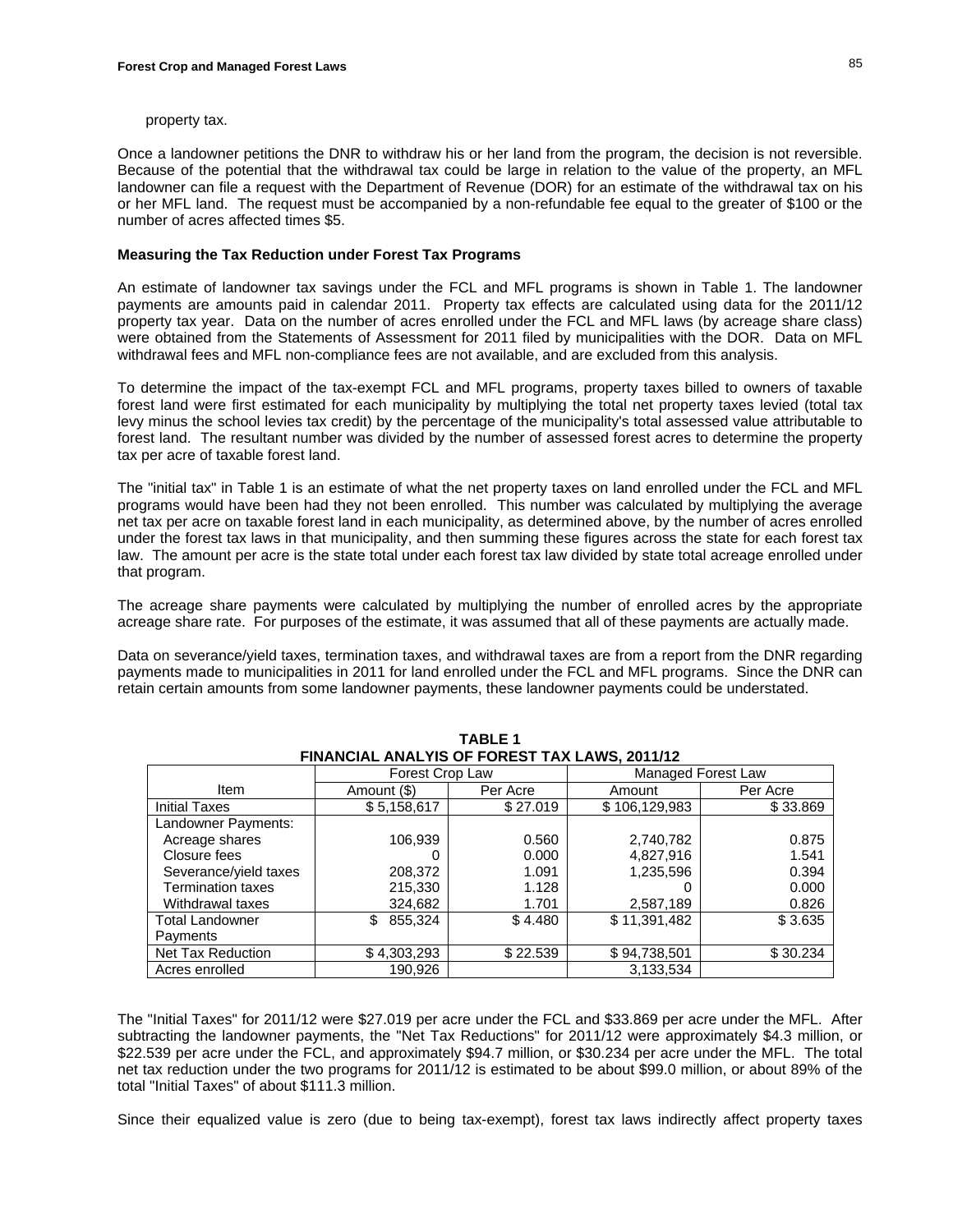across the state. This occurs because of the redistribution in school equalizations aids compared to what the distribution would be if there were no forest tax laws. These effects are not reflected in Table 1 and are not analyzed in this report.

## **Evaluation**

The number of privately owned acres enrolled under the various forest tax law programs and the average property tax on taxable forest land for selected years are shown on Table 2.

|      |          |           |            |             | Average Net Property |
|------|----------|-----------|------------|-------------|----------------------|
|      | Woodland | Forest    | Managed    | Total Acres | Tax per Acre of      |
| Year | Tax Law  | Crop Law  | Forest Law | Enrolled    | Taxable Forest Land  |
| 1960 | 60.431   | 361,211   | 0          | 421,642     | \$0.52               |
| 1965 | 107,431  | 490,154   | 0          | 597,585     | 0.56                 |
| 1970 | 154,185  | 643,514   | 0          | 797,699     | 0.87                 |
| 1975 | 158,302  | 951,808   | 0          | 1,110,110   | 1.42                 |
| 1980 | 256,349  | 1,287,833 | 0          | 1,544,182   | 3.31                 |
| 1985 | 447,851  | 1,468,912 | 0          | 1,916,763   | 5.90                 |
| 1990 | 472,236  | 1,452,194 | 372,102    | 2,296,532   | 6.87                 |
| 1995 | 302,338  | 1,406,718 | 804,269    | 2,513,325   | 7.76                 |
| 2000 | 55,507   | 471,727   | 1,971,474  | 2,498,708   | 12.90                |
| 2001 |          | 447,673   | 2,079,062  | 2,526,735   | 15.73                |
| 2002 |          | 428,790   | 2,231,154  | 2,659,944   | 17.96                |
| 2003 |          | 400,716   | 2,417,023  | 2,817,739   | 20.65                |
| 2004 | 0        | 356,226   | 2,629,513  | 2,985,739   | 23.26                |
| 2005 | 0        | 334,362   | 2,784,889  | 3,119,251   | 23.53                |
| 2006 | 0        | 295,417   | 2,843,447  | 3,138,864   | 24.82                |
| 2007 | 0        | 271,093   | 2,930,647  | 3,201,740   | 27.33                |
| 2008 | 0        | 243,278   | 2,983,305  | 3,226,583   | 29.04                |
| 2009 | 0        | 224,956   | 3,031,870  | 3,256,826   | 31.19                |
| 2010 | 0        | 208,167   | 3,079,985  | 3,288,152   | 32.61                |
| 2011 | 0        | 190,926   | 3,133,534  | 3,324,460   | 32.55                |

**TABLE 2 ACRES ENROLLED AND AVERAGE PROPERTY TAX ON FOREST LAND, 1960 - 2011**

Sources:

Acreage: 1960-1985: Wisconsin Department of Natural Resources, Forestry Tax Unit. 1990-2011: State totals from Statements of Assessment filed with the Wisconsin Department of Revenue.

Tax per Acre: Calculated by the Wisconsin Department of Revenue for land in the "forest" class.

Although these forest land tax programs have probably increased the amount of timber harvested in the state, the extent to which such harvests can be attributed to the special tax laws is not known. Regardless, property taxes remain a major concern for forest land owners. Increasing demand for forest land for recreational and vacation home uses has led to significant increases in market values for such land. For a forest land owner interested in pursuing forestry, enrolling the land under the MFL is an increasingly attractive way to ease the tax burden. Recent MFL law changes which require enrollees to follow management plans and impose penalties for failure to follow those plans reduces the chances that enrollees will use MFL as a means of reducing taxes while waiting to sell the land for non-forestry purposes.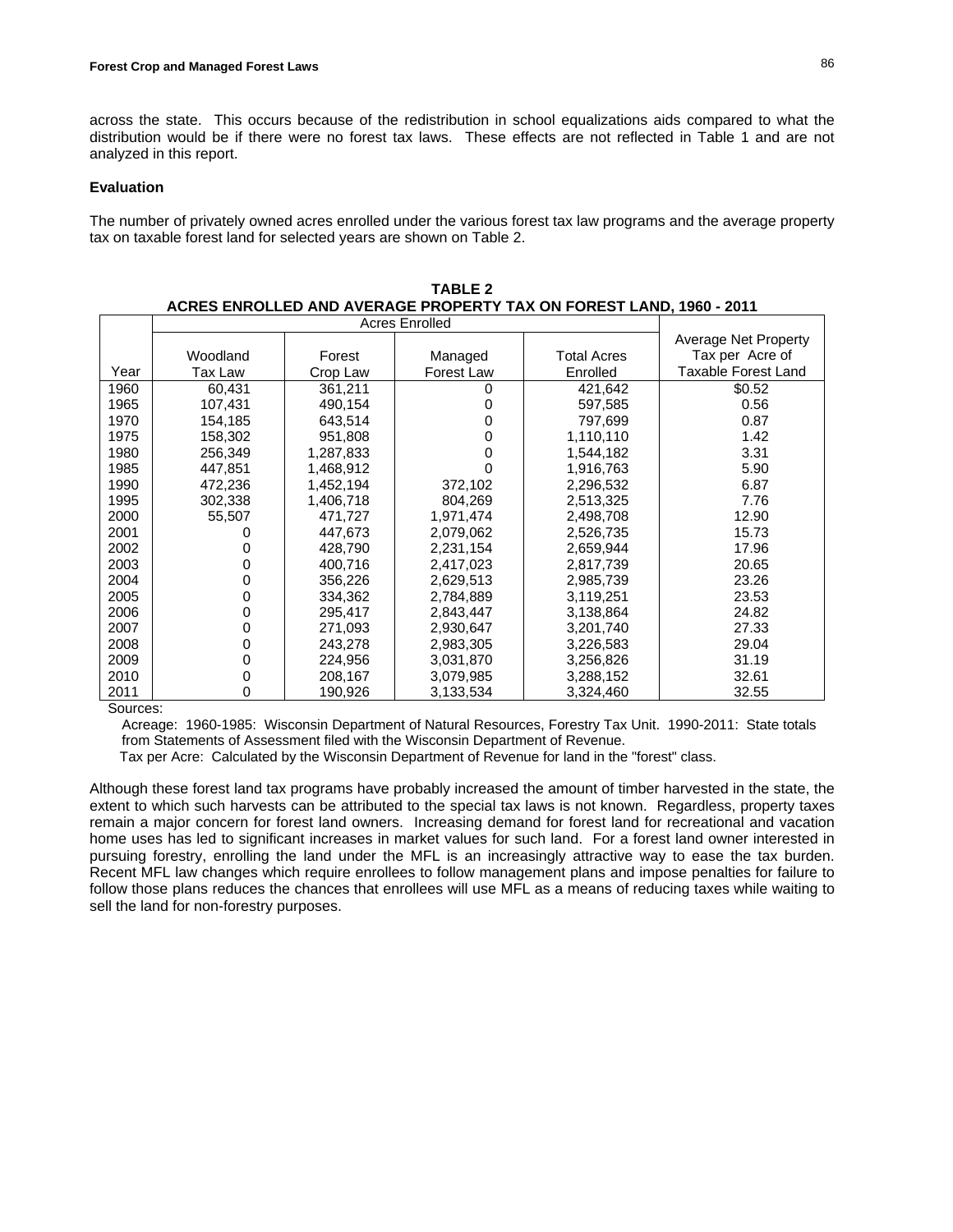# **REAL ESTATE TRANSFER FEE**

#### **Introduction**

The real estate transfer fee was enacted in 1969 after the federal documentary transfer tax (or stamp tax) was repealed. The state fee applies to transfers of real estate ownership interests located in Wisconsin.

All real estate conveyances (transfers of ownership interest) not excluded or exempted by statute are subject to the fee. The fee is imposed at a rate of \$0.30 for each \$100 of value or fraction thereof. Payment of the fee is the responsibility of the seller (grantor) of the property interest. On conveyances that are gifts or for nominal consideration, value is the estimated price of the property had it been sold on the open market. On other conveyances, value is the full consideration paid for the property, including any assumed liens on the property.

Transfer values reported on real estate transfer fee returns are the Department of Revenue's main source of information for determining changes in the fair market value of real property in the state. This information is used in the annual process of determining assessment/sales ratios and equalized values for each municipality in Wisconsin.

#### **Collections**

The fee is paid to the county register of deeds when the transfer is recorded, except that the fee on land contracts is paid when the contract is recorded. Completion of a real estate transfer return and payment of the appropriate fee is normally required before the county register of deeds records the transaction. Every month, each register of deeds transfers 80% of the fee collections to the Department of Revenue. The state's share of the fees during FY12 was \$39.8 million. The remaining 20% (\$9.9 million) was retained by the counties.

#### **Analysis of Exemptions**

Beginning on July 1, 2009, the Department of Revenue (DOR) has required that real estate transfer returns be filed with the Department electronically. Most of the information from every return (except taxpayer identification numbers) is kept in a data base that can be accessed on the DOR web site. The effect on state revenues of the various exemptions from the fee was estimated using data for transfers that were registered from July 1, 2011 to June 30, 2012 (state fiscal 2012) on which an exemption was claimed. Of the 162,200 transfer fee returns filed in this period, about 70,300, or 43.3%, claimed an exemption from the fee.

When an exemption is claimed on a real estate transfer fee return, the number of the sub-section of sec. 77.25 corresponding to the specific exemption is indicated on the return. The exemption claimed on the return was used as the basis for the analysis in this report. Returns on which the value of the transferred real estate was reported to be \$100 million or more were reviewed for accuracy and excluded when the value was deemed excessive. Returns which claimed the exemption for real estate valued at \$100 or less were reviewed so that all reported values in excess of \$100 were reduced to \$100.

An estimate of the revenue loss for some exemptions may be understated. This occurs because some property conveyances can be made without filing a transfer fee return, and some can be made without declaring a property value. The discussion of the exemptions will note when this understatement could occur.

The fiscal effects shown in the table below are for the portion of the real estate transfer fee paid to the state. The effect on county revenues is one-fourth of the state fiscal effect.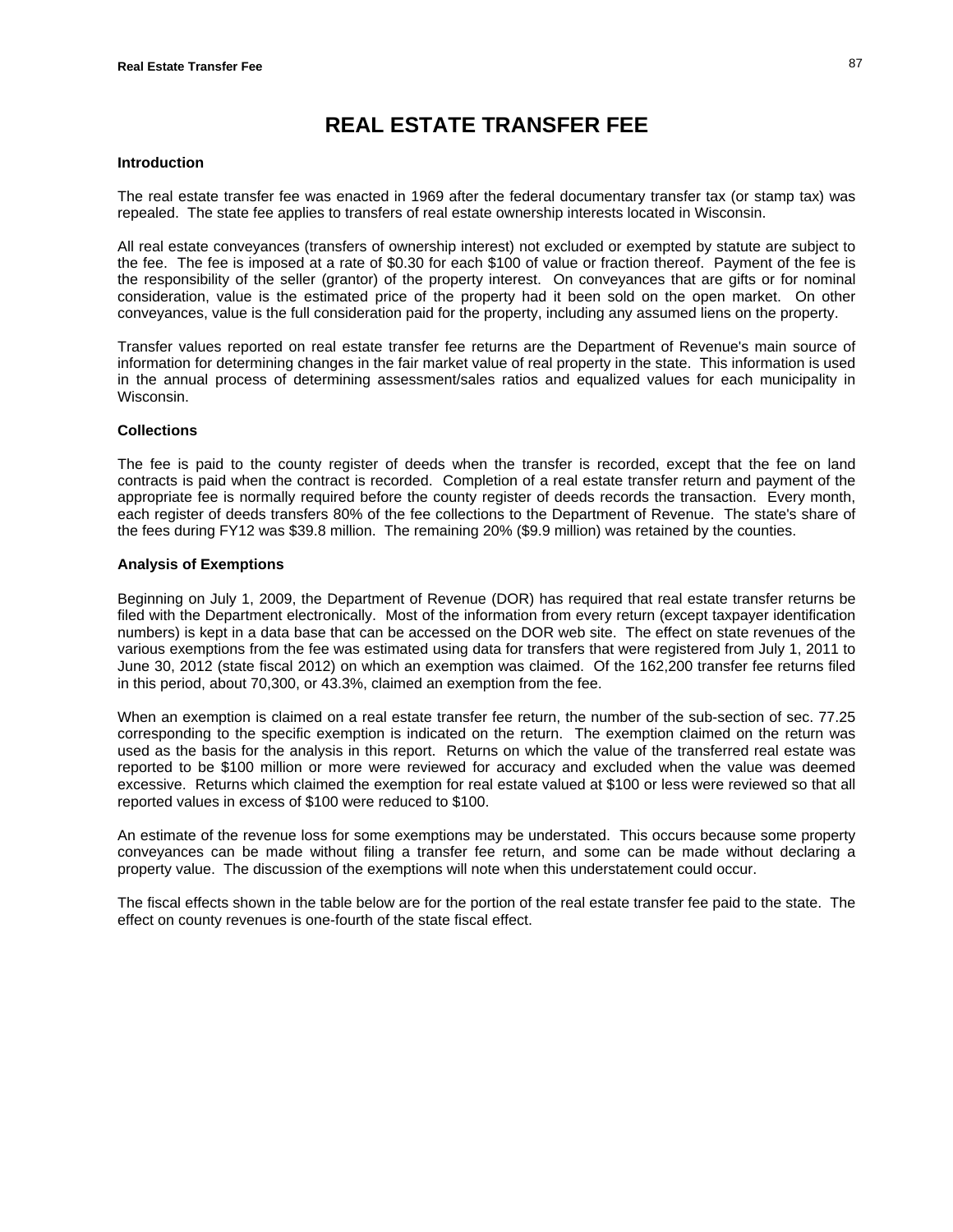|                                                                                              | REAL ESTATE TRANSFER FEE EXEMPTION DEVICES SUMMARY |                    |
|----------------------------------------------------------------------------------------------|----------------------------------------------------|--------------------|
| <b>Exemption Device</b>                                                                      | Statutory Reference*                               | FY12 Fiscal Effect |
| Easements                                                                                    | s. 77.21(1)                                        | Not available      |
| Leases for less than 99 Years                                                                | s. 77.21(1)                                        | Not available      |
| Conveyances Prior to October 1, 1969                                                         | s. 77.25 (1)                                       | \$<br>1,000        |
| Conveyances by Government Bodies                                                             | s. 77.25 (2)                                       | 384,000            |
| Conveyances by Gift to Governments                                                           | s. 77.25 (2g)                                      | 40,000             |
| Conveyances to Government for Land Dedications or<br>Highways                                | s. 77.25 (2r)                                      | 3,000              |
| Conveyances to Confirm, Correct, or Reform a Prior<br>Conveyance                             | s. 77.25 (3)                                       | 1,565,000          |
| Conveyances on Sales for Delinquent Taxes                                                    | s. 77.25 (4)                                       | 0                  |
| Conveyances on Partition                                                                     | s. 77.25 (5)                                       | 136,000            |
| Conveyances Pursuant to Mergers of Corporations                                              | s. 77.25 (6)                                       | 167,000            |
| Conveyances Pursuant to Partnerships Registering<br>as Limited Liability Partnerships        | s. 77.25 (6d)                                      | 35,000             |
| Conveyances Pursuant to Conversion of Ownership<br>Form with No Change in Ownership Interest | s. 77.25 (6m)                                      | 119,000            |
| Conveyances by Subsidiary Corporation to Parent for<br>No or Nominal Consideration           | s. 77.25 (7)                                       | 67,000             |
| Conveyances between Parents and their Children                                               | s. 77.25 (8)                                       | 2,410,000          |
| Conveyances between Husband and Wife                                                         | s. 77.25 (8m)                                      | 5,409,000          |
| Conveyances between Registered Domestic Partners                                             | s. 77.25 (8n)                                      | 25,000             |
| Conveyances between Agent and Principal                                                      | s. 77.25 (9)                                       | 2,101,000          |
| Conveyances to Provide or Release Security for a<br>Debt or Obligation                       | s. 77.25 (10)                                      | 303,000            |
| Conveyances to Designate TOD Beneficiary                                                     | s. 77.25 (10m)                                     | 39,000             |
| Conveyances by Will, Descent, or Survivorship                                                | s. 77.25 (11)                                      | 414,000            |
| Conveyances by Non-probate Transfer on Death                                                 | s. 7725 (11m)                                      | 212,000            |
| Conveyances Pursuant to Condemnation                                                         | s. 77.25 (12)                                      | 15,000             |
| Conveyances of Real Estate Valued at \$100 or Less                                           | s. 77.25 (13)                                      | 0                  |
| Conveyances by or in Lieu of Foreclosure                                                     | s. 77.25 (14)                                      | 6,525,000          |
| Conveyances between a Family-Owned Corporation                                               | s. 77.25 (15)                                      | 217,000            |
| and its Shareholders                                                                         |                                                    |                    |
| Conveyances between a Family-Owned Partnership<br>and its Partners                           | s. 77.25 (15m)                                     | 223,000            |
| Conveyances between a Family-Owned Limited<br>Liability Partnership and its Members          | s. 77.25 (15s)                                     | 2,838,000          |
| <b>Conveyances to Certain Trusts</b>                                                         | s. 77.25 (16)                                      | 7,269,000          |
| Conveyances in Fulfillment of Land Contract                                                  | s. 77.25 (17)                                      | 0                  |
| Conveyances to a Local Exposition District                                                   | s. 77.25 (18)                                      | 0                  |
| Conveyances from a Fiduciary to an Unincorporated                                            | s. 77.25 (20)                                      | 7,000              |
| Nonprofit Association                                                                        |                                                    |                    |
| Conveyances of Electric Transmission Facilities and<br><b>Land Rights</b>                    | s. 77.25 (21)                                      | 0                  |
| Total                                                                                        |                                                    | \$30,524,000       |
|                                                                                              |                                                    |                    |

| <b>TABLE 1</b>                                     |
|----------------------------------------------------|
| REAL ESTATE TRANSFER FEE EXEMPTION DEVICES SUMMARY |

\*References to sections of the 2011 Wisconsin Statutes.

#### **Easements**

Easements are excluded from the definition of conveyances subject to the real estate transfer fee. No real estate transfer fee return is therefore required for transfers of easements.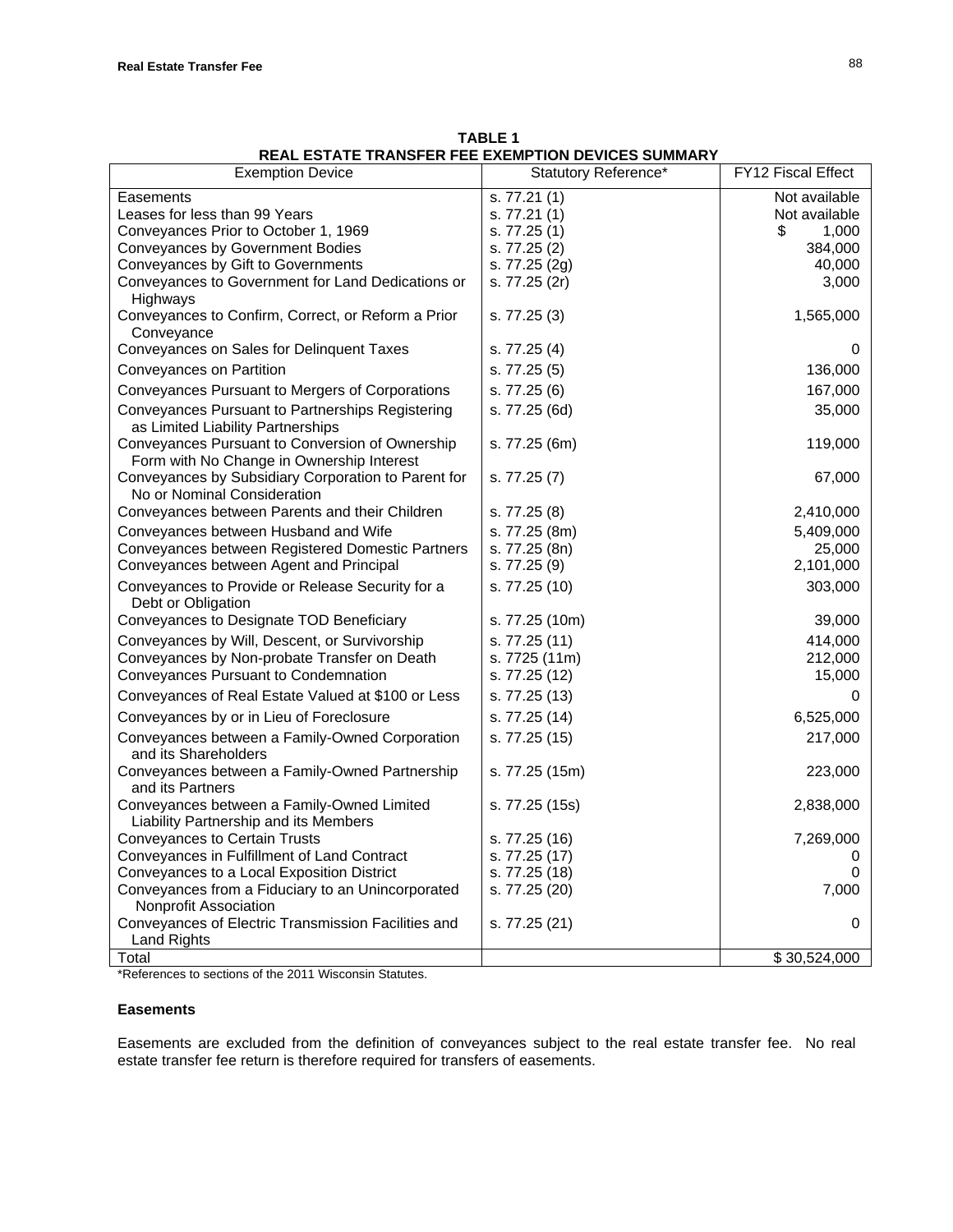## **Leases for Less than 99 Years**

Leases for less than 99 years are excluded from the definition of conveyances subject to the real estate transfer fee. No real estate transfer fee return is therefore required for leases of less than 99 years.

#### **Conveyances Prior to October 1, 1969**

Conveyances made prior to October 1, 1969 (the date the fee went into effect) are exempt from the fee and from filing a transfer fee return. The fiscal effect may therefore be understated.

#### **Conveyances by Government Bodies**

Conveyances from the United States, the state of Wisconsin, or from an instrumentality, agency, or subdivision of either, are exempt from the fee. These conveyances are also exempt from filing a transfer fee return unless the seller is also a lender for the transaction. The fiscal effect may therefore be understated.

#### **Conveyances by Gift to Governments**

Conveyances by gift to the United States, the state of Wisconsin, or to an instrumentality, agency, or subdivision of either, are exempt from the fee.

#### **Conveyances to Governments for Land Dedications or Highways**

Conveyances of land by sale or dedication under s. 236.29 (1) or (2) [recoding of a plat] or s. 236.34 (1) (e) [recording of a certified survey], or for the purpose of a road, street or highway, to the United States, the State of Wisconsin, or any instrumentality, agency or subdivision of either, is exempt from the fee. These conveyances are also exempt from filing a transfer fee return. The fiscal effect may therefore be understated.

## **Conveyances to Confirm, Correct, or Reform a Prior Conveyance**

Conveyances that confirm, correct, or reform a previously recorded conveyance are exempt from the fee if the new conveyance is made for no, nominal, or inadequate consideration.

#### **Conveyances on Sales for Delinquent Taxes**

Conveyances on sales for delinquent taxes or assessments are exempt from the fee. These conveyances are also exempt from filing a transfer fee return. The fiscal effect may therefore be understated.

#### **Conveyances on Partition**

Conveyances on partition of real estate that belongs to several persons as co-owners to those persons are exempt from the fee.

#### **Conveyances Pursuant to Mergers of Corporations**

Conveyances pursuant to mergers of corporations are exempt from the fee.

## **Conveyances Pursuant to Partnerships Registering as Limited Liability Partnerships**

Conveyances pursuant to partnerships reorganizing as limited liability partnerships are exempt from the fee.

## **Conveyances Pursuant to Conversion of Ownership Form with No Change in Ownership Interest**

Conveyances pursuant to the conversion of a business entity to another form of business entity under s. 179.76 [domestic limited partnership], s. 180.1161 [domestic business corporation], s. 181.1161 [domestic non-stock corporation], or s. 183.1207 [domestic limited liability company] are exempt from the fee if, after the conversion, the ownership interests in the new entity are identical with the ownership interests in the original entity immediately preceding the conversion.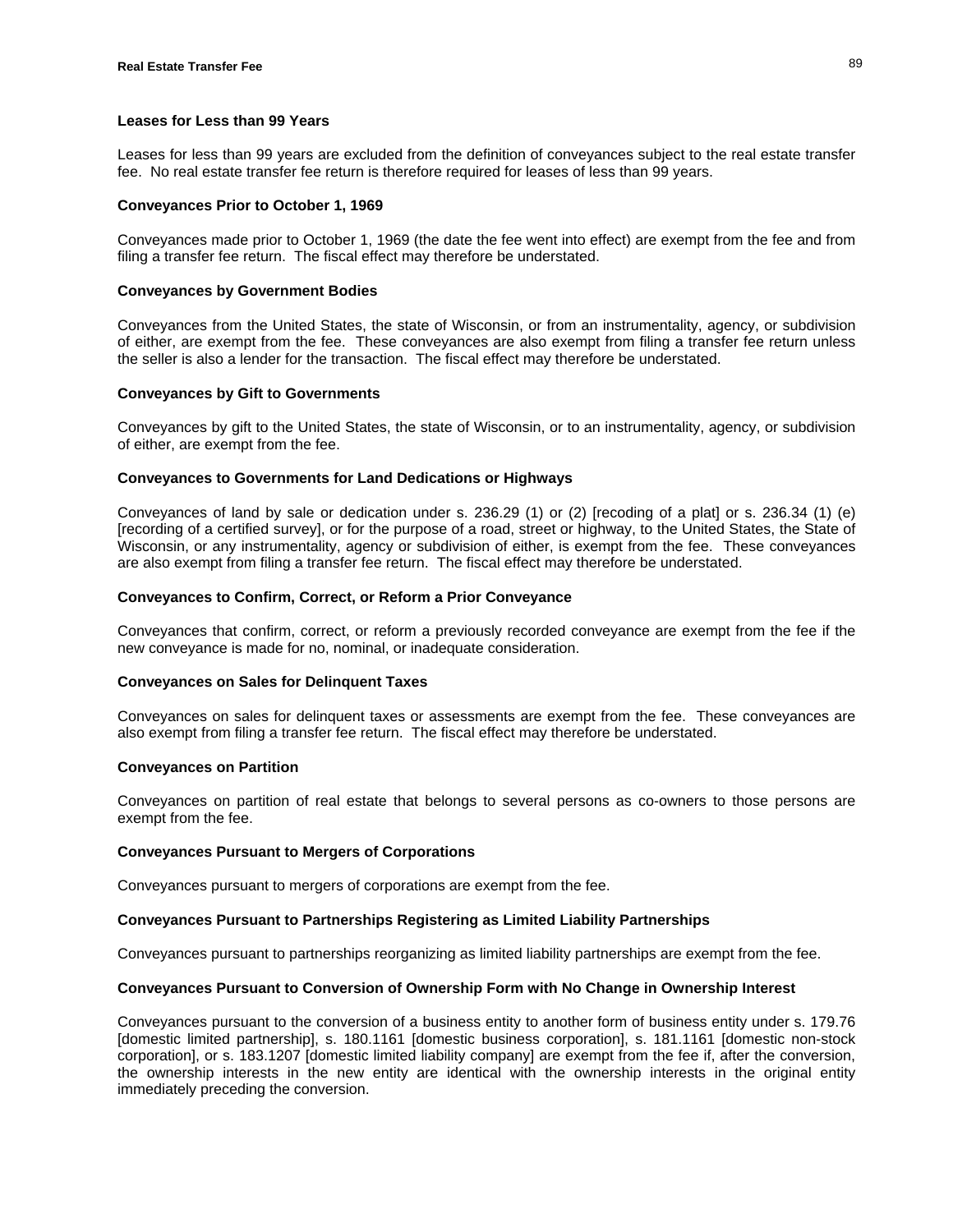## **Conveyances by Subsidiary Corporation to Parent**

Conveyances by a subsidiary corporation to its parent corporation for no consideration, nominal consideration, or in sole consideration of cancellation, surrender or transfer of capital stock are exempt from the fee.

## **Conveyances between Parents and their Children**

Conveyances between parent and child, step-parent and step-child, and parent and son-in-law or daughter-inlaw for nominal or no consideration are exempt from the fee.

## **Conveyances between Husband and Wife**

Conveyances between a husband and wife are exempt from the fee.

#### **Conveyances between Registered Domestic Partners**

Conveyances between an individual and his or her domestic partner under Chapter 770 (the "Domestic Partnership" Law) are exempt from the fee.

#### **Conveyances between Agent and Principal**

Conveyances between agent and principal or from a trustee to a beneficiary without actual consideration are exempt from the fee.

## **Conveyances to Provide or Release Security for a Debt or Obligation**

Conveyances to provide security or release security for a debt or obligation are exempt from the fee. However, for original land contracts filed before August 1, 1992, a transfer fee will be assessed when the documents relating to fulfillment of the land contract are filed.

## **Conveyances to Designate TOD Beneficiaries**

Conveyances for sole purpose of designating a time of death (TOD) beneficiary under s. 705.15 [statute that permits non-probate transfers of property at time of death] are exempt from the fee.

## **Conveyances by Will, Descent, or Survivorship**

Conveyances by will, descent, or survivorship are exempt from the fee. These conveyances are also exempt from filing a real estate transfer fee return. The fiscal effect may therefore be understated.

## **Conveyances by Non-probate Transfer on Death**

Conveyances by non-probate transfer on death under s. 705.15 [statute that permits non-probate transfers of property at death] are exempt from the fee.

#### **Conveyances on Condemnation**

Conveyances pursuant to or in lieu of condemnation are exempt from the fee.

#### **Conveyances of Real Estate Valued at \$100 or Less**

Conveyances of real estate having a value of \$100 or less are exempt from the fee.

## **Conveyances by or in Lieu of Foreclosure**

Conveyances under a foreclosure or a deed in lieu of a foreclosure to a person holding a mortgage or to a seller under a land contract are exempt from the fee.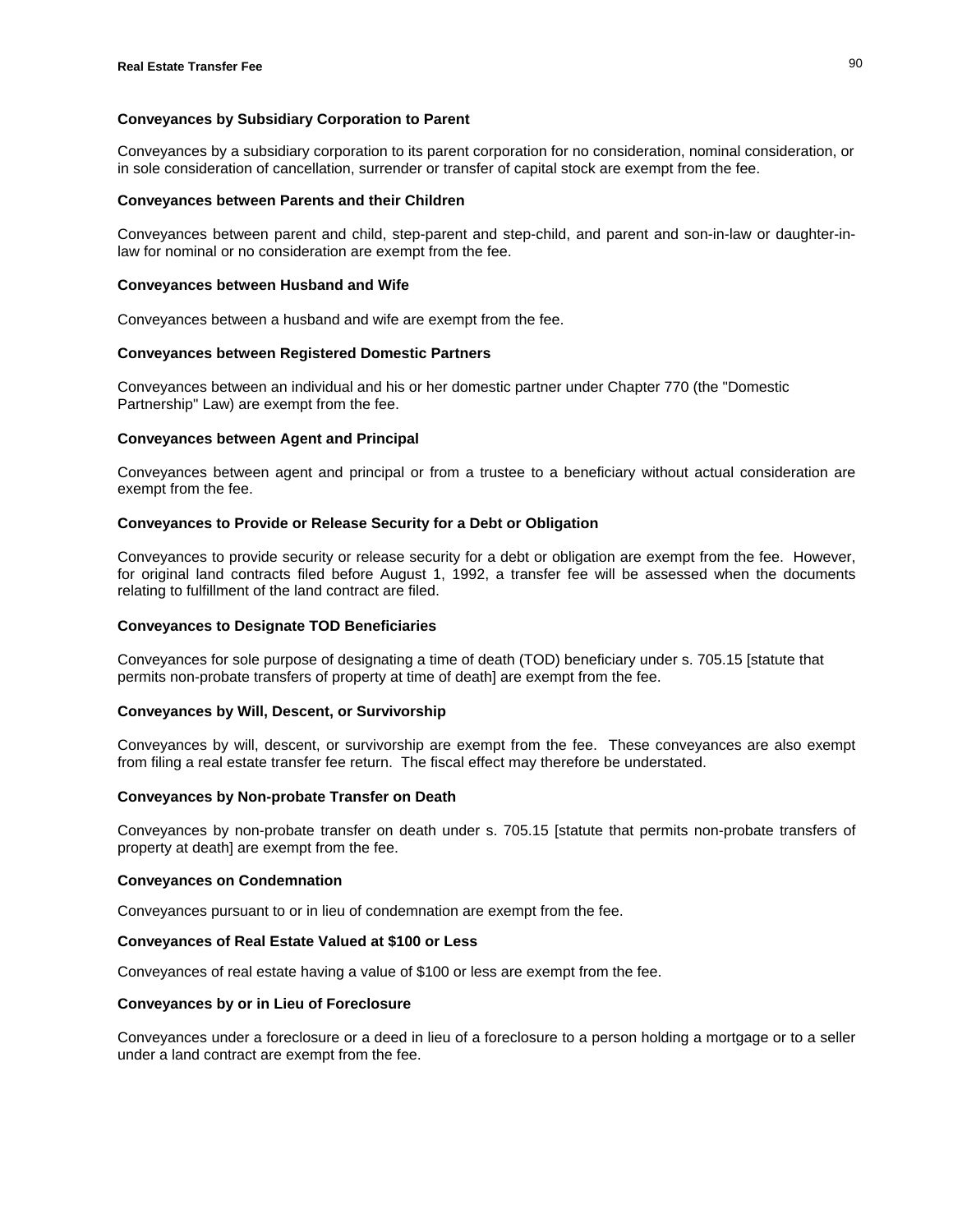## **Conveyances between a Family-Owned Corporation and Its Shareholders**

Conveyances between a corporation and its shareholders are exempt from the fee if (a) all of the stock in the corporation is owned by persons who are related to each other as spouses, lineal ascendants or descendants, siblings (by blood or by adoption), or spouses of siblings; (b) if the transfer is for no consideration except the assumption of debt or stock of the corporation; and (c) if the corporation owned the property for at least 3 years.

## **Conveyances between a Family-Owned Partnership and its Partners**

Conveyances between a partnership and one or more of its partners are exempt from the fee if (a) all of the partners are related to each other as spouses, lineal ascendants or descendants, siblings (by blood or adoption), or spouses of siblings; and (b) if the transfer is for no consideration other than the assumption of debt or an interest in the partnership.

## **Conveyances between a Family-Owned Limited Liability Partnership and Its Partners**

Conveyances between a limited liability company and one or more of its members are exempt from the fee if (a) all of the members are related to each other as spouses, lineal ascendants or descendants, siblings (by blood or adoption), or spouses of siblings; and (b) if transfer is for no consideration other than the assumption of debt or an interest in the limited liability company.

#### **Conveyances to Certain Trusts**

Conveyances to a trust are exempt if a transfer from the grantor to the beneficiary of the trust would be exempt under other provisions of the real estate transfer fee law (sec. 77.25, Wis. Stats.).

## **Conveyances in Fulfillment of Land Contract**

The recording of deeds in fulfillment of a land contract is exempt from the real estate transfer fee if the proper fee was paid when the land contract was recorded. (The fee on land contracts filed before August 1, 1992, is deferred until the contract is fulfilled. The fee on land contracts filed after July 31, 1992, is due when the contract is filed.) The intent of this provision is to prevent two fees from being imposed on the same land contract transaction. Therefore, this exemption does not reduce state revenues.

## **Conveyances to a Local Exposition District**

Transfers of property to a local exposition district organized under Subchapter II of Chapter 229, Wis. Stats., are exempt from the fee.

#### **Conveyances from a Fiduciary to an Unincorporated Nonprofit Association**

Conveyances from a fiduciary which held property for the benefit of an unincorporated nonprofit association to the unincorporated nonprofit association in the association's own name are exempt from the fee.

#### **Conveyances of Electric Transmission Facilities and Land Rights**

Conveyances of transmission facilities or land rights for transmission facilities by a utility company to a transmission company in exchange for securities in the transmission company are exempt from the real estate transfer fee.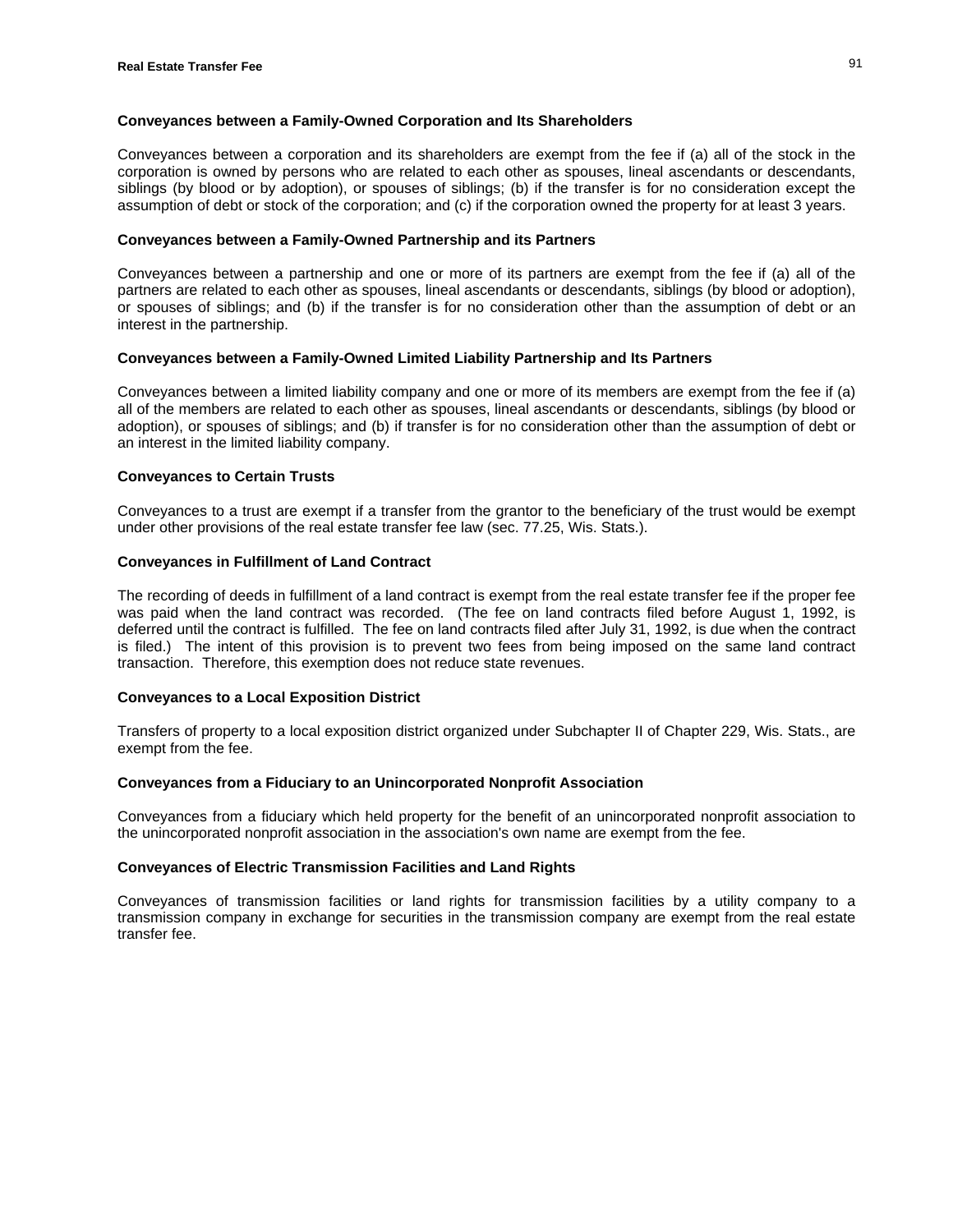# **TAXATION OF PUBLIC UTILITIES**

## **Background**

When utility companies began operating in Wisconsin, they were generally subject to local assessment and local property taxation. Over time, as these companies grew to serve many municipalities, accurate assessment of the property in a given municipality proved difficult and misleading. As a result, laws were enacted under which the state (via the Department of Revenue or its predecessors) assessed and taxed these utility companies on a unitary basis, with part of the tax proceeds shared with the counties and municipalities where the utility property was located. Because the property of some utility companies was difficult to assess, a state tax based on gross revenues was used instead of a tax based on property value.

Current law provides for three types of state utility taxation.

- 1) Gross Revenues**.** Electric cooperative associations; private light, heat, and power companies; and municipal utility companies (for electric and gas service outside the municipality that owns the utility) are subject to gross revenues taxes of 0.97% on gas revenue, 1.59% on wholesale electric revenue; and 3.19% on all other revenue. Carline company gross revenue is taxed at a rate equal to the state average net property tax rate.
- 2) Ad Valorem -- Unit Value Airlines, conservation and regulation companies, municipal electric association projects, pipelines, and railroads are taxed at the state average net property tax rate (total property tax levy minus general property tax credits divided by the state total equalized value) on the portion of their unit value allocated to Wisconsin.
- 3) Ad Valorem Tangible Property Value. Telephone companies are taxed at the net property tax rate in the municipality where the property is located.

A utility company subject to state utility taxes is exempt from local property taxes (except for certain special assessments). A private utility providing retail service whose property and customers are all in one municipality is subject to local taxation, not state taxation. A private utility whose primary business is the wholesale sale of electricity is subject to local taxation if its generating capacity is less than 50 megawatts but taxed under the state gross revenues tax if its generating capacity is 50 megawatts or more.

Total state utility tax collections in FY12 were \$400.0 million. Taxes on railroads and airlines, totaling to \$34.1 million, were deposited in the transportation fund. The remaining \$365.9 million was deposited in the state general fund, and accounted for 2.7% of general fund tax revenues. Table 1 shows utility tax collections in FY12 for gross revenues and ad valorem taxpayers.

| FIIZ UTILITT TAA GOLLEGITUNS                   |               |  |  |  |  |
|------------------------------------------------|---------------|--|--|--|--|
| Utility by Type of Tax                         | Collections   |  |  |  |  |
| <b>Gross Revenues</b>                          |               |  |  |  |  |
| Carlines                                       | \$179.379     |  |  |  |  |
| <b>Electric Cooperative Associations</b>       | 11,164,359    |  |  |  |  |
| Municipal Light, Heat, and Power               | 3.028.528     |  |  |  |  |
| Private Light, Heat, and Power                 | 231.579.943   |  |  |  |  |
| Ad Valorem -- Unit Value                       |               |  |  |  |  |
| Airlines                                       | 5,985,799     |  |  |  |  |
| <b>Conservation and Regulation Companies</b>   | 132.779       |  |  |  |  |
| <b>Municipal Electric Association Projects</b> | 5,170,611     |  |  |  |  |
| <b>Pipelines</b>                               | 33.673.847    |  |  |  |  |
| Railroads                                      | 28,088,035    |  |  |  |  |
| Ad Valorem - Tangible Property Value           |               |  |  |  |  |
| <b>Telephone Companies</b>                     | 80,976,003    |  |  |  |  |
| TOTAL                                          | \$399.979.283 |  |  |  |  |

**TABLE 1 FY12 UTILITY TAX COLLECTIONS** 

The utility tax laws allow certain deductions and exclusions when their tax liabilities are calculated. The estimates of the effect of these deductions and exclusions on state revenues for FY12 are shown in Table 2. These estimates are based on data as reported to the Department of Revenue on tax returns for 2012 filed by gross revenues taxpayers or annual reports for 2011 filed by ad valorem taxpayers.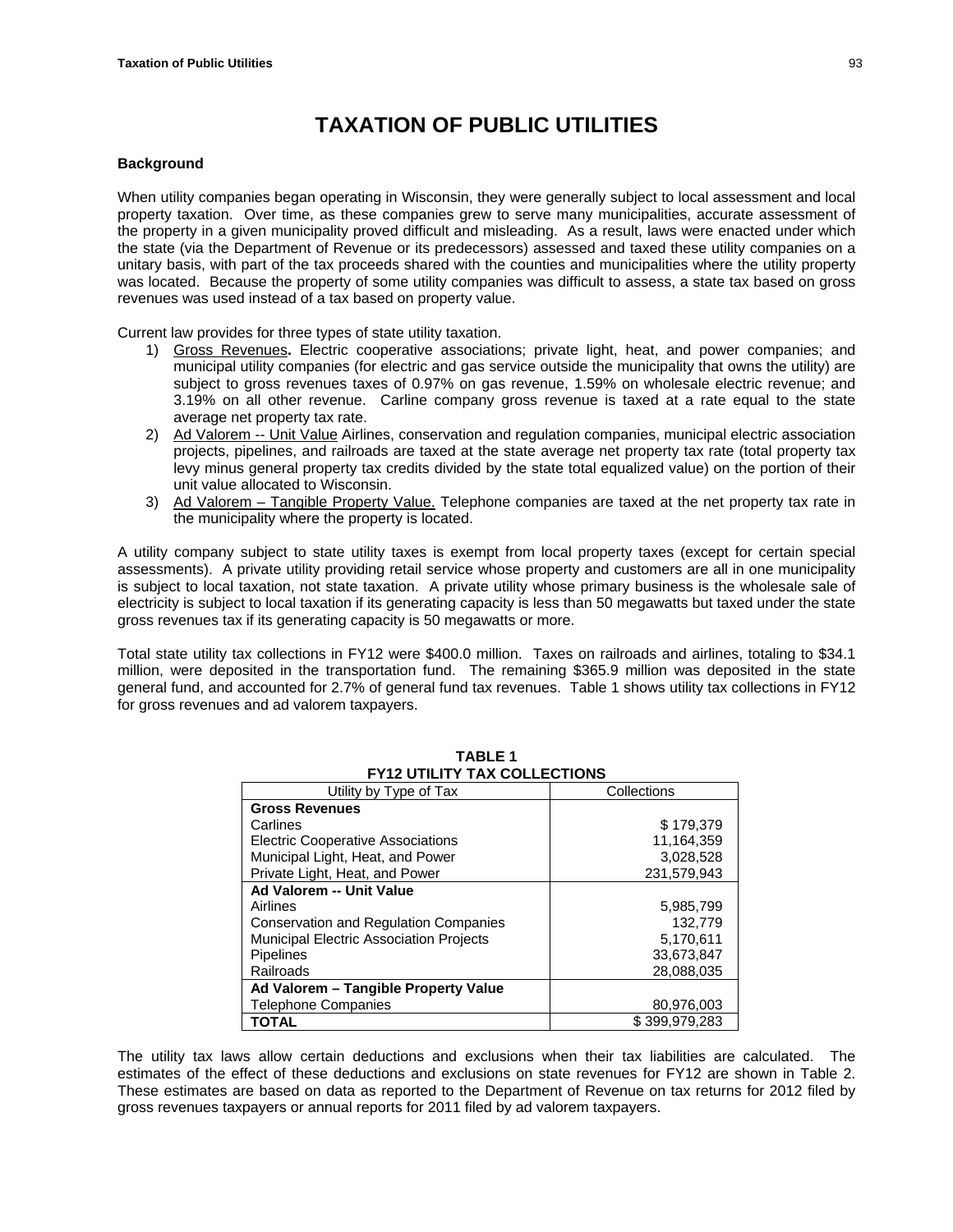| PUBLIC UTILITIES TAX EXEMPTION DEVICES SUMMARY              |                                      |                           |  |  |
|-------------------------------------------------------------|--------------------------------------|---------------------------|--|--|
| <b>Exemption Device</b>                                     | Statutory Reference *                | <b>FY12 Fiscal Effect</b> |  |  |
| <b>Gross Revenues Exemptions</b>                            |                                      |                           |  |  |
| Power Purchased by Private Light, Heat, and Power           | s. $76.28(1)(d)$                     | \$2,301,000               |  |  |
| Companies                                                   |                                      |                           |  |  |
| Power Purchased by Electric Cooperatives                    | s. 76.48 $(1g)(d)$                   | 8,835,000                 |  |  |
| <b>Public Benefits Charges</b>                              | ss. 76.28 (1) (d) and 76.48 (1g) (d) | 19,000                    |  |  |
| <b>Transmission Company Revenues from Utilities Subject</b> | s. 76.28 (1) (d)                     | 13,765,000                |  |  |
| to State Utility Taxation \                                 |                                      |                           |  |  |
| Total - Gross Revenues Exemptions                           |                                      | \$24,920,000              |  |  |
| <b>Ad Valorem Exemptions</b>                                |                                      |                           |  |  |
| <b>Hub Airlines</b>                                         | s. 70.11 (42)                        | Not available             |  |  |
| Motor Vehicles - Generally                                  | s. $76.025(1)$                       | 300,000                   |  |  |
| Motor Vehicles - Telephone Companies                        | s. 76.81                             | Not available             |  |  |
| Treatment Plant and Pollution Abatement Equipment -         | s. $76.025(1)$                       | 2,100,000                 |  |  |
| Generally                                                   |                                      |                           |  |  |
| Treatment Plant and Pollution Abatement Equipment -         | s. 76.81                             | Not available             |  |  |
| <b>Telephone Companies</b>                                  |                                      |                           |  |  |
| Computers, Fax Machines, and Cash Registers -               | s. $76.025(1)$                       | 700,000                   |  |  |
| Generally                                                   |                                      |                           |  |  |
| Computers, Fax Machines, and Cash Registers -               | s. 76.81                             | Not available             |  |  |
| <b>Telephone Companies</b>                                  |                                      |                           |  |  |
| Telephone Company Property Used Less Than 50% for           | ss. 70.112 (4) (b) and 76.81         | Not available             |  |  |
| <b>Telephone Purposes</b>                                   |                                      |                           |  |  |
| Total – Ad Valorem Exemptions                               |                                      | \$3,100,000               |  |  |

**TABLE 2 PUBLIC UTILITIES TAX EXEMPTION DEVICES SUMMARY**

\* References are to the 2011 Wisconsin Statutes.

# **GROSS REVENUES EXEMPTIONS**

## **Power Purchased by Private Light, Heat, and Power Companies**

A private light, heat, and power company may deduct from its gross revenues an amount equal to a portion of its purchased power costs if the power is purchased under federal or state approved wholesale rates. The deduction is as follows:

- 100% of the purchased power costs if:
	- the company purchases more than 50% of the power it sells, and
	- the power is not purchased from an "affiliated interest" (i.e., the buyer and seller have no ownership interests in each other), and
	- the revenue from the purchased power is included in the seller's gross revenue (in effect, the seller is subject to the Wisconsin's gross revenues tax).
- 50% of the purchased power costs if:
	- the company purchases more than 90% of its power, and
	- the company has less than \$50 million of gross revenues.

## **Power Purchased by Electric Cooperatives**

An electric cooperative that purchases more than 50% of the power it sells may deduct from its gross revenues an amount equal to 100% of its purchased power costs if one of the following conditions is met:

- The seller includes the revenue in its gross revenues (in effect, the seller is subject to Wisconsin's gross revenues tax), or
- More than 50% of the power sold in 1987 was purchased from a seller located outside Wisconsin.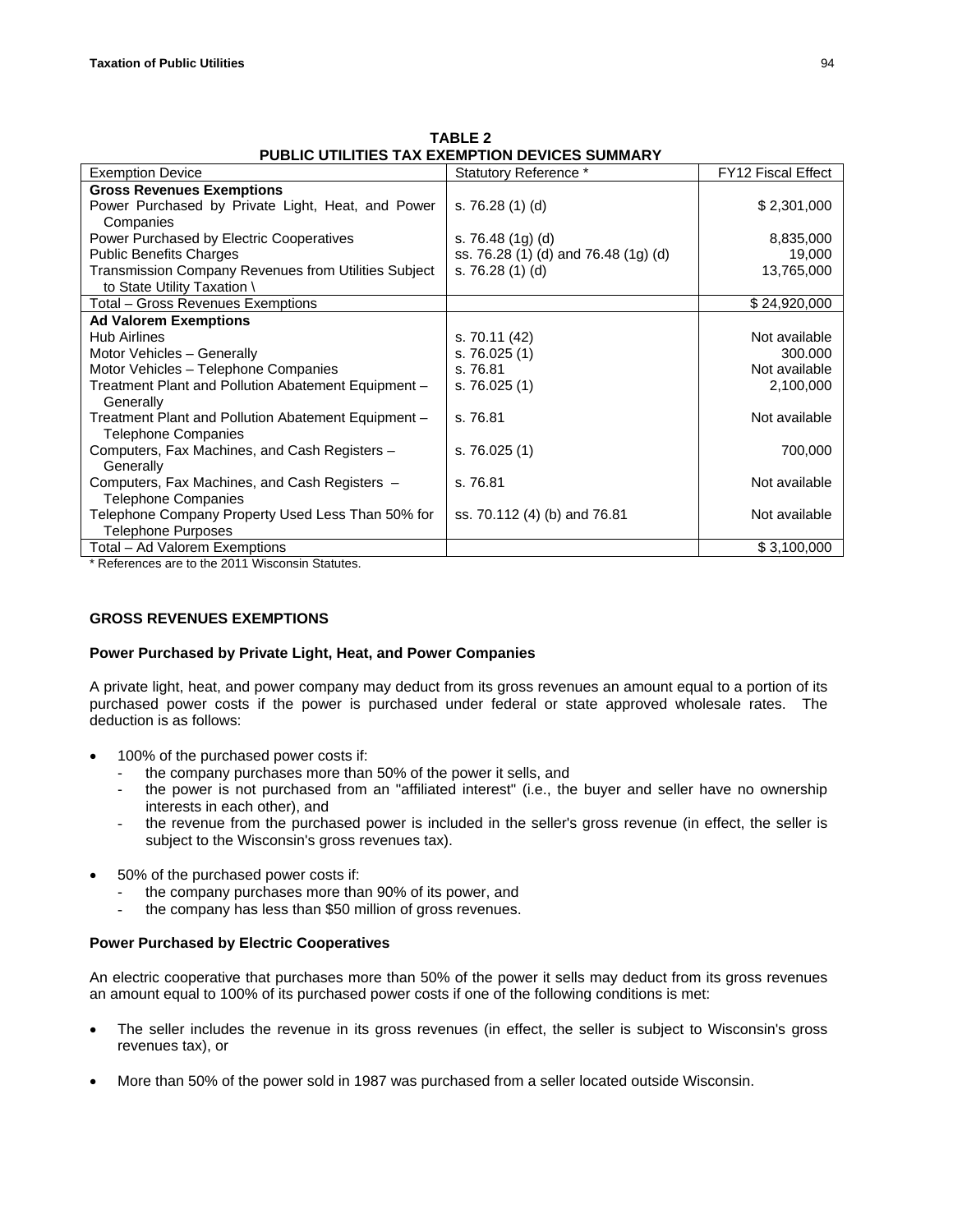## **Public Benefits Charges**

Most electric and gas utilities are required to raise funds through a state-mandated fee on customer's utility bills for certain "public benefits" such as low-income energy assistance, energy conservation programs, and renewable energy programs. These fees are forwarded to the state, which in turn allocates the money to private entities to provide the benefits. These fees are excluded from the definition of gross revenues subject to the gross revenues tax. Since the fee is, in effect, a state revenue, the exclusion does not reduce state revenues.

Electric cooperatives and municipal light, heat, and power companies are allowed to provide their own public benefits programs funded through fees on customers' bills. These public benefits charges are excluded from the revenues subject to the gross revenues tax. The revenue loss shown here is only for those companies that operate their own public benefits program.

#### **Transmission Company Revenues from Utilities Subject to State Utility Taxation**

When determining its gross revenues, an electric transmission company may exclude revenues for services provided to: (1) electric cooperatives organized under Wisconsin law that provide wholesale service to their members; (2) municipal light, heat, and power companies based in Wisconsin, and (3) private light, heat, and power companies which are subject to the state's gross revenues tax.

## **AD VALOREM EXEMPTIONS**

#### **Hub Airlines**

An airline is deemed a "hub airline" if, in the prior year, it (1) operated at least 45 common carrier flights each weekday to at least 15 non-stop destinations from a single airport in Wisconsin; or (2) it was headquartered in Wisconsin and operated, from one or more Wisconsin airports, at least 20 common carrier flights each weekday. Such an airline is exempt from the state ad valorem tax on airlines and from local property taxation. An exempt airline is not required to file annual reports or an airline ad valorem tax return with the Department of Revenue. As a result, the data needed to estimate the current effect of this exemption are not available.

#### **Motor Vehicles – Generally**

Motor vehicles such as automobiles, trucks, and trailers owned by airline, pipeline, railroad, or conservation and regulation companies are exempt from the ad valorem utility tax but subject to vehicle registration fees in the same manner as other motor vehicles. The schedules on which this property is reported are unaudited. Therefore, the actual effect could be higher or lower than the amount shown.

#### **Motor Vehicles – Telephone Companies**

Motor vehicles owned by telephone companies are exempt from the telephone property tax but subject to registration fees in the same manner as other motor vehicles. Since telephone companies do not report the value, number, or type of motor vehicles, an estimate of the revenue loss under this exemption is not available.

#### **Treatment Plant and Pollution Abatement Equipment – Generally**

Property owned by airline, pipeline, railroad, or conservation and regulation companies used as a waste treatment facility to abate or eliminate the pollution of the water or air of the state is exempt from the ad valorem utility tax. The schedules on which this property is reported are unaudited. Therefore, the actual effect could be higher or lower than the amount shown.

#### **Treatment Plant and Pollution Abatement Equipment – Telephone Companies**

Property owned by telephone companies used as a waste treatment facility to abate or eliminate the pollution of the water or air of the state is exempt from the telephone property tax. Telephone companies reported no such property was owned or leased in the most current year.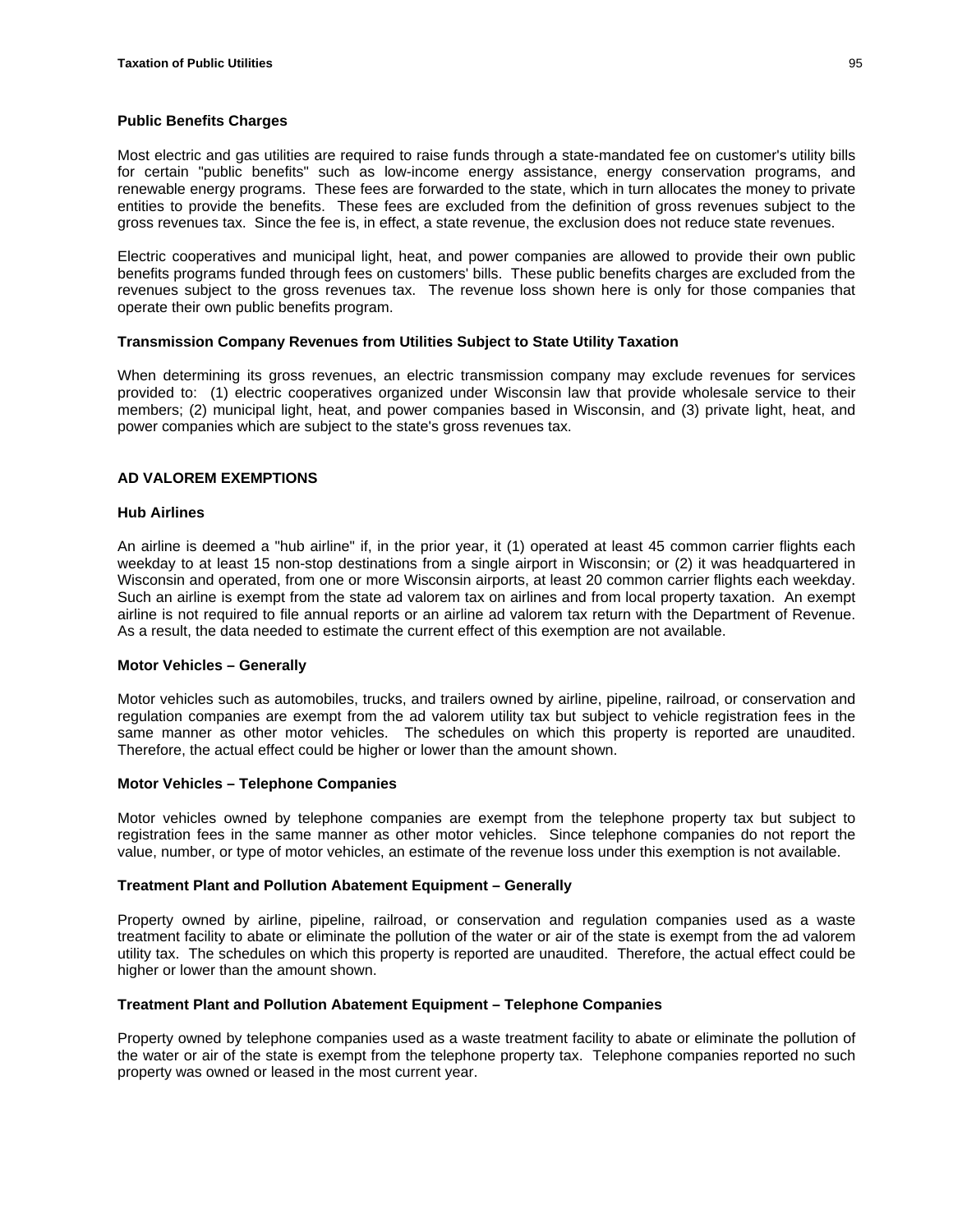## **Computers, Fax Machines, and Cash Registers – Generally**

Computers, fax machines (excluding machines that are also copiers), and cash registers that are owned by airline, pipeline, railroad, or conservation and regulation companies are exempt from the ad valorem tax. The schedules on which this property is reported are unaudited. Therefore, the actual effect could be higher or lower than the amount shown.

## **Computers, Fax Machines, and Cash Registers --Telephone Companies**

Computers, fax machines (excluding machines that are also copiers), and cash registers that are owned by telephone companies are exempt from the ad valorem tax. Although the annual report filed by telephone companies with the Department of Revenue contains a line for "exempt computers, software, and faxes", the data are not entered into any data retrieval system. Thus, it is not possible to accurately estimate the amount of such property, and an estimate of the effect of this exemption is not available.

#### **Telephone Company Property Used Less Than 50% for Telephone Purposes**

Property that is used less than 50% in the operation of a telephone company is exempt from the telephone property tax and subject, instead, to local property taxes. Since telephone company reports filed with the Department of Revenue do not include information on this type of property, an estimate of the effect of the exemption is not available. However, based on discussions with assessment staff, the amount of such property is probably minimal, implying that the exemption has an insignificant effect on state revenues.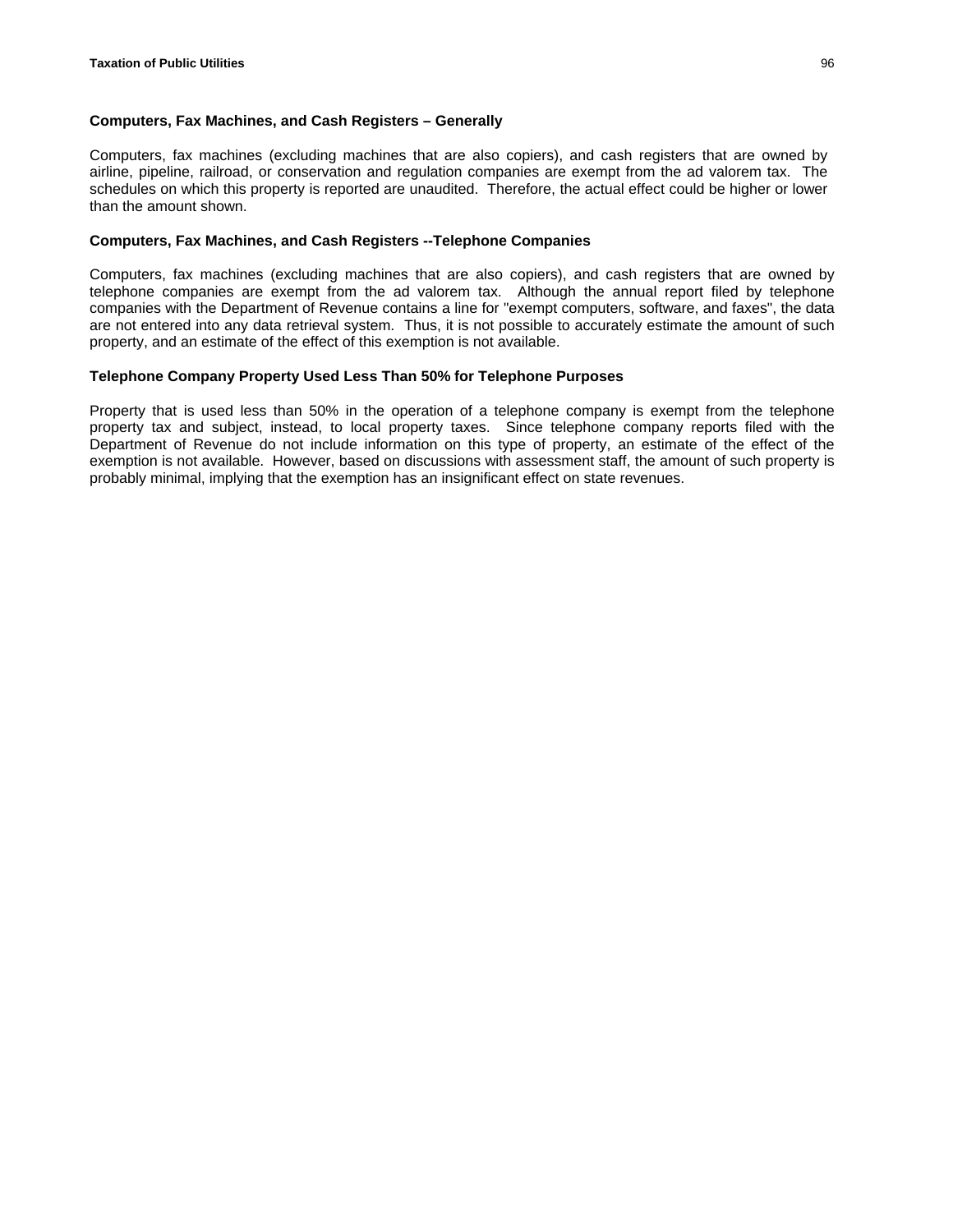# **EXCISE TAXES**

## **Introduction**

Wisconsin imposes taxes on cigarettes, tobacco products, liquor, wine, and beer. The taxes on cigarettes and tobacco products are excise taxes imposed on distributors. Taxes on liquor, wine, and beer are occupational taxes imposed on the seller for the privilege of engaging in a particular business. Under either approach, these taxes are commonly referred to as excise taxes.

The state collects additional excise taxes that are deposited in segregated funds, notably the motor vehicle fuel and alternate fuel taxes that are deposited in the transportation fund. Only general fund excise taxes will be discussed in this chapter.

Excise taxes contributed \$709.5 million to state general fund tax collections in FY12 (equal to 5.25% of all general fund tax collections). The current tax rate and FY12 revenue collections from each general fund excise tax is summarized in the table below. The cigarette tax dominates excise tax collections – providing \$587.8 million, or 83% of total general fund excise tax collections during FY12.

| Tax Type                         | Tax Rates as of December 1, 2012                                                                 | FY12 Excise Tax<br>Revenues |         |  |
|----------------------------------|--------------------------------------------------------------------------------------------------|-----------------------------|---------|--|
|                                  |                                                                                                  | (\$ millions)               | %       |  |
| Cigarettes                       | \$2.52 Per 20-Pack                                                                               | \$587.8                     | 82.84%  |  |
| Tobacco Products (1)             | 71% of manufacturer's established list<br>price to distributors                                  | 9.6                         | 1.35%   |  |
| Moist Snuff (1)                  | 100% of manufacturer's established list<br>price to distributors                                 | 38.8                        | 5.47%   |  |
| Cigars (1)                       | Lesser of 71% of manufacturer's<br>established list price to distributors or<br>\$0.50 per cigar | 17.1                        | 2.41%   |  |
| Beer                             | \$2.00 per 31-gallon barrel (\$0.65/gallon)                                                      | 9.2                         | 1.30%   |  |
| <b>Distilled Spirits</b>         | \$0.8586 per liter (\$3.25/gallon)                                                               | 43.5                        | 6.13%   |  |
| Wine and Apple Cider             |                                                                                                  | 3.5                         | 0.50%   |  |
| - up to 14% alcohol              | \$0.06605 per liter (\$0.25/gallon)                                                              |                             |         |  |
| - 14% to 21% alcohol             | \$0.1189 per liter (\$0.45/gallon)                                                               |                             |         |  |
| - over 21% alcohol               | \$0.8586 per liter (\$3.25/gallon)                                                               |                             |         |  |
| <b>Total Excise Tax Revenues</b> |                                                                                                  | \$709.5                     | 100.00% |  |

# **TABLE 1 WISCONSIN GENERAL FUND EXCISE TAXES**

Note (1) Tobacco products, moist snuff and cigars tax collections distribution from an internal DOR report.

Over the years the state has enacted certain discounts, exemptions, and refunds of taxes paid on cigarettes, tobacco products, liquor, wine, and beer. The estimated state revenue foregone or state expenditures in FY12 as a result of these discounts, exemptions, and refunds are presented in this chapter for those provisions where information is available to construct a fiscal estimate. For certain provisions, no estimate is provided since the state is precluded by federal law from imposing a tax; (including interstate commerce, purchases by the federal government, and purchases by U.S. Armed Forces members on military installations).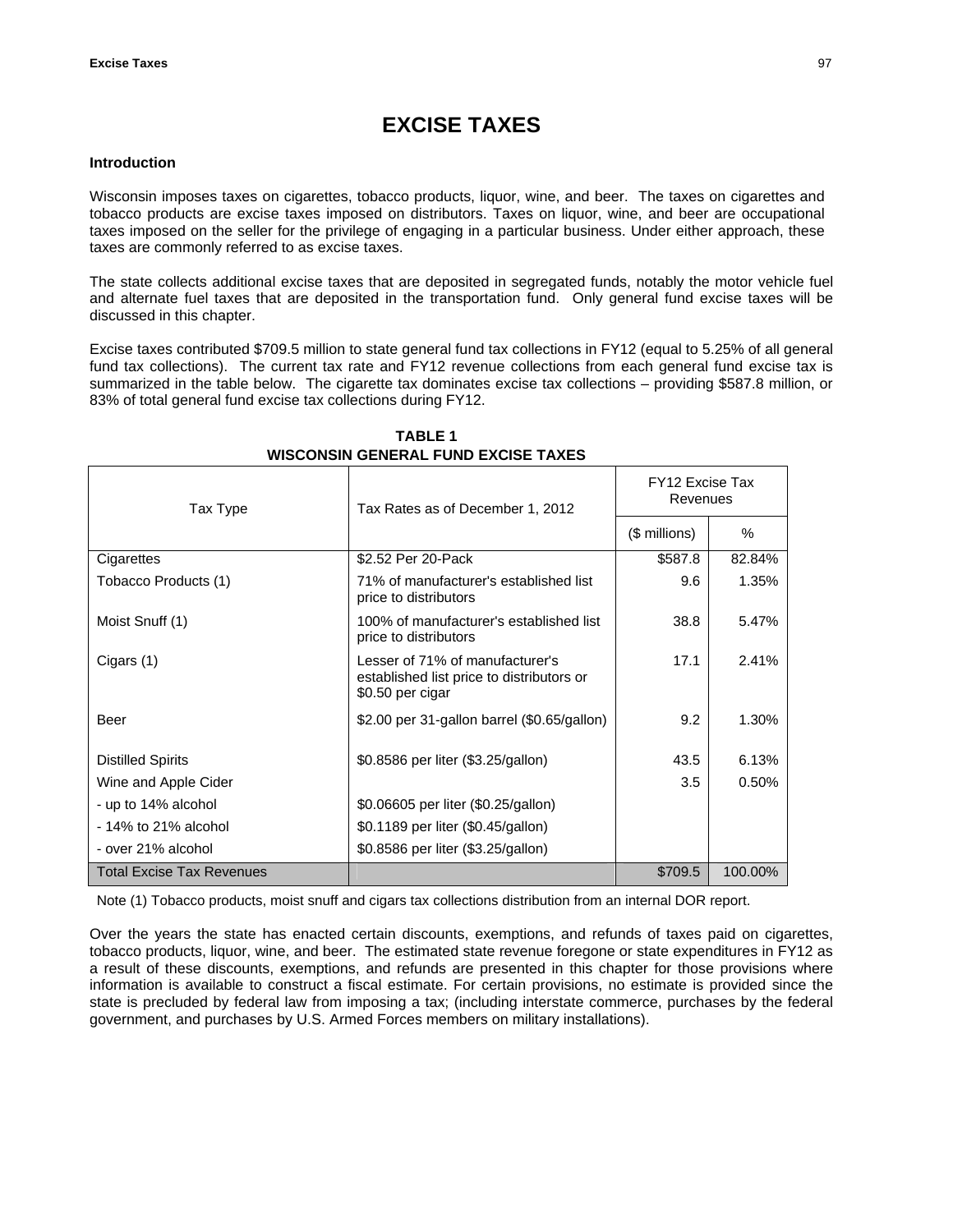# **Cigarette Tax**

Wisconsin law [sec. 139.30(1), Wis. Stats.] defines cigarettes as any roll of tobacco which is wrapped in paper or any substance other than tobacco.

The cigarette tax was first imposed in 1939, as an emergency tax, at a rate of \$0.02 per pack. The tax was increased to \$0.03 per pack in 1949 and was made permanent that year. Over the years the tax rate was increased periodically. More recently, the cigarette tax was increased by \$1.00 per pack, from \$0.77 to \$1.77, effective January 1, 2008. On September 1, 2009, the tax was further increased an additional 75 cents per pack to \$2.52 per pack. The cigarette tax rate in recent years is presented in the table below.

| Period                                  | Tax Per Single Cigarette | Tax Per 20-Pack |
|-----------------------------------------|--------------------------|-----------------|
| October 1, 2001 to December 31,<br>2007 | 3.85c                    | 77¢             |
| January 1, 2008 to August 31, 2009      | 8.85c                    | \$1.77          |
| September 1, 2009 and thereafter        | 12.6 <sub>c</sub>        | \$2.52          |

In addition, following each tax rate increase, an inventory tax is imposed and must be paid by all permittees and retailers who possess stamped cigarettes held for resale on which the cigarette tax was already paid before the increase.

Cigarette tax collections contributed \$587.8 million to the state's general fund during FY12.

Any person in Wisconsin who wants to handle cigarettes at the wholesale level, such as a distributor or subjobber, must obtain a permit from the Department of Revenue. A retailer selling cigarettes to consumers in Wisconsin must hold a valid retail license issued by the local municipality where the retail premise is located. Licensed retailers are required to purchase cigarettes from permitted wholesalers on which the Wisconsin cigarette excise taxes have been paid.

The cigarette tax is paid by Wisconsin distributors (both in-state and out-of-state) who are required to purchase tax stamps from the Wisconsin Department of Revenue and affix them to the cigarette packs. Distributors may affix Wisconsin tax stamps only to cigarettes purchased directly from the department-approved manufacturer which appear in good standing in on the Attorney General's Directory of Certified Manufacturers and Brands. In addition, the cigarette use tax (equal to the cigarette tax rate) must also be paid by persons, other than cigarette distributors, who bring untaxed cigarettes into Wisconsin.

## **Cigarettes Tax Discounts, Exemptions and Refunds**

Distributors, bonded direct marketers, and manufacturers who are authorized to purchase stamps receive a 0.7% tax discount when purchasing stamps in recognition of the administrative costs they incur when applying the stamps to packs of cigarettes [sec. 139.32(5), Wis. Stats.].

The Wisconsin cigarette tax is not imposed upon the following:

- Cigarettes shipped via interstate commerce to customers in other states for sale outside Wisconsin.
- Cigarettes sold to the Armed Forces (e.g., Fort McCoy) or state or federally operated veterans' hospitals.
- Cigarettes sold to interstate carriers of passengers for hire to be resold to bona fide passengers being transported.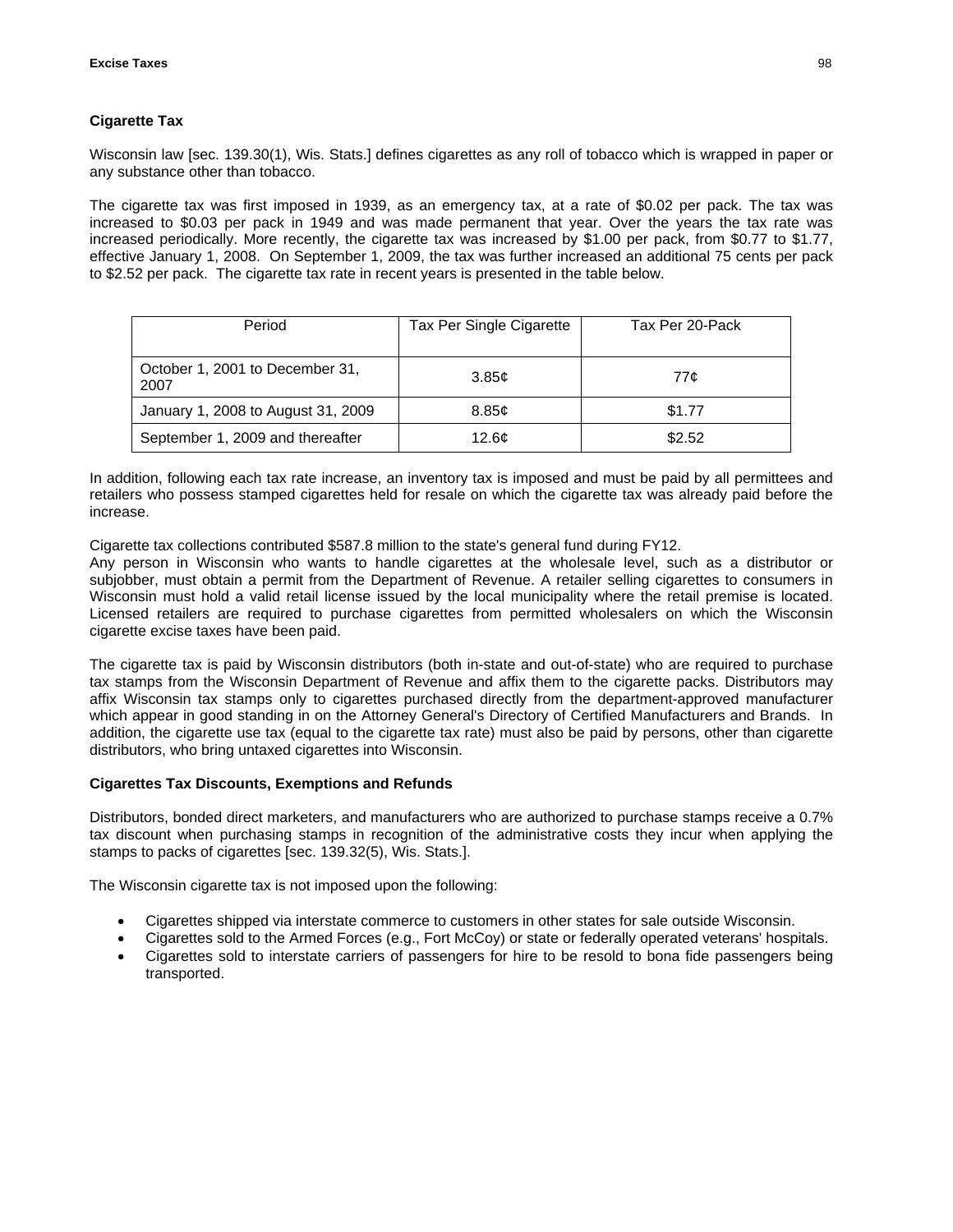| <b>Cigarettes Tax Exemptions and Refunds</b>                                                                 | <b>Statutory</b>                                      | <b>FY12</b>          |
|--------------------------------------------------------------------------------------------------------------|-------------------------------------------------------|----------------------|
|                                                                                                              | <b>Reference</b>                                      | <b>Fiscal Effect</b> |
| <b>Distributors Discount</b>                                                                                 |                                                       |                      |
| <b>Discount for Distributor Costs</b>                                                                        | s. 139.32 (5)                                         | \$4,100,000          |
| <b>Exemptions</b>                                                                                            |                                                       |                      |
| Shipped to Customers in Other States Via Interstate Commerce                                                 | s. 139.31(3)                                          | Not available        |
| Sold to the Armed Forces (e.g., Fort McCoy) or State or Federally<br><b>Operated Veterans' Hospitals</b>     | s. $139.31(3)$                                        | Not available        |
| Sold to Interstate Carriers of Passengers for Hire to be Resold to<br>Bona fide Passengers Being Transported | s. $139.31(3)$                                        | Not available        |
| <b>Refunds or Credits</b>                                                                                    |                                                       |                      |
| Cigarettes Unfit for Sale and Distributors Going Out of Business                                             | s. 139.36                                             | \$811,000            |
| <b>Tribal Refunds</b>                                                                                        |                                                       |                      |
| Quarterly 30% Refund                                                                                         | s. 139.325<br>and Tax $9.08$ ,<br>Wis. Admin.<br>Code | \$601,000            |
| Monthly 70% Refund                                                                                           | s. 139.323,<br>and Tax 9.08,<br>Wis. Adm.<br>Code     | \$35,445,000         |

Moreover, licensed cigarette distributors may obtain the following refunds [sec. 139.36, Wis. Stats.]

- A cigarette distributor can receive a refund of the tax paid for Wisconsin stamps affixed to packs of unsalable cigarettes they return to the manufacturer.
- Distributors going out of business or selling their business may receive a refund of the tax paid for Wisconsin stamps not affixed to packs of cigarettes.

Native American tribal councils who have entered into agreements with the State of Wisconsin are eligible for two refunds. Jointly, these two refunds essentially return 100% of the cigarette tax paid by tribal members residing on tribal lands and 70% of the cigarette tax collected on all other sales on tribal lands. Specifically, the refunds are as follows:

- A quarterly 30% refund of the cigarette tax paid on cigarettes sold on reservations to enrolled members of the tribe residing on the reservation.
- A monthly 70% refund of the cigarette tax paid on cigarettes sold by authorized Native American retailers on reservation trust land over which a tribe has jurisdiction. The land must have been designated a reservation or trust land on or before January 1, 1983, or on a later date as determined by an agreement between the department and the tribal council.

## **Tobacco Products Tax**

Wisconsin law [sec. 139.75(12), Wis. Stats.] defines tobacco products as cigars, cheroots, granulated, plug cuts, snuff, chewing tobacco, clippings, and other forms of tobacco prepared in such a manner as to be suitable for chewing or smoking in a pipe or otherwise. The definition includes tobacco that can be used for "roll your own" cigarettes, but it does not include cigarettes. Moist snuff is defined as any finely cut, ground, or powdered smokeless tobacco that is intended to be placed or dipped in the mouth.

The excise tax on tobacco products was first imposed on October 1, 1981, at the rate of 20%. On December 1, 1999, the tobacco products tax was changed from an occupational tax to an excise tax (1999 Wis. Act 9) and on October 1, 2001, the tax rate was raised to 25%.

Effective January 1, 2008, the tobacco products tax on all tobacco, other than moist snuff, was increased from 25% of the manufacturer's list price to 50% of the list price, and then further increased to 71% of manufacturer's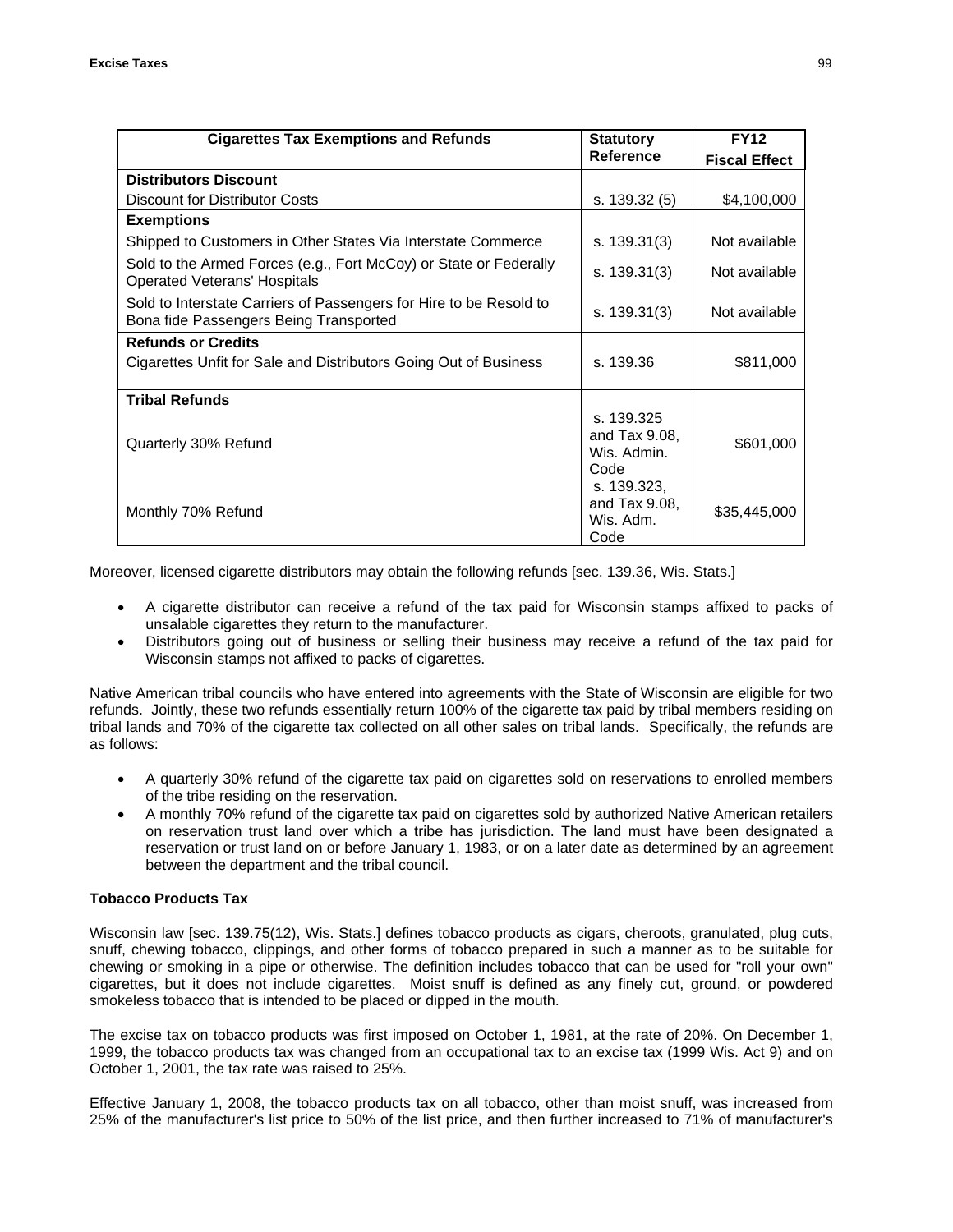established list price beginning on September 1, 2009 (see table below). Beginning January 1, 2008, a cap of 50 cents was also established as the maximum tax per cigar.

The taxation of moist snuff was converted to a weight based tax effective January 1, 2008 but returned to a price based tax (at 100% of the manufacturer's established list price) effective September 1, 2009.

| <b>Tax Type</b>            | <b>Prior to January</b><br>1, 2008                                         | <b>January 1, 2008 to</b><br><b>August 31, 2009</b>                                                    | September 1, 2009 and<br>thereafter                                                                 |
|----------------------------|----------------------------------------------------------------------------|--------------------------------------------------------------------------------------------------------|-----------------------------------------------------------------------------------------------------|
| Tobacco<br><b>Products</b> |                                                                            | $50%$ of<br>manufacturer's<br>established list price<br>to distributors                                | 71% of manufacturer's<br>established list price to<br>distributors                                  |
| Moist Snuff                |                                                                            | \$1.31 per ounce                                                                                       | 100% of manufacturer's<br>established list price to<br>distributors                                 |
| Cigars                     | $25%$ of<br>manufacturer's<br>established list<br>price to<br>distributors | Lesser of 50% of<br>manufacturer's<br>established list price<br>to distributors or<br>\$0.50 per cigar | Lesser of 71% of<br>manufacturer's established<br>list price to distributors or<br>\$0.50 per cigar |

Total tobacco product taxes (including moist snuff and cigars) raised \$65.5 million during FY12. As displayed earlier in Table 1 of this chapter, this total was comprised of \$38.8 million from tax on moist snuff, \$17.1 million from tax on cigars, and \$9.6 million from tax on all other tobacco products.

Any person in Wisconsin who wants to handle tobacco at the wholesale level must obtain a permit from the Department of Revenue. Any person outside Wisconsin who wants to sell tobacco to retailers in Wisconsin must obtain a permit from the Department of Revenue. Any person who purchases tobacco products for their own personal use and upon which the Wisconsin tobacco products tax is due and has not been paid also must file a use tax return with the department and pay the tax.

## **Tobacco Products Tax Exemptions and Refunds**

Tobacco products tax is not imposed when tobacco products are:

- Shipped to customers in other states via interstate commerce.
- Sold to the Armed Forces (e.g., Fort McCoy) or state or federally operated veterans' hospitals.
- Sold to interstate carriers of passengers for hire to be resold to bona fide passengers being transported.

A licensed tobacco products distributor can receive a refund or credit when tobacco products are:

- Shipped to customers outside Wisconsin.
- Returned to the manufacturer and/or short shipments.
- Destroyed due to damage or becoming unfit for sale.

In addition, American Indian tribal councils which have entered into agreements with the State of Wisconsin are eligible for two refunds. Jointly, these two refunds essentially return 100% of the tobacco products tax paid by tribal members residing on tribal lands and 50% of the tax collected on all other sales on tribal lands. Specifically, the refunds are as follows:

- A quarterly 50% refund of the tobacco products tax paid on tobacco products sold on reservations to enrolled members of the tribe residing on the reservation.
- A monthly 50% refund of the tobacco products tax paid on tobacco products sold by authorized Native American retailers on reservation trust land over which a tribe has jurisdiction. The land must have been designated a reservation or trust land on or before January 1, 1983, or on a later date as determined by an agreement between the department and the tribal council.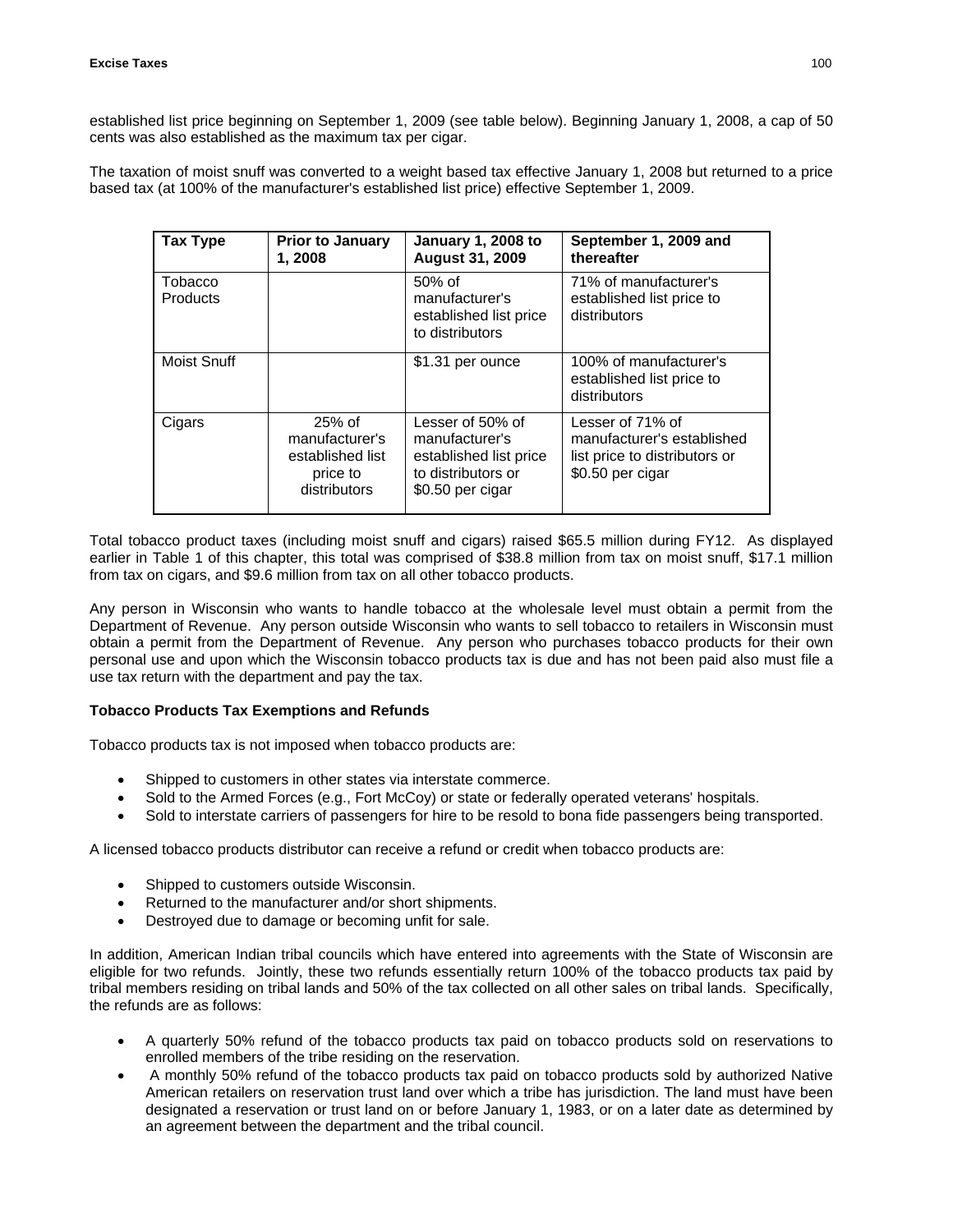| <b>Tobacco Products Tax Exemptions and Refunds</b>                                                                                                                 | <b>Statutory</b>               | <b>FY12</b>                    |
|--------------------------------------------------------------------------------------------------------------------------------------------------------------------|--------------------------------|--------------------------------|
|                                                                                                                                                                    | Reference                      | <b>Fiscal Effect</b>           |
| <b>Exemptions</b>                                                                                                                                                  |                                |                                |
| Shipped to Customers in Other States Via Interstate Commerce<br>Sold to the Armed Forces (e.g., Fort McCoy) or State or Federally<br>Operated Veterans' Hospitals. | s. 139.76 (2)<br>s. 139.76 (2) | Not available<br>Not available |
| Sold to Interstate Carriers of Passengers for Hire to be Resold to<br>Bona fide Passengers Being Transported                                                       | s. 139.76 (2)                  | Not available                  |
| <b>Refunds or Credits</b>                                                                                                                                          |                                |                                |
| Shipped to Customers Outside Wisconsin.                                                                                                                            | s. 139.80                      | Not available                  |
| Returned to the Manufacturer and/or Short Shipments                                                                                                                | s. 139.80                      | Not available                  |
| Destroyed Due to Damage or Becoming Unfit for Sale                                                                                                                 | s. 139.80                      | Not available                  |
| <b>Tribal Refunds</b>                                                                                                                                              |                                |                                |
| Quarterly 50% Refund                                                                                                                                               | ss. 139.803<br>and 139,805     | \$78,000                       |
| Monthly 50% Refund                                                                                                                                                 | ss. 139.803<br>and 139.805     | \$1,681,000                    |

#### **Distilled Spirits, Cider, and Wine**

Wisconsin defines distilled spirits as any beverage (except beer) made by a distillation process from agricultural grains, fruits and sugars, containing 0.5% or more of alcohol by volume. Wine is defined [sec. 125.02(22), Wis. Stats.] as any beverage (except beer) made by a fermentation process from agricultural products, fruits and sugars, containing 0.5% or more of alcohol by volume. It includes cider containing more than 7% alcohol by volume.

Any beverage obtained from the fermentation of the juice of apples, containing not less than 0.5% alcohol by volume and not more than 7% alcohol by volume is defined as cider [sec. 139.01(2m), Wis. Stats.]. Cider can be flavored, sparkling or carbonated. Cider containing more than 7% alcohol by volume is taxed as wine.

Wisconsin imposes an occupational tax on the sale of both distilled spirits and wine. The tax was imposed at the end of Prohibition and modified several times. The current tax rates have been in place since 1981 (except for the tax cider that was established in 1998). Current tax rates are: \$0.06605 per liter (\$0.25 per gallon) for wine containing up to 14% alcohol, \$0.1189 per liter (\$0.45 per gallon) for wine containing 14% to 21% alcohol; and \$0.8586 per liter (\$3.25 per gallon) for distilled spirits and wine containing over 21% alcohol. The rates were converted from per gallon to per liter amounts in 1985. The tax on cider is \$0.0171 per liter (\$0.07 per gallon).

| Tax Type                 | Per Liter | Per Gallon |
|--------------------------|-----------|------------|
| <b>Distilled Spirits</b> | \$0.86    | \$3.25     |
| Wine - Up to 14%         | \$0.07    | \$0.25     |
| Wine - 14% to 21%        | \$0.12    | \$0.45     |
| Wine - Over 21 %         | \$0.86    | \$3.25     |
| Cider (1)                | \$0.02    | \$0.07     |

(1) For cider containing 7% or less alcohol by volume. Cider that contains more than 7% of alcohol by volume is taxed at wine rates

When a liquor tax rate increases, an inventory tax is imposed on all liquor permittees and retailers who are in possession of any liquor held for resale on which tax has been paid.

Liquor, wine, and cider taxes contributed \$47.0 million to the state's general fund during FY12.

Wisconsin relies on a three-tier system for the distribution and sale of alcoholic beverages. The three-tier system involves the sale of alcoholic beverages from manufacturers, to licensed wholesale distributors, and to retailers.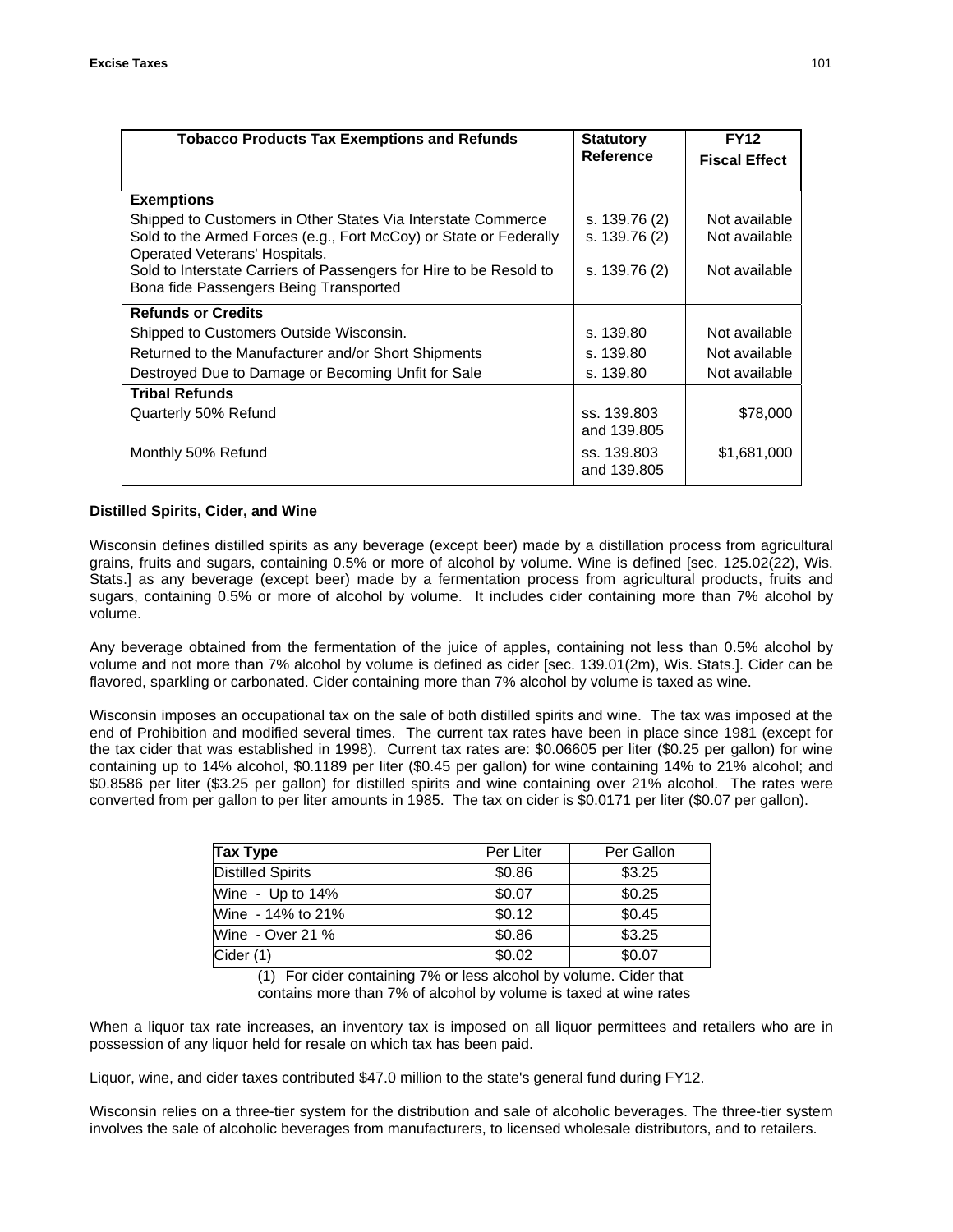In order to manufacture, sell or engage in any other activity relating to alcohol beverages a person needs the appropriate license, permit or authorization. Any person in Wisconsin who wants to handle liquor at the wholesale level must obtain a permit from the Wisconsin Department of Revenue. Retail licenses to sell alcohol beverages are issued by Wisconsin municipalities (towns, villages and cities), subject to state law. In addition, the Department of Revenue issues retail liquor permits to sports club, vessels, and public facilities and airports.

The distilled spirits tax (plus fee); cider and wine taxes are remitted to the department with a monthly return. In addition to the liquor tax, distributors pay the Department of Revenue an administrative fee of \$0.11 per gallon on liquor containing 0.5% or more alcohol by volume.

## **Distilled Spirits, Cider, and Wine Exemptions and Refunds**

The Wisconsin liquor tax is not imposed upon the following:

- Wine or cider made at home for consumption at home without compensation.
- Liquor or wine shipped to other states or foreign countries.
- Sale and use of wine for sacramental purposes.
- Liquor sold to industrial permittees for use in food items.
- Liquor sold to hospitals for medicinal purposes.

| <b>Liquor Products Tax Exemptions and Refunds</b>                                                                         | <b>Statutory</b> | <b>FY12</b>          |
|---------------------------------------------------------------------------------------------------------------------------|------------------|----------------------|
|                                                                                                                           | <b>Reference</b> | <b>Fiscal Effect</b> |
| <b>Exemptions</b>                                                                                                         |                  |                      |
| Wine or Cider Made at Home for Consumption at Home Without<br>Compensation                                                | s. 139.04        | Minimal              |
| Wine Shipped to Other States or Foreign Countries                                                                         | s. 139.04        | Not Available        |
| Liquor Shipped to Other States or Foreign Countries                                                                       | s. 139.04        | Not Available        |
| Sale and Use of Wine for Sacramental Purposes                                                                             | s. 139.04        | Not available        |
| Liquor Sold to Industrial Permittees for Use in Food Items                                                                | s. 139.04        | Not available        |
| Liquor Sold to Hospitals for Medicinal Purposes                                                                           | s. 139.04        | Not available        |
| <b>Refunds or Credits</b>                                                                                                 |                  |                      |
| Liquor Spoiled or Unfit for Consumption                                                                                   | s. 139.10        | Not available        |
| Liquor Supplied to Hospitals for Medicinal Purposes or to<br>Institutions of Learning or Museums for Nonbeverage Purposes | s. 139.10        | Minimal              |
| Liquor Shipped to Wholesalers Outside Wisconsin                                                                           | s. 139.04 (5)    | Not available        |
| Wine Sold for Sacramental Purposes                                                                                        | s. 139.04 (6)    | Minimal              |

Liquor permittees can receive refunds from the Department of Revenue of liquor tax paid on the following:

- Liquor which is spoiled or unfit for consumption.
- Liquor supplied to hospitals for medicinal purposes or to institutions of learning or museums for nonbeverage purposes.
- Liquor shipped to wholesalers outside Wisconsin; send a letter including invoices.
- Wine sold for sacramental purposes.

## **Beer**

In the following discussion, the term "beer" is used in place of "fermented malt beverages," which is the term defined under Wisconsin law. "Fermented malt beverages" is defined as any beverage made by the alcohol fermentation in water of barley malt and hops, with or without grains and sugar, containing 0.5% or more of alcohol by volume [sec. 125.02(6), Wis. Stats.].